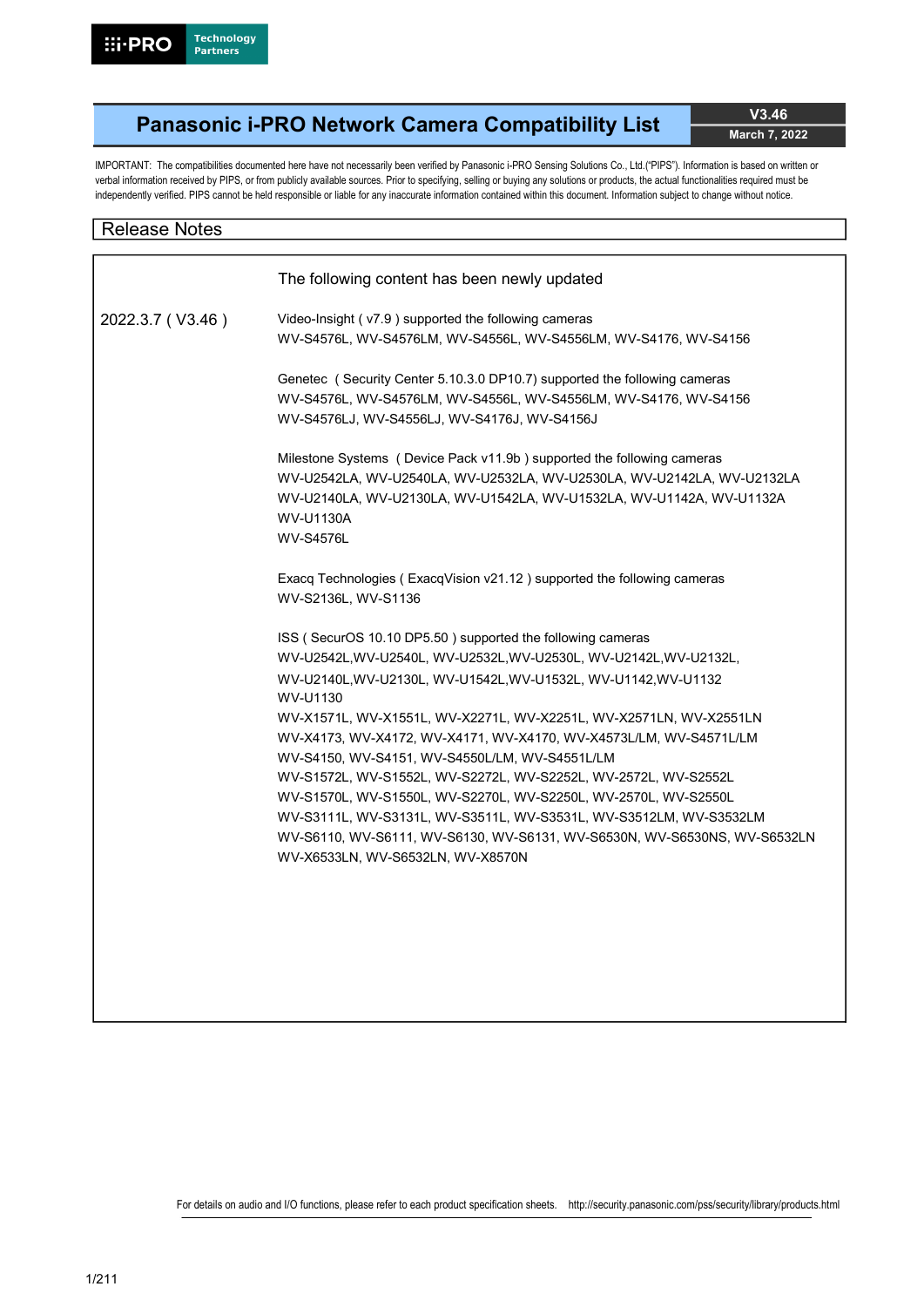|                                                                         | Page 3  |
|-------------------------------------------------------------------------|---------|
|                                                                         |         |
|                                                                         |         |
|                                                                         |         |
|                                                                         |         |
|                                                                         | Page 12 |
|                                                                         |         |
|                                                                         |         |
|                                                                         |         |
|                                                                         |         |
|                                                                         |         |
|                                                                         |         |
|                                                                         |         |
|                                                                         |         |
|                                                                         |         |
|                                                                         |         |
|                                                                         |         |
|                                                                         |         |
|                                                                         |         |
|                                                                         | Page 39 |
| Qognify (On-Net Surveillance Systems) ………………………………………………………………… Page 43 |         |
|                                                                         |         |
|                                                                         |         |
|                                                                         |         |
|                                                                         |         |
|                                                                         |         |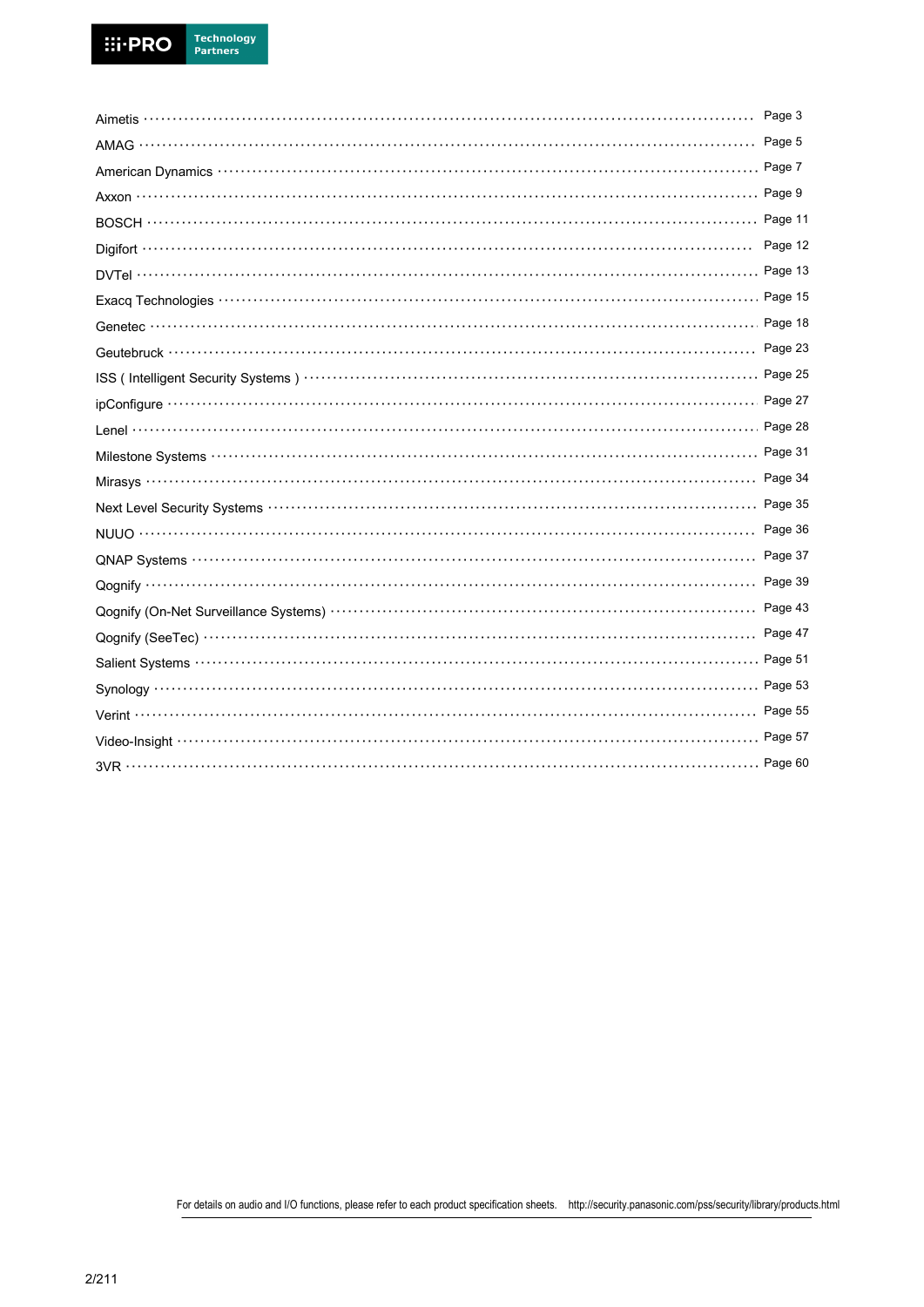

#### Aimetis Symphony v7.2

| <b>Aimetis</b>                      | <b>Compression Type</b>                    | Audio                    | <b>PTZ</b>                   | I/O                      | <b>VMD</b> | Edge                     | Other            |                |
|-------------------------------------|--------------------------------------------|--------------------------|------------------------------|--------------------------|------------|--------------------------|------------------|----------------|
|                                     |                                            |                          |                              |                          |            | recording                | <b>Functions</b> |                |
| <b>WV-X6531N</b><br><b>WV-SW598</b> | <b>MJPEG, H.264</b><br><b>MJPEG, H.264</b> | Yes<br>Yes               | Yes<br>Yes                   | Yes(out)                 | Yes<br>Yes | Yes<br>Yes               |                  | Onvif          |
| <b>WV-SC588</b>                     | <b>MJPEG, H.264</b>                        | $\sim$                   | Yes                          | Yes(out)<br>Yes(in)      | Yes        | $\blacksquare$           |                  | Onvif          |
| <b>WV-SC387</b>                     | MJPEG, MPEG4, H.264                        | Yes                      | Yes                          | Yes                      | Yes        |                          |                  | Onvif          |
| <b>WV-SW396</b>                     | MJPEG, MPEG4, H.264                        | Yes                      | Yes                          | Yes                      | Yes        | $\overline{\phantom{a}}$ |                  | Onvif          |
| <b>WV-SW395</b>                     | <b>MJPEG, H.264</b>                        | Yes                      | Yes                          | Yes(out)                 | Yes        | $\overline{\phantom{a}}$ |                  | Onvif<br>Onvif |
| <b>WV-SC386</b>                     | MJPEG, MPEG4, H.264                        | Yes                      | Yes                          | Yes(out)                 | Yes        | Yes                      |                  | Onvif          |
| <b>WV-SC385</b>                     | MJPEG, MPEG4, H.264                        | Yes                      | Yes                          | Yes(out)                 | Yes        | $\blacksquare$           |                  |                |
| <b>WV-SC384</b>                     | MJPEG, MPEG4, H.264                        | Yes                      | Yes                          | Yes(out)                 | Yes        | Yes                      |                  | Onvif          |
| <b>WV-S2531LN</b>                   | <b>MJPEG, H.264</b>                        | Yes                      | $\overline{\phantom{0}}$     | Yes                      | Yes        | Yes                      |                  | Onvif          |
| <b>WV-S2530LK</b>                   | <b>MJPEG, H.264</b>                        | Yes                      | $\overline{\phantom{0}}$     | Yes                      | Yes        | $\sim$                   |                  | Onvif          |
| WV-SFV781L                          | <b>MJPEG, H.264</b>                        | Yes                      | ÷,                           | Yes                      | Yes        | Yes                      |                  | Onvif          |
| WV-SFV631L                          | MJPEG, H.264                               | Yes                      | ÷,                           | Yes                      | Yes        | Yes                      |                  | Onvif          |
| WV-SFV611L                          | <b>MJPEG, H.264</b>                        | Yes                      | $\overline{\phantom{a}}$     | Yes                      | Yes        | Yes                      |                  | Onvif          |
| WV-SFR631L                          | <b>MJPEG, H.264</b>                        | Yes                      | $\overline{\phantom{0}}$     | Yes                      | Yes        | Yes                      |                  | Onvif          |
| WV-SFR611L                          | <b>MJPEG, H.264</b>                        | Yes                      | ÷,                           | Yes                      | Yes        | Yes                      |                  | Onvif          |
| WV-SFN631L                          | MJPEG, H.264                               | Yes                      | ÷,                           | Yes                      | Yes        | Yes                      |                  | Onvif          |
| WV-SFN611L                          | <b>MJPEG, H.264</b>                        | Yes                      | $\blacksquare$               | Yes                      | Yes        | Yes                      |                  | Onvif          |
| WV-SFV311                           | <b>MJPEG, H.264</b>                        | Yes                      | $\overline{\phantom{0}}$     | Yes                      | Yes        | Yes                      |                  | Onvif          |
| WV-SFV310                           | <b>MJPEG, H.264</b>                        | Yes                      | ÷,                           | Yes                      | Yes        | Yes                      |                  | Onvif          |
| WV-SFR311                           | <b>MJPEG, H.264</b>                        | Yes                      | ÷,                           | Yes                      | Yes        | Yes                      |                  | Onvif          |
| WV-SFR310                           | <b>MJPEG, H.264</b>                        | Yes                      | $\blacksquare$               | Yes                      | Yes        | Yes                      |                  | Onvif          |
| WV-SFN311                           | <b>MJPEG, H.264</b>                        | Yes                      | $\overline{\phantom{0}}$     | Yes                      | Yes        | Yes                      |                  | Onvif          |
| WV-SFN310                           | <b>MJPEG, H.264</b>                        | Yes                      | $\blacksquare$               | Yes                      | Yes        | Yes                      |                  | Onvif          |
| WV-SPV781L                          | <b>MJPEG, H.264</b>                        | Yes                      | ÷,                           | Yes                      | Yes        | Yes                      |                  | Onvif          |
| WV-SPN631                           | <b>MJPEG, H.264</b>                        | Yes                      | $\blacksquare$               | Yes                      | Yes        | Yes                      |                  | Onvif          |
| WV-SPN611                           | <b>MJPEG, H.264</b>                        | Yes                      | $\qquad \qquad \blacksquare$ | Yes                      | Yes        | Yes                      |                  | Onvif          |
| WV-SPN311                           | <b>MJPEG, H.264</b>                        | Yes                      | $\overline{\phantom{0}}$     | Yes                      | Yes        | Yes                      |                  | Onvif          |
| WV-SPN310                           | <b>MJPEG, H.264</b>                        | Yes                      |                              | Yes                      | Yes        | Yes                      |                  | Onvif          |
| <b>WV-S1531LN</b>                   | MJPEG, H.264                               | Yes                      | $\blacksquare$               | Yes                      | Yes        | Yes                      |                  | Onvif          |
| WV-SPW611L                          | <b>MJPEG, H.264</b>                        | Yes                      | -                            | Yes                      | Yes        | Yes                      |                  | Onvif          |
| <b>WV-SW559</b>                     | <b>MJPEG, H.264</b>                        | Yes                      | $\overline{\phantom{a}}$     | Yes(out)                 | Yes        | Yes                      |                  | Onvif          |
| <b>WV-SW558</b>                     | MJPEG, H.264                               | $\blacksquare$           |                              | Yes(out)                 | Yes        | $\blacksquare$           |                  | Onvif          |
| <b>WV-NW502S</b>                    | MJPEG, MPEG4, H.264                        | Yes                      | $\blacksquare$               | Yes(out)                 | Yes        | $\blacksquare$           |                  |                |
| <b>WV-SW355</b>                     | MJPEG, MPEG4, H.264                        | Yes                      | $\qquad \qquad \blacksquare$ | Yes(out)                 | Yes        | $\overline{\phantom{a}}$ |                  | Onvif          |
| <b>WV-SW352</b>                     | MJPEG, MPEG4, H.264                        | Yes                      | $\overline{\phantom{0}}$     | Yes(out)                 | Yes        |                          |                  | Onvif          |
| <b>WV-SF549</b>                     | <b>MJPEG, H.264</b>                        | Yes                      | ÷,                           | Yes(out)                 | Yes        | Yes                      |                  | Onvif          |
| <b>WV-SF548</b>                     | MJPEG, H.264                               | $\blacksquare$           | ÷,                           | Yes(out)                 | Yes        | $\blacksquare$           |                  | Onvif          |
| <b>WV-SF539</b>                     | <b>MJPEG, H.264</b>                        | Yes                      | $\qquad \qquad \blacksquare$ | Yes(out)                 | Yes        | Yes                      |                  | Onvif          |
| <b>WV-SF538</b>                     | <b>MJPEG, H.264</b>                        |                          | $\overline{\phantom{a}}$     | Yes(out)                 | Yes        |                          |                  | Onvif          |
| WV-SF346                            | MJPEG, MPEG4, H.264                        | Yes                      |                              | Yes(out)                 | Yes        |                          |                  |                |
| <b>WV-SF342</b>                     | MJPEG, MPEG4, H.264                        | Yes                      | $\overline{\phantom{0}}$     | Yes(out)                 | Yes        | Yes                      |                  |                |
| WV-SF336                            | MJPEG, MPEG4, H.264                        | Yes                      | ÷,                           | Yes(out)                 | Yes        |                          |                  |                |
| <b>WV-SF335</b>                     | MJPEG, MPEG4, H.264                        | Yes                      | -                            | Yes(out)                 | Yes        | Yes                      |                  |                |
| <b>WV-SF332</b>                     | MJPEG, MPEG4, H.264                        | Yes                      | ۰                            | Yes(out)                 | Yes        | Yes                      |                  |                |
| <b>WV-SW158</b>                     | MJPEG, H.264                               | Yes                      |                              |                          | Yes        | $\blacksquare$           |                  | Onvif          |
| WV-SW155/SW155M                     | <b>MJPEG, H.264</b>                        | $\blacksquare$           | $\overline{\phantom{0}}$     | $\overline{\phantom{a}}$ | Yes        | $\blacksquare$           |                  | Onvif          |
| WV-SW152/SW152M                     | <b>MJPEG, H.264</b>                        | $\overline{\phantom{0}}$ | -                            | $\overline{\phantom{a}}$ | Yes        |                          |                  | Onvif          |
| <b>WV-SW115</b>                     | <b>MJPEG, H.264</b>                        | $\overline{\phantom{a}}$ | $\overline{\phantom{0}}$     | $\overline{\phantom{a}}$ | Yes        | Yes                      |                  | Onvif          |
| <b>WV-SF135</b>                     | <b>MJPEG, H.264</b>                        |                          |                              |                          | Yes        |                          |                  | Onvif          |
| WV-SW458/SW458M                     | <b>MJPEG, H.264</b>                        | Yes                      | $\frac{1}{2}$                | Yes(out)                 | Yes        | $\overline{\phantom{a}}$ |                  | Onvif          |
| <b>WV-SF438</b>                     | <b>MJPEG, H.264</b>                        | Yes                      | ۰                            | Yes(out)                 | Yes        | $\overline{\phantom{a}}$ |                  |                |
| <b>WV-SP105</b>                     | <b>MJPEG, H.264</b>                        | ۰.                       | $\qquad \qquad \blacksquare$ | $\overline{\phantom{a}}$ | Yes        | $\overline{\phantom{a}}$ |                  |                |
| <b>WV-SP102</b>                     | <b>MJPEG, H.264</b>                        |                          | ۰                            |                          | Yes        |                          |                  |                |
| <b>WV-SP509</b>                     | <b>MJPEG, H.264</b>                        | Yes                      | $\frac{1}{2}$                | Yes(out)                 | Yes        | Yes                      |                  | Onvif          |
| <b>WV-SP508</b>                     | <b>MJPEG, H.264</b>                        | $\overline{\phantom{0}}$ | -                            |                          | Yes        | $\overline{\phantom{a}}$ |                  | Onvif          |
| <b>WV-NP502</b>                     | MJPEG, MPEG4, H.264                        | Yes                      | -                            | Yes(out)                 | Yes        | $\overline{\phantom{a}}$ |                  |                |
| <b>WV-SP306</b>                     | MJPEG, MPEG4, H.264                        | Yes                      |                              | Yes(out)                 | Yes        |                          |                  |                |
| <b>WV-SP305</b>                     | MJPEG, MPEG4, H.264                        | Yes                      | $\overline{\phantom{0}}$     | Yes(out)                 | Yes        | Yes                      |                  |                |
| <b>WV-SP302</b>                     | MJPEG, MPEG4, H.264                        | Yes                      | $\overline{\phantom{0}}$     | Yes(out)                 | Yes        | Yes                      |                  |                |
| WJ-GXE500                           | MJPEG, MPEG4, H.264                        | Yes                      | Yes**                        | Yes                      | Yes        | $\overline{\phantom{a}}$ |                  |                |
| WJ-GXE100                           | <b>MJPEG, H.264</b>                        | $\blacksquare$           | Yes****                      |                          | Yes        |                          |                  |                |
| <b>WV-NW964</b>                     | MJPEG, MPEG4                               | Yes                      | Yes                          | Yes(out)                 | Yes        |                          |                  |                |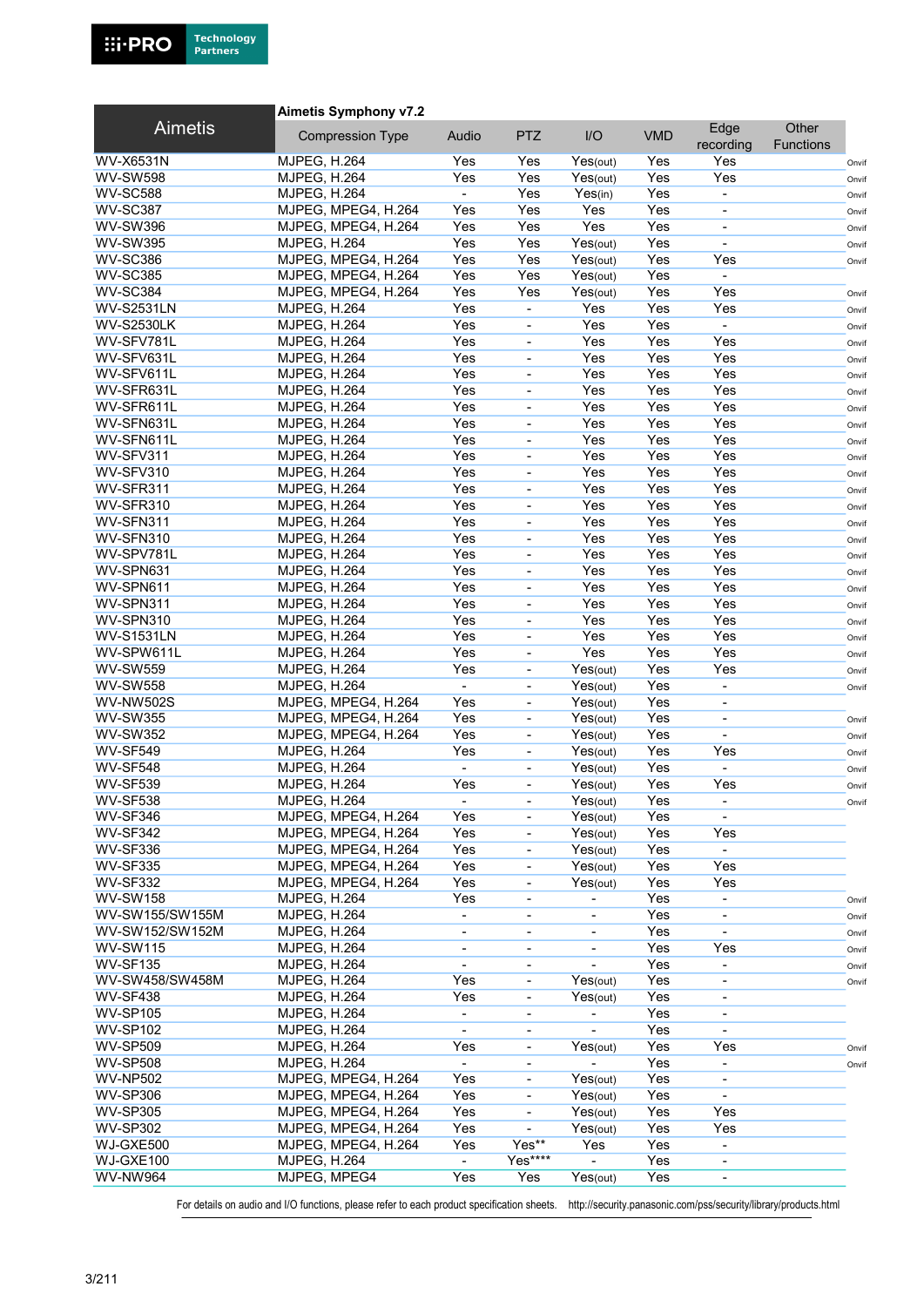

| MJPEG, MPEG4 |                          | Yes                      | -        | $\overline{\phantom{0}}$ | -              |
|--------------|--------------------------|--------------------------|----------|--------------------------|----------------|
| MJPEG. MPEG4 | Yes                      | Yes                      | Yes(out) | Yes                      | -              |
| MJPEG. MPEG4 | Yes                      | ٠                        | Yes(out) | Yes                      | $\overline{a}$ |
| MJPEG, MPEG4 | Yes                      | $\overline{\phantom{a}}$ | Yes(out) | Yes                      | -              |
| MJPEG, MPEG4 | $\overline{\phantom{0}}$ | $\overline{\phantom{0}}$ | Yes(out) | $\overline{\phantom{0}}$ | $\overline{a}$ |
| MJPEG. MPEG4 | Yes                      | ٠                        | Yes(out) | Yes                      | $\overline{a}$ |
|              |                          |                          |          |                          |                |

| WV-NP1004 | MJPEG. MPEG4        | Yes                      | -                        | Yes(out)                 | Yes | ٠                        |  |
|-----------|---------------------|--------------------------|--------------------------|--------------------------|-----|--------------------------|--|
| WV-NP244  | MJPEG. MPEG4        | $\overline{\phantom{a}}$ | $\overline{\phantom{0}}$ | Yes(out)                 | Yes | ٠                        |  |
| BB-HCM735 | MJPEG, MPEG4, H.264 | $\overline{\phantom{a}}$ | Yes(PT)                  | $\overline{\phantom{a}}$ |     | $\overline{\phantom{a}}$ |  |
| BB-HCM715 | MJPEG, MPEG4, H.264 | $\overline{\phantom{a}}$ | Yes(PT)                  | $\overline{\phantom{a}}$ |     | $\overline{\phantom{0}}$ |  |
| BB-HCM705 | MJPEG, MPEG4, H.264 | $\overline{\phantom{0}}$ | -                        | $\overline{\phantom{0}}$ |     | $\overline{\phantom{0}}$ |  |
| BB-HCM701 | MJPEG, MPEG4, H.264 | -                        |                          | $\overline{\phantom{0}}$ |     | -                        |  |

\*\* Panasonic, Pelco-D, Pelco-P protocol PTZ cameras.

\*\*\*\*Panasonic, Pelco-D, Pelco-P, Custom protocol PTZ cameras.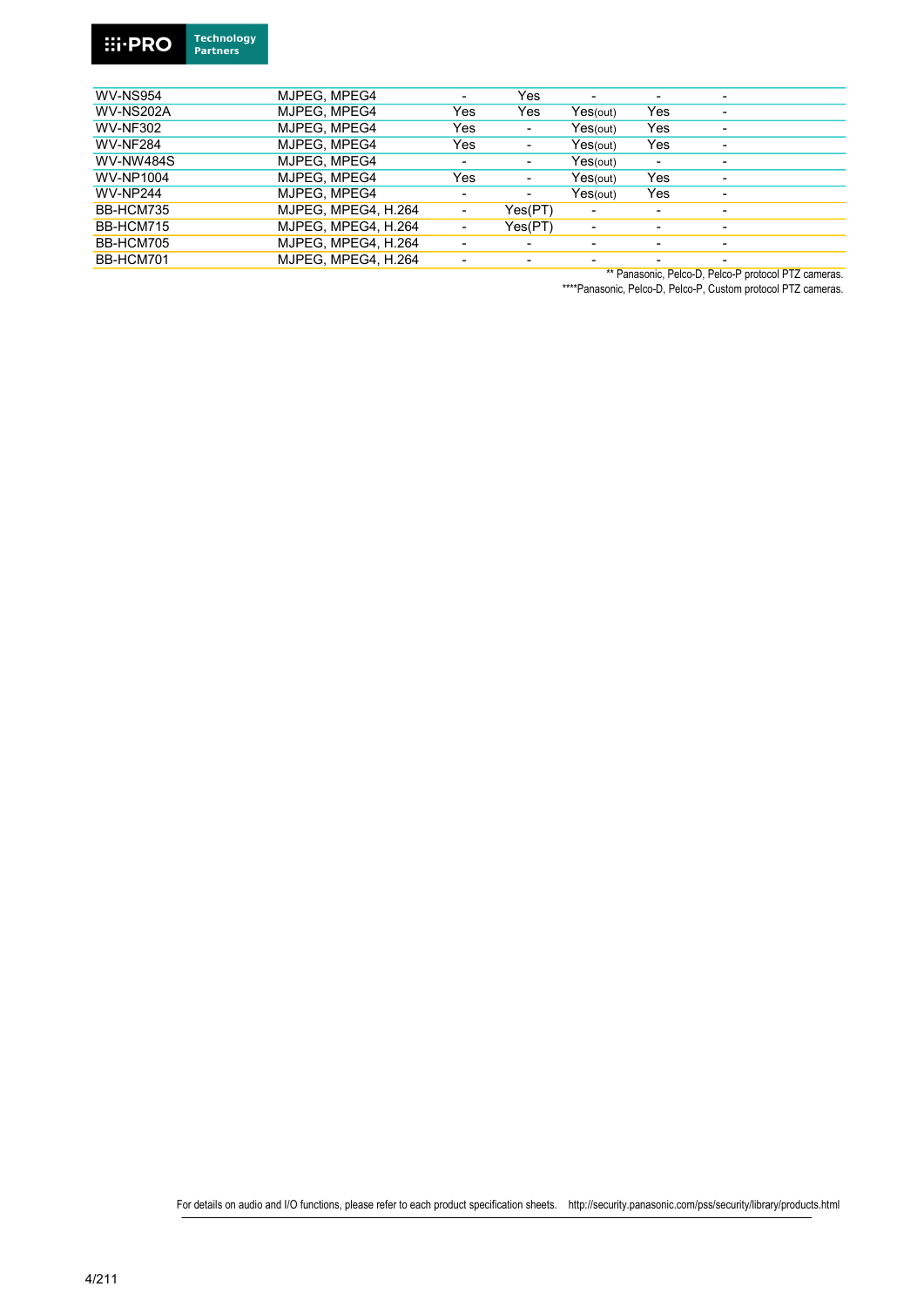

#### Symmetry CompleteView 6.1

| <b>AMAG</b>       | <b>Compression Type</b> | Audio                        | <b>PTZ</b>                   | I/O                      | <b>VMD</b>               | Edge<br>recording        | Other<br><b>Functions</b> |       |
|-------------------|-------------------------|------------------------------|------------------------------|--------------------------|--------------------------|--------------------------|---------------------------|-------|
| <b>WV-X6531N</b>  | <b>MJPEG, H.264</b>     | Yes                          | Yes                          | Yes                      | Yes                      | $\blacksquare$           |                           | Onvif |
| <b>WV-S6530N</b>  | <b>MJPEG, H.264</b>     | Yes                          | Yes                          | Yes                      | Yes                      |                          |                           | Onvif |
| <b>WV-S6131</b>   | <b>MJPEG, H.264</b>     | Yes                          | Yes                          | Yes                      | Yes                      | $\overline{\phantom{a}}$ |                           | Onvif |
| <b>WV-S6111</b>   | <b>MJPEG, H.264</b>     | Yes                          | Yes                          | Yes                      | Yes                      |                          |                           | Onvif |
| WV-S6130          | MJPEG, H.264            | Yes                          | Yes                          | Yes                      | Yes                      | $\overline{\phantom{a}}$ |                           | Onvif |
| <b>WV-SW598</b>   | <b>MJPEG, H.264</b>     | $\overline{\phantom{a}}$     | Yes                          | Yes                      | Yes                      | $\overline{\phantom{a}}$ |                           | Onvif |
| <b>WV-SW395</b>   | <b>MJPEG, H.264</b>     | $\blacksquare$               | $\blacksquare$               | Yes                      | Yes                      | $\overline{\phantom{a}}$ |                           | Onvif |
| <b>WV-SC387</b>   | H.264                   |                              | Yes                          | Yes                      | Yes                      |                          |                           | Onvif |
| <b>WV-SC385</b>   | <b>MJPEG, H.264</b>     | $\overline{\phantom{0}}$     | $\qquad \qquad \blacksquare$ | Yes                      | Yes                      | $\blacksquare$           |                           | Onvif |
| <b>WV-SC384</b>   | <b>MJPEG, H.264</b>     | $\overline{\phantom{0}}$     | $\overline{\phantom{a}}$     | Yes                      | Yes                      | $\overline{\phantom{a}}$ |                           | Onvif |
| <b>WV-S2531LN</b> | <b>MJPEG, H.264</b>     | Yes                          | $\overline{\phantom{a}}$     | Yes                      | Yes                      | $\overline{\phantom{a}}$ |                           | Onvif |
| <b>WV-S2511LN</b> | <b>MJPEG, H.264</b>     | Yes                          | $\overline{\phantom{0}}$     | Yes                      | Yes                      | $\overline{\phantom{a}}$ |                           | Onvif |
| WV-SFV781L        | H.264                   | $\blacksquare$               | ÷,                           | Yes                      | Yes                      | $\overline{\phantom{a}}$ |                           | Onvif |
| WV-SFV631L        | <b>MJPEG, H.264</b>     | $\overline{\phantom{a}}$     | $\blacksquare$               | Yes                      | Yes                      | $\overline{\phantom{a}}$ |                           |       |
| WV-SFV611L        | <b>MJPEG, H.264</b>     | $\overline{\phantom{m}}$     | $\overline{\phantom{0}}$     | Yes                      | Yes                      | $\blacksquare$           |                           | Onvif |
| WV-SFV531         | <b>MJPEG, H.264</b>     | $\overline{\phantom{a}}$     | ÷,                           | Yes                      | Yes                      | $\overline{\phantom{a}}$ |                           | Onvif |
| WV-SFV311         | MJPEG, H.264            |                              | ÷,                           | Yes                      | Yes                      |                          |                           | Onvif |
| WV-SFV310         | <b>MJPEG, H.264</b>     | $\blacksquare$               | $\blacksquare$               | Yes                      | Yes                      | $\blacksquare$           |                           | Onvif |
| <b>WV-S2231L</b>  |                         | Yes                          |                              | Yes                      | Yes                      |                          |                           | Onvif |
|                   | <b>MJPEG, H.264</b>     |                              | $\overline{\phantom{a}}$     |                          |                          |                          |                           | Onvif |
| <b>WV-S2211L</b>  | <b>MJPEG, H.264</b>     | Yes<br>$\overline{a}$        | $\overline{\phantom{0}}$     | Yes                      | Yes                      | $\overline{\phantom{a}}$ |                           | Onvif |
| <b>WV-S2131L</b>  | <b>MJPEG, H.264</b>     |                              | ÷                            | Yes                      |                          |                          |                           | Onvif |
| <b>WV-S2130</b>   | <b>MJPEG. H.264</b>     | Yes                          | $\blacksquare$               | $\blacksquare$           | Yes                      | $\blacksquare$           |                           | Onvif |
| <b>WV-S2111L</b>  | <b>MJPEG, H.264</b>     | Yes                          | $\overline{\phantom{0}}$     |                          | Yes                      | $\overline{\phantom{a}}$ |                           | Onvif |
| WV-S2110          | <b>MJPEG, H.264</b>     | Yes                          | $\overline{\phantom{a}}$     | $\blacksquare$           | Yes                      | $\overline{\phantom{a}}$ |                           | Onvif |
| WV-SFR631L        | <b>MJPEG, H.264</b>     | $\overline{a}$               | $\overline{\phantom{0}}$     | Yes                      | Yes                      |                          |                           | Onvif |
| WV-SFR611L        | <b>MJPEG, H.264</b>     | $\overline{\phantom{a}}$     | $\blacksquare$               | Yes                      | Yes                      | $\overline{\phantom{a}}$ |                           | Onvif |
| WV-SFR531         | <b>MJPEG, H.264</b>     | $\qquad \qquad \blacksquare$ | $\overline{\phantom{a}}$     | Yes                      | Yes                      | $\overline{\phantom{a}}$ |                           | Onvif |
| WV-SFN631L        | <b>MJPEG, H.264</b>     | $\overline{\phantom{a}}$     | $\overline{\phantom{a}}$     | Yes                      | Yes                      | $\overline{\phantom{a}}$ |                           | Onvif |
| WV-SFN611L        | <b>MJPEG, H.264</b>     |                              |                              | Yes                      | Yes                      |                          |                           | Onvif |
| WV-SFR311         | <b>MJPEG, H.264</b>     | $\overline{\phantom{a}}$     | $\blacksquare$               | Yes                      | Yes                      | $\overline{\phantom{a}}$ |                           | Onvif |
| WV-SFR310         | <b>MJPEG, H.264</b>     | $\overline{\phantom{a}}$     | $\overline{\phantom{a}}$     | Yes                      | Yes                      | $\overline{\phantom{a}}$ |                           | Onvif |
| WV-SFN531         | <b>MJPEG, H.264</b>     | $\overline{\phantom{a}}$     | $\overline{\phantom{a}}$     | Yes                      | Yes                      | $\overline{\phantom{a}}$ |                           | Onvif |
| WV-SFN311         | <b>MJPEG, H.264</b>     | $\blacksquare$               | ۰                            | Yes                      | Yes                      |                          |                           | Onvif |
| WV-SFN310         | <b>MJPEG, H.264</b>     | $\overline{\phantom{a}}$     | $\blacksquare$               | Yes                      | Yes                      | $\blacksquare$           |                           | Onvif |
| WV-SPN531         | H.264                   | $\overline{\phantom{a}}$     | $\overline{\phantom{a}}$     | Yes                      | Yes                      | $\overline{\phantom{a}}$ |                           | Onvif |
| WV-SPN311         | <b>MJPEG, H.264</b>     | $\blacksquare$               | $\overline{\phantom{a}}$     | Yes                      | Yes                      | $\overline{\phantom{a}}$ |                           | Onvif |
| <b>WV-S1131</b>   | MJPEG, H.264            | Yes                          | $\overline{\phantom{a}}$     | Yes                      | Yes                      | $\blacksquare$           |                           | Onvif |
| <b>WV-S1111</b>   | MJPEG, H.264            | Yes                          | $\overline{\phantom{a}}$     | Yes                      | Yes                      | $\overline{\phantom{a}}$ |                           | Onvif |
| <b>WV-S1531LN</b> | <b>MJPEG, H.264</b>     | Yes                          | $\overline{\phantom{a}}$     | Yes                      | Yes                      | $\overline{\phantom{a}}$ |                           | Onvif |
| WV-SPV781L        | H.264                   |                              | $\overline{\phantom{0}}$     | Yes                      | Yes                      | $\blacksquare$           |                           | Onvif |
| WV-SPW631L        | <b>MJPEG, H.264</b>     |                              |                              | Yes                      | Yes                      |                          |                           | Onvif |
| WV-SPW611L        | <b>MJPEG, H.264</b>     | $\blacksquare$               | $\overline{\phantom{a}}$     | Yes                      | Yes                      | $\overline{\phantom{a}}$ |                           | Onvif |
| WV-SBV111M        | H.264                   | -                            | ۰                            | Yes                      | Yes                      | $\overline{\phantom{a}}$ |                           | Onvif |
| WV-SBV131M        | H.264                   |                              | ۰                            | Yes                      | Yes                      | $\overline{\phantom{a}}$ |                           | Onvif |
| <b>WV-S3532LM</b> | <b>MJPEG, H.264</b>     | Yes                          | ٠                            | $\overline{\phantom{a}}$ | Yes                      | $\overline{\phantom{a}}$ |                           | Onvif |
| <b>WV-S3531L</b>  | <b>MJPEG, H.264</b>     | Yes                          | -                            |                          | Yes                      |                          |                           | Onvif |
| <b>WV-S3511L</b>  | <b>MJPEG. H.264</b>     | Yes                          | $\overline{\phantom{0}}$     | $\overline{\phantom{a}}$ | Yes                      | $\overline{\phantom{a}}$ |                           | Onvif |
| <b>WV-S3111L</b>  | <b>MJPEG, H.264</b>     | Yes                          | ۰                            | $\overline{\phantom{a}}$ | Yes                      | $\overline{\phantom{a}}$ |                           | Onvif |
| <b>WV-X4571L</b>  | <b>MJPEG, H.264</b>     | Yes                          | -                            | Yes                      | Yes                      | $\overline{\phantom{a}}$ |                           |       |
| WV-SFN480         | <b>MJPEG, H.264</b>     | Yes                          |                              | ä,                       | Yes                      |                          |                           | Onvif |
| <b>WV-SW558</b>   | H.264                   | $\overline{\phantom{a}}$     | -                            | Yes                      | Yes                      | $\overline{\phantom{a}}$ |                           | Onvif |
| <b>WV-SW352</b>   | <b>MJPEG, H.264</b>     | $\overline{\phantom{a}}$     | ۰                            | Yes                      | Yes                      | $\overline{\phantom{a}}$ |                           | Onvif |
| <b>WV-SW158</b>   | H.264                   | $\overline{\phantom{a}}$     | -                            | Yes                      | Yes                      | $\overline{\phantom{a}}$ |                           | Onvif |
| <b>WV-SW155</b>   | <b>MJPEG, H.264</b>     | $\overline{\phantom{0}}$     |                              | Yes                      | Yes                      |                          |                           | Onvif |
| <b>WV-SW152</b>   | <b>MJPEG, H.264</b>     | $\overline{\phantom{a}}$     | $\overline{\phantom{a}}$     | Yes                      | Yes                      | $\overline{\phantom{a}}$ |                           | Onvif |
| <b>WV-SW115</b>   | H.264                   | $\overline{\phantom{a}}$     | ۰                            | Yes                      | Yes                      | $\overline{\phantom{a}}$ |                           | Onvif |
| <b>WV-SF138</b>   | <b>MJPEG, H.264</b>     | $\overline{\phantom{a}}$     | ۰                            | Yes                      | Yes                      | $\overline{\phantom{a}}$ |                           | Onvif |
| <b>WV-SF155</b>   | <b>MJPEG, H.264</b>     | $\overline{\phantom{0}}$     | ۰                            | Yes                      | Yes                      |                          |                           | Onvif |
| <b>WV-SF132</b>   | <b>MJPEG, H.264</b>     |                              | $\overline{\phantom{a}}$     | Yes                      | Yes                      |                          |                           | Onvif |
| <b>WV-NW964</b>   | MPEG4                   | $\overline{\phantom{a}}$     | Yes                          | $\overline{\phantom{a}}$ | $\overline{\phantom{a}}$ | $\overline{\phantom{a}}$ |                           |       |
| <b>WV-NS954</b>   | MPEG4                   | $\overline{\phantom{0}}$     | Yes                          | $\overline{\phantom{a}}$ | $\overline{\phantom{a}}$ | $\overline{\phantom{a}}$ |                           |       |
| WV-NS202A         | MPEG4                   | $\overline{\phantom{0}}$     | Yes                          | $\overline{\phantom{a}}$ |                          |                          |                           |       |
| <b>WV-NF302</b>   | MPEG4                   | $\overline{\phantom{0}}$     |                              | $\overline{\phantom{a}}$ | $\overline{\phantom{a}}$ |                          |                           |       |
|                   |                         |                              |                              |                          |                          |                          |                           |       |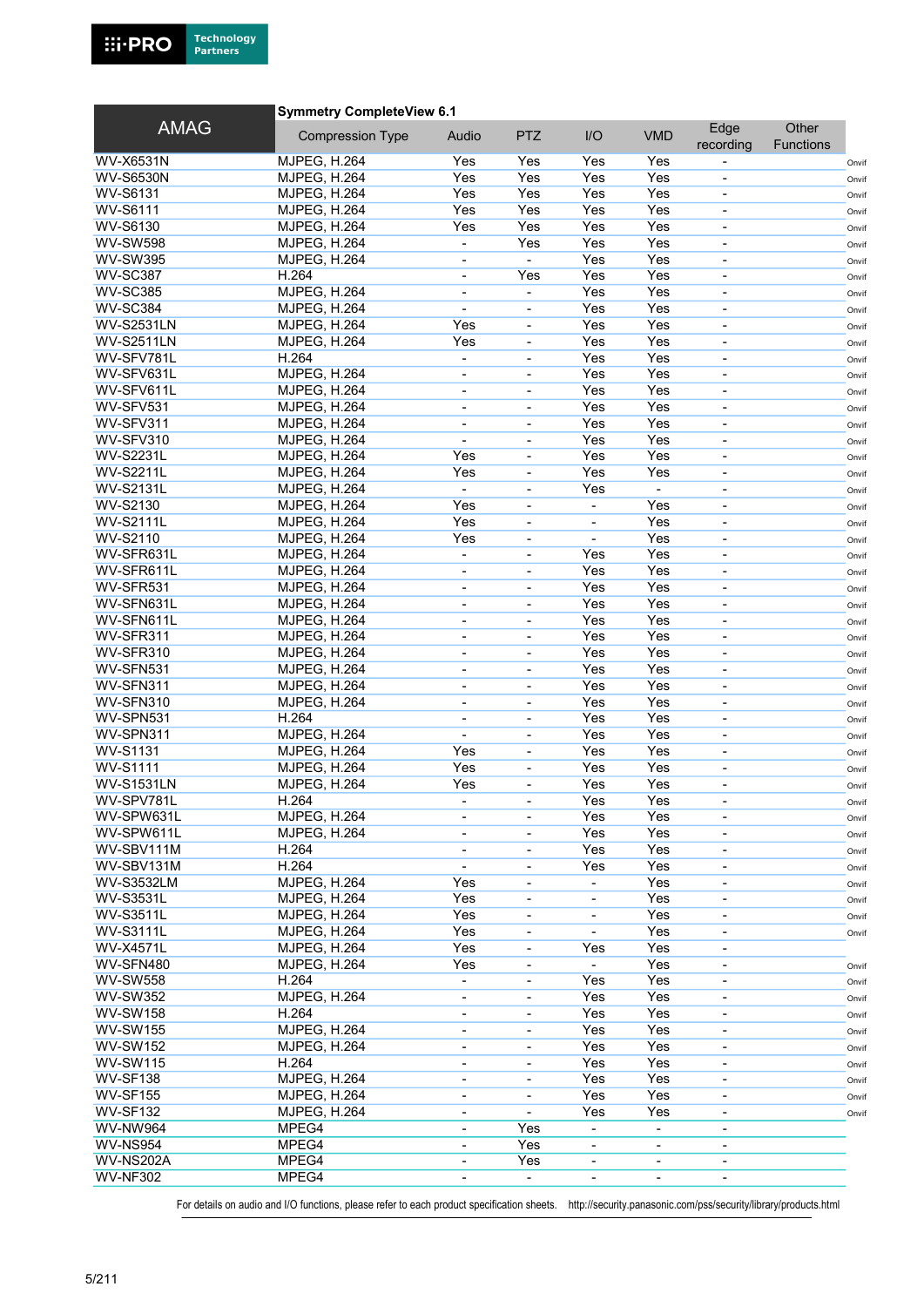

| <b>WV-NF284</b>  | MPEG4 | $\overline{\phantom{0}}$ | $\overline{\phantom{0}}$ | $\overline{\phantom{0}}$ | $\overline{\phantom{0}}$ | $\overline{\phantom{a}}$ |
|------------------|-------|--------------------------|--------------------------|--------------------------|--------------------------|--------------------------|
| <b>WV-NW484S</b> | MPEG4 | $\overline{\phantom{0}}$ | $\overline{\phantom{0}}$ | $\overline{\phantom{0}}$ | $\overline{\phantom{0}}$ | $\overline{\phantom{0}}$ |
| <b>WV-NP304</b>  | MPEG4 | -                        | $\overline{\phantom{0}}$ | -                        | $\overline{\phantom{0}}$ | $\overline{\phantom{0}}$ |
| <b>WV-NP1004</b> | MPEG4 | -                        | $\overline{\phantom{0}}$ | $\overline{\phantom{0}}$ | $\overline{\phantom{0}}$ | $\overline{\phantom{0}}$ |
| <b>WV-NP244</b>  | MPEG4 | $\overline{\phantom{0}}$ | $\overline{\phantom{a}}$ | $\overline{\phantom{0}}$ | $\overline{\phantom{0}}$ | $\overline{\phantom{a}}$ |
| <b>WJ-NT304</b>  | MPEG4 | $\overline{\phantom{0}}$ | Yes***                   | -                        | $\overline{\phantom{0}}$ | $\overline{\phantom{0}}$ |

\*\*\* Panasonic protocol PTZ cameras.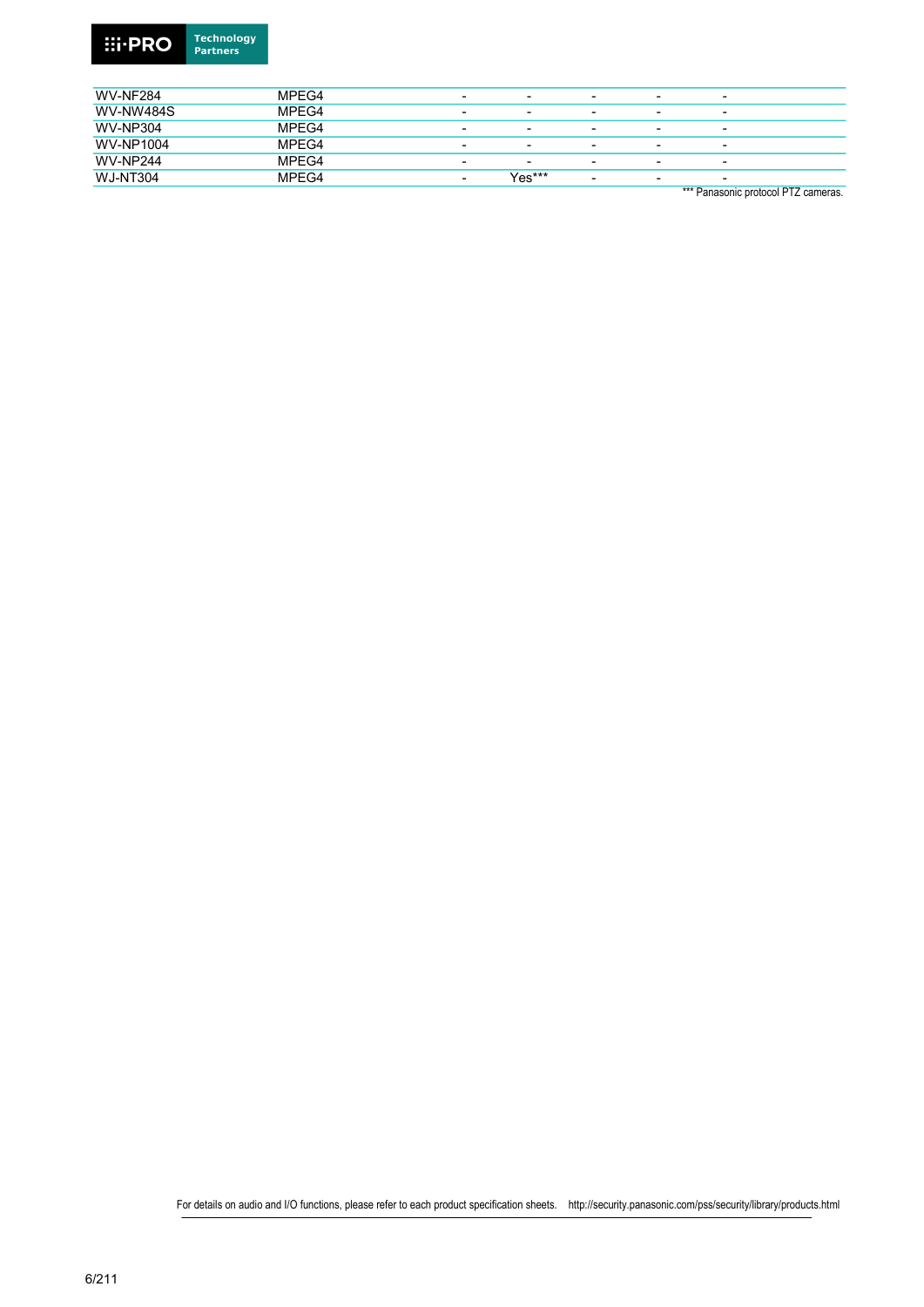

| <b>American Dynamics</b>    | VideoEdge 5.3           |       |                              |         |            |                              |           |
|-----------------------------|-------------------------|-------|------------------------------|---------|------------|------------------------------|-----------|
| From Tyco Security Products | <b>Compression Type</b> | Audio | <b>PTZ</b>                   | I/O     | <b>VMD</b> | Edge                         | Other     |
|                             |                         |       |                              |         |            | recording                    | Functions |
| <b>WV-X6531N</b>            | <b>MJPEG, H.264</b>     | Yes   | Yes                          | Yes(IN) | Yes        |                              |           |
| <b>WV-X6531NJ</b>           | <b>MJPEG, H.264</b>     | Yes   | Yes                          | Yes(IN) | Yes        | $\overline{\phantom{a}}$     |           |
| <b>WV-X6511N</b>            | <b>MJPEG, H.264</b>     | Yes   | Yes                          | Yes(IN) | Yes        | -                            |           |
| <b>WV-X6511NJ</b>           | MJPEG, H.264            | Yes   | Yes                          | Yes(IN) | Yes        | $\overline{\phantom{0}}$     |           |
| WV-SUD638                   | <b>MJPEG, H.264</b>     | Yes   | Yes                          | Yes(IN) | Yes        |                              |           |
| <b>WV-SW598</b>             | <b>MJPEG, H.264</b>     | Yes   | Yes                          | Yes(IN) | Yes        | $\overline{\phantom{a}}$     |           |
| <b>WV-SC588</b>             | <b>MJPEG, H.264</b>     | Yes   | Yes                          | Yes(IN) | Yes        | $\overline{\phantom{0}}$     |           |
| <b>WV-SW397</b>             | <b>MJPEG, H.264</b>     | Yes   | Yes                          | Yes(IN) | Yes        | $\qquad \qquad \blacksquare$ |           |
| WV-SW397A                   | <b>MJPEG, H.264</b>     | Yes   | Yes                          | Yes(IN) | Yes        | ä,                           |           |
| <b>WV-SC387</b>             | <b>MJPEG, H.264</b>     | Yes   | Yes                          | Yes(IN) | Yes        | $\blacksquare$               |           |
| <b>WV-SC386</b>             | <b>MJPEG, H.264</b>     | Yes   | Yes                          | Yes(IN) | Yes        | $\overline{\phantom{a}}$     |           |
| <b>WV-SC385</b>             | <b>MJPEG, H.264</b>     | Yes   | Yes                          | Yes(IN) | Yes        | $\overline{\phantom{0}}$     |           |
| <b>WV-SC384</b>             | <b>MJPEG, H.264</b>     | Yes   | Yes                          | Yes(IN) | Yes        | ٠                            |           |
| <b>WV-S2531LTN</b>          | <b>MJPEG, H.264</b>     | Yes   | ÷,                           | Yes(IN) | Yes        | ä,                           |           |
| <b>WV-S2531LN</b>           | <b>MJPEG, H.264</b>     | Yes   | $\blacksquare$               | Yes(IN) | Yes        | $\qquad \qquad \blacksquare$ |           |
| <b>WV-S2511LN</b>           | <b>MJPEG, H.264</b>     | Yes   | $\qquad \qquad \blacksquare$ | Yes(IN) | Yes        | $\overline{\phantom{m}}$     |           |
| <b>WV-S2231L</b>            | <b>MJPEG, H.264</b>     | Yes   | $\blacksquare$               | Yes(IN) | Yes        | $\overline{a}$               |           |
| <b>WV-S2211L</b>            | <b>MJPEG, H.264</b>     | Yes   | $\frac{1}{2}$                | Yes(IN) | Yes        | L,                           |           |
| <b>WV-S2131L</b>            | <b>MJPEG, H.264</b>     | Yes   | $\blacksquare$               | Yes(IN) | Yes        | $\overline{\phantom{a}}$     |           |
| WV-S2130                    | <b>MJPEG, H.264</b>     | Yes   | $\qquad \qquad \blacksquare$ |         | Yes        | $\overline{a}$               |           |
| <b>WV-S2111L</b>            | <b>MJPEG, H.264</b>     | Yes   | $\blacksquare$               | Yes(IN) | Yes        | $\overline{a}$               |           |
| <b>WV-S2110</b>             | <b>MJPEG, H.264</b>     | Yes   | ÷,                           |         | Yes        | L,                           |           |
| WV-V2530L1                  | <b>MJPEG, H.264</b>     | Yes   | $\blacksquare$               | Yes(IN) | Yes        | $\blacksquare$               |           |
| <b>WV-V2530LK</b>           | <b>MJPEG, H.264</b>     | Yes   | $\qquad \qquad \blacksquare$ | Yes(IN) | Yes        | -                            |           |
| WV-SFV781L                  | <b>MJPEG, H.264</b>     | Yes   | $\overline{\phantom{a}}$     | Yes(IN) | Yes        | $\overline{\phantom{a}}$     |           |
| WV-SFV631LT                 | MJPEG, H.264            | Yes   | $\frac{1}{2}$                | Yes(IN) | Yes        | ÷,                           |           |
| WV-SFV631L                  | <b>MJPEG, H.264</b>     | Yes   | $\blacksquare$               | Yes(IN) | Yes        |                              |           |
| WV-SFV611L                  |                         | Yes   |                              |         | Yes        | $\overline{\phantom{0}}$     |           |
|                             | <b>MJPEG, H.264</b>     |       | $\qquad \qquad \blacksquare$ | Yes(IN) |            | $\overline{\phantom{0}}$     |           |
| WV-SFR631L                  | <b>MJPEG, H.264</b>     | Yes   | $\qquad \qquad \blacksquare$ | Yes(IN) | Yes        | $\overline{\phantom{0}}$     |           |
| WV-SFR611L                  | <b>MJPEG, H.264</b>     | Yes   |                              | Yes(IN) | Yes        |                              |           |
| WV-SFN631L                  | MJPEG, H.264            | Yes   | $\blacksquare$               | Yes(IN) | Yes        | $\blacksquare$               |           |
| WV-SFN611L                  | <b>MJPEG, H.264</b>     | Yes   | $\qquad \qquad \blacksquare$ | Yes(IN) | Yes        | $\overline{\phantom{a}}$     |           |
| WV-SFV531                   | <b>MJPEG, H.264</b>     | Yes   | $\overline{\phantom{a}}$     | Yes(IN) | Yes        | $\qquad \qquad \blacksquare$ |           |
| WV-SFR531                   | <b>MJPEG, H.264</b>     | Yes   | $\overline{\phantom{0}}$     | Yes(IN) | Yes        | $\overline{\phantom{m}}$     |           |
| WV-SFN531                   | <b>MJPEG, H.264</b>     | Yes   | $\blacksquare$               | Yes(IN) | Yes        | $\overline{\phantom{a}}$     |           |
| WV-SFV311                   | <b>MJPEG, H.264</b>     | Yes   | $\qquad \qquad \blacksquare$ | Yes(IN) | Yes        | $\overline{\phantom{0}}$     |           |
| WV-SFV310                   | MJPEG, H.264            | Yes   | $\qquad \qquad \blacksquare$ | Yes(IN) | Yes        | $\overline{\phantom{0}}$     |           |
| WV-SFR311                   | <b>MJPEG, H.264</b>     | Yes   | $\qquad \qquad \blacksquare$ | Yes(IN) | Yes        | $\overline{a}$               |           |
| WV-SFR310                   | <b>MJPEG, H.264</b>     | Yes   | $\blacksquare$               | Yes(IN) | Yes        | $\overline{a}$               |           |
| WV-SFN311L                  | <b>MJPEG. H.264</b>     | Yes   | $\qquad \qquad \blacksquare$ | Yes(IN) | Yes        | -                            |           |
| WV-SFN311                   | <b>MJPEG, H.264</b>     | Yes   | $\qquad \qquad \blacksquare$ | Yes(IN) | Yes        | $\qquad \qquad \blacksquare$ |           |
| WV-SFN310                   | <b>MJPEG, H.264</b>     | Yes   | $\qquad \qquad \blacksquare$ |         | Yes        |                              |           |
| WV-SFV481                   | MJPEG, H.264            | Yes   | $\qquad \qquad \blacksquare$ | Yes(IN) | Yes        | $\overline{a}$               |           |
| WV-SFN480                   | <b>MJPEG, H.264</b>     | Yes   | $\blacksquare$               | Yes(IN) | Yes        | $\overline{\phantom{a}}$     |           |
| WV-SW458/SW458M             | <b>MJPEG, H.264</b>     | Yes   | $\qquad \qquad \blacksquare$ | Yes(IN) | Yes        | -                            |           |
| <b>WV-SF448</b>             | <b>MJPEG, H.264</b>     | Yes   | $\qquad \qquad \blacksquare$ | Yes(IN) | Yes        | $\overline{\phantom{a}}$     |           |
| <b>WV-SF438</b>             | <b>MJPEG, H.264</b>     | Yes   | $\qquad \qquad \blacksquare$ | Yes(IN) | Yes        | $\overline{a}$               |           |
| WV-SPV781L                  | <b>MJPEG, H.264</b>     | Yes   | $\frac{1}{2}$                | Yes(IN) | Yes        | $\overline{\phantom{0}}$     |           |
| WV-SPN631                   | <b>MJPEG, H.264</b>     | Yes   | $\qquad \qquad \blacksquare$ | Yes(IN) | Yes        | -                            |           |
| WV-SPN611                   | MJPEG, H.264            | Yes   | $\overline{\phantom{0}}$     | Yes(IN) | Yes        | -                            |           |
| WV-SPN531                   | <b>MJPEG, H.264</b>     | Yes   | $\blacksquare$               | Yes(IN) | Yes        | $\overline{a}$               |           |
| WV-SPN311                   | <b>MJPEG, H.264</b>     | Yes   | $\blacksquare$               | Yes(IN) | Yes        | $\qquad \qquad \blacksquare$ |           |
| WV-SPN310                   | <b>MJPEG, H.264</b>     | Yes   | $\overline{\phantom{0}}$     |         | Yes        | $\overline{\phantom{0}}$     |           |
| WV-S1132                    | <b>MJPEG, H.264</b>     | Yes   | $\qquad \qquad \blacksquare$ | Yes(IN) | Yes        | $\overline{\phantom{0}}$     |           |
| <b>WV-S1131</b>             | <b>MJPEG, H.264</b>     | Yes   | $\qquad \qquad \blacksquare$ | Yes(IN) | Yes        | $\overline{\phantom{0}}$     |           |
| WV-S1130V/S1130VRJ          | MJPEG, H.264            | Yes   | $\qquad \qquad \blacksquare$ |         | Yes        | $\overline{\phantom{0}}$     |           |
| WV-S1112                    | <b>MJPEG, H.264</b>     | Yes   | $\overline{\phantom{0}}$     | Yes(IN) | Yes        | -                            |           |
| <b>WV-S1111</b>             | <b>MJPEG, H.264</b>     | Yes   | $\overline{\phantom{0}}$     | Yes(IN) | Yes        | $\overline{\phantom{0}}$     |           |
| WV-S1110V/S1110VRJ          | <b>MJPEG, H.264</b>     | Yes   | $\overline{\phantom{a}}$     |         | Yes        | $\overline{a}$               |           |
| WV-V1330L1                  | <b>MJPEG, H.264</b>     | Yes   | $\qquad \qquad \blacksquare$ |         | Yes        | $\blacksquare$               |           |
| <b>WV-V1330LK</b>           | <b>MJPEG, H.264</b>     | Yes   | $\overline{\phantom{0}}$     |         | Yes        | $\qquad \qquad \blacksquare$ |           |
| WV-V1170                    | <b>MJPEG, H.264</b>     | Yes   | $\qquad \qquad \blacksquare$ | Yes(IN) | Yes        | -                            |           |
| WV-S1531LTN                 | <b>MJPEG, H.264</b>     | Yes   | $\overline{\phantom{0}}$     | Yes(IN) | Yes        | $\overline{\phantom{0}}$     |           |
|                             |                         |       |                              |         |            |                              |           |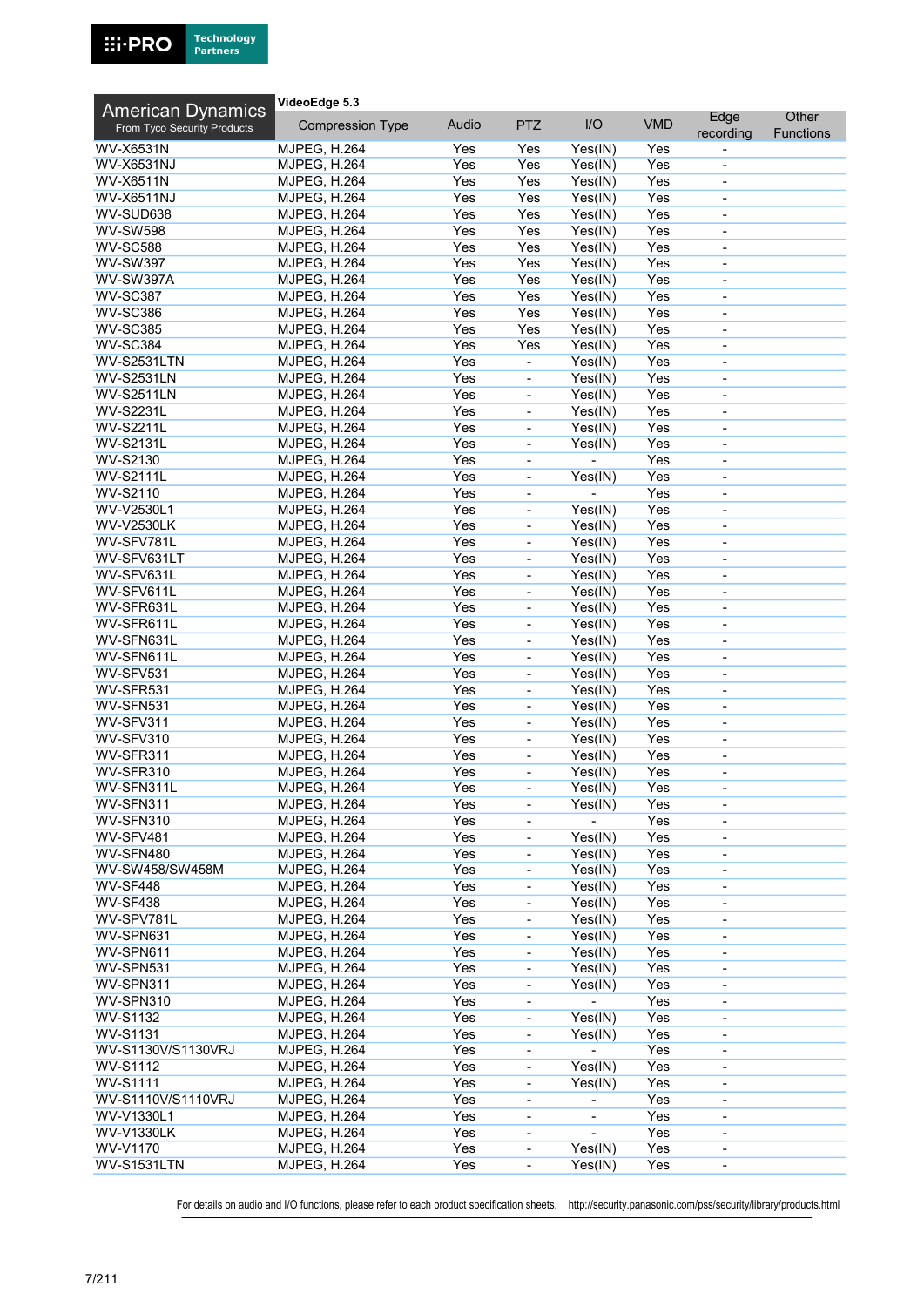|                                        | <b>MJPEG, H.264</b> |                     | Yes                      | $\overline{\phantom{a}}$     | Yes(IN)                      | Yes                          | $\overline{\phantom{a}}$     |
|----------------------------------------|---------------------|---------------------|--------------------------|------------------------------|------------------------------|------------------------------|------------------------------|
| <b>WV-S1531LN</b><br><b>WV-S1511LN</b> | <b>MJPEG, H.264</b> |                     | Yes                      | $\blacksquare$               | Yes(IN)                      | Yes                          | $\overline{a}$               |
| <b>WV-S1510</b>                        |                     |                     | Yes                      |                              | $\blacksquare$               | Yes                          |                              |
|                                        | <b>MJPEG, H.264</b> |                     |                          | $\overline{\phantom{a}}$     |                              |                              | $\qquad \qquad \blacksquare$ |
| WV-SPW631L                             | <b>MJPEG, H.264</b> |                     | Yes                      | $\blacksquare$               | Yes(IN)                      | Yes                          | ä,                           |
| WV-SPW611                              | <b>MJPEG, H.264</b> |                     | Yes                      | $\overline{\phantom{a}}$     | Yes(IN)                      | Yes                          | $\blacksquare$               |
| WV-SPW531AL                            | <b>MJPEG, H.264</b> |                     | Yes                      | $\overline{\phantom{a}}$     | Yes(IN)                      | Yes                          | $\qquad \qquad \blacksquare$ |
| WV-SPW532L                             | <b>MJPEG, H.264</b> |                     | Yes                      | $\blacksquare$               | $\blacksquare$               | Yes                          | $\qquad \qquad \blacksquare$ |
| WV-SPW311AL                            | <b>MJPEG, H.264</b> |                     | Yes                      | $\blacksquare$               | Yes(IN)                      | Yes                          | ä,                           |
| WV-SPW312L                             | <b>MJPEG, H.264</b> |                     | Yes                      | $\overline{\phantom{a}}$     | $\overline{\phantom{0}}$     | Yes                          | $\overline{\phantom{a}}$     |
| WV-SBV131M                             | <b>MJPEG, H.264</b> |                     | Yes                      | $\overline{\phantom{a}}$     |                              | Yes                          | $\qquad \qquad \blacksquare$ |
| WV-SBV111M                             | <b>MJPEG, H.264</b> |                     | Yes                      | $\overline{\phantom{a}}$     | $\overline{\phantom{0}}$     | Yes                          | $\overline{\phantom{0}}$     |
| <b>WV-SW559</b>                        | <b>MJPEG, H.264</b> |                     | Yes                      | $\overline{\phantom{a}}$     | Yes(IN)                      | $\overline{a}$               |                              |
|                                        |                     |                     |                          |                              |                              |                              |                              |
| <b>WV-SW558</b>                        | <b>MJPEG, H.264</b> |                     | $\overline{\phantom{a}}$ | $\blacksquare$               | Yes(IN)                      | $\blacksquare$               | $\overline{\phantom{a}}$     |
| <b>WV-NW502S</b>                       | <b>MJPEG, H.264</b> |                     | Yes                      | $\blacksquare$               | Yes(IN)                      | $\qquad \qquad \blacksquare$ | $\blacksquare$               |
| <b>WV-SW355</b>                        |                     | MJPEG, MPEG4, H.264 | Yes                      | $\overline{\phantom{a}}$     | Yes(IN)                      | $\overline{\phantom{a}}$     | $\overline{\phantom{0}}$     |
| <b>WV-SW352</b>                        |                     | MJPEG, MPEG4, H.264 | Yes                      | $\blacksquare$               | Yes(IN)                      |                              | $\qquad \qquad \blacksquare$ |
| <b>WV-SF549</b>                        | <b>MJPEG, H.264</b> |                     | Yes                      | $\blacksquare$               | Yes(IN)                      | $\blacksquare$               | $\qquad \qquad \blacksquare$ |
| <b>WV-SF548</b>                        | <b>MJPEG, H.264</b> |                     | $\blacksquare$           | $\qquad \qquad \blacksquare$ | Yes(IN)                      | $\overline{\phantom{a}}$     | $\qquad \qquad \blacksquare$ |
| <b>WV-SF539</b>                        | <b>MJPEG, H.264</b> |                     | Yes                      | $\overline{\phantom{a}}$     | Yes(IN)                      | $\overline{\phantom{a}}$     | $\overline{\phantom{0}}$     |
| WV-SF538                               | <b>MJPEG, H.264</b> |                     | $\blacksquare$           | $\blacksquare$               | Yes(IN)                      |                              |                              |
|                                        |                     |                     |                          |                              |                              |                              |                              |
| WV-SF346                               |                     | MJPEG, MPEG4, H.264 | Yes                      | ä,                           | Yes(IN)                      | ÷,                           | ä,                           |
| <b>WV-SF342</b>                        |                     | MJPEG, MPEG4, H.264 | Yes                      | $\blacksquare$               | Yes(IN)                      | $\qquad \qquad \blacksquare$ | $\blacksquare$               |
| <b>WV-SF336</b>                        |                     | MJPEG, MPEG4, H.264 | Yes                      | $\overline{\phantom{a}}$     | Yes(IN)                      | $\overline{\phantom{0}}$     | $\qquad \qquad \blacksquare$ |
| <b>WV-SF335</b>                        |                     | MJPEG, MPEG4, H.264 | Yes                      | $\overline{\phantom{a}}$     | Yes(IN)                      | $\overline{\phantom{0}}$     | $\blacksquare$               |
| <b>WV-SF332</b>                        |                     | MJPEG, MPEG4, H.264 | Yes                      | $\blacksquare$               | Yes(IN)                      | $\overline{a}$               | ä,                           |
| <b>WV-SFV130/SFV130M</b>               | <b>MJPEG, H.264</b> |                     | Yes                      | $\overline{\phantom{a}}$     | $\overline{\phantom{0}}$     | Yes                          | $\blacksquare$               |
| WV-SFV110/SFV110M                      | <b>MJPEG, H.264</b> |                     | Yes                      | $\overline{\phantom{a}}$     | ä,                           | Yes                          | $\qquad \qquad \blacksquare$ |
|                                        |                     |                     |                          |                              |                              |                              |                              |
| WV-SFN130                              | <b>MJPEG, H.264</b> |                     | Yes                      | $\blacksquare$               | ÷,                           | Yes                          | $\qquad \qquad \blacksquare$ |
| WV-SFN110                              | <b>MJPEG, H.264</b> |                     | Yes                      | $\overline{a}$               | $\overline{a}$               | Yes                          | ä,                           |
| <b>WV-SW158</b>                        | <b>MJPEG, H.264</b> |                     | Yes                      | $\overline{\phantom{a}}$     | $\overline{\phantom{0}}$     | Yes                          | $\blacksquare$               |
| WV-SW155/SW155M                        | <b>MJPEG, H.264</b> |                     | $\overline{\phantom{a}}$ | $\blacksquare$               | $\overline{a}$               |                              | $\qquad \qquad \blacksquare$ |
| WV-SW152/SW152M                        | <b>MJPEG, H.264</b> |                     | $\overline{\phantom{a}}$ | $\overline{\phantom{a}}$     | L,                           | $\blacksquare$               | $\qquad \qquad \blacksquare$ |
| <b>WV-SW115</b>                        | <b>MJPEG, H.264</b> |                     |                          | $\overline{\phantom{a}}$     | Yes(IN)                      | Yes                          | $\overline{a}$               |
| <b>WV-SF138</b>                        | <b>MJPEG, H.264</b> |                     | Yes                      | $\overline{\phantom{a}}$     | $\blacksquare$               | Yes                          | $\overline{\phantom{a}}$     |
| WV-SF135/SF132                         | <b>MJPEG, H.264</b> |                     |                          |                              | $\overline{a}$               |                              | $\qquad \qquad \blacksquare$ |
|                                        |                     |                     |                          |                              |                              |                              |                              |
|                                        |                     |                     |                          |                              |                              |                              |                              |
| WV-SW174W                              | <b>MJPEG, H.264</b> |                     | Yes                      | Yes                          | $\qquad \qquad \blacksquare$ | $\overline{\phantom{a}}$     | $\overline{\phantom{0}}$     |
| <b>WV-SW175</b>                        | <b>MJPEG, H.264</b> |                     | Yes                      | Yes                          |                              |                              |                              |
| <b>WV-SW172</b>                        | <b>MJPEG, H.264</b> |                     | Yes                      | Yes                          | $\frac{1}{2}$                | $\blacksquare$               | $\overline{\phantom{0}}$     |
| <b>WV-ST165</b>                        | <b>MJPEG, H.264</b> |                     | Yes                      | Yes                          | $\overline{\phantom{0}}$     | $\overline{\phantom{a}}$     | $\qquad \qquad \blacksquare$ |
| <b>WV-ST162</b>                        | <b>MJPEG, H.264</b> |                     | Yes                      | Yes                          | $\overline{\phantom{0}}$     | $\overline{\phantom{a}}$     | $\overline{\phantom{0}}$     |
|                                        |                     |                     | $\overline{\phantom{a}}$ | $\blacksquare$               |                              |                              | $\qquad \qquad \blacksquare$ |
| <b>WV-SP105</b>                        | <b>MJPEG, H.264</b> |                     |                          |                              |                              |                              |                              |
| <b>WV-SP102</b>                        | <b>MJPEG, H.264</b> |                     | $\blacksquare$           | $\blacksquare$               | $\overline{\phantom{0}}$     | $\blacksquare$               | $\blacksquare$               |
| WV-SW316L                              |                     | MJPEG, MPEG4, H.264 | Yes                      | $\overline{\phantom{0}}$     | Yes(IN)                      | $\overline{\phantom{0}}$     | -                            |
| <b>WV-SW316</b>                        |                     | MJPEG, MPEG4, H.264 | Yes                      | $\qquad \qquad \blacksquare$ | Yes(IN)                      | $\overline{\phantom{0}}$     | $\qquad \qquad \blacksquare$ |
| <b>WV-SW314</b>                        |                     | MJPEG, MPEG4, H.264 |                          | $\overline{\phantom{a}}$     | Yes(IN)                      | $\overline{\phantom{a}}$     |                              |
| <b>WV-SP509</b>                        | <b>MJPEG, H.264</b> |                     | Yes                      | $\frac{1}{2}$                | Yes(IN)                      | $\qquad \qquad \blacksquare$ |                              |
| <b>WV-SP508</b>                        | <b>MJPEG, H.264</b> |                     |                          | $\overline{\phantom{a}}$     | Yes(IN)                      | $\overline{\phantom{a}}$     | $\overline{\phantom{0}}$     |
| <b>WV-NP502</b>                        |                     | MJPEG, MPEG4, H.264 | Yes                      | $\overline{\phantom{a}}$     | Yes(IN)                      | $\overline{\phantom{0}}$     | $\overline{\phantom{0}}$     |
|                                        |                     |                     |                          | $\overline{\phantom{a}}$     |                              | $\overline{\phantom{0}}$     |                              |
| <b>WV-SP306</b>                        |                     | MJPEG, MPEG4, H.264 | Yes                      |                              | Yes(IN)                      |                              |                              |
| <b>WV-SP305</b>                        |                     | MJPEG, MPEG4, H.264 | Yes                      | $\blacksquare$               | Yes(IN)                      | $\overline{\phantom{0}}$     | $\blacksquare$               |
| <b>WV-SP302</b>                        |                     | MJPEG, MPEG4, H.264 | Yes                      | $\blacksquare$               | Yes(IN)                      | ÷,                           | $\overline{\phantom{a}}$     |
| WJ-GXE500                              |                     | MJPEG, MPEG4, H.264 | $\overline{\phantom{a}}$ | $\qquad \qquad \blacksquare$ | Yes(IN)                      | $\overline{\phantom{0}}$     | $\overline{\phantom{0}}$     |
| WJ-GXE100                              | <b>MJPEG, H.264</b> |                     |                          |                              |                              | $\overline{\phantom{a}}$     | $\qquad \qquad \blacksquare$ |
| <b>WV-NW964</b>                        |                     | MJPEG, MPEG4, H.264 | Yes                      | Yes                          | Yes(IN)                      | $\overline{\phantom{0}}$     |                              |
| <b>WV-NS954</b>                        |                     | MJPEG, MPEG4, H.264 | Yes                      | Yes                          | Yes(IN)                      | $\overline{\phantom{a}}$     | $\overline{\phantom{a}}$     |
| WV-NS202A                              |                     | MJPEG, MPEG4, H.264 | Yes                      | Yes                          | Yes(IN)                      | -                            | $\qquad \qquad \blacksquare$ |
|                                        |                     |                     |                          | $\overline{\phantom{a}}$     |                              | $\overline{\phantom{a}}$     | $\qquad \qquad \blacksquare$ |
| <b>WV-NF302</b>                        | <b>MJPEG, H.264</b> |                     | Yes                      | $\blacksquare$               | Yes(IN)                      |                              |                              |
| <b>WV-NF284</b>                        | <b>MJPEG, H.264</b> |                     | Yes                      |                              | Yes(IN)                      |                              |                              |
| <b>WV-NW484S</b>                       | <b>MJPEG, H.264</b> |                     | $\overline{\phantom{a}}$ | $\Box$                       | Yes(IN)                      | ÷,                           | $\overline{\phantom{a}}$     |
| <b>WV-NP304</b>                        | <b>MJPEG, H.264</b> |                     | Yes                      | $\overline{\phantom{a}}$     | Yes(IN)                      |                              | $\overline{\phantom{0}}$     |
| <b>WV-NP1004</b>                       | <b>MJPEG, H.264</b> |                     | Yes                      | $\overline{\phantom{a}}$     | Yes(IN)                      | Yes                          | $\overline{\phantom{a}}$     |
| <b>WV-NP244</b>                        | <b>MJPEG, H.264</b> |                     | Yes                      |                              | Yes(IN)                      |                              | $\overline{\phantom{a}}$     |
| <b>WJ-NT304</b>                        | <b>MJPEG, H.264</b> |                     | Yes                      | ÷.                           | Yes(IN)                      | Yes                          | $\blacksquare$               |
| BL-VT164W/VT164                        | <b>MJPEG, H.264</b> |                     | Yes                      | Yes                          |                              | Yes                          | $\overline{\phantom{0}}$     |
| BL-VP104W/VP104                        | <b>MJPEG, H.264</b> |                     | $\overline{\phantom{a}}$ | $\overline{\phantom{a}}$     |                              | Yes                          | $\qquad \qquad \blacksquare$ |
| <b>BL-VP101</b>                        | <b>MJPEG, H.264</b> |                     |                          |                              |                              | Yes                          |                              |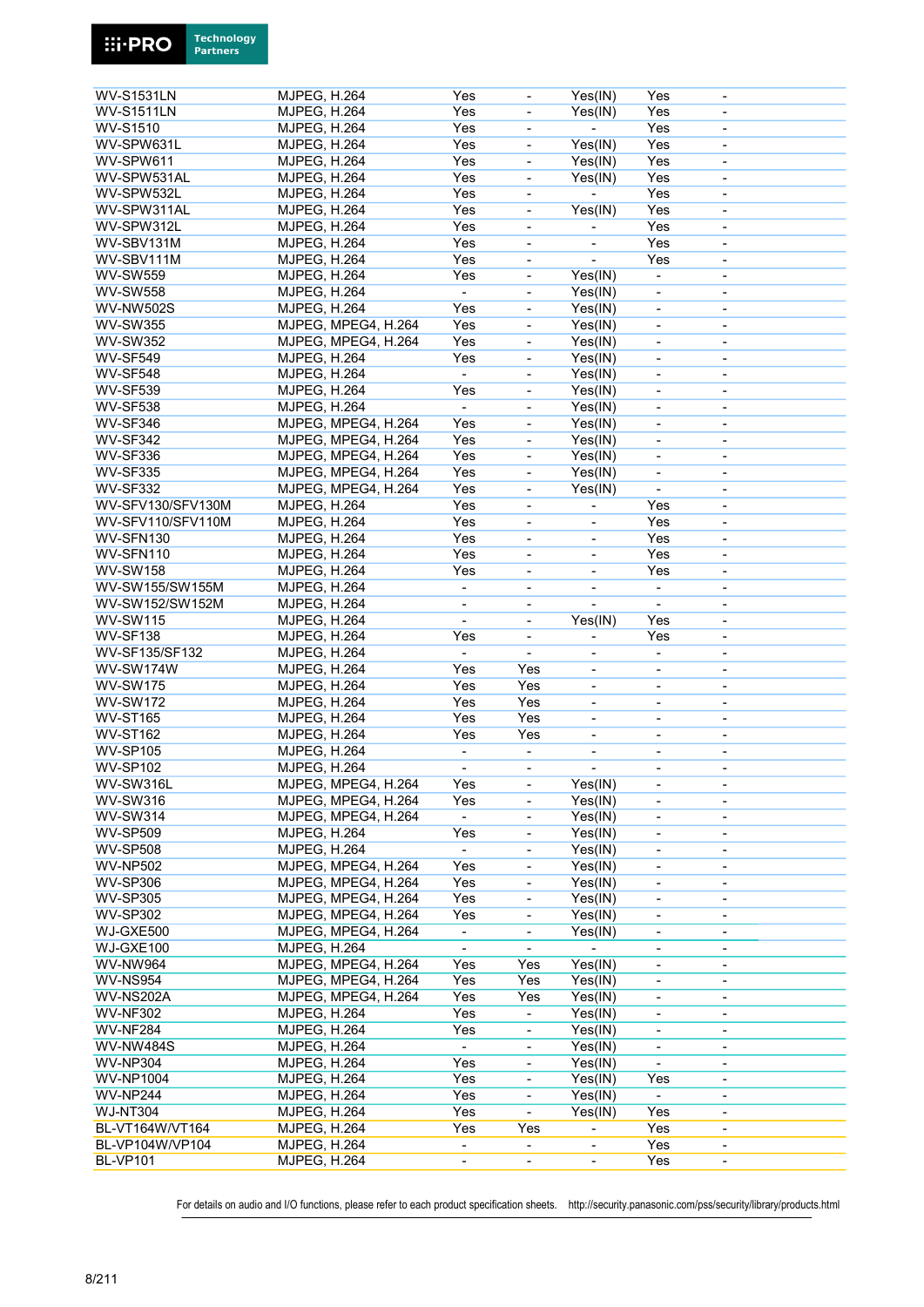

#### Axxon Intellect Enterprise v4.10.4, Axxon Next 4.3.2 with Drivers Pack 3.72.2

| Axxon            | <b>Compression Type</b> | Audio                    | <b>PTZ</b>               | I/O                      | <b>VMD</b>               | Edge<br>recording        | Other<br><b>Functions</b> |       |
|------------------|-------------------------|--------------------------|--------------------------|--------------------------|--------------------------|--------------------------|---------------------------|-------|
| <b>WV-X8570N</b> | H.264, H265             |                          |                          | $\overline{\phantom{a}}$ | $\overline{\phantom{a}}$ |                          |                           |       |
| <b>WV-X6531N</b> | MJPEG, H.264, H265      | $\blacksquare$           | Yes                      | $\overline{\phantom{a}}$ | $\overline{\phantom{a}}$ | $\overline{\phantom{a}}$ |                           |       |
| <b>WV-S6530N</b> | MJPEG, H.264, H265      |                          | Yes                      |                          |                          |                          |                           |       |
| WV-SUD638        | <b>MJPEG, H.264</b>     | $\overline{\phantom{a}}$ | Yes                      | $\overline{\phantom{a}}$ | $\overline{\phantom{a}}$ | $\overline{\phantom{a}}$ |                           |       |
| <b>WV-SW598</b>  | <b>MJPEG, H.264</b>     |                          | Yes                      |                          | $\overline{\phantom{a}}$ | $\overline{\phantom{a}}$ |                           |       |
| <b>WV-SC588</b>  | <b>MJPEG, H.264</b>     | Yes                      | Yes                      | Yes                      | $\overline{\phantom{a}}$ | $\overline{\phantom{a}}$ |                           |       |
| <b>WV-SW397</b>  | <b>MJPEG, H.264</b>     | Yes                      | Yes                      | Yes                      |                          |                          |                           |       |
| WV-SW397A        | <b>MJPEG, H.264</b>     | Yes                      | Yes                      | Yes                      | $\blacksquare$           | $\blacksquare$           |                           |       |
| <b>WV-SC387</b>  | <b>MJPEG, H.264</b>     | Yes                      | Yes                      | Yes                      | $\overline{\phantom{a}}$ | $\overline{\phantom{a}}$ |                           |       |
| <b>WV-SW396</b>  | MJPEG, MPEG4, H.264     | Yes                      | Yes                      | Yes                      | $\overline{\phantom{a}}$ | $\blacksquare$           |                           |       |
| <b>WV-SW395</b>  | MJPEG, MPEG4, H.264     | Yes                      | Yes                      | Yes                      | $\overline{\phantom{a}}$ |                          |                           |       |
| <b>WV-SC386</b>  | MJPEG, MPEG4, H.264     | $\blacksquare$           | Yes                      | ä,                       | $\overline{\phantom{a}}$ | $\overline{\phantom{a}}$ |                           |       |
| <b>WV-SC385</b>  |                         |                          | Yes                      | Yes                      | $\blacksquare$           |                          |                           | Onvit |
|                  | MJPEG, MPEG4, H.264     | Yes                      |                          |                          |                          | $\blacksquare$           |                           |       |
| <b>WV-SC384</b>  | <b>MJPEG, H.264</b>     | Yes                      | Yes                      | Yes                      | $\blacksquare$           | $\blacksquare$           |                           |       |
| WV-SFV781L       | <b>MJPEG, H.264</b>     | Yes                      | $\blacksquare$           | Yes                      | $\blacksquare$           | $\blacksquare$           |                           |       |
| WV-SFV631LT      | <b>MJPEG, H.264</b>     | Yes                      | $\blacksquare$           | Yes                      | $\blacksquare$           |                          |                           |       |
| WV-SFV631L       | <b>MJPEG, H.264</b>     | Yes                      | $\overline{\phantom{a}}$ | Yes                      | $\overline{\phantom{a}}$ | $\blacksquare$           |                           |       |
| WV-SFV611L       | <b>MJPEG, H.264</b>     | Yes                      | $\blacksquare$           | Yes                      | $\blacksquare$           | $\overline{\phantom{0}}$ |                           |       |
| WV-SFR631L       | <b>MJPEG, H.264</b>     | Yes                      | $\blacksquare$           | Yes                      | $\blacksquare$           | $\blacksquare$           |                           |       |
| WV-SFR611L       | <b>MJPEG, H.264</b>     | Yes                      | $\blacksquare$           | Yes                      | ÷,                       |                          |                           |       |
| WV-SFN631L       | <b>MJPEG, H.264</b>     | Yes                      | $\overline{\phantom{a}}$ | Yes                      | $\overline{\phantom{a}}$ | $\blacksquare$           |                           |       |
| WV-SFN611L       | <b>MJPEG, H.264</b>     | Yes                      | $\blacksquare$           | Yes                      | $\blacksquare$           | $\blacksquare$           |                           |       |
| WV-SFV531        | <b>MJPEG, H.264</b>     | Yes                      | $\blacksquare$           | Yes                      | $\blacksquare$           | $\blacksquare$           |                           |       |
| WV-SFR531        | <b>MJPEG, H.264</b>     | Yes                      |                          | Yes                      | ÷,                       |                          |                           |       |
| WV-SFN531        | <b>MJPEG, H.264</b>     | Yes                      | $\overline{\phantom{a}}$ | Yes                      | $\overline{\phantom{a}}$ | $\overline{\phantom{a}}$ |                           |       |
| WV-SFV311        | <b>MJPEG, H.264</b>     | Yes                      | $\overline{\phantom{a}}$ | Yes                      | $\overline{\phantom{a}}$ | $\overline{\phantom{a}}$ |                           |       |
| WV-SFV310        | <b>MJPEG, H.264</b>     | Yes                      | $\overline{\phantom{a}}$ | Yes                      | $\overline{\phantom{a}}$ | $\overline{\phantom{a}}$ |                           |       |
| WV-SFR311        | <b>MJPEG, H.264</b>     | Yes                      |                          | Yes                      | $\blacksquare$           |                          |                           |       |
| WV-SFR310        | <b>MJPEG, H.264</b>     | Yes                      | $\overline{\phantom{a}}$ | Yes                      | $\overline{\phantom{a}}$ | $\overline{\phantom{a}}$ |                           |       |
| WV-SFN311L       | <b>MJPEG, H.264</b>     | Yes                      | $\overline{\phantom{a}}$ | Yes                      | $\overline{\phantom{a}}$ | $\overline{\phantom{a}}$ |                           |       |
| WV-SFN311        | <b>MJPEG, H.264</b>     | Yes                      | $\overline{\phantom{a}}$ | Yes                      | $\overline{\phantom{a}}$ | $\overline{\phantom{a}}$ |                           |       |
| WV-SFN310        | <b>MJPEG, H.264</b>     | Yes                      |                          | Yes                      | $\overline{\phantom{a}}$ |                          |                           |       |
| WV-SFV481        | <b>MJPEG, H.264</b>     | Yes                      | $\overline{\phantom{a}}$ | Yes                      | $\blacksquare$           | $\blacksquare$           |                           |       |
| WV-SFN480        | <b>MJPEG, H.264</b>     | Yes                      | $\overline{\phantom{a}}$ | Yes                      | $\overline{\phantom{a}}$ | $\overline{\phantom{a}}$ |                           |       |
| WV-SW458/SW458M  | <b>MJPEG, H.264</b>     | $\overline{\phantom{a}}$ | (Yes)                    | Yes                      | $\overline{\phantom{a}}$ | $\overline{\phantom{a}}$ |                           |       |
| WV-SF438         | <b>MJPEG, H.264</b>     | $\blacksquare$           | (Yes)                    | Yes                      | $\blacksquare$           | $\blacksquare$           |                           |       |
| WV-SPN631        | <b>MJPEG, H.264</b>     | Yes                      | ٠                        | Yes                      | $\blacksquare$           | $\blacksquare$           |                           |       |
| WV-SPN611        | <b>MJPEG, H.264</b>     | Yes                      | $\overline{\phantom{a}}$ | Yes                      | $\overline{\phantom{a}}$ | $\overline{\phantom{a}}$ |                           |       |
| WV-SPN531        | <b>MJPEG, H.264</b>     | Yes                      | $\blacksquare$           | Yes                      | $\overline{\phantom{a}}$ | $\overline{\phantom{a}}$ |                           |       |
| WV-SPN311        | <b>MJPEG, H.264</b>     | Yes                      | $\overline{\phantom{a}}$ | Yes                      | $\blacksquare$           | $\blacksquare$           |                           |       |
| WV-SPN310        | <b>MJPEG, H.264</b>     | Yes                      |                          | Yes                      |                          |                          |                           |       |
| WV-SPV781L       | <b>MJPEG, H.264</b>     | Yes                      | $\overline{\phantom{a}}$ | Yes                      | $\overline{\phantom{a}}$ | $\overline{\phantom{a}}$ |                           |       |
| WV-SPW631LT      | <b>MJPEG, H.264</b>     | Yes                      |                          | Yes                      |                          |                          |                           |       |
| WV-SPW631L       | MJPEG, H.264            | Yes                      |                          | Yes                      | $\overline{\phantom{a}}$ | $\blacksquare$           |                           |       |
| WV-SPW611L       | MJPEG, H.264            | Yes                      | $\overline{\phantom{a}}$ | Yes                      |                          |                          |                           |       |
| WV-SPW611        | <b>MJPEG, H.264</b>     | Yes                      |                          | Yes                      |                          | $\blacksquare$           |                           |       |
|                  |                         |                          | $\overline{\phantom{a}}$ |                          | $\overline{\phantom{a}}$ |                          |                           |       |
| WV-SPW532L       | <b>MJPEG, H.264</b>     |                          | $\overline{\phantom{a}}$ | Yes                      |                          |                          |                           |       |
| <b>WV-SW559</b>  | <b>MJPEG, H.264</b>     | Yes                      | $\overline{\phantom{a}}$ | Yes                      | $\overline{\phantom{a}}$ | $\overline{\phantom{a}}$ |                           |       |
| <b>WV-SW558</b>  | <b>MJPEG, H.264</b>     |                          |                          | Yes                      |                          |                          |                           |       |
| <b>WV-NW502S</b> | MJPEG, MPEG4, H.264     | Yes                      | $\overline{\phantom{a}}$ | Yes                      | $\overline{\phantom{a}}$ | $\overline{\phantom{a}}$ |                           |       |
| <b>WV-SW355</b>  | MJPEG, MPEG4, H.264     | Yes                      | $\overline{\phantom{a}}$ | Yes                      | $\overline{\phantom{a}}$ |                          |                           |       |
| <b>WV-SF549</b>  | <b>MJPEG, H.264</b>     | Yes                      | $\overline{\phantom{a}}$ | Yes                      | $\overline{\phantom{a}}$ | $\overline{\phantom{a}}$ |                           |       |
| <b>WV-SF548</b>  | <b>MJPEG, H.264</b>     | $\blacksquare$           |                          | Yes                      |                          |                          |                           |       |
| <b>WV-SF539</b>  | <b>MJPEG, H.264</b>     | Yes                      | $\overline{\phantom{a}}$ | Yes                      | $\overline{\phantom{a}}$ |                          |                           |       |
| <b>WV-SF538</b>  | <b>MJPEG, H.264</b>     |                          | $\overline{\phantom{a}}$ |                          | $\overline{\phantom{a}}$ |                          |                           |       |
| WV-SF346         | MJPEG, MPEG4, H.264     | Yes                      | $\overline{\phantom{a}}$ | Yes                      | $\overline{\phantom{a}}$ | $\overline{\phantom{a}}$ |                           |       |
| WV-SF336         | MJPEG, MPEG4, H.264     | Yes                      | $\overline{\phantom{a}}$ | Yes                      | $\overline{\phantom{a}}$ |                          |                           |       |
| <b>WV-SF335</b>  | MJPEG, MPEG4, H.264     | Yes                      | -                        | Yes                      | $\overline{\phantom{a}}$ |                          |                           |       |
| <b>WV-SF332</b>  | <b>MJPEG</b>            |                          | $\overline{\phantom{a}}$ | $\overline{\phantom{0}}$ | $\overline{\phantom{a}}$ |                          |                           |       |
| <b>WV-SW158</b>  | <b>MJPEG, H.264</b>     | Yes                      | $\overline{\phantom{a}}$ | $\overline{\phantom{a}}$ | $\overline{\phantom{a}}$ | $\overline{\phantom{a}}$ |                           |       |
| WV-SW155/SW155M  | <b>MJPEG, H.264</b>     | L.                       | $\blacksquare$           |                          |                          |                          |                           |       |
| WV-SW152/SW152M  | <b>MJPEG, H.264</b>     | $\overline{\phantom{a}}$ | $\overline{\phantom{a}}$ | $\blacksquare$           | $\blacksquare$           |                          |                           |       |
| <b>WV-SF138</b>  | <b>MJPEG, H.264</b>     | Yes                      | $\overline{\phantom{a}}$ | $\overline{\phantom{0}}$ | $\overline{\phantom{a}}$ | $\overline{\phantom{a}}$ |                           |       |
| <b>WV-SF135</b>  | <b>MJPEG, H.264</b>     | $\overline{\phantom{a}}$ | -                        | $\overline{\phantom{0}}$ | $\overline{\phantom{a}}$ | $\overline{\phantom{a}}$ |                           |       |
|                  |                         |                          |                          |                          |                          |                          |                           |       |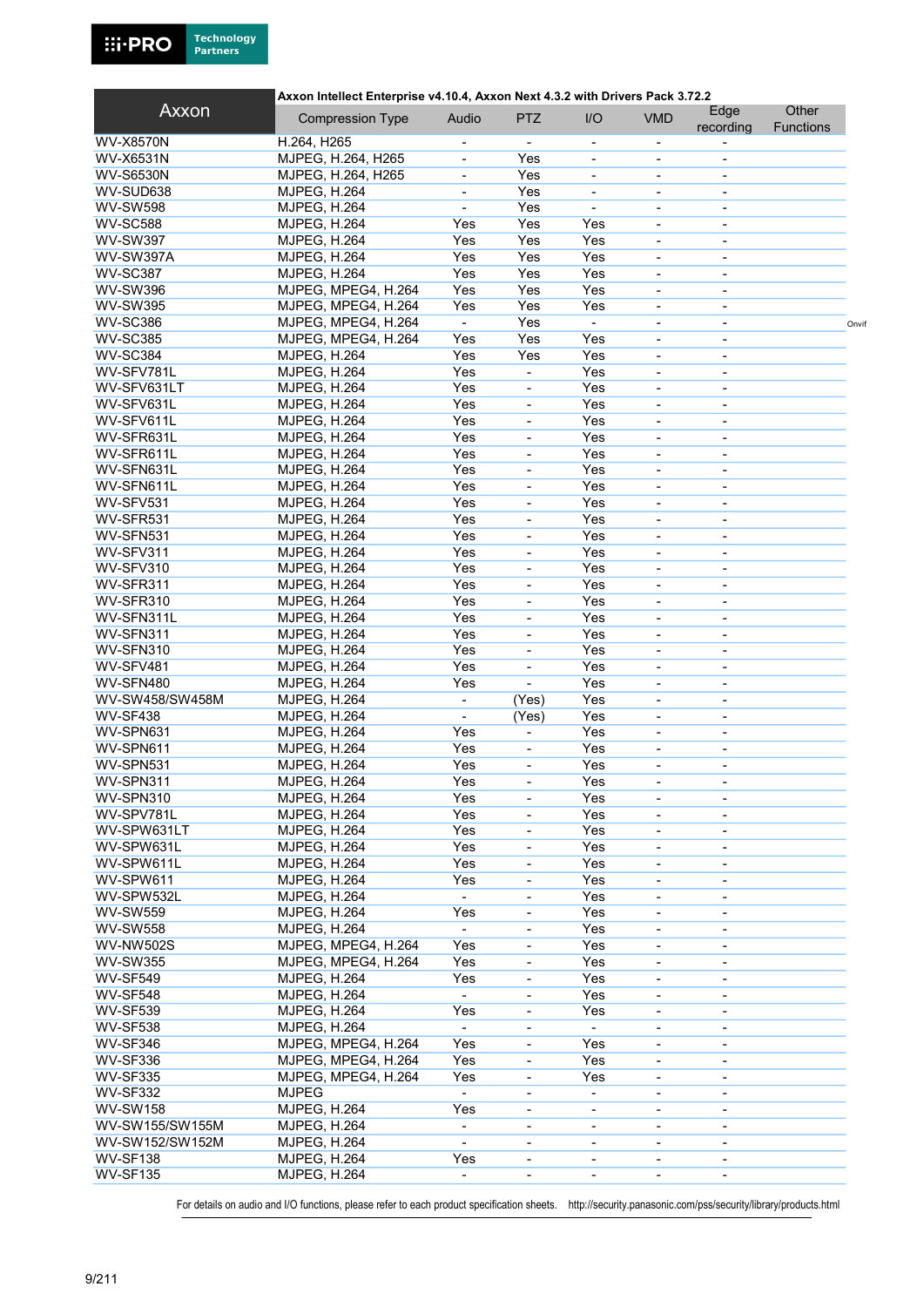

| <b>WV-SF132</b>  | <b>MJPEG, H.264</b> |     |       | $\qquad \qquad \blacksquare$ | -                        |                          |       |
|------------------|---------------------|-----|-------|------------------------------|--------------------------|--------------------------|-------|
| <b>WV-SP105</b>  | <b>MJPEG, H.264</b> |     | -     | -                            | -                        |                          |       |
| WV-SW316L        | <b>MJPEG, H.264</b> | Yes |       | Yes                          | -                        |                          | Onvif |
| <b>WV-SW316</b>  | <b>MJPEG, H.264</b> | Yes | Ξ.    | Yes                          | $\overline{\phantom{a}}$ |                          |       |
| <b>WV-SP509</b>  | <b>MJPEG. H.264</b> | Yes |       | Yes                          | $\overline{\phantom{a}}$ | -                        |       |
| <b>WV-SP508</b>  | <b>MJPEG. H.264</b> |     | -     | Yes                          | -                        | ۰                        |       |
| <b>WV-NP502</b>  | MJPEG. MPEG4. H.264 | Yes |       | Yes                          | -                        |                          |       |
| <b>WV-SP306</b>  | MJPEG. MPEG4. H.264 | Yes | -     | Yes                          | -                        |                          |       |
| <b>WV-SP305</b>  | MJPEG. MPEG4. H.264 | Yes |       | Yes                          | ٠                        |                          |       |
| <b>WV-SP302</b>  | <b>MJPEG</b>        |     | Ξ.    | ٠                            | $\overline{\phantom{a}}$ |                          |       |
| WJ-GXE500        | MJPEG, MPEG4, H.264 | Yes | Yes** | Yes                          | ٠                        |                          |       |
| <b>WV-NW964</b>  | MJPEG. MPEG4        | Yes | Yes   | Yes                          | $\overline{\phantom{a}}$ |                          |       |
| <b>WV-NS954</b>  | MJPEG, MPEG4        | Yes | Yes   | Yes                          | -                        | $\overline{\phantom{0}}$ |       |
| WV-NS202A        | MJPEG, MPEG4        | Yes | Yes   | Yes                          | $\overline{\phantom{a}}$ | $\overline{\phantom{0}}$ |       |
| <b>WV-NF284</b>  | MJPEG. MPEG4        | Yes |       | Yes                          | -                        | -                        |       |
| <b>WV-NW484S</b> | MJPEG. MPEG4        |     | Ξ.    | Yes                          | ۰                        |                          |       |
| <b>WV-NP1004</b> | MJPEG, MPEG4        | Yes |       | Yes                          | ٠                        |                          |       |
| <b>WV-NP244</b>  | MJPEG, MPEG4        | Yes | Ξ.    | Yes                          | $\overline{\phantom{a}}$ |                          |       |
| <b>WJ-NT304</b>  | MJPEG, MPEG4        | Yes |       | Yes                          |                          |                          |       |
| BB-HCM715        | MJPEG. MPEG4. H.264 | Yes | Yes   | Yes                          | $\blacksquare$           |                          |       |
|                  |                     |     |       |                              |                          |                          |       |

\*\* Panasonic, Pelco-D, Pelco-P protocol PTZ cameras.

\* Audio one-way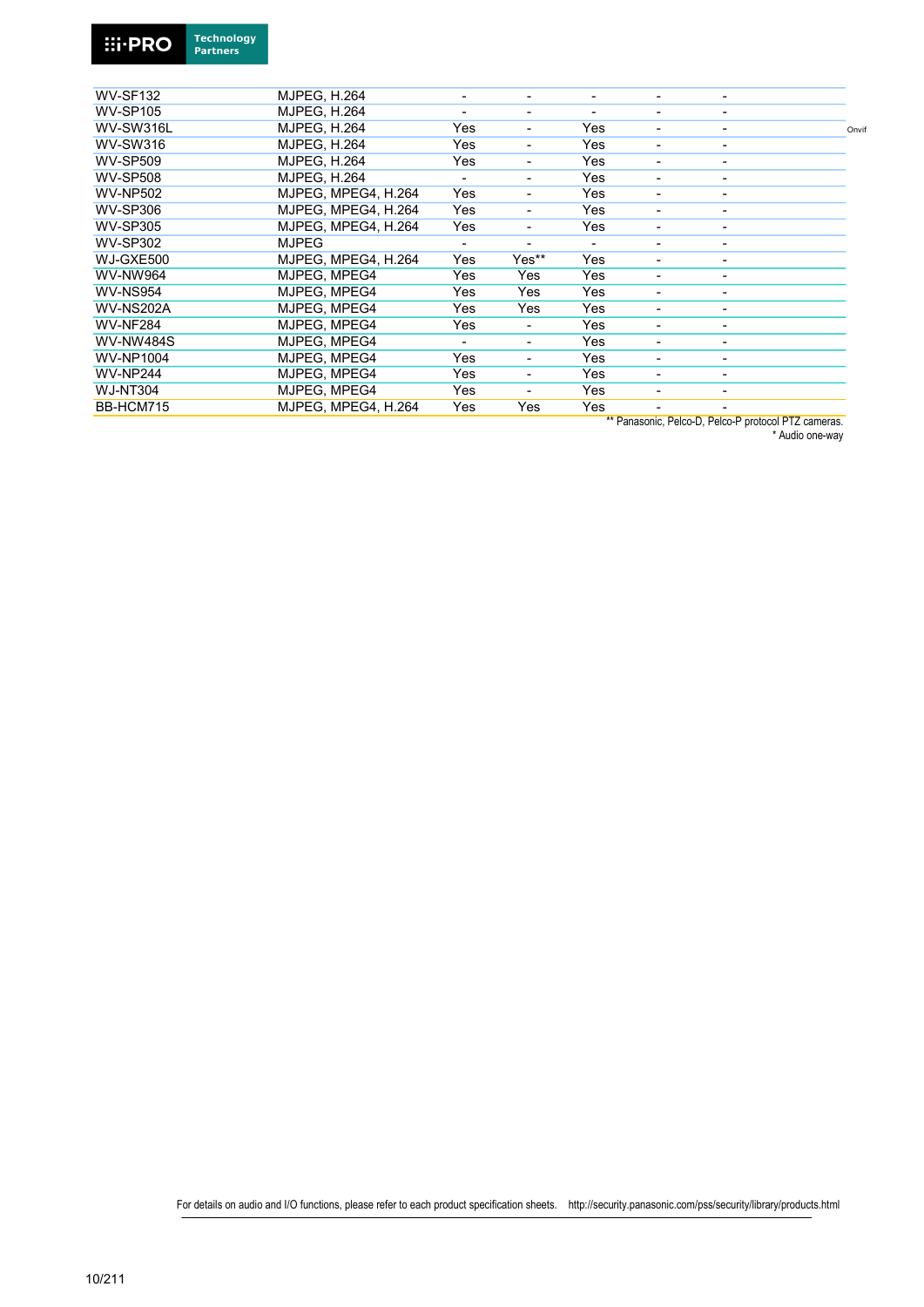

|                   | <b>BVMS 10.1</b>                           |                                                              |                          |                                                      |            |                          |                           |  |
|-------------------|--------------------------------------------|--------------------------------------------------------------|--------------------------|------------------------------------------------------|------------|--------------------------|---------------------------|--|
| <b>BOSCH</b>      | <b>Compression Type</b>                    | Audio                                                        | <b>PTZ</b>               | I/O                                                  | <b>VMD</b> | Edge<br>recording        | Other<br><b>Functions</b> |  |
| WV-X6531          | MJPEG, H.264                               |                                                              | Yes                      | $\overline{\phantom{a}}$                             | Yes        |                          |                           |  |
| WV-X6511          | <b>MJPEG, H.264</b>                        |                                                              | Yes                      |                                                      | Yes        |                          |                           |  |
| <b>WV-S6530</b>   | <b>MJPEG, H.264</b>                        | $\overline{\phantom{a}}$                                     | Yes                      | $\blacksquare$                                       | Yes        | $\overline{\phantom{a}}$ |                           |  |
| WV-S6110          | <b>MJPEG, H.264</b>                        | $\qquad \qquad \blacksquare$                                 | Yes                      | $\qquad \qquad \blacksquare$                         | Yes        | $\overline{\phantom{a}}$ |                           |  |
| <b>WV-S6111</b>   | <b>MJPEG, H.264</b>                        |                                                              | Yes                      | $\blacksquare$                                       | Yes        | $\overline{\phantom{a}}$ |                           |  |
| WV-S6130          | <b>MJPEG, H.264</b>                        | ÷,                                                           | Yes                      | $\overline{\phantom{a}}$                             | Yes        | $\blacksquare$           |                           |  |
| WV-S6131          | <b>MJPEG, H.264</b>                        | ä,                                                           | Yes                      | ÷,                                                   | Yes        | $\blacksquare$           |                           |  |
| WV-SUD638         | <b>MJPEG, H.264</b>                        | $\blacksquare$                                               | Yes                      | $\overline{\phantom{a}}$                             | Yes        | $\blacksquare$           |                           |  |
| <b>WV-SC386</b>   | <b>MJPEG, H.264</b>                        | Yes                                                          | Yes                      | $\blacksquare$                                       | Yes        | $\overline{\phantom{a}}$ |                           |  |
| <b>WV-SC588</b>   | <b>MJPEG, H.264</b>                        | ä,                                                           | Yes                      | $\overline{a}$                                       | Yes        | $\overline{\phantom{a}}$ |                           |  |
| <b>WV-S2531LN</b> | <b>MJPEG, H.264</b>                        |                                                              | $\blacksquare$           | $\overline{a}$                                       | Yes        | $\blacksquare$           |                           |  |
| <b>WV-S2511LN</b> | <b>MJPEG, H.264</b>                        | $\qquad \qquad \blacksquare$                                 | $\overline{\phantom{a}}$ | $\blacksquare$                                       | Yes        | $\overline{\phantom{a}}$ |                           |  |
| <b>WV-S2550L</b>  | <b>MJPEG, H.264</b>                        | $\blacksquare$                                               | $\blacksquare$           |                                                      | Yes        | $\overline{\phantom{a}}$ |                           |  |
| <b>WV-S2250L</b>  | <b>MJPEG, H.264</b>                        | $\blacksquare$                                               | $\overline{\phantom{a}}$ | $\blacksquare$                                       | Yes        | $\overline{\phantom{a}}$ |                           |  |
| <b>WV-S2231L</b>  | <b>MJPEG, H.264</b>                        |                                                              |                          | $\blacksquare$                                       | Yes        | $\blacksquare$           |                           |  |
| <b>WV-S2211L</b>  | <b>MJPEG, H.264</b>                        | $\overline{\phantom{0}}$                                     | ٠                        | $\blacksquare$                                       | Yes        | $\blacksquare$           |                           |  |
| <b>WV-S2132</b>   | <b>MJPEG, H.264</b>                        |                                                              | $\blacksquare$           |                                                      | Yes        | $\overline{\phantom{a}}$ |                           |  |
| <b>WV-S2131</b>   | <b>MJPEG, H.264</b>                        | $\blacksquare$                                               | $\overline{\phantom{a}}$ | $\overline{\phantom{a}}$                             | Yes        | $\overline{\phantom{a}}$ |                           |  |
| WV-S2130          | <b>MJPEG, H.264</b>                        | $\blacksquare$                                               |                          |                                                      | Yes        |                          |                           |  |
| WV-S2110          | <b>MJPEG, H.264</b>                        | $\overline{\phantom{a}}$                                     | $\overline{\phantom{a}}$ | $\overline{\phantom{a}}$                             | Yes        | $\overline{\phantom{a}}$ |                           |  |
| WV-S2112          | <b>MJPEG, H.264</b>                        | ٠                                                            | $\overline{\phantom{a}}$ |                                                      | Yes        | $\overline{\phantom{a}}$ |                           |  |
| <b>WV-S1531L</b>  | <b>MJPEG, H.264</b>                        | $\qquad \qquad \blacksquare$                                 | $\overline{\phantom{a}}$ | $\overline{\phantom{a}}$                             | Yes        | $\overline{\phantom{a}}$ |                           |  |
| <b>WV-S1132</b>   | <b>MJPEG, H.264</b>                        | $\overline{\phantom{0}}$                                     |                          | $\overline{a}$                                       | Yes        | $\overline{\phantom{a}}$ |                           |  |
| <b>WV-S1131</b>   | <b>MJPEG, H.264</b>                        | $\overline{\phantom{0}}$                                     | $\blacksquare$           | $\blacksquare$                                       | Yes        | $\overline{\phantom{a}}$ |                           |  |
| <b>WV-S1112</b>   | <b>MJPEG, H.264</b>                        | $\qquad \qquad \blacksquare$                                 | $\overline{\phantom{a}}$ | $\overline{\phantom{a}}$                             | Yes        | $\overline{\phantom{a}}$ |                           |  |
| <b>WV-S1111</b>   | <b>MJPEG, H.264</b>                        | $\qquad \qquad \blacksquare$                                 | $\overline{\phantom{a}}$ | $\overline{\phantom{a}}$                             | Yes        | $\overline{\phantom{a}}$ |                           |  |
| <b>WV-S1130V</b>  | <b>MJPEG, H.264</b>                        | $\qquad \qquad \blacksquare$                                 | $\overline{\phantom{a}}$ | $\qquad \qquad \blacksquare$                         | Yes        | $\overline{\phantom{a}}$ |                           |  |
| <b>WV-S1110V</b>  | <b>MJPEG, H.264</b>                        | $\overline{\phantom{0}}$                                     | $\overline{\phantom{a}}$ | $\overline{\phantom{a}}$                             | Yes        | $\overline{\phantom{a}}$ |                           |  |
| <b>WV-S1412L</b>  | <b>MJPEG, H.264</b>                        | $\overline{\phantom{0}}$                                     | ٠                        | $\blacksquare$                                       | Yes        | $\overline{\phantom{a}}$ |                           |  |
| <b>WV-S1432L</b>  | <b>MJPEG, H.264</b>                        | $\overline{\phantom{0}}$                                     | $\overline{\phantom{a}}$ | $\blacksquare$                                       | Yes        | $\blacksquare$           |                           |  |
| <b>WV-S1510</b>   | <b>MJPEG, H.264</b>                        | ä,                                                           | $\blacksquare$           | $\overline{a}$                                       | Yes        | $\overline{\phantom{a}}$ |                           |  |
| <b>WV-S1511L</b>  | <b>MJPEG, H.264</b>                        | ÷,                                                           | ÷.                       | ÷,                                                   | Yes        | $\blacksquare$           |                           |  |
| <b>WV-S1531L</b>  | <b>MJPEG, H.264</b>                        | Yes                                                          | $\overline{\phantom{a}}$ | $\overline{\phantom{a}}$                             | Yes        | $\overline{\phantom{a}}$ |                           |  |
| <b>WV-S1550L</b>  | <b>MJPEG, H.264</b>                        |                                                              | $\overline{\phantom{a}}$ | $\overline{\phantom{a}}$                             | Yes        | $\blacksquare$           |                           |  |
| <b>WV-S3531L</b>  | <b>MJPEG, H.264</b>                        | $\blacksquare$                                               | $\blacksquare$           | $\blacksquare$                                       | Yes        | $\blacksquare$           |                           |  |
| <b>WV-S3532L</b>  | <b>MJPEG, H.264</b>                        |                                                              | ÷                        | $\blacksquare$                                       | Yes        | $\blacksquare$           |                           |  |
| <b>WV-S3511L</b>  | <b>MJPEG, H.264</b>                        | $\overline{\phantom{a}}$                                     | ٠                        | $\blacksquare$                                       | Yes        | $\blacksquare$           |                           |  |
| <b>WV-S3512L</b>  | <b>MJPEG, H.264</b>                        |                                                              | $\blacksquare$           |                                                      | Yes        | $\overline{\phantom{a}}$ |                           |  |
| <b>WV-S3530</b>   | <b>MJPEG, H.264</b>                        | $\blacksquare$                                               | $\overline{\phantom{a}}$ | $\blacksquare$                                       | Yes        | $\overline{\phantom{a}}$ |                           |  |
| <b>WV-S3510</b>   | MJPEG, H.264                               |                                                              |                          |                                                      | Yes        |                          |                           |  |
| <b>WV-S3131L</b>  | MJPEG, H.264                               | $\overline{\phantom{a}}$                                     | $\overline{\phantom{a}}$ | $\blacksquare$                                       | Yes        | $\overline{\phantom{a}}$ |                           |  |
| WV-S3130          | <b>MJPEG, H.264</b>                        |                                                              |                          |                                                      | Yes        |                          |                           |  |
| <b>WV-S3111L</b>  | <b>MJPEG, H.264</b>                        |                                                              | -                        |                                                      | Yes        |                          |                           |  |
| WV-S3110          | <b>MJPEG, H.264</b>                        | $\qquad \qquad \blacksquare$<br>$\qquad \qquad \blacksquare$ | ۰                        | $\overline{\phantom{a}}$<br>$\overline{\phantom{a}}$ | Yes        | $\overline{\phantom{a}}$ |                           |  |
| <b>WV-X4571L</b>  | <b>MJPEG, H.264</b>                        | $\overline{\phantom{a}}$                                     | $\overline{\phantom{a}}$ | $\overline{\phantom{a}}$                             | Yes        | $\overline{\phantom{a}}$ |                           |  |
| WV-X4171          | <b>MJPEG, H.264</b>                        | $\qquad \qquad \blacksquare$                                 | $\overline{\phantom{a}}$ | $\overline{\phantom{a}}$                             | Yes        | $\overline{\phantom{a}}$ |                           |  |
| WV-X4170          |                                            |                                                              |                          |                                                      | Yes        |                          |                           |  |
| <b>WV-S4550L</b>  | <b>MJPEG, H.264</b><br><b>MJPEG, H.264</b> | $\qquad \qquad \blacksquare$                                 | $\overline{\phantom{a}}$ | $\overline{\phantom{a}}$                             | Yes        | $\overline{\phantom{a}}$ |                           |  |
| WV-S4150          | <b>MJPEG, H.264</b>                        |                                                              | ۰                        | $\overline{\phantom{a}}$                             | Yes        |                          |                           |  |
|                   |                                            |                                                              | -                        | $\overline{\phantom{a}}$                             |            |                          |                           |  |
|                   |                                            |                                                              |                          |                                                      |            |                          |                           |  |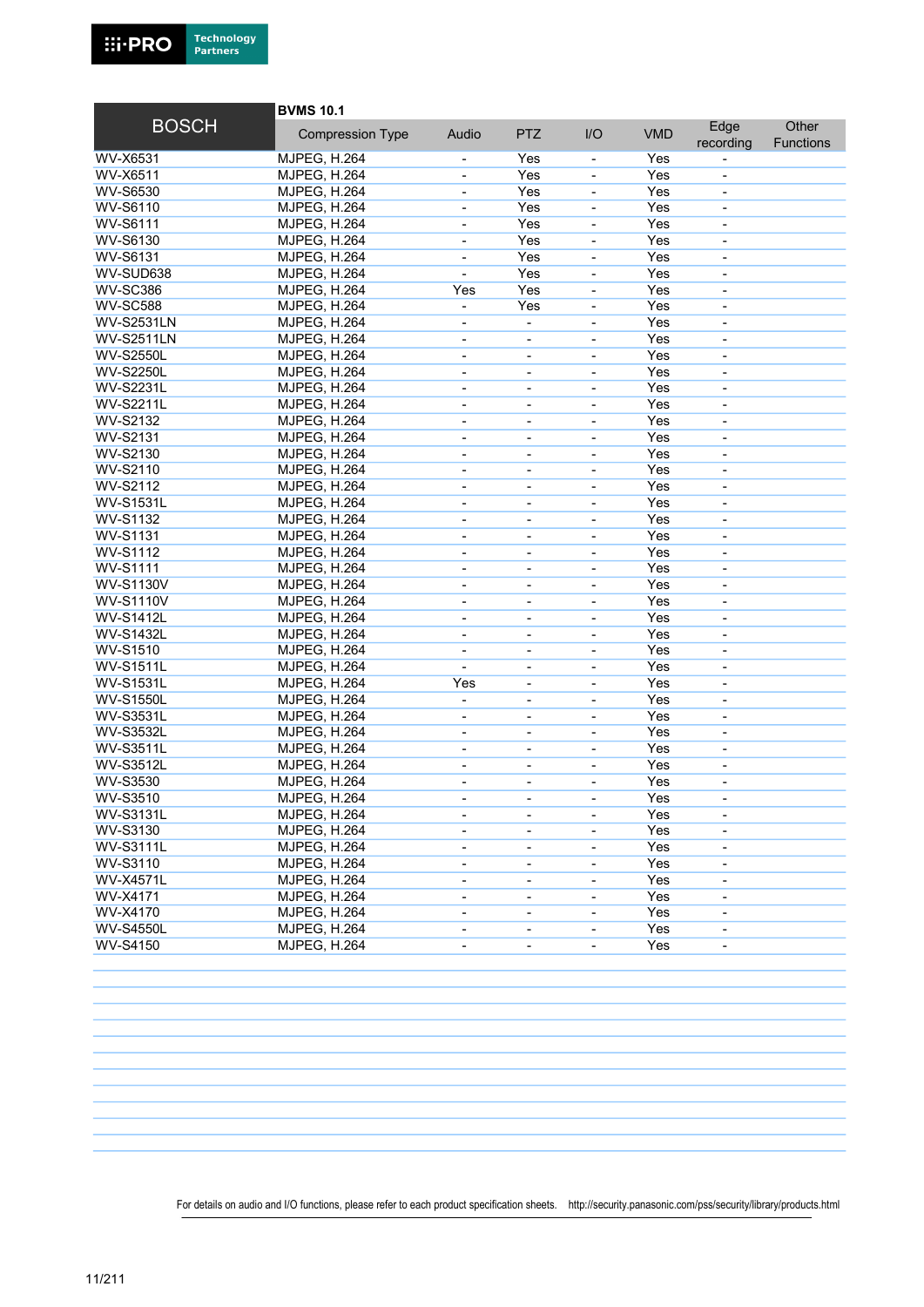|                  | Digifort Explorer, Standard, Professional and Enterprise v7.2.1 |                              |                          |                          |                              |                              |                           |  |  |  |
|------------------|-----------------------------------------------------------------|------------------------------|--------------------------|--------------------------|------------------------------|------------------------------|---------------------------|--|--|--|
| <b>Digifort</b>  | <b>Compression Type</b>                                         | Audio                        | <b>PTZ</b>               | I/O                      | <b>VMD</b>                   | Edge<br>recording            | Other<br><b>Functions</b> |  |  |  |
| <b>WV-SW598</b>  | <b>MJPEG, H.264</b>                                             |                              | Yes                      | Yes                      | $\overline{\phantom{a}}$     |                              |                           |  |  |  |
| <b>WV-SW396</b>  | MJPEG, MPEG4, H.264                                             |                              | Yes                      | Yes                      |                              |                              |                           |  |  |  |
| <b>WV-SW395</b>  | MJPEG, MPEG4, H.264                                             | $\overline{a}$               | Yes                      | Yes                      | $\overline{\phantom{0}}$     | $\overline{\phantom{a}}$     |                           |  |  |  |
| <b>WV-SC386</b>  | MJPEG, MPEG4, H.264                                             | $\blacksquare$               | Yes                      | Yes                      | $\overline{\phantom{a}}$     | $\overline{\phantom{a}}$     |                           |  |  |  |
| <b>WV-SC385</b>  | MJPEG, MPEG4, H.264                                             | $\blacksquare$               | Yes                      | Yes                      | $\overline{\phantom{0}}$     | $\overline{\phantom{a}}$     |                           |  |  |  |
| <b>WV-SC384</b>  | MJPEG, MPEG4, H.264                                             | ä,                           | Yes                      | Yes                      |                              | $\overline{\phantom{a}}$     |                           |  |  |  |
| WV-SW458/SW458M  | <b>MJPEG, H.264</b>                                             | ÷,                           | (Yes)                    | Yes                      | ä,                           |                              |                           |  |  |  |
| <b>WV-SF438</b>  | <b>MJPEG, H.264</b>                                             | $\overline{\phantom{a}}$     | (Yes)                    | Yes                      | $\overline{\phantom{a}}$     | $\overline{\phantom{a}}$     |                           |  |  |  |
| <b>WV-SW559</b>  | <b>MJPEG, H.264</b>                                             | $\overline{\phantom{0}}$     |                          | Yes                      | $\overline{\phantom{a}}$     | $\overline{\phantom{a}}$     |                           |  |  |  |
| <b>WV-SW558</b>  | <b>MJPEG, H.264</b>                                             | $\overline{\phantom{0}}$     | $\overline{\phantom{0}}$ | Yes                      | $\blacksquare$               | $\blacksquare$               |                           |  |  |  |
| <b>WV-NW502S</b> | MJPEG, MPEG4, H.264                                             |                              | ÷,                       | Yes                      |                              | $\blacksquare$               |                           |  |  |  |
| <b>WV-SW355</b>  | MJPEG, MPEG4, H.264                                             | $\blacksquare$               | ÷,                       | Yes                      |                              | $\blacksquare$               |                           |  |  |  |
| <b>WV-SW352</b>  |                                                                 |                              |                          | Yes                      | $\overline{\phantom{a}}$     |                              |                           |  |  |  |
|                  | MJPEG, MPEG4, H.264                                             |                              | $\overline{\phantom{0}}$ |                          | $\overline{\phantom{a}}$     | $\overline{\phantom{a}}$     |                           |  |  |  |
| WV-SFV781L       | <b>MJPEG, H.264</b>                                             | $\blacksquare$               | $\overline{\phantom{a}}$ | Yes                      | $\overline{\phantom{a}}$     | $\overline{\phantom{a}}$     |                           |  |  |  |
| WV-SFN311L       | <b>MJPEG, H.264</b>                                             | ä,                           |                          | Yes                      |                              |                              |                           |  |  |  |
| <b>WV-SF549</b>  | <b>MJPEG, H.264</b>                                             | $\overline{\phantom{a}}$     | $\overline{\phantom{a}}$ | Yes                      | $\blacksquare$               | $\overline{\phantom{a}}$     |                           |  |  |  |
| <b>WV-SF548</b>  | <b>MJPEG, H.264</b>                                             | $\overline{\phantom{0}}$     | $\overline{\phantom{0}}$ | Yes                      | $\qquad \qquad \blacksquare$ | $\overline{\phantom{a}}$     |                           |  |  |  |
| <b>WV-SF539</b>  | <b>MJPEG, H.264</b>                                             | $\overline{\phantom{a}}$     | $\overline{\phantom{a}}$ | Yes                      | $\qquad \qquad \blacksquare$ | $\overline{\phantom{a}}$     |                           |  |  |  |
| <b>WV-SF538</b>  | <b>MJPEG, H.264</b>                                             | $\qquad \qquad \blacksquare$ | $\overline{\phantom{0}}$ | Yes                      |                              |                              |                           |  |  |  |
| <b>WV-SF346</b>  | <b>MJPEG, H.264</b>                                             | $\overline{\phantom{a}}$     | ÷,                       | Yes                      | $\qquad \qquad \blacksquare$ | $\overline{\phantom{a}}$     |                           |  |  |  |
| <b>WV-SF342</b>  | <b>MJPEG, H.264</b>                                             |                              | $\overline{\phantom{0}}$ | Yes                      | $\qquad \qquad \blacksquare$ | $\overline{\phantom{a}}$     |                           |  |  |  |
| <b>WV-SF336</b>  | MJPEG, MPEG4, H.264                                             | $\overline{\phantom{a}}$     | $\overline{\phantom{0}}$ | Yes                      | $\qquad \qquad \blacksquare$ | $\overline{\phantom{a}}$     |                           |  |  |  |
| <b>WV-SF335</b>  | MJPEG, MPEG4, H.264                                             |                              |                          | Yes                      |                              |                              |                           |  |  |  |
| <b>WV-SF332</b>  | MJPEG, MPEG4, H.264                                             | $\overline{\phantom{a}}$     | ÷,                       | Yes                      | $\blacksquare$               | $\overline{\phantom{a}}$     |                           |  |  |  |
| WV-SW155/SW155M  | <b>MJPEG, H.264</b>                                             | $\qquad \qquad \blacksquare$ | -                        | $\overline{\phantom{a}}$ | $\overline{\phantom{a}}$     | $\overline{\phantom{a}}$     |                           |  |  |  |
| WV-SW152/SW152M  | <b>MJPEG, H.264</b>                                             | $\overline{\phantom{0}}$     | $\overline{\phantom{0}}$ | $\blacksquare$           | $\qquad \qquad \blacksquare$ | $\overline{\phantom{a}}$     |                           |  |  |  |
| <b>WV-SF135</b>  | <b>MJPEG, H.264</b>                                             | ä,                           | ÷,                       | $\blacksquare$           | $\overline{\phantom{0}}$     | $\blacksquare$               |                           |  |  |  |
| <b>WV-SF132</b>  | <b>MJPEG, H.264</b>                                             |                              | L.                       | $\blacksquare$           | ä,                           | $\overline{\phantom{a}}$     |                           |  |  |  |
| WV-SW174W        | <b>MJPEG, H.264</b>                                             | $\qquad \qquad \blacksquare$ | Yes                      | $\overline{\phantom{a}}$ | $\overline{\phantom{a}}$     | $\overline{\phantom{a}}$     |                           |  |  |  |
| <b>WV-SW175</b>  | <b>MJPEG, H.264</b>                                             |                              | Yes                      | $\overline{\phantom{a}}$ | $\qquad \qquad \blacksquare$ | $\overline{\phantom{a}}$     |                           |  |  |  |
| <b>WV-SW172</b>  | <b>MJPEG, H.264</b>                                             | $\qquad \qquad \blacksquare$ | Yes                      |                          | $\overline{\phantom{0}}$     | $\overline{\phantom{a}}$     |                           |  |  |  |
| <b>WV-ST165</b>  | <b>MJPEG, H.264</b>                                             | ä,                           | Yes                      | Yes                      | ä,                           | $\blacksquare$               |                           |  |  |  |
| <b>WV-ST162</b>  | <b>MJPEG, H.264</b>                                             | $\overline{\phantom{a}}$     | Yes                      | Yes                      | $\overline{\phantom{a}}$     | $\blacksquare$               |                           |  |  |  |
|                  |                                                                 |                              | L.                       |                          |                              |                              |                           |  |  |  |
| <b>WV-SP105</b>  | <b>MJPEG, H.264</b>                                             |                              |                          |                          | $\blacksquare$               | $\blacksquare$               |                           |  |  |  |
| <b>WV-SP102</b>  | <b>MJPEG, H.264</b>                                             | $\overline{\phantom{0}}$     | $\overline{\phantom{a}}$ | $\blacksquare$           | $\blacksquare$               | $\overline{\phantom{a}}$     |                           |  |  |  |
| WV-SW316L        | MJPEG, MPEG4, H.264                                             |                              | ÷,                       | Yes                      | $\overline{\phantom{0}}$     | $\blacksquare$               |                           |  |  |  |
| <b>WV-SW316</b>  | MJPEG, MPEG4, H.264                                             | $\blacksquare$               | ÷,                       | Yes                      | $\overline{\phantom{a}}$     | $\overline{\phantom{a}}$     |                           |  |  |  |
| <b>WV-SW314</b>  | MJPEG, MPEG4, H.264                                             | $\qquad \qquad \blacksquare$ | $\overline{\phantom{0}}$ |                          |                              | $\overline{\phantom{a}}$     |                           |  |  |  |
| <b>WV-SP509</b>  | <b>MJPEG, H.264</b>                                             | $\overline{\phantom{a}}$     | $\blacksquare$           | Yes                      | $\overline{\phantom{0}}$     | $\overline{\phantom{a}}$     |                           |  |  |  |
| <b>WV-SP508</b>  | MJPEG, H.264                                                    |                              |                          | Yes                      |                              |                              |                           |  |  |  |
| <b>WV-NP502</b>  | MJPEG, MPEG4, H.264                                             | $\overline{\phantom{a}}$     | $\overline{\phantom{a}}$ | Yes                      | $\overline{\phantom{a}}$     | ٠                            |                           |  |  |  |
| <b>WV-SP306</b>  | MJPEG, MPEG4, H.264                                             |                              |                          | Yes                      |                              |                              |                           |  |  |  |
| <b>WV-SP305</b>  | MJPEG, MPEG4, H.264                                             | $\overline{\phantom{0}}$     | $\overline{\phantom{0}}$ | Yes                      | -                            | $\overline{\phantom{a}}$     |                           |  |  |  |
| <b>WV-SP302</b>  | MJPEG, MPEG4, H.264                                             | $\overline{\phantom{0}}$     |                          | Yes                      |                              |                              |                           |  |  |  |
| WJ-GXE500        | MJPEG, MPEG4, H.264                                             | $\overline{\phantom{a}}$     | Yes**                    | Yes                      | $\overline{\phantom{a}}$     |                              |                           |  |  |  |
| <b>WV-NW964</b>  | MJPEG, MPEG4                                                    | -                            | Yes                      | Yes                      | -                            | $\overline{\phantom{a}}$     |                           |  |  |  |
| <b>WV-NS954</b>  | MJPEG, MPEG4                                                    |                              | Yes                      | Yes                      | $\qquad \qquad \blacksquare$ | $\overline{\phantom{a}}$     |                           |  |  |  |
| WV-NS202A        | MJPEG, MPEG4                                                    |                              | Yes                      | Yes                      |                              |                              |                           |  |  |  |
| <b>WV-NF302</b>  | MJPEG, MPEG4                                                    | $\overline{\phantom{0}}$     | $\overline{\phantom{0}}$ | Yes                      | $\qquad \qquad \blacksquare$ |                              |                           |  |  |  |
| <b>WV-NF284</b>  | MJPEG, MPEG4                                                    | $\overline{\phantom{0}}$     | -                        | Yes                      | $\qquad \qquad \blacksquare$ | $\overline{\phantom{a}}$     |                           |  |  |  |
| <b>WV-NW484S</b> | MJPEG, MPEG4                                                    | $\overline{\phantom{0}}$     | -                        | Yes                      | $\overline{\phantom{0}}$     | $\qquad \qquad \blacksquare$ |                           |  |  |  |
| <b>WV-NP304</b>  | MJPEG, MPEG4                                                    |                              |                          | Yes                      |                              |                              |                           |  |  |  |
| <b>WV-NP1004</b> | MJPEG, MPEG4                                                    |                              | $\overline{\phantom{0}}$ | Yes                      | $\qquad \qquad \blacksquare$ |                              |                           |  |  |  |
| <b>WV-NP244</b>  | MJPEG, MPEG4                                                    | $\qquad \qquad \blacksquare$ | $\overline{\phantom{0}}$ | Yes                      | $\blacksquare$               | $\overline{\phantom{a}}$     |                           |  |  |  |
| BB-HCM735        | MJPEG, MPEG4, H.264                                             | -                            | Yes                      | Yes(OUT)                 | -                            | $\overline{\phantom{a}}$     |                           |  |  |  |
| BB-HCM715        | MJPEG, MPEG4, H.264                                             | $\overline{\phantom{a}}$     | Yes                      | Yes(OUT)                 | $\overline{\phantom{a}}$     | $\overline{\phantom{a}}$     |                           |  |  |  |
| BB-HCM705        | MJPEG, MPEG4, H.264                                             | $\qquad \qquad \blacksquare$ | $\overline{\phantom{0}}$ |                          |                              | $\overline{\phantom{a}}$     |                           |  |  |  |
|                  |                                                                 |                              |                          | $\blacksquare$           | $\overline{\phantom{0}}$     |                              |                           |  |  |  |
| BB-HCM701        | MJPEG, MPEG4, H.264                                             | $\overline{\phantom{a}}$     | ۰.                       |                          | $\overline{\phantom{a}}$     | $\overline{\phantom{a}}$     |                           |  |  |  |
| BL-VT164W/VT164  | <b>MJPEG, H.264</b>                                             | $\overline{\phantom{a}}$     | -                        | Yes                      | -                            | $\overline{\phantom{a}}$     |                           |  |  |  |
| BL-VP1-4W/VP104  | <b>MJPEG, H.264</b>                                             |                              |                          |                          |                              |                              |                           |  |  |  |

\*\* Panasonic, Pelco-D, Pelco-P protocol PTZ cameras.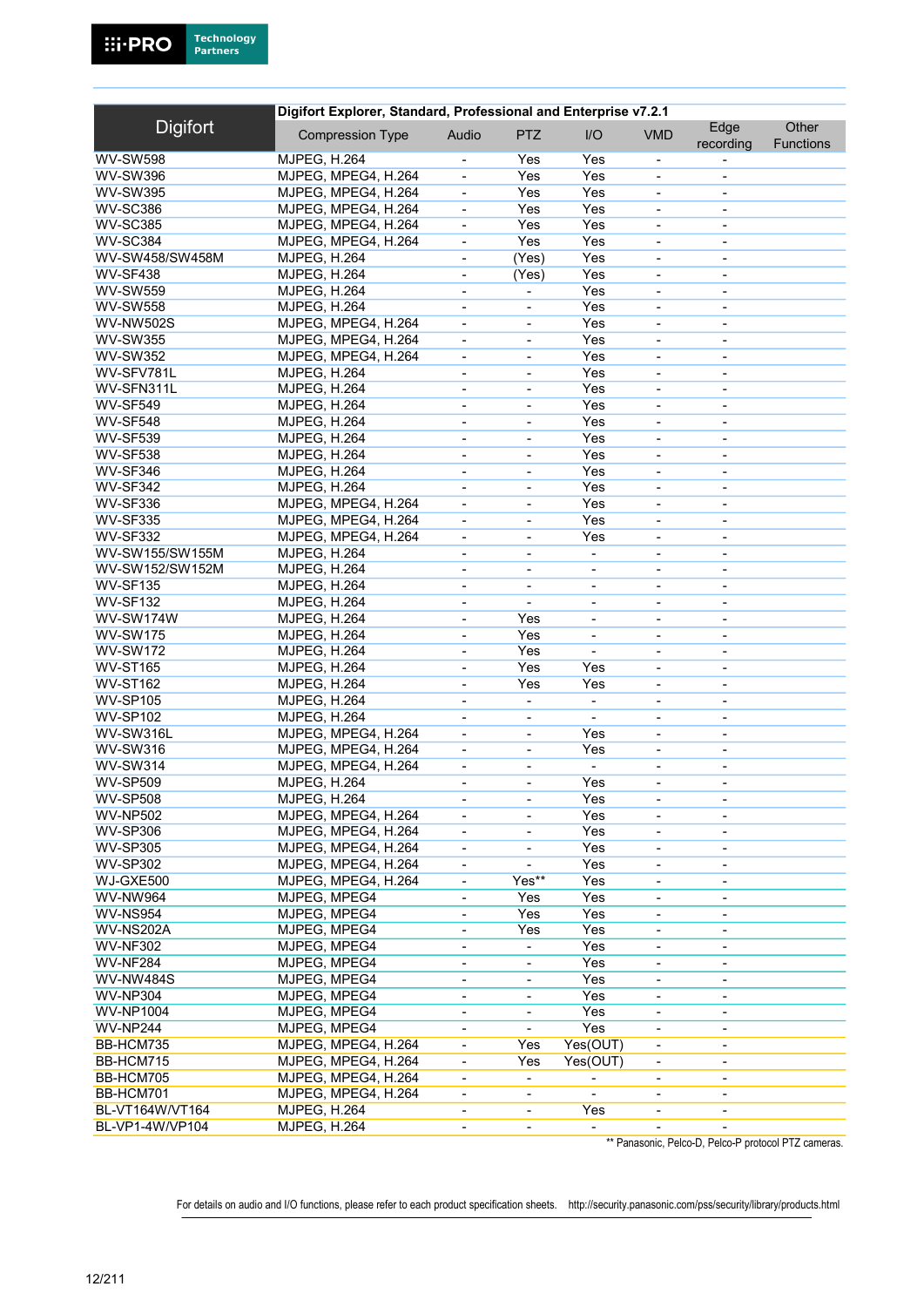

Latitude NVMS v8.0

| <b>DVTel</b>     | <b>Compression Type</b> | Audio                    | <b>PTZ</b>               | I/O            | <b>VMD</b> | Edge                         | Other     |
|------------------|-------------------------|--------------------------|--------------------------|----------------|------------|------------------------------|-----------|
|                  |                         |                          |                          |                |            | recording                    | Functions |
| <b>WV-SW598</b>  | <b>MJPEG, H.264</b>     | Yes                      | $\overline{\phantom{0}}$ | Yes            | Yes        |                              |           |
| <b>WV-SC588</b>  | <b>MJPEG, H.264</b>     | Yes                      | ÷,                       | Yes            | Yes        | ÷,                           |           |
| <b>WV-SW397</b>  | <b>MJPEG, H.264</b>     | Yes                      | ÷,                       | Yes            | Yes        | $\qquad \qquad \blacksquare$ |           |
| <b>WV-SW396</b>  | <b>MJPEG, H.264</b>     | Yes                      | Yes                      | Yes            | Yes        | $\overline{\phantom{0}}$     |           |
| <b>WV-SW395</b>  | <b>MJPEG, H.264</b>     | Yes                      | Yes                      | Yes            | Yes        |                              |           |
| <b>WV-SC386</b>  | <b>MJPEG, H.264</b>     | Yes                      | ÷,                       | Yes            | Yes        | $\overline{\phantom{a}}$     |           |
| <b>WV-SC385</b>  | <b>MJPEG, H.264</b>     | Yes                      | Yes                      | Yes            | Yes        | $\overline{\phantom{a}}$     |           |
| <b>WV-SC384</b>  | <b>MJPEG, H.264</b>     | Yes                      | Yes                      | Yes            | Yes        | $\overline{\phantom{0}}$     |           |
| WV-SFV631LT      | <b>MJPEG, H.264</b>     | Yes                      | ä,                       | Yes            | Yes        | ÷,                           |           |
| WV-SFV631L       | <b>MJPEG, H.264</b>     | Yes                      | $\overline{a}$           | Yes            | Yes        | ä,                           |           |
| WV-SFV611L       | <b>MJPEG, H.264</b>     | Yes                      | ÷,                       | Yes            | Yes        | $\overline{\phantom{a}}$     |           |
| WV-SFR631L       | <b>MJPEG, H.264</b>     | Yes                      | $\overline{\phantom{0}}$ | Yes            | Yes        | $\overline{\phantom{0}}$     |           |
| WV-SFR611L       | <b>MJPEG, H.264</b>     | Yes                      | ÷,                       | Yes            | Yes        | $\blacksquare$               |           |
| WV-SFN631L       | <b>MJPEG, H.264</b>     | Yes                      | ÷,                       | Yes            | Yes        |                              |           |
| WV-SFN611L       | <b>MJPEG, H.264</b>     | Yes                      | ÷,                       | Yes            | Yes        | $\blacksquare$               |           |
| WV-SFN531        | <b>MJPEG, H.264</b>     | Yes                      | ÷,                       | Yes            | Yes        | $\overline{\phantom{0}}$     |           |
| WV-SFV311        | <b>MJPEG, H.264</b>     | Yes                      | ÷,                       | Yes            | Yes        | $\overline{\phantom{0}}$     |           |
| WV-SFV310        | <b>MJPEG, H.264</b>     | Yes                      | ÷,                       | Yes            | Yes        |                              |           |
| WV-SFR311        | <b>MJPEG, H.264</b>     | Yes                      | ÷,                       | Yes            | Yes        | $\blacksquare$               |           |
| WV-SFR310        | <b>MJPEG, H.264</b>     | Yes                      | $\overline{\phantom{0}}$ | Yes            | Yes        | $\qquad \qquad \blacksquare$ |           |
| WV-SFN311L       | <b>MJPEG, H.264</b>     | Yes                      | ÷,                       | Yes            | Yes        | $\overline{\phantom{0}}$     |           |
| WV-SFN311        | <b>MJPEG, H.264</b>     | Yes                      | L,                       | Yes            | Yes        |                              |           |
| WV-SFN310        | <b>MJPEG, H.264</b>     | Yes                      | ÷,                       | Yes            | Yes        | $\overline{\phantom{a}}$     |           |
| WV-SW458/SW458M  | <b>MJPEG, H.264</b>     | Yes                      | $\overline{\phantom{0}}$ | Yes            | Yes        | $\qquad \qquad \blacksquare$ |           |
| WV-SF448         | <b>MJPEG, H.264</b>     | Yes                      | $\overline{\phantom{0}}$ | Yes            | Yes        | $\overline{\phantom{a}}$     |           |
| WV-SF438         | <b>MJPEG, H.264</b>     | Yes                      | L,                       | Yes            | Yes        |                              |           |
| WV-SPN631        | <b>MJPEG, H.264</b>     | Yes                      | ÷,                       | Yes            | Yes        | $\blacksquare$               |           |
| WV-SPN611        | <b>MJPEG, H.264</b>     | Yes                      | $\overline{\phantom{0}}$ | Yes            | Yes        | $\qquad \qquad \blacksquare$ |           |
| WV-SPN531        | <b>MJPEG, H.264</b>     | Yes                      | $\overline{\phantom{0}}$ | Yes            | Yes        | $\overline{\phantom{0}}$     |           |
| WV-SPN311        | <b>MJPEG, H.264</b>     | Yes                      | ÷,                       | Yes            | Yes        | $\overline{\phantom{0}}$     |           |
| WV-SPN310        | <b>MJPEG, H.264</b>     | Yes                      | ÷,                       | Yes            | Yes        | $\overline{\phantom{a}}$     |           |
| WV-SPW631LT      | <b>MJPEG, H.264</b>     | Yes                      | ÷,                       | Yes            | Yes        | $\overline{\phantom{a}}$     |           |
| WV-SPW631L       | <b>MJPEG, H.264</b>     | Yes                      | $\overline{\phantom{0}}$ | Yes            | Yes        | $\overline{\phantom{0}}$     |           |
| WV-SPW611L       | <b>MJPEG, H.264</b>     | Yes                      | ÷,                       | Yes            | Yes        | ÷,                           |           |
| WV-SPW611        | <b>MJPEG, H.264</b>     | Yes                      | ÷,                       | Yes            | Yes        |                              |           |
| <b>WV-SW559</b>  | <b>MJPEG, H.264</b>     | Yes                      | $\overline{\phantom{0}}$ | Yes            | Yes        | $\blacksquare$               |           |
| <b>WV-SW558</b>  | <b>MJPEG, H.264</b>     |                          | $\overline{a}$           | Yes            | Yes        | $\blacksquare$               |           |
| <b>WV-NW502S</b> | <b>MJPEG, H.264</b>     | Yes                      | ÷,                       | Yes            | Yes        | $\overline{\phantom{0}}$     |           |
| <b>WV-SW355</b>  | <b>MJPEG, H.264</b>     | Yes                      | L,                       | Yes            | Yes        |                              |           |
| <b>WV-SW352</b>  | <b>MJPEG, H.264</b>     | Yes                      | ÷,                       | Yes            | Yes        | $\blacksquare$               |           |
| <b>WV-SF549</b>  | MJPEG, H.264            | Yes                      | $\overline{\phantom{0}}$ | Yes            | Yes        | $\overline{\phantom{a}}$     |           |
| <b>WV-SF548</b>  | <b>MJPEG, H.264</b>     | $\blacksquare$           | $\overline{\phantom{0}}$ | Yes            | Yes        | $\qquad \qquad \blacksquare$ |           |
| <b>WV-SF539</b>  | <b>MJPEG, H.264</b>     | Yes                      | ÷,                       | Yes            | Yes        |                              |           |
| <b>WV-SF538</b>  | <b>MJPEG, H.264</b>     | $\blacksquare$           | ÷,                       | Yes            | Yes        | $\overline{\phantom{a}}$     |           |
| <b>WV-SF346</b>  | <b>MJPEG, H.264</b>     | Yes                      | $\overline{\phantom{0}}$ | Yes            | Yes        | $\qquad \qquad \blacksquare$ |           |
| <b>WV-SF342</b>  | <b>MJPEG, H.264</b>     | Yes                      | -                        | Yes            | Yes        | $\overline{\phantom{a}}$     |           |
| <b>WV-SF336</b>  | <b>MJPEG, H.264</b>     | Yes                      | $\overline{\phantom{0}}$ | Yes            | Yes        | $\qquad \qquad \blacksquare$ |           |
| <b>WV-SF335</b>  | <b>MJPEG, H.264</b>     | Yes                      | $\blacksquare$           | Yes            | Yes        | $\overline{\phantom{a}}$     |           |
| <b>WV-SF332</b>  | <b>MJPEG, H.264</b>     | Yes                      | $\overline{\phantom{0}}$ | Yes            | Yes        | $\overline{\phantom{0}}$     |           |
| <b>WV-SW158</b>  | <b>MJPEG, H.264</b>     | Yes                      | -                        | Yes            | Yes        | $\overline{\phantom{a}}$     |           |
| WV-SW155/SW155M  | <b>MJPEG, H.264</b>     | $\overline{\phantom{a}}$ | $\overline{\phantom{0}}$ |                | Yes        | $\qquad \qquad \blacksquare$ |           |
| WV-SW152/SW152M  | <b>MJPEG, H.264</b>     | $\blacksquare$           | $\overline{\phantom{0}}$ |                | Yes        | $\overline{\phantom{a}}$     |           |
| <b>WV-SW115</b>  | <b>MJPEG, H.264</b>     | Yes                      | -                        | Yes            | Yes        | $\overline{\phantom{0}}$     |           |
| <b>WV-SF138</b>  | <b>MJPEG, H.264</b>     | Yes                      | -                        | Yes            | Yes        | $\qquad \qquad \blacksquare$ |           |
| <b>WV-SF135</b>  | <b>MJPEG, H.264</b>     | $\overline{\phantom{a}}$ | -                        |                | Yes        | $\qquad \qquad \blacksquare$ |           |
| <b>WV-SF132</b>  | <b>MJPEG, H.264</b>     | $\blacksquare$           | ÷,                       | ä,             | Yes        | ä,                           |           |
| <b>WV-SW175</b>  | <b>MJPEG, H.264</b>     | Yes                      | $\overline{\phantom{0}}$ | Yes            | Yes        | $\blacksquare$               |           |
| <b>WV-SW172</b>  | <b>MJPEG, H.264</b>     | Yes                      | -                        | Yes            | Yes        | $\qquad \qquad \blacksquare$ |           |
| <b>WV-ST165</b>  | <b>MJPEG, H.264</b>     | Yes                      | $\overline{\phantom{0}}$ | Yes            | Yes        | $\overline{\phantom{a}}$     |           |
| <b>WV-ST162</b>  | <b>MJPEG, H.264</b>     | Yes                      | $\overline{\phantom{0}}$ | Yes            | Yes        | $\qquad \qquad \blacksquare$ |           |
| <b>WV-SP105</b>  | MJPEG, H.264            | $\overline{\phantom{a}}$ | $\overline{\phantom{0}}$ | $\blacksquare$ | Yes        | $\overline{\phantom{a}}$     |           |
| <b>WV-SP102</b>  | <b>MJPEG, H.264</b>     |                          | -                        |                | Yes        | $\qquad \qquad \blacksquare$ |           |
| WV-SW316L        | <b>MJPEG, H.264</b>     | Yes                      | -                        | Yes            | Yes        | $\qquad \qquad \blacksquare$ |           |

For details on audio and I/O functions, please refer to each product specification sheets. http://security.panasonic.com/pss/security/library/products.html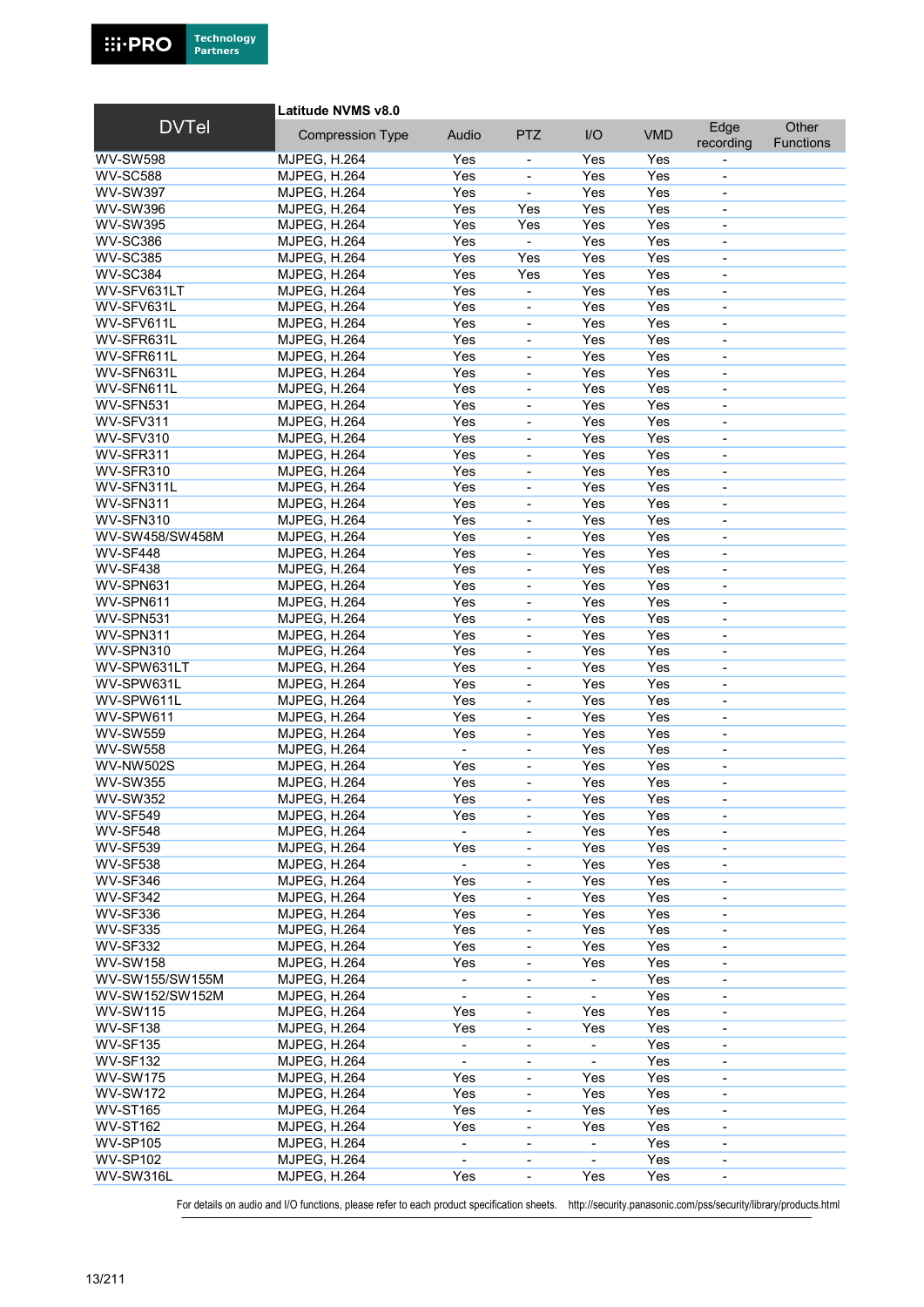

| $\bullet$ | <b>Tecnnology</b> |
|-----------|-------------------|
|           | <b>Partners</b>   |
|           |                   |

| <b>WV-SW316</b>  | <b>MJPEG, H.264</b> | Yes                      | ٠   | Yes | Yes | $\blacksquare$           |
|------------------|---------------------|--------------------------|-----|-----|-----|--------------------------|
| <b>WV-SW314</b>  | <b>MJPEG, H.264</b> | $\overline{\phantom{0}}$ | ٠   | ٠   | Yes | ٠                        |
| <b>WV-SP509</b>  | <b>MJPEG. H.264</b> | Yes                      | -   | Yes | Yes | -                        |
| <b>WV-SP508</b>  | <b>MJPEG. H.264</b> |                          | ٠   | Yes | Yes | ٠                        |
| <b>WV-NP502</b>  | <b>MJPEG. H.264</b> | Yes                      | ٠   | Yes | Yes | ٠                        |
| <b>WV-SP306</b>  | <b>MJPEG, H.264</b> | Yes                      |     | Yes | Yes |                          |
| <b>WV-SP305</b>  | <b>MJPEG. H.264</b> | Yes                      |     | Yes | Yes |                          |
| <b>WV-SP302</b>  | <b>MJPEG. H.264</b> | Yes                      | ٠   | Yes | Yes | $\overline{\phantom{0}}$ |
| WJ-GXE500        | <b>MJPEG. H.264</b> | Yes                      | ٠   | Yes | Yes | ٠                        |
| WV-NW964         | MJPEG. MPEG4        | Yes                      | Yes | Yes | Yes | -                        |
| <b>WV-NS954</b>  | MJPEG. MPEG4        | Yes                      | Yes | Yes | Yes | ٠                        |
| <b>WV-NS202A</b> | MJPEG. MPEG4        | Yes                      | Yes | Yes | Yes | $\blacksquare$           |
| <b>WV-NF302</b>  | MJPEG, MPEG4        | Yes                      | -   | Yes | Yes | ٠                        |
| <b>WV-NF284</b>  | MJPEG, MPEG4        | Yes                      | -   | Yes | Yes | ٠                        |
| <b>WV-NW484S</b> | MJPEG. MPEG4        |                          | -   | Yes | Yes | ٠                        |
| <b>WV-NP304</b>  | MJPEG. MPEG4        | Yes                      | ٠   | Yes | Yes | $\blacksquare$           |
| <b>WV-NP1004</b> | MJPEG. MPEG4        | Yes                      | -   | Yes | Yes | ٠                        |
| <b>WV-NP244</b>  | MJPEG, MPEG4        | Yes                      | -   | Yes | Yes | -                        |
|                  |                     |                          |     |     |     |                          |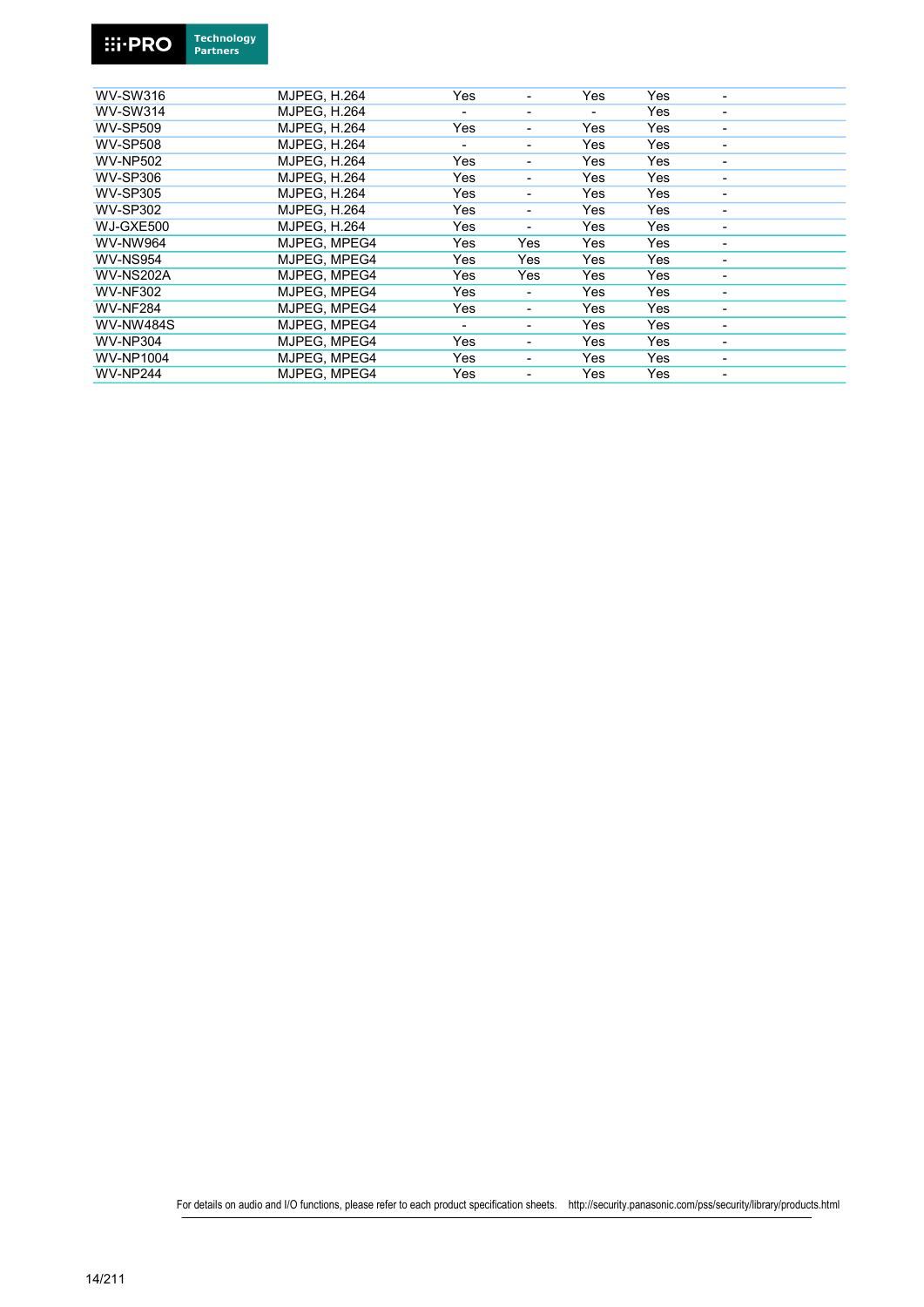

|                                      | ExacqVision v21.12                       |                          |                                            |                          |                              |                                  |                           |
|--------------------------------------|------------------------------------------|--------------------------|--------------------------------------------|--------------------------|------------------------------|----------------------------------|---------------------------|
| <b>Exacq Technologies</b>            | <b>Compression Type</b>                  | Audio                    | <b>PTZ</b>                                 | I/O                      | <b>VMD</b>                   | Edge<br>recording                | Other<br><b>Functions</b> |
| WV-X8571N                            | <b>MJPEG, H.264</b>                      | Yes                      | $\overline{\phantom{a}}$                   |                          | Yes                          |                                  | <b>ONVIF</b>              |
| <b>WV-X8570N</b>                     | <b>MJPEG, H.264</b>                      | Yes                      | $\overline{\phantom{a}}$                   | Yes                      | Yes                          | $\overline{\phantom{a}}$         | <b>ONVIF</b>              |
| <b>WV-S8531N</b>                     | <b>MJPEG, H.264</b>                      | Yes                      |                                            |                          | Yes                          |                                  | <b>ONVIF</b>              |
| <b>WV-S8530N</b>                     | <b>MJPEG, H.264</b>                      | $\blacksquare$           | ä,                                         | $\blacksquare$           | Yes                          | $\overline{\phantom{a}}$         | <b>ONVIF</b>              |
| <b>WV-X6531N</b>                     | MJPEG, H.264, H265                       | Yes                      | Yes                                        | Yes                      | Yes                          | $\overline{\phantom{a}}$         |                           |
| WV-X6511N                            | MJPEG, H.264, H265                       | Yes                      | Yes                                        | Yes                      | Yes                          | $\overline{\phantom{a}}$         |                           |
| <b>WV-S6530N</b>                     | MJPEG, H.264, H265                       | Yes                      | Yes                                        | Yes                      | Yes                          |                                  |                           |
| <b>WV-S6131</b>                      | MJPEG, H.264, H265                       | Yes                      | Yes                                        | Yes                      | Yes                          | $\blacksquare$                   |                           |
| <b>WV-S6111</b>                      | MJPEG, H.264, H265                       | Yes                      | Yes                                        | Yes                      | Yes                          | $\blacksquare$                   |                           |
| <b>WV-SW598</b>                      | <b>MJPEG, H.264</b>                      | Yes                      | Yes                                        | Yes                      | Yes                          | $\overline{\phantom{a}}$         |                           |
| WV-SW397A                            | <b>MJPEG, H.264</b>                      | Yes                      | Yes                                        | Yes                      | Yes                          | $\overline{\phantom{a}}$         |                           |
| <b>WV-SW397B</b>                     | <b>MJPEG, H.264</b>                      | Yes                      | Yes                                        | Yes                      | Yes                          | $\blacksquare$                   |                           |
| <b>WV-SW396</b>                      | <b>MJPEG, H.264</b>                      | Yes                      | Yes                                        | Yes                      | Yes                          | $\blacksquare$                   |                           |
| <b>WV-SW395</b>                      | <b>MJPEG, H.264</b>                      | Yes                      | Yes                                        | Yes                      | Yes                          | $\overline{\phantom{a}}$         |                           |
| <b>WV-SC588</b>                      | <b>MJPEG, H.264</b>                      | Yes                      | Yes                                        | Yes                      | Yes                          | $\blacksquare$                   |                           |
| <b>WV-SC387</b>                      | <b>MJPEG, H.264</b>                      | Yes                      | Yes                                        | Yes                      | Yes                          |                                  |                           |
| <b>WV-SC386</b>                      | <b>MJPEG, H.264</b>                      | Yes                      | Yes                                        | Yes                      | Yes                          | $\blacksquare$                   |                           |
| <b>WV-SC385</b>                      | <b>MJPEG, H.264</b>                      | Yes                      | Yes                                        | Yes                      | Yes                          | $\overline{\phantom{a}}$         |                           |
| <b>WV-SC384</b>                      | <b>MJPEG, H.264</b>                      | Yes                      | Yes                                        | Yes                      | Yes                          | $\blacksquare$                   |                           |
| <b>WV-S2572L</b>                     | MJPEG, H.264, H265                       | Yes                      |                                            | Yes                      | Yes                          | $\blacksquare$                   |                           |
| <b>WV-S2570L</b>                     | MJPEG, H.264, H265                       | Yes                      | $\overline{\phantom{a}}$                   | Yes                      | Yes                          | $\overline{\phantom{a}}$         |                           |
| <b>WV-S2552L</b>                     | MJPEG, H.264, H265                       | Yes                      | $\qquad \qquad \blacksquare$               | Yes                      | Yes                          | $\overline{\phantom{a}}$         |                           |
| <b>WV-S2550L</b>                     | MJPEG, H.264, H265                       | Yes                      | $\overline{\phantom{a}}$                   | Yes                      | Yes                          | $\overline{\phantom{a}}$         |                           |
| <b>WV-S2531LN</b>                    | MJPEG, H.264, H265                       | Yes                      |                                            | Yes                      | Yes                          |                                  |                           |
| <b>WV-S2511LN</b>                    | MJPEG, H.264, H265                       | Yes                      | $\blacksquare$                             | Yes                      | Yes                          | $\overline{\phantom{a}}$         |                           |
| WV-U2542L                            | MJPEG, H265                              | $\blacksquare$           | $\qquad \qquad \blacksquare$               | $\overline{\phantom{a}}$ | Yes                          | $\overline{\phantom{a}}$         |                           |
| WV-U2532L                            | MJPEG, H265                              | $\overline{\phantom{a}}$ | $\overline{\phantom{a}}$                   | $\overline{\phantom{a}}$ | Yes                          | $\overline{\phantom{a}}$         |                           |
| <b>WV-U2540L</b>                     | MJPEG, H265                              | $\overline{\phantom{a}}$ | $\overline{\phantom{a}}$                   |                          | Yes                          | $\overline{\phantom{a}}$         |                           |
| WV-U2530L                            | MJPEG, H265                              | $\blacksquare$           | $\overline{\phantom{a}}$                   | $\blacksquare$           | Yes                          | $\overline{\phantom{a}}$         |                           |
| <b>WV-S2272L</b>                     | MJPEG, H.264, H265                       | Yes<br>Yes               | $\qquad \qquad \blacksquare$               | Yes<br>Yes               | Yes<br>Yes                   | $\overline{\phantom{a}}$         |                           |
| <b>WV-S2270L</b><br><b>WV-S2252L</b> | MJPEG, H.264, H265                       | Yes                      | $\overline{\phantom{a}}$                   | Yes                      | Yes                          | $\overline{\phantom{a}}$         |                           |
| <b>WV-S2250L</b>                     | MJPEG, H.264, H265<br>MJPEG, H.264, H265 | Yes                      | $\overline{\phantom{a}}$<br>$\blacksquare$ | Yes                      | Yes                          | $\blacksquare$<br>$\blacksquare$ |                           |
| <b>WV-S2231L</b>                     | MJPEG, H.264, H265                       | Yes                      | $\overline{\phantom{a}}$                   | Yes                      | Yes                          | $\overline{\phantom{a}}$         |                           |
| <b>WV-S2211L</b>                     | MJPEG, H.264, H265                       | Yes                      | $\overline{\phantom{a}}$                   | Yes                      | Yes                          | $\blacksquare$                   |                           |
| <b>WV-S2131L</b>                     | MJPEG, H.264, H265                       | Yes                      | $\overline{\phantom{a}}$                   | Yes                      | Yes                          | $\overline{\phantom{a}}$         |                           |
| <b>WV-S2131</b>                      | MJPEG, H.264, H265                       | Yes                      | $\blacksquare$                             | Yes                      | Yes                          | $\blacksquare$                   |                           |
| WV-S2130                             | MJPEG, H.264, H265                       | Yes                      | $\overline{\phantom{a}}$                   | Yes                      | Yes                          | $\overline{\phantom{a}}$         |                           |
| <b>WV-S2111L</b>                     | MJPEG, H.264, H265                       | Yes                      | $\blacksquare$                             | Yes                      | Yes                          | $\overline{\phantom{a}}$         |                           |
| <b>WV-S2110</b>                      | MJPEG, H.264, H265                       | Yes                      | $\overline{\phantom{a}}$                   | Yes                      | Yes                          | $\overline{\phantom{a}}$         |                           |
| <b>WV-U2142L</b>                     | MJPEG, H265                              | $\overline{\phantom{a}}$ | $\overline{\phantom{a}}$                   |                          | Yes                          | $\overline{\phantom{a}}$         |                           |
| WV-U2132L                            | MJPEG, H265                              | $\overline{\phantom{a}}$ | $\overline{\phantom{a}}$                   |                          | Yes                          | $\overline{\phantom{a}}$         |                           |
| <b>WV-U2140L</b>                     | MJPEG, H265                              | $\overline{\phantom{a}}$ | $\qquad \qquad \blacksquare$               |                          | Yes                          | $\overline{\phantom{a}}$         |                           |
| <b>WV-U2130L</b>                     | MJPEG, H265                              | $\blacksquare$           | $\overline{\phantom{a}}$                   | $\overline{\phantom{a}}$ | Yes                          | $\overline{\phantom{a}}$         |                           |
| WV-SFV781L                           | <b>MJPEG, H.264</b>                      | Yes                      | $\blacksquare$                             | Yes                      | Yes                          |                                  |                           |
| WV-SFV631LT                          | <b>MJPEG, H.264</b>                      | Yes                      | $\blacksquare$                             | Yes                      | Yes                          | $\blacksquare$                   |                           |
| WV-SFV631L                           | <b>MJPEG, H.264</b>                      | Yes                      | $\qquad \qquad \blacksquare$               | Yes                      | Yes                          | $\overline{\phantom{a}}$         |                           |
| WV-SFV611L                           | <b>MJPEG, H.264</b>                      | Yes                      | $\overline{\phantom{a}}$                   | Yes                      | Yes                          | $\overline{\phantom{a}}$         |                           |
| WV-SFR631L                           | <b>MJPEG, H.264</b>                      | Yes                      |                                            | Yes                      | Yes                          |                                  |                           |
| WV-SFR611L                           | <b>MJPEG, H.264</b>                      | Yes                      | $\blacksquare$                             | Yes                      | Yes                          | $\overline{\phantom{a}}$         |                           |
| WV-SFN631L                           | <b>MJPEG, H.264</b>                      | Yes                      | $\qquad \qquad \blacksquare$               | Yes                      | Yes                          | $\overline{\phantom{a}}$         |                           |
| WV-SFN611L                           | <b>MJPEG, H.264</b>                      | Yes                      | $\overline{\phantom{a}}$                   | Yes                      | Yes                          | $\overline{\phantom{a}}$         |                           |
| WV-SFV531                            | <b>MJPEG, H.264</b>                      | Yes                      |                                            | Yes                      |                              |                                  |                           |
| WV-SFR531                            | <b>MJPEG, H.264</b>                      | Yes                      | $\blacksquare$                             | Yes                      | $\qquad \qquad \blacksquare$ | $\overline{\phantom{a}}$         |                           |
| WV-SFN531                            | <b>MJPEG, H.264</b>                      | Yes                      | $\qquad \qquad \blacksquare$               | Yes                      | $\qquad \qquad \blacksquare$ | $\blacksquare$                   |                           |
| WV-SFV311                            | <b>MJPEG, H.264</b>                      | Yes                      | $\qquad \qquad \blacksquare$               | Yes                      | Yes                          | $\overline{\phantom{a}}$         |                           |
| WV-SFV310                            | <b>MJPEG, H.264</b>                      | Yes                      | $\overline{\phantom{a}}$                   | Yes                      | Yes                          | $\overline{\phantom{a}}$         |                           |
| WV-SFR311                            | <b>MJPEG, H.264</b>                      | Yes                      | $\blacksquare$                             | Yes                      | Yes                          | $\blacksquare$                   |                           |
| WV-SFR310                            | <b>MJPEG, H.264</b>                      | Yes                      | $\qquad \qquad \blacksquare$               | Yes                      | Yes                          | $\overline{\phantom{a}}$         |                           |
| WV-SFN311L                           | <b>MJPEG, H.264</b>                      | Yes                      | $\overline{\phantom{a}}$                   | Yes                      | Yes                          | $\blacksquare$                   |                           |
| WV-SFN311                            | <b>MJPEG, H.264</b>                      | Yes                      | $\overline{\phantom{a}}$                   | Yes                      | Yes                          | $\overline{\phantom{a}}$         |                           |
| WV-SFN310                            | <b>MJPEG, H.264</b>                      | Yes                      | $\blacksquare$                             | Yes                      | Yes                          | $\overline{\phantom{a}}$         |                           |
| WV-X4573L/4571LM                     | MJPEG, H.264, H265                       | Yes                      | $\blacksquare$                             | Yes                      | Yes                          | $\overline{\phantom{a}}$         |                           |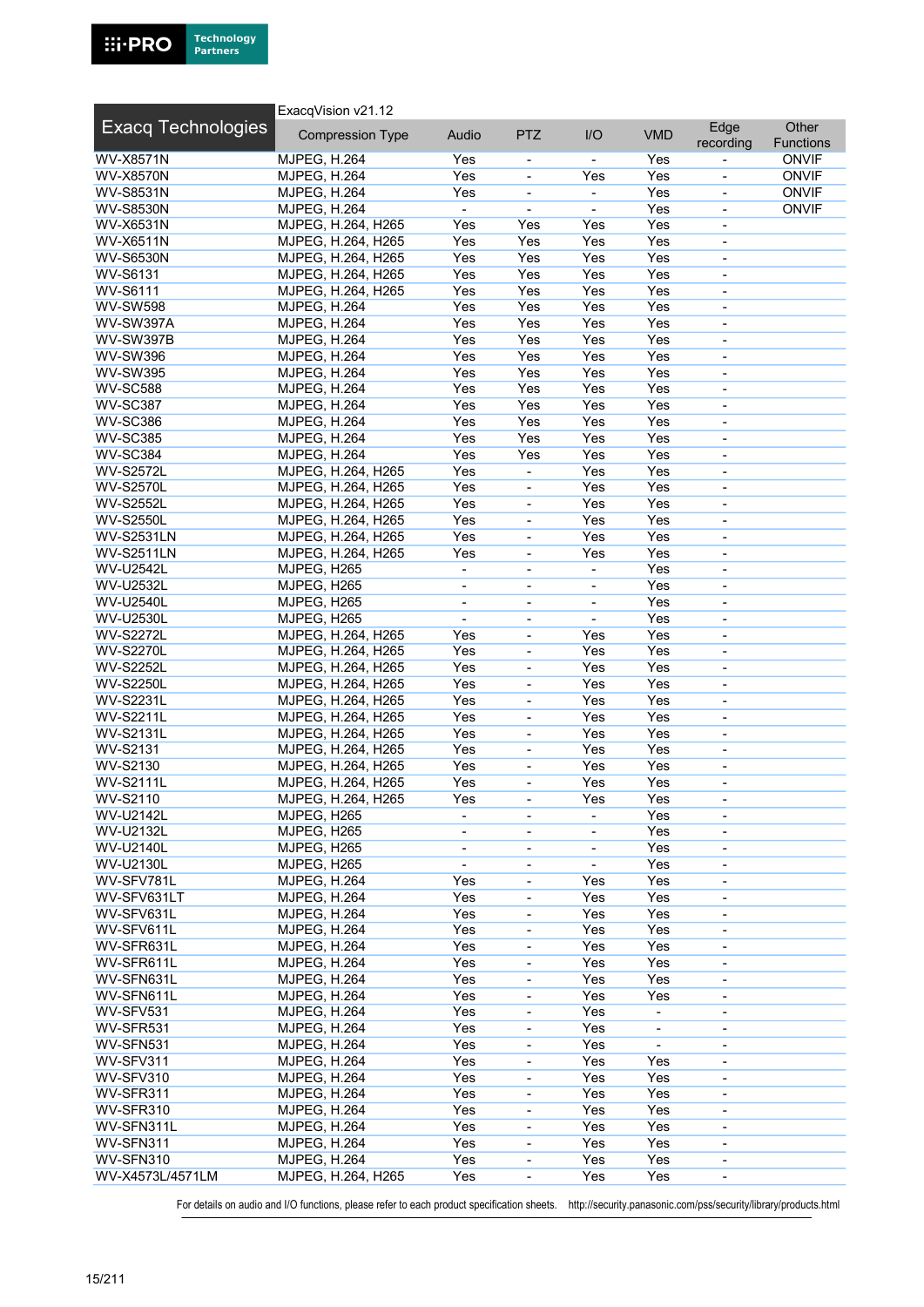| WV-X4571L/4571LM   | MJPEG, H.264, H265  | Yes                          | $\qquad \qquad \blacksquare$ | Yes                          | Yes | $\overline{\phantom{a}}$     |  |
|--------------------|---------------------|------------------------------|------------------------------|------------------------------|-----|------------------------------|--|
| WV-X4173           | MJPEG, H.264, H265  | Yes                          | $\overline{\phantom{a}}$     | Yes                          | Yes | $\qquad \qquad \blacksquare$ |  |
| WV-X4172           | MJPEG, H.264, H265  | Yes                          | $\overline{\phantom{a}}$     | Yes                          | Yes | $\qquad \qquad \blacksquare$ |  |
| <b>WV-X4171</b>    | MJPEG, H.264, H265  | Yes                          | ÷,                           | Yes                          | Yes | L,                           |  |
| WV-X4170           |                     | Yes                          | $\blacksquare$               | Yes                          | Yes |                              |  |
| WV-S4551L/4551LM   | MJPEG, H.264, H265  |                              |                              |                              |     | $\overline{\phantom{a}}$     |  |
|                    | MJPEG, H.264, H265  | Yes                          | $\blacksquare$               | Yes                          | Yes | $\overline{\phantom{0}}$     |  |
| <b>WV-S4550L</b>   | MJPEG, H.264, H265  | Yes                          | $\blacksquare$               | Yes                          | Yes | $\overline{\phantom{a}}$     |  |
| <b>WV-S4151</b>    | MJPEG, H.264, H265  | Yes                          | ÷,                           | Yes                          | Yes | L,                           |  |
| <b>WV-S4150</b>    | MJPEG, H.264, H265  | Yes                          | $\blacksquare$               | Yes                          | Yes | $\overline{\phantom{a}}$     |  |
| WV-SFV481/SFN480   | <b>MJPEG, H.264</b> | Yes                          | $\blacksquare$               | Yes                          | Yes | -                            |  |
| WV-SW458/SW458M    | <b>MJPEG, H.264</b> | Yes                          | $\blacksquare$               | Yes                          | Yes | $\overline{\phantom{0}}$     |  |
| WV-SF438           | <b>MJPEG, H.264</b> | Yes                          | ÷,                           | Yes                          | Yes | L,                           |  |
| <b>WV-S1132</b>    | MJPEG, H.264, H265  | Yes                          | $\blacksquare$               | Yes                          | Yes | $\overline{\phantom{a}}$     |  |
| <b>WV-S1131</b>    | MJPEG, H.264, H265  | Yes                          | $\qquad \qquad \blacksquare$ | Yes                          | Yes | $\qquad \qquad \blacksquare$ |  |
| <b>WV-S1112</b>    | MJPEG, H.264, H265  | Yes                          | $\blacksquare$               | Yes                          | Yes | $\overline{\phantom{a}}$     |  |
| <b>WV-S1111</b>    | MJPEG, H.264, H265  | Yes                          |                              | Yes                          | Yes | $\overline{\phantom{m}}$     |  |
| WV-U1142           | MJPEG, H265         | $\overline{\phantom{a}}$     | $\overline{\phantom{a}}$     | $\blacksquare$               | Yes | $\blacksquare$               |  |
| WV-U1132           | MJPEG, H265         | $\overline{\phantom{a}}$     | $\overline{\phantom{a}}$     | $\overline{a}$               | Yes | $\overline{\phantom{a}}$     |  |
|                    |                     | $\blacksquare$               |                              | ÷,                           | Yes |                              |  |
| WV-U1130           | MJPEG, H265         |                              | $\overline{\phantom{a}}$     |                              |     | $\overline{\phantom{a}}$     |  |
| WV-SPN631          | <b>MJPEG, H.264</b> | Yes                          |                              | Yes                          | Yes |                              |  |
| WV-SPN611          | <b>MJPEG, H.264</b> | Yes                          | ÷,                           | Yes                          | Yes | $\blacksquare$               |  |
| WV-SPN531          | <b>MJPEG, H.264</b> | Yes                          | $\blacksquare$               | Yes                          | Yes | $\qquad \qquad \blacksquare$ |  |
| WV-SPN311/SPN310   | <b>MJPEG, H.264</b> | Yes                          | $\blacksquare$               | Yes                          | Yes | $\overline{\phantom{a}}$     |  |
| <b>WV-S1572L</b>   | MJPEG, H.264, H265  | Yes                          | ÷,                           | Yes                          | Yes | $\overline{\phantom{a}}$     |  |
| <b>WV-S1570L</b>   | MJPEG, H.264, H265  | Yes                          | ÷,                           | Yes                          | Yes | ÷,                           |  |
| <b>WV-S1552L</b>   | MJPEG, H.264, H265  | Yes                          | $\overline{\phantom{a}}$     | Yes                          | Yes | $\overline{\phantom{a}}$     |  |
| <b>WV-S1550L</b>   | MJPEG, H.264, H265  | Yes                          | $\qquad \qquad \blacksquare$ | Yes                          | Yes | $\overline{a}$               |  |
| <b>WV-S1531LTN</b> | MJPEG, H.264, H265  | Yes                          | $\overline{\phantom{a}}$     | Yes                          | Yes | $\qquad \qquad \blacksquare$ |  |
| <b>WV-S1531LN</b>  | MJPEG, H.264, H265  | Yes                          | ÷,                           | Yes                          | Yes | L,                           |  |
| <b>WV-S1511LN</b>  | MJPEG, H.264, H265  | Yes                          | $\blacksquare$               | Yes                          | Yes | $\blacksquare$               |  |
| <b>WV-U1542L</b>   | MJPEG, H265         | $\blacksquare$               | $\blacksquare$               |                              | Yes | $\qquad \qquad \blacksquare$ |  |
|                    |                     |                              |                              |                              |     |                              |  |
| <b>WV-U1532L</b>   | MJPEG, H265         | $\blacksquare$               | $\overline{\phantom{a}}$     | $\overline{\phantom{a}}$     | Yes | $\overline{\phantom{a}}$     |  |
| WV-SPV781L         | <b>MJPEG, H.264</b> | Yes                          | $\overline{a}$               | Yes                          | Yes | $\overline{a}$               |  |
| WV-SPW631LT        | <b>MJPEG, H.264</b> | Yes                          | $\blacksquare$               | Yes                          | Yes | $\overline{\phantom{0}}$     |  |
| WV-SPW631L         | <b>MJPEG, H.264</b> | Yes                          | $\qquad \qquad \blacksquare$ | Yes                          | Yes | $\overline{\phantom{a}}$     |  |
| WV-SPW611L         | <b>MJPEG, H.264</b> | Yes                          | $\overline{\phantom{a}}$     | Yes                          | Yes | $\overline{\phantom{a}}$     |  |
| WV-SPW611          | <b>MJPEG, H.264</b> | Yes                          | ÷,                           | Yes                          | Yes | L,                           |  |
| WV-SPW531AL        | MJPEG, H.264        | Yes                          | $\blacksquare$               | Yes                          | Yes | $\blacksquare$               |  |
| WV-SPW311AL        | <b>MJPEG, H.264</b> | Yes                          | $\qquad \qquad \blacksquare$ | Yes                          | Yes | $\overline{\phantom{a}}$     |  |
| <b>WV-SW559</b>    | <b>MJPEG, H.264</b> | Yes                          | $\overline{\phantom{a}}$     | Yes                          | Yes | $\overline{\phantom{a}}$     |  |
| <b>WV-SW558</b>    | <b>MJPEG, H.264</b> | $\blacksquare$               |                              | Yes                          | Yes | $\overline{a}$               |  |
| <b>WV-NW502S</b>   | <b>MJPEG, H.264</b> | Yes                          | ÷,                           | Yes                          | Yes | $\blacksquare$               |  |
| <b>WV-SW355</b>    | <b>MJPEG, H.264</b> | Yes                          | $\overline{\phantom{0}}$     | Yes                          | Yes | $\overline{\phantom{0}}$     |  |
| <b>WV-SW352</b>    | <b>MJPEG, H.264</b> | Yes                          | $\qquad \qquad \blacksquare$ | Yes                          | Yes |                              |  |
|                    |                     |                              |                              |                              |     | $\overline{\phantom{0}}$     |  |
| <b>WV-SF549</b>    | MJPEG, H.264        | Yes                          | -                            | Yes                          | Yes | $\qquad \qquad \blacksquare$ |  |
| <b>WV-SF548</b>    | <b>MJPEG, H.264</b> | $\blacksquare$               | -                            | Yes                          | Yes | $\blacksquare$               |  |
| <b>WV-SF539</b>    | <b>MJPEG, H.264</b> | Yes                          | $\qquad \qquad \blacksquare$ | Yes                          | Yes | $\overline{\phantom{a}}$     |  |
| <b>WV-SF538</b>    | <b>MJPEG, H.264</b> | $\blacksquare$               | $\qquad \qquad \blacksquare$ | Yes                          | Yes | $\overline{\phantom{0}}$     |  |
| <b>WV-SF346</b>    | <b>MJPEG, H.264</b> | Yes                          | $\blacksquare$               | Yes                          | Yes | $\overline{\phantom{0}}$     |  |
| <b>WV-SF342</b>    | <b>MJPEG, H.264</b> | Yes                          | ÷,                           | Yes                          | Yes | ÷,                           |  |
| <b>WV-SF336</b>    | <b>MJPEG, H.264</b> | Yes                          | $\qquad \qquad \blacksquare$ | Yes                          | Yes | $\overline{\phantom{a}}$     |  |
| WV-SF335           | <b>MJPEG, H.264</b> | Yes                          | $\qquad \qquad \blacksquare$ | Yes                          | Yes | -                            |  |
| <b>WV-SF332</b>    | <b>MJPEG, H.264</b> | Yes                          | $\overline{\phantom{a}}$     | Yes                          | Yes | $\overline{\phantom{0}}$     |  |
| <b>WV-SW158</b>    | <b>MJPEG, H.264</b> | Yes                          | $\blacksquare$               |                              | Yes | $\overline{\phantom{0}}$     |  |
| <b>WV-S3532LM</b>  | MJPEG, H.264, H265  | Yes                          | $\qquad \qquad \blacksquare$ | ÷,                           | Yes | $\overline{\phantom{a}}$     |  |
| <b>WV-S3531L</b>   | MJPEG, H.264, H265  | Yes                          | $\qquad \qquad \blacksquare$ |                              | Yes | $\qquad \qquad \blacksquare$ |  |
|                    |                     |                              |                              |                              | Yes |                              |  |
| <b>WV-S3512L</b>   | MJPEG, H.264, H265  | Yes                          | $\qquad \qquad \blacksquare$ | $\overline{a}$               |     | $\overline{\phantom{a}}$     |  |
| <b>WV-S3511L</b>   | MJPEG, H.264, H265  | Yes                          |                              |                              | Yes |                              |  |
| <b>WV-S3131L</b>   | MJPEG, H.264, H265  | Yes                          | $\overline{\phantom{a}}$     | $\overline{\phantom{a}}$     | Yes | $\overline{\phantom{a}}$     |  |
| <b>WV-S3111L</b>   | MJPEG, H.264, H265  | Yes                          | $\qquad \qquad \blacksquare$ | $\overline{\phantom{0}}$     | Yes | -                            |  |
| WV-SFV130M/SFV110M | <b>MJPEG, H.264</b> | Yes                          | $\overline{\phantom{a}}$     | $\qquad \qquad \blacksquare$ | Yes | $\overline{\phantom{a}}$     |  |
| WV-SFV130/SFV110   | <b>MJPEG, H.264</b> | Yes                          |                              | ÷,                           | Yes | $\overline{\phantom{a}}$     |  |
| WV-SFN130/SFN110   | <b>MJPEG, H.264</b> | Yes                          | $\blacksquare$               | ÷,                           | Yes | $\overline{\phantom{0}}$     |  |
| WV-SW155/SW155M    | <b>MJPEG, H.264</b> | $\overline{\phantom{a}}$     | $\overline{\phantom{a}}$     | $\overline{a}$               | Yes | -                            |  |
| WV-SW152/SW152M    | <b>MJPEG, H.264</b> | $\qquad \qquad \blacksquare$ | $\qquad \qquad \blacksquare$ | $\overline{\phantom{0}}$     | Yes | $\overline{\phantom{a}}$     |  |
| <b>WV-SW115</b>    | <b>MJPEG, H.264</b> |                              |                              |                              | Yes |                              |  |
| WV-SF138           | MJPEG, H.264        | Yes                          | ÷,                           | $\overline{\phantom{0}}$     | Yes | $\blacksquare$               |  |
|                    |                     |                              |                              |                              |     |                              |  |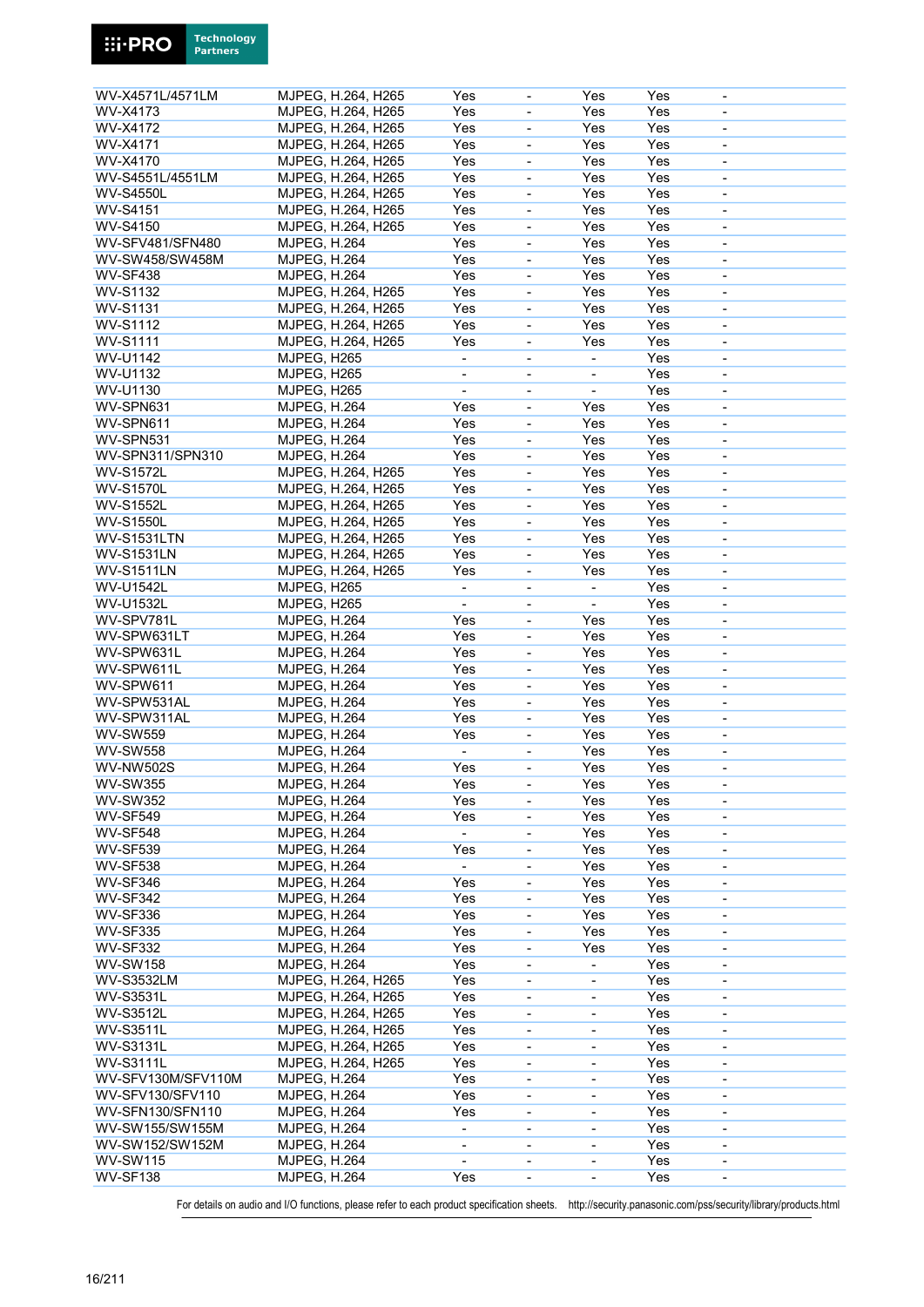

| <b>WV-SF135</b>  | <b>MJPEG, H.264</b> |                          | $\overline{\phantom{a}}$ |                              | Yes                          |                              |  |
|------------------|---------------------|--------------------------|--------------------------|------------------------------|------------------------------|------------------------------|--|
| <b>WV-SF132</b>  | <b>MJPEG, H.264</b> |                          |                          |                              | Yes                          |                              |  |
| <b>WV-SW175</b>  | <b>MJPEG, H.264</b> | Yes                      | Yes                      | Yes                          | Yes                          |                              |  |
| <b>WV-SW172</b>  | <b>MJPEG, H.264</b> | Yes                      | Yes                      | Yes                          | Yes                          |                              |  |
| <b>WV-ST165</b>  | <b>MJPEG, H.264</b> | Yes                      | Yes                      | Yes                          | Yes                          |                              |  |
| <b>WV-ST162</b>  | <b>MJPEG, H.264</b> | Yes                      | Yes                      | Yes                          | Yes                          |                              |  |
| <b>WV-SP105</b>  | <b>MJPEG. H.264</b> | $\overline{\phantom{a}}$ | $\overline{\phantom{a}}$ |                              | Yes                          | $\overline{a}$               |  |
| <b>WV-SP102</b>  | <b>MJPEG, H.264</b> | $\blacksquare$           | $\blacksquare$           | $\blacksquare$               | Yes                          | $\blacksquare$               |  |
| WV-SW316/SW316L  | <b>MJPEG, H.264</b> | Yes                      | $\overline{\phantom{a}}$ | Yes                          | Yes                          |                              |  |
| <b>WV-SW314</b>  | <b>MJPEG, H.264</b> |                          |                          |                              | Yes                          |                              |  |
| <b>WV-SP509</b>  | <b>MJPEG, H.264</b> | Yes                      | $\overline{\phantom{a}}$ | Yes                          | Yes                          |                              |  |
| <b>WV-SP508</b>  | <b>MJPEG, H.264</b> |                          | $\overline{\phantom{a}}$ | Yes                          | Yes                          |                              |  |
| <b>WV-NP502</b>  | <b>MJPEG, H.264</b> | Yes                      | $\blacksquare$           | Yes                          | Yes                          |                              |  |
| <b>WV-SP306</b>  | <b>MJPEG, H.264</b> | Yes                      | $\blacksquare$           | Yes                          | Yes                          | ٠                            |  |
| <b>WV-SP305</b>  | <b>MJPEG, H.264</b> | Yes                      | $\overline{\phantom{a}}$ | Yes                          | Yes                          | ٠                            |  |
| <b>WV-SP302</b>  | <b>MJPEG, H.264</b> | Yes                      |                          | Yes                          | Yes                          | -                            |  |
| WJ-GXE500        | <b>MJPEG, H.264</b> | Yes                      | $\blacksquare$           | Yes                          | Yes                          | $\overline{\phantom{a}}$     |  |
| <b>WV-NW964</b>  | MJPEG, MPEG4        | Yes                      | Yes                      | Yes                          | Yes                          |                              |  |
| <b>WV-NS954</b>  | MJPEG, MPEG4        | Yes                      | Yes                      | Yes                          | Yes                          | ÷,                           |  |
| <b>WV-NS202A</b> | MJPEG, MPEG4        | Yes                      | Yes                      | Yes                          | Yes                          | $\overline{\phantom{0}}$     |  |
| <b>WV-NF302</b>  | MJPEG. MPEG4        | Yes                      | $\overline{\phantom{a}}$ | Yes                          | Yes                          | ٠                            |  |
| <b>WV-NF284</b>  | MJPEG, MPEG4        | Yes                      | $\overline{\phantom{a}}$ | Yes                          | Yes                          | $\overline{\phantom{a}}$     |  |
| <b>WV-NW484S</b> | MJPEG, MPEG4        |                          |                          | Yes                          | Yes                          | $\overline{a}$               |  |
| <b>WV-NP304</b>  | MJPEG, MPEG4        | Yes                      | $\overline{\phantom{a}}$ | Yes                          | Yes                          | $\overline{a}$               |  |
| <b>WV-NP1004</b> | MJPEG, MPEG4        | Yes                      |                          | Yes                          | Yes                          | $\overline{\phantom{a}}$     |  |
| <b>WV-NP244</b>  | MJPEG. MPEG4        | Yes                      |                          | Yes                          | Yes                          | $\overline{\phantom{a}}$     |  |
| <b>WJ-NT304</b>  | MJPEG. MPEG4        | Yes                      | Yes***                   | Yes                          | Yes                          | $\overline{\phantom{a}}$     |  |
| BB-HCM735        | MJPEG, MPEG4, H.264 | $\overline{\phantom{a}}$ |                          | $\qquad \qquad \blacksquare$ |                              | ٠                            |  |
| BB-HCM715        | MJPEG, MPEG4, H.264 | ٠                        | $\overline{\phantom{a}}$ | $\overline{a}$               | $\overline{\phantom{a}}$     | $\overline{a}$               |  |
| BB-HCM705        | MJPEG, MPEG4, H.264 | $\overline{\phantom{a}}$ | $\overline{\phantom{a}}$ | ٠                            | $\qquad \qquad \blacksquare$ | ٠                            |  |
| BB-HCM701        | MJPEG, MPEG4, H.264 | $\overline{\phantom{a}}$ | $\blacksquare$           |                              | $\overline{\phantom{a}}$     | ٠                            |  |
| BL-VT164W/VT164  | <b>MJPEG, H.264</b> | Yes                      | Yes                      | Yes                          | Yes                          | $\overline{\phantom{0}}$     |  |
| BL-VP104W/VP104  | <b>MJPEG, H.264</b> |                          |                          |                              | Yes                          | $\qquad \qquad \blacksquare$ |  |
| <b>BL-VP101</b>  | <b>MJPEG, H.264</b> | -                        | -                        |                              | Yes                          | $\blacksquare$               |  |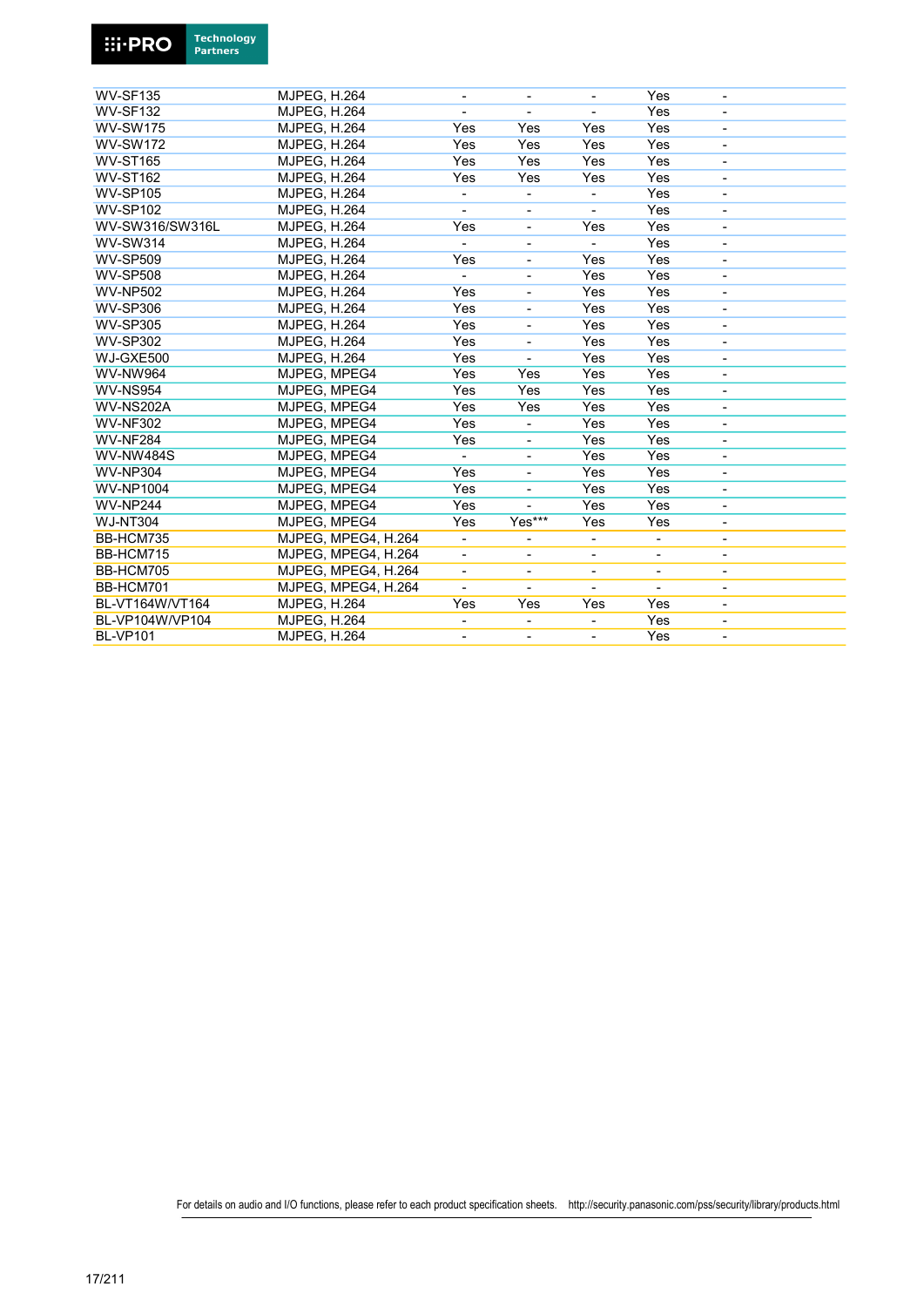

#### **Omnicast V4.8 SR8**

| Genetec          | <b>Compression Type</b> | Audio                    | <b>PTZ</b>                   | I/O                      | <b>VMD</b> | Edge                     | Other            |
|------------------|-------------------------|--------------------------|------------------------------|--------------------------|------------|--------------------------|------------------|
|                  |                         |                          |                              |                          |            | recording                | <b>Functions</b> |
| <b>WV-SW598</b>  | <b>MJPEG, H.264</b>     | Yes                      | Yes                          | Yes                      | Yes        | Yes                      |                  |
| <b>WV-SC588</b>  | <b>MJPEG, H.264</b>     | Yes                      | Yes                          | Yes                      | Yes        | Yes                      |                  |
| <b>WV-SW397</b>  | <b>MJPEG, H.264</b>     | Yes                      | Yes                          | Yes                      | Yes        | Yes                      |                  |
| <b>WV-SW397A</b> | <b>MJPEG, H.264</b>     | Yes                      | Yes                          | Yes                      | Yes        | Yes                      |                  |
| <b>WV-SW396</b>  | MJPEG, MPEG4, H.264     | Yes                      | Yes                          | Yes                      | Yes        | Yes                      |                  |
| <b>WV-SW395</b>  | MJPEG, MPEG4, H.264     | Yes                      | Yes                          | Yes                      | Yes        | Yes                      |                  |
| <b>WV-SC387</b>  | <b>MJPEG, H.264</b>     | Yes                      | Yes                          | Yes                      | Yes        | Yes                      |                  |
| <b>WV-SC386</b>  | MJPEG, MPEG4, H.264     | Yes                      | Yes                          | Yes                      | Yes        | Yes                      |                  |
| <b>WV-SC385</b>  | MJPEG, MPEG4, H.264     | Yes                      | Yes                          | Yes                      | Yes        | Yes                      |                  |
| <b>WV-SC384</b>  | MJPEG, MPEG4, H.264     | Yes                      | Yes                          | Yes                      | Yes        | Yes                      |                  |
| WV-SFV631LT      | <b>MJPEG, H.264</b>     | Yes                      | ÷.                           | Yes                      | Yes        | Yes                      | 60fps            |
| WV-SFV631L       | <b>MJPEG, H.264</b>     | Yes                      | L,                           | Yes                      | Yes        | Yes                      | 60fps            |
| WV-SFV611L       | <b>MJPEG, H.264</b>     | Yes                      | ÷,                           | Yes                      | Yes        | Yes                      |                  |
| WV-SFR631L       | <b>MJPEG, H.264</b>     | Yes                      | $\qquad \qquad \blacksquare$ | Yes                      | Yes        | Yes                      | 60fps            |
| WV-SFR611L       | <b>MJPEG, H.264</b>     | Yes                      | ÷,                           | Yes                      | Yes        | Yes                      |                  |
| WV-SFN631L       | <b>MJPEG, H.264</b>     | Yes                      | L,                           | Yes                      | Yes        | Yes                      | 60fps            |
| WV-SFN611L       | <b>MJPEG, H.264</b>     | Yes                      | ÷,                           | Yes                      | Yes        | Yes                      | 60fps            |
| WV-SFV531        | <b>MJPEG, H.264</b>     | Yes                      | ÷,                           | Yes                      | Yes        | Yes                      | 60fps            |
| WV-SFR531        | <b>MJPEG, H.264</b>     | Yes                      | ÷,                           | Yes                      | Yes        | Yes                      | 60fps            |
| WV-SFN531        | <b>MJPEG, H.264</b>     | Yes                      | ÷.                           | Yes                      | Yes        | Yes                      | 60fps            |
| WV-SFV311        | <b>MJPEG, H.264</b>     | Yes                      | ÷.                           | Yes                      | Yes        | Yes                      | 60fps            |
|                  |                         |                          |                              |                          |            | Yes                      |                  |
| WV-SFV310        | <b>MJPEG, H.264</b>     | $\blacksquare$           | L.                           | Yes                      | Yes        |                          | 60fps            |
| WV-SFR311        | <b>MJPEG, H.264</b>     | Yes                      | $\overline{\phantom{0}}$     | Yes                      | Yes        | Yes                      | 60fps            |
| WV-SFR310        | <b>MJPEG, H.264</b>     | $\blacksquare$           | $\overline{\phantom{0}}$     | Yes                      | Yes        | Yes                      | 60fps            |
| WV-SFN311L       | <b>MJPEG, H.264</b>     | Yes                      |                              | Yes                      | Yes        | Yes                      |                  |
| WV-SFN311        | <b>MJPEG, H.264</b>     | Yes                      | $\blacksquare$               | Yes                      | Yes        | Yes                      | 60fps            |
| WV-SFN310        | <b>MJPEG, H.264</b>     | Yes                      | $\overline{\phantom{0}}$     | Yes                      | Yes        | Yes                      | 60fps            |
| WV-SW458/SW458M  | <b>MJPEG, H.264</b>     | Yes                      | Yes                          | Yes                      | Yes        | Yes                      |                  |
| WV-SF448         | <b>MJPEG, H.264</b>     | Yes                      | Yes                          | Yes                      | Yes        | Yes                      |                  |
| <b>WV-SF438</b>  | <b>MJPEG, H.264</b>     | Yes                      | Yes                          | Yes                      | Yes        | Yes                      |                  |
| WV-SPN631        | <b>MJPEG, H.264</b>     | Yes                      | ÷,                           | Yes                      | Yes        | Yes                      |                  |
| WV-SPN611        | <b>MJPEG, H.264</b>     | Yes                      | $\overline{\phantom{0}}$     | Yes                      | Yes        | Yes                      |                  |
| WV-SPN531        | <b>MJPEG, H.264</b>     | Yes                      | ÷,                           | Yes                      | Yes        | Yes                      | 60fps            |
| WV-SPN311        | MJPEG, H.264            | Yes                      | L.                           | Yes                      | Yes        | Yes                      | 60fps            |
| WV-SPN310        | <b>MJPEG, H.264</b>     | Yes                      | $\qquad \qquad \blacksquare$ | Yes                      | Yes        | Yes                      | 60fps            |
| WV-SPW631LT      | <b>MJPEG, H.264</b>     | Yes                      | $\overline{\phantom{0}}$     | Yes                      | Yes        | Yes                      | 60fps            |
| WV-SPW631L       | <b>MJPEG, H.264</b>     | Yes                      | L,                           | Yes                      | Yes        | Yes                      | 60fps            |
| WV-SPW611L       | <b>MJPEG, H.264</b>     | Yes                      | ÷,                           | Yes                      | Yes        | Yes                      | 60fps            |
| WV-SPW611        | <b>MJPEG, H.264</b>     | Yes                      | ÷,                           | Yes                      | Yes        | Yes                      | 60fps            |
| <b>WV-SW559</b>  | <b>MJPEG, H.264</b>     | Yes                      | $\overline{\phantom{0}}$     | Yes                      | Yes        |                          | <b>ABF</b>       |
| <b>WV-SW558</b>  | <b>MJPEG, H.264</b>     |                          |                              | Yes                      | Yes        |                          | <b>ABF</b>       |
| <b>WV-NW502S</b> | MJPEG, MPEG4, H.264     | Yes                      |                              | Yes                      | Yes        | Yes                      | <b>ABF</b>       |
| <b>WV-SW355</b>  | MJPEG, MPEG4, H.264     | Yes                      | $\overline{\phantom{0}}$     | Yes                      | Yes        | Yes                      | ABF              |
| <b>WV-SW352</b>  | MJPEG, MPEG4, H.264     | Yes                      | -                            | Yes                      | Yes        | Yes                      | ABF              |
| <b>WV-SF549</b>  | <b>MJPEG, H.264</b>     | Yes                      | $\overline{\phantom{0}}$     | Yes                      | Yes        | $\overline{\phantom{a}}$ | <b>ABF</b>       |
| WV-SF548         | <b>MJPEG, H.264</b>     | $\blacksquare$           | $\overline{\phantom{0}}$     | Yes                      | Yes        | $\blacksquare$           | <b>ABF</b>       |
| <b>WV-SF539</b>  | <b>MJPEG, H.264</b>     | Yes                      | ÷,                           | Yes                      | Yes        | $\overline{\phantom{a}}$ | <b>ABF</b>       |
| <b>WV-SF538</b>  | <b>MJPEG, H.264</b>     |                          | -                            | Yes                      | Yes        | $\overline{\phantom{a}}$ | <b>ABF</b>       |
| <b>WV-SF346</b>  | MJPEG, MPEG4, H.264     | Yes                      | $\overline{\phantom{0}}$     | Yes                      | Yes        | Yes                      | <b>ABF</b>       |
| <b>WV-SF342</b>  | MJPEG, MPEG4, H.264     | Yes                      | $\overline{\phantom{0}}$     | Yes                      | Yes        | Yes                      |                  |
| <b>WV-SF336</b>  | MJPEG, MPEG4, H.264     | Yes                      | $\overline{\phantom{0}}$     | Yes                      | Yes        | Yes                      | <b>ABF</b>       |
|                  |                         |                          |                              |                          |            |                          |                  |
| <b>WV-SF335</b>  | MJPEG, MPEG4, H.264     | Yes                      | -                            | Yes                      | Yes        | Yes                      |                  |
| <b>WV-SF332</b>  | MJPEG, MPEG4, H.264     | Yes                      | -                            | Yes                      | Yes        | Yes                      |                  |
| <b>WV-SW158</b>  | <b>MJPEG, H.264</b>     | Yes                      |                              |                          | Yes        | Yes                      |                  |
| WV-SW155/SW155M  | <b>MJPEG, H.264</b>     | $\blacksquare$           | ÷,                           | $\blacksquare$           | Yes        | Yes                      |                  |
| WV-SW152/SW152M  | <b>MJPEG, H.264</b>     | $\overline{\phantom{a}}$ | -                            | $\overline{\phantom{a}}$ | Yes        | Yes                      |                  |
| <b>WV-SW115</b>  | <b>MJPEG, H.264</b>     | $\blacksquare$           | $\overline{\phantom{0}}$     | $\overline{\phantom{a}}$ | Yes        | Yes                      |                  |
| <b>WV-SF138</b>  | <b>MJPEG, H.264</b>     | Yes                      | $\overline{a}$               | $\overline{\phantom{a}}$ | Yes        | Yes                      |                  |
| <b>WV-SF135</b>  | <b>MJPEG, H.264</b>     | $\blacksquare$           | ÷,                           | $\blacksquare$           | Yes        | $\blacksquare$           |                  |
| <b>WV-SF132</b>  | <b>MJPEG, H.264</b>     | $\overline{\phantom{a}}$ | $\overline{\phantom{0}}$     |                          | Yes        | $\overline{\phantom{a}}$ |                  |
| WV-SW174W        | <b>MJPEG, H.264</b>     | Yes                      | Yes                          | Yes                      | Yes        | $\blacksquare$           |                  |
| <b>WV-SW175</b>  | <b>MJPEG, H.264</b>     | Yes                      | Yes                          | Yes                      | Yes        | Yes                      |                  |
| <b>WV-SW172</b>  | <b>MJPEG, H.264</b>     | Yes                      | Yes                          | Yes                      | Yes        |                          |                  |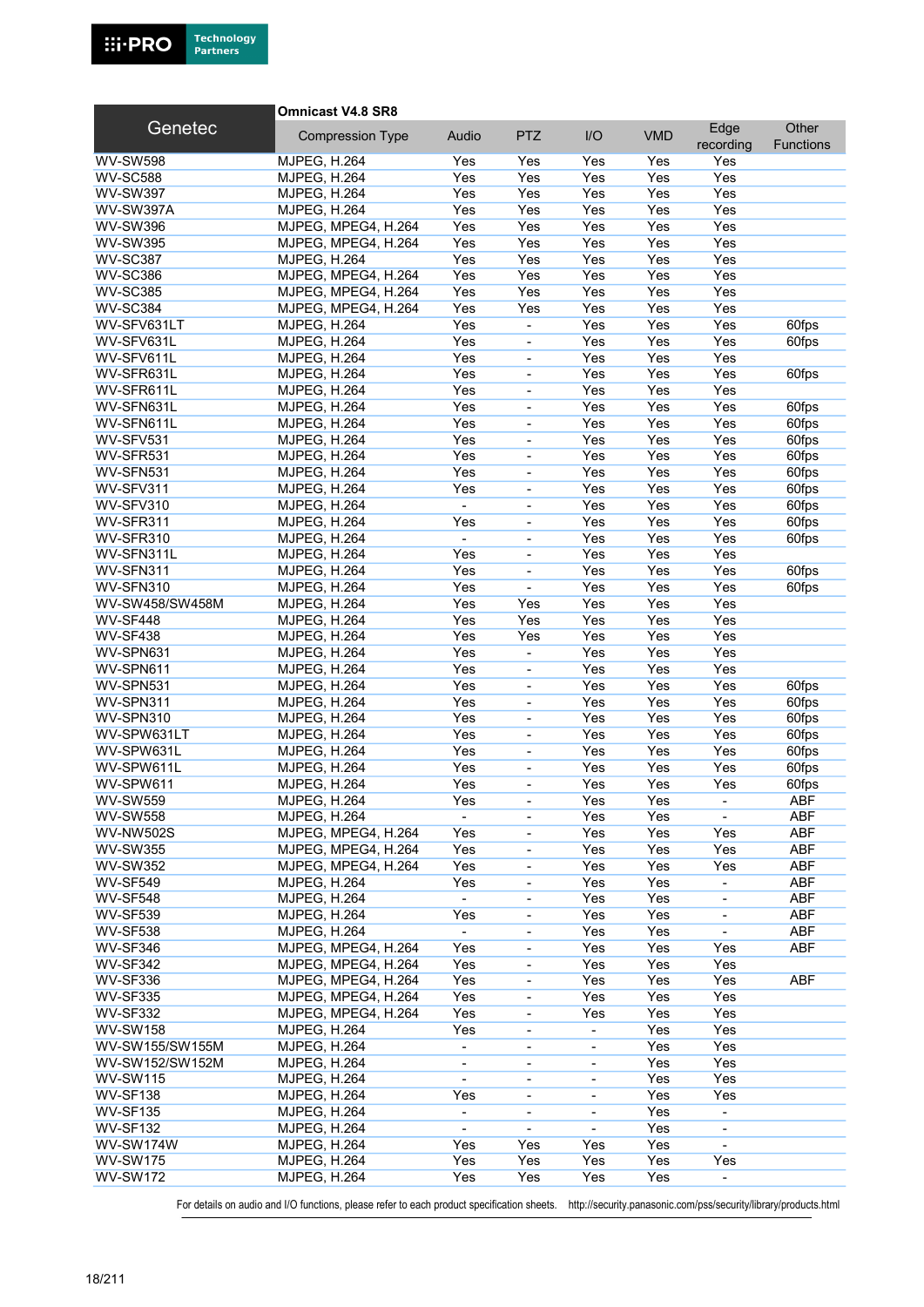| <b>WV-ST165</b>  | <b>MJPEG, H.264</b> | Yes                      | Yes                          | Yes                      | Yes                      |                              |            |
|------------------|---------------------|--------------------------|------------------------------|--------------------------|--------------------------|------------------------------|------------|
| <b>WV-ST162</b>  | <b>MJPEG, H.264</b> | Yes                      | Yes                          | Yes                      | Yes                      | Yes                          |            |
| <b>WV-SP105</b>  | <b>MJPEG, H.264</b> |                          | $\overline{\phantom{0}}$     |                          | Yes                      |                              |            |
| <b>WV-SP102</b>  | <b>MJPEG. H.264</b> |                          |                              |                          | Yes                      |                              |            |
| WV-SW316L        | MJPEG, MPEG4, H.264 | Yes                      | $\overline{\phantom{a}}$     | Yes                      | Yes                      | Yes                          | <b>ABF</b> |
| <b>WV-SW316</b>  | MJPEG. MPEG4. H.264 | Yes                      | ÷,                           | Yes                      | Yes                      | Yes                          | <b>ABF</b> |
| <b>WV-SW314</b>  | MJPEG, MPEG4, H.264 |                          | ٠                            |                          | Yes                      |                              |            |
| <b>WV-SP509</b>  | <b>MJPEG, H.264</b> | Yes                      | $\qquad \qquad \blacksquare$ | Yes                      | Yes                      | Yes                          | <b>ABF</b> |
| <b>WV-SP508</b>  | <b>MJPEG, H.264</b> |                          |                              | Yes                      | Yes                      |                              | <b>ABF</b> |
| <b>WV-NP502</b>  | MJPEG. MPEG4. H.264 | Yes                      | ÷                            | Yes                      | Yes                      | Yes                          | <b>ABF</b> |
| <b>WV-SP306</b>  | MJPEG, MPEG4, H.264 | Yes                      | -                            | Yes                      | Yes                      | Yes                          | <b>ABF</b> |
| <b>WV-SP305</b>  | MJPEG. MPEG4. H.264 | Yes                      | ٠                            | Yes                      | Yes                      | Yes                          |            |
| <b>WV-SP302</b>  | MJPEG, MPEG4, H.264 | Yes                      | $\overline{\phantom{0}}$     | Yes                      | Yes                      | Yes                          |            |
| WJ-GXE500        | MJPEG, MPEG4, H.264 | Yes                      | ٠                            | Yes                      | Yes                      |                              |            |
| WJ-GXE100        | <b>MJPEG, H.264</b> |                          |                              |                          |                          | $\overline{\phantom{a}}$     |            |
| <b>WV-NW964</b>  | MJPEG, MPEG4        | Yes                      | Yes                          | Yes                      | Yes                      | $\overline{\phantom{0}}$     |            |
| <b>WV-NS954</b>  | MJPEG, MPEG4        | Yes                      | Yes                          | Yes                      | Yes                      | -                            |            |
| WV-NS202A        | MJPEG, MPEG4        | Yes                      | Yes                          | Yes                      | Yes                      | $\overline{\phantom{0}}$     |            |
| <b>WV-NF302</b>  | MJPEG, MPEG4        | Yes                      | ٠                            | Yes                      | Yes                      | $\overline{\phantom{a}}$     |            |
| <b>WV-NF284</b>  | MJPEG, MPEG4        | Yes                      | $\blacksquare$               | Yes                      | Yes                      | $\overline{\phantom{a}}$     |            |
| <b>WV-NW484S</b> | MJPEG, MPEG4        |                          |                              | Yes                      | Yes                      | $\qquad \qquad \blacksquare$ | <b>ABF</b> |
| <b>WV-NP304</b>  | MJPEG. MPEG4        | Yes                      | $\overline{\phantom{a}}$     | Yes                      | Yes                      | ۰                            |            |
| <b>WV-NP1004</b> | MJPEG, MPEG4        | Yes                      | $\overline{\phantom{0}}$     | Yes                      | Yes                      | $\overline{\phantom{0}}$     |            |
| <b>WV-NP244</b>  | MJPEG, MPEG4        | Yes                      |                              | Yes                      | Yes                      | ٠                            |            |
| <b>WJ-NT304</b>  | MJPEG, MPEG4        | Yes                      | ÷,                           | Yes                      | Yes                      | $\blacksquare$               |            |
| BB-HCM735        | <b>MJPEG</b>        | $\blacksquare$           | Yes                          | $\blacksquare$           | $\overline{\phantom{a}}$ | $\overline{\phantom{a}}$     |            |
| BB-HCM715        | <b>MJPEG</b>        | $\overline{\phantom{a}}$ | Yes                          | $\overline{\phantom{0}}$ | $\overline{\phantom{0}}$ | $\qquad \qquad \blacksquare$ |            |
| BB-HCM705        | <b>MJPEG</b>        | $\overline{\phantom{a}}$ | $\overline{\phantom{a}}$     | $\overline{a}$           | $\overline{\phantom{a}}$ | $\overline{\phantom{a}}$     |            |
| BB-HCM701        | <b>MJPEG</b>        |                          | $\blacksquare$               |                          |                          | $\qquad \qquad \blacksquare$ |            |
| BL-VT164W/VT164  | <b>MJPEG, H.264</b> | Yes                      | Yes                          | Yes                      | Yes                      | $\overline{\phantom{0}}$     |            |
| BL-VP104W/VP104  | <b>MJPEG, H.264</b> | $\overline{\phantom{a}}$ | $\overline{\phantom{a}}$     |                          | Yes                      | $\overline{\phantom{a}}$     |            |
| <b>BL-VP101</b>  | <b>MJPEG, H.264</b> | $\overline{\phantom{a}}$ | $\overline{\phantom{a}}$     | $\overline{\phantom{a}}$ | Yes                      | $\overline{\phantom{0}}$     |            |
|                  |                     |                          |                              |                          |                          |                              |            |

Note:

1) v4.8 SR8 is the last release of Omnicast. Future camera integrations will be based on project/request only.

|                   | Security Center 5.9.4.2 / 5.10.3.0 DP10.7 |       |            |     |            |                   |                           |  |  |  |
|-------------------|-------------------------------------------|-------|------------|-----|------------|-------------------|---------------------------|--|--|--|
| Genetec           | <b>Compression Type</b>                   | Audio | <b>PTZ</b> | I/O | <b>VMD</b> | Edge<br>recording | Other<br><b>Functions</b> |  |  |  |
| <b>WV-X8571NJ</b> | MJPEG, H.264, H265                        | Yes   | Yes        | Yes | Yes        | Yes               |                           |  |  |  |
| <b>WV-X8571N</b>  | MJPEG, H.264, H265                        | Yes   | Yes        | Yes | Yes        | Yes               |                           |  |  |  |
| <b>WV-X8570N</b>  | MJPEG, H.264, H265                        | Yes   | Yes        | Yes | Yes        | Yes               |                           |  |  |  |
| <b>WV-S8531NJ</b> | MJPEG, H.264, H265                        |       | Yes        |     | Yes        | Yes               |                           |  |  |  |
| <b>WV-S8531N</b>  | MJPEG, H.264, H265                        |       | Yes        |     | Yes        | Yes               |                           |  |  |  |
| <b>WV-S8530N</b>  | MJPEG, H.264, H265                        |       | Yes        |     | Yes        | Yes               |                           |  |  |  |
| <b>WV-X6533LN</b> | MJPEG, H.264, H265                        | Yes   | Yes        | Yes | Yes        | Yes               |                           |  |  |  |
| <b>WV-S6532LN</b> | MJPEG, H.264, H265                        | Yes   | Yes        | Yes | Yes        | Yes               |                           |  |  |  |
| <b>WV-X6531NJ</b> | MJPEG, H.264, H265                        | Yes   | Yes        | Yes | Yes        | Yes               |                           |  |  |  |
| <b>WV-X6531N</b>  | MJPEG. H.264. H265                        | Yes   | Yes        | Yes | Yes        | Yes               |                           |  |  |  |
| <b>WV-X6511N</b>  | MJPEG, H.264, H265                        | Yes   | Yes        | Yes | Yes        | Yes               |                           |  |  |  |
| <b>WV-X5550L</b>  |                                           |       |            |     |            |                   |                           |  |  |  |
| <b>WV-S6530N</b>  | MJPEG, H.264, H265                        | Yes   | Yes        | Yes | Yes        | Yes               |                           |  |  |  |
| <b>WV-S6131</b>   | MJPEG. H.264. H265                        | Yes   | Yes        | Yes | Yes        | Yes               |                           |  |  |  |
| <b>WV-S6111</b>   | MJPEG, H.264, H265                        | Yes   | Yes        | Yes | Yes        | Yes               |                           |  |  |  |
| WV-S6110          | MJPEG, H.264, H265                        | Yes   | Yes        | Yes | Yes        | Yes               |                           |  |  |  |
| WV-S6130          | MJPEG, H.264, H265                        | Yes   | Yes        | Yes | Yes        | Yes               |                           |  |  |  |
| <b>WV-V6430L</b>  | MJPEG, H.264, H265                        | Yes   | Yes        | Yes | Yes        |                   |                           |  |  |  |
| WV-SUD638         | <b>MJPEG, H.264</b>                       | Yes   | Yes        | Yes | Yes        |                   |                           |  |  |  |
| <b>WV-SW598</b>   | <b>MJPEG, H.264</b>                       | Yes   | Yes        | Yes | Yes        | Yes               |                           |  |  |  |
| <b>WV-SC588</b>   | <b>MJPEG. H.264</b>                       | Yes   | Yes        | Yes | Yes        | Yes               |                           |  |  |  |
| <b>WV-SW397</b>   | <b>MJPEG, H.264</b>                       | Yes   | Yes        | Yes | Yes        | Yes               |                           |  |  |  |
| WV-SW397A         | <b>MJPEG, H.264</b>                       | Yes   | Yes        | Yes | Yes        | Yes               |                           |  |  |  |
| <b>WV-SW396</b>   | MJPEG, MPEG4, H.264                       | Yes   | Yes        | Yes | Yes        | Yes               |                           |  |  |  |
| <b>WV-SW395</b>   | MJPEG. MPEG4. H.264                       | Yes   | Yes        | Yes | Yes        | Yes               |                           |  |  |  |
| <b>WV-SC387</b>   | <b>MJPEG, H.264</b>                       | Yes   | Yes        | Yes | Yes        | Yes               |                           |  |  |  |
| <b>WV-SC386</b>   | MJPEG, MPEG4, H.264                       | Yes   | Yes        | Yes | Yes        | Yes               |                           |  |  |  |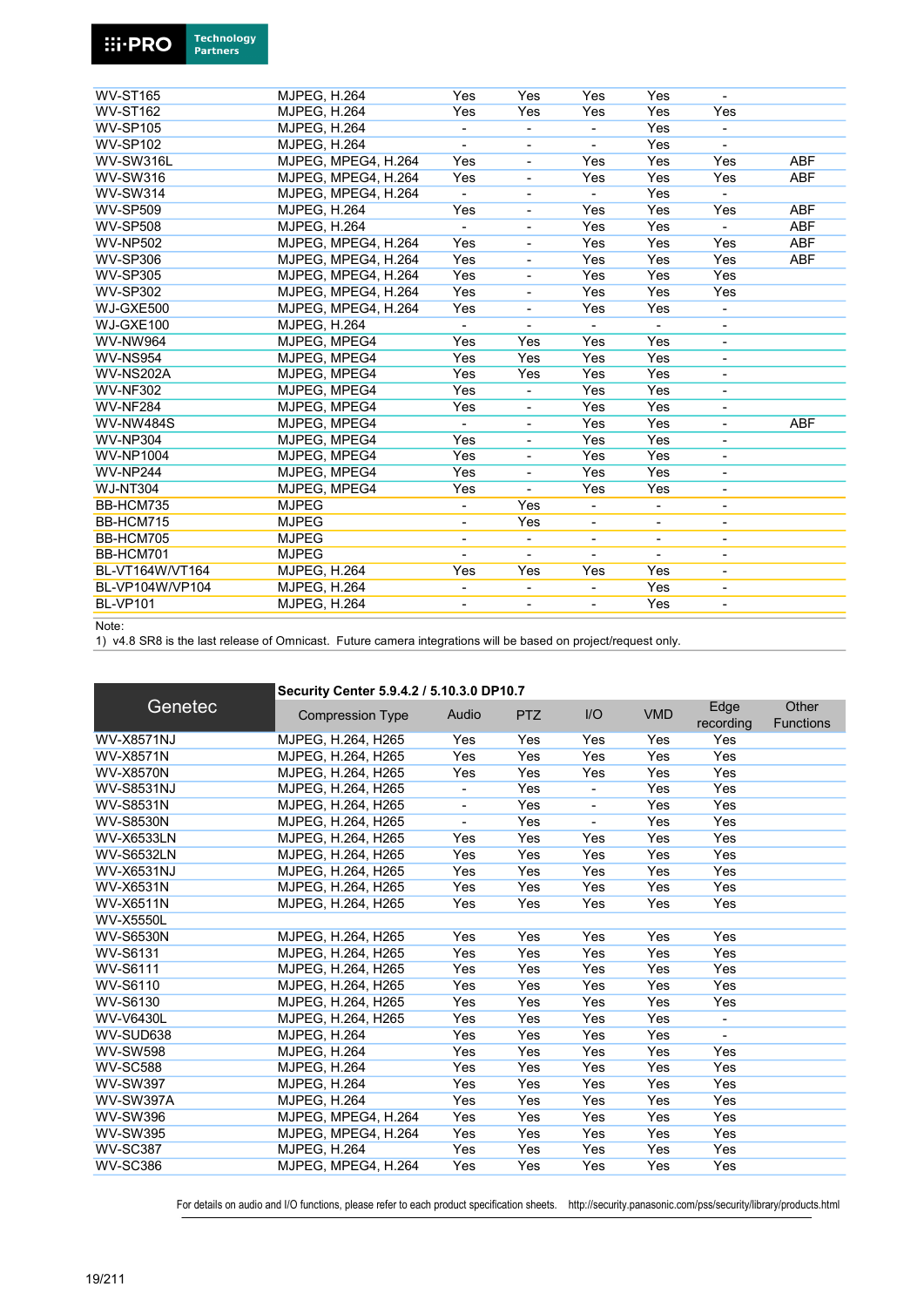| <b>WV-SC385</b>         |                     | MJPEG, MPEG4, H.264 | Yes                      | Yes                          | Yes                          | Yes                      | Yes                      |              |
|-------------------------|---------------------|---------------------|--------------------------|------------------------------|------------------------------|--------------------------|--------------------------|--------------|
| <b>WV-SC384</b>         |                     | MJPEG, MPEG4, H.264 | Yes                      | Yes                          | Yes                          | Yes                      | Yes                      |              |
| <b>WV-X2571LN</b>       |                     | MJPEG, H.264, H265  | Yes                      | $\blacksquare$               | Yes                          | Yes                      | Yes                      | XAE200W/201W |
| <b>WV-X2551LN</b>       |                     | MJPEG, H.264, H265  | Yes                      | ÷,                           | Yes                          | Yes                      | Yes                      | XAE200W/201W |
| WV-X2533LJ              |                     | MJPEG, H.264, H265  | Yes                      | $\frac{1}{2}$                | Yes                          | Yes                      | Yes                      |              |
|                         |                     |                     |                          |                              |                              |                          |                          | XAE200W/201W |
| <b>WV-S2572LNJ</b>      |                     | MJPEG, H.264, H265  | Yes                      | $\qquad \qquad \blacksquare$ | Yes                          | Yes                      | Yes                      |              |
| <b>WV-S2572L</b>        |                     | MJPEG, H.264, H265  | Yes                      | ÷,                           | Yes                          | Yes                      | Yes                      |              |
| <b>WV-S2552LNJ</b>      |                     | MJPEG, H.264, H265  | Yes                      | ÷,                           | Yes                          | Yes                      | Yes                      |              |
| <b>WV-S2552L</b>        |                     | MJPEG, H.264, H265  | Yes                      | ÷,                           | Yes                          | Yes                      | Yes                      |              |
|                         |                     |                     |                          |                              |                              |                          |                          |              |
| <b>WV-S2570L</b>        |                     | MJPEG, H.264, H265  | Yes                      | ÷,                           | Yes                          | Yes                      | Yes                      |              |
| <b>WV-S2550L</b>        |                     | MJPEG, H.264, H265  | Yes                      | ÷,                           | Yes                          | Yes                      | Yes                      |              |
| <b>WV-S2536LTN</b>      |                     | MJPEG, H.264, H265  | Yes                      | ÷,                           | Yes                          | Yes                      | Yes                      |              |
| <b>WV-S2536LN</b>       |                     | MJPEG, H.264, H265  | Yes                      | ÷,                           | Yes                          | Yes                      | Yes                      |              |
| <b>WV-S2536L</b>        |                     | MJPEG, H.264, H265  | Yes                      | $\blacksquare$               | Yes                          | Yes                      | Yes                      |              |
|                         |                     |                     |                          |                              |                              |                          |                          |              |
| <b>WV-S2531</b>         |                     | MJPEG, H.264, H265  | Yes                      | $\qquad \qquad \blacksquare$ | Yes                          | Yes                      | Yes                      |              |
| <b>WV-S2511L</b>        |                     | MJPEG, H.264, H265  | Yes                      | $\blacksquare$               | Yes                          | Yes                      | Yes                      |              |
| <b>WV-U2542LA</b>       |                     | MJPEG, H.264, H265  |                          | ÷,                           | $\frac{1}{2}$                | Yes                      | Yes                      |              |
| <b>WV-U2532LA</b>       |                     | MJPEG, H.264, H265  | $\blacksquare$           | $\overline{\phantom{a}}$     | $\blacksquare$               | Yes                      | Yes                      |              |
|                         |                     |                     |                          |                              |                              |                          |                          |              |
| <b>WV-U2540LA</b>       |                     | MJPEG, H.264, H265  | $\overline{\phantom{a}}$ | ÷,                           | $\overline{\phantom{0}}$     | Yes                      | Yes                      |              |
| WV-U2530LA              |                     | MJPEG, H.264, H265  | $\overline{\phantom{a}}$ | $\blacksquare$               | $\blacksquare$               | Yes                      | Yes                      |              |
| <b>WV-U2542L</b>        | MJPEG, H265         |                     | $\blacksquare$           | $\overline{\phantom{a}}$     | $\overline{\phantom{0}}$     | Yes                      | Yes                      |              |
| <b>WV-U2532L</b>        | MJPEG, H265         |                     | $\blacksquare$           | ÷,                           | $\overline{\phantom{0}}$     | Yes                      | Yes                      |              |
| <b>WV-U2540L</b>        |                     |                     |                          |                              |                              |                          |                          |              |
|                         | MJPEG, H265         |                     | $\overline{\phantom{a}}$ | $\qquad \qquad \blacksquare$ | $\overline{\phantom{0}}$     | Yes                      | Yes                      |              |
| WV-U2530L               | MJPEG, H265         |                     | $\blacksquare$           | $\overline{\phantom{a}}$     | $\overline{\phantom{a}}$     | Yes                      | Yes                      |              |
| <b>WV-X2271L</b>        |                     | MJPEG, H.264, H265  | Yes                      | $\overline{\phantom{a}}$     | Yes                          | Yes                      | Yes                      | XAE200W/201W |
| <b>WV-X2251L</b>        |                     | MJPEG, H.264, H265  | Yes                      | $\overline{\phantom{a}}$     | Yes                          | Yes                      | Yes                      | XAE200W/201W |
|                         |                     | MJPEG, H.264, H265  |                          |                              |                              |                          |                          |              |
| WV-X2232LJ              |                     |                     | Yes                      | ÷,                           | Yes                          | Yes                      | Yes                      | XAE200W/201W |
| <b>WV-S2272L</b>        |                     | MJPEG, H.264, H265  | Yes                      | $\qquad \qquad \blacksquare$ | Yes                          | Yes                      | Yes                      |              |
| <b>WV-S2252L</b>        |                     | MJPEG, H.264, H265  | Yes                      | ÷,                           | Yes                          | Yes                      | Yes                      |              |
| <b>WV-S2270L</b>        |                     | MJPEG, H.264, H265  | Yes                      | $\frac{1}{2}$                | Yes                          | Yes                      | Yes                      |              |
| <b>WV-S2250L</b>        |                     | MJPEG, H.264, H265  | Yes                      | $\frac{1}{2}$                | Yes                          | Yes                      | Yes                      |              |
|                         |                     |                     |                          |                              |                              |                          |                          |              |
| <b>WV-S2236L</b>        |                     | MJPEG, H.264, H265  | Yes                      | ÷,                           | Yes                          | Yes                      | Yes                      |              |
| <b>WV-S2231</b>         |                     | MJPEG, H.264, H265  | Yes                      | ÷,                           | Yes                          | Yes                      | Yes                      |              |
| <b>WV-S2211L</b>        |                     | MJPEG, H.264, H265  | Yes                      | ÷,                           | Yes                          | Yes                      | Yes                      |              |
| <b>WV-S2136L</b>        |                     | MJPEG, H.264, H265  | Yes                      | $\blacksquare$               | Yes                          | Yes                      | Yes                      |              |
|                         |                     |                     |                          |                              |                              |                          |                          |              |
| <b>WV-S2136</b>         |                     | MJPEG, H.264, H265  | Yes                      | ÷,                           | Yes                          | Yes                      | Yes                      |              |
| <b>WV-S2131</b>         |                     | MJPEG, H.264, H265  | Yes                      | ÷,                           | Yes                          | Yes                      | Yes                      |              |
| WV-S2130/S2130RJ        |                     | MJPEG, H.264, H265  | Yes(In)                  | $\overline{a}$               | Yes                          | Yes                      | Yes                      |              |
| <b>WV-S2111L</b>        |                     | MJPEG, H.264, H265  | Yes                      | $\blacksquare$               | Yes                          | Yes                      | Yes                      |              |
|                         |                     |                     |                          |                              |                              |                          |                          |              |
| WV-S2110/S2110J/S2110RJ |                     | MJPEG, H.264, H265  | Yes(In)                  | $\frac{1}{2}$                | Yes                          | Yes                      | Yes                      |              |
| <b>WV-U2142LA</b>       |                     | MJPEG, H.264, H265  | $\overline{\phantom{a}}$ | $\blacksquare$               | $\blacksquare$               | Yes                      | Yes                      |              |
| <b>WV-U2132LA</b>       |                     | MJPEG, H.264, H265  |                          | L                            | $\overline{a}$               | Yes                      | Yes                      |              |
| <b>WV-U2142L</b>        | MJPEG, H265         |                     | $\overline{\phantom{a}}$ | $\qquad \qquad \blacksquare$ | $\overline{\phantom{0}}$     | Yes                      | Yes                      |              |
|                         |                     |                     |                          |                              |                              |                          |                          |              |
| WV-U2132L               | MJPEG, H265         |                     | $\overline{\phantom{a}}$ | $\overline{\phantom{a}}$     | -                            | Yes                      | Yes                      |              |
| <b>WV-U2140LA</b>       |                     | MJPEG, H.264, H265  | $\overline{\phantom{a}}$ | $\qquad \qquad \blacksquare$ | $\overline{\phantom{0}}$     | Yes                      | Yes                      |              |
| WV-U2130LA              |                     | MJPEG, H.264, H265  | $\overline{\phantom{0}}$ | $\overline{\phantom{a}}$     | $\qquad \qquad \blacksquare$ | Yes                      | Yes                      |              |
| <b>WV-U2140L</b>        | MJPEG, H265         |                     | $\blacksquare$           | $\blacksquare$               | $\blacksquare$               | Yes                      | Yes                      |              |
| WV-U2130L               | MJPEG, H265         |                     | $\overline{\phantom{a}}$ | $\qquad \qquad \blacksquare$ | $\overline{\phantom{0}}$     | Yes                      | Yes                      |              |
|                         |                     |                     |                          |                              |                              |                          |                          |              |
| WV-U2134                | MJPEG, H265         |                     | $\overline{\phantom{a}}$ | $\qquad \qquad \blacksquare$ | $\overline{\phantom{0}}$     | $\overline{\phantom{a}}$ | $\overline{\phantom{a}}$ |              |
| <b>WV-U2114</b>         | MJPEG, H265         |                     | $\overline{\phantom{0}}$ | ÷,                           | $\overline{\phantom{0}}$     |                          |                          |              |
| WV-V2530L1              |                     | MJPEG, H.264, H265  | $\blacksquare$           | $\overline{\phantom{a}}$     | $\overline{\phantom{0}}$     | Yes                      | $\blacksquare$           |              |
| <b>WV-V2530LK</b>       |                     | MJPEG, H.264, H265  | Yes                      | $\frac{1}{2}$                | Yes                          | Yes                      | -                        |              |
|                         |                     |                     |                          |                              |                              |                          |                          |              |
| WV-SFV781L              | MJPEG, H.264        |                     | Yes                      | $\qquad \qquad \blacksquare$ | Yes                          | Yes                      | Yes                      |              |
| WV-SFV631LT             | <b>MJPEG, H.264</b> |                     | Yes                      | $\qquad \qquad \blacksquare$ | Yes                          | Yes                      | Yes                      |              |
| WV-SFV631L              | <b>MJPEG, H.264</b> |                     | Yes                      | $\overline{\phantom{a}}$     | Yes                          | Yes                      | Yes                      | 60fps        |
| WV-SFV611L              | <b>MJPEG, H.264</b> |                     | Yes                      | $\blacksquare$               | Yes                          | Yes                      | Yes                      |              |
|                         |                     |                     |                          |                              |                              |                          |                          |              |
| WV-SFR631L              | <b>MJPEG, H.264</b> |                     | Yes                      | $\qquad \qquad \blacksquare$ | Yes                          | Yes                      | Yes                      | 60fps        |
| WV-SFR611L              | <b>MJPEG, H.264</b> |                     | Yes                      | $\overline{\phantom{a}}$     | Yes                          | Yes                      | Yes                      |              |
| WV-SFN631L              | MJPEG, H.264        |                     | Yes                      | $\overline{a}$               | Yes                          | Yes                      | Yes                      | 60fps        |
| WV-SFN611L              | <b>MJPEG, H.264</b> |                     | Yes                      | $\blacksquare$               | Yes                          | Yes                      | Yes                      | 60fps        |
| WV-SFV531               | <b>MJPEG, H.264</b> |                     | Yes                      | $\qquad \qquad \blacksquare$ | Yes                          | Yes                      | Yes                      | 60fps        |
|                         |                     |                     |                          |                              |                              |                          |                          |              |
| WV-SFR531               | <b>MJPEG, H.264</b> |                     | Yes                      | $\blacksquare$               | Yes                          | Yes                      | Yes                      | 60fps        |
| WV-SFN531               | <b>MJPEG, H.264</b> |                     | Yes                      | ÷,                           | Yes                          | Yes                      | Yes                      | 60fps        |
| WV-SFV311               | <b>MJPEG, H.264</b> |                     | Yes                      | $\frac{1}{2}$                | Yes                          | Yes                      | Yes                      | 60fps        |
| WV-SFV310               | <b>MJPEG, H.264</b> |                     |                          | $\qquad \qquad \blacksquare$ | Yes                          | Yes                      | Yes                      | 60fps        |
|                         |                     |                     |                          |                              |                              |                          |                          |              |
| WV-SFR311               | <b>MJPEG, H.264</b> |                     | Yes                      | $\qquad \qquad \blacksquare$ | Yes                          | Yes                      | Yes                      | 60fps        |
| WV-SFR310               | MJPEG, H.264        |                     |                          |                              | Yes                          | Yes                      | Yes                      | 60fps        |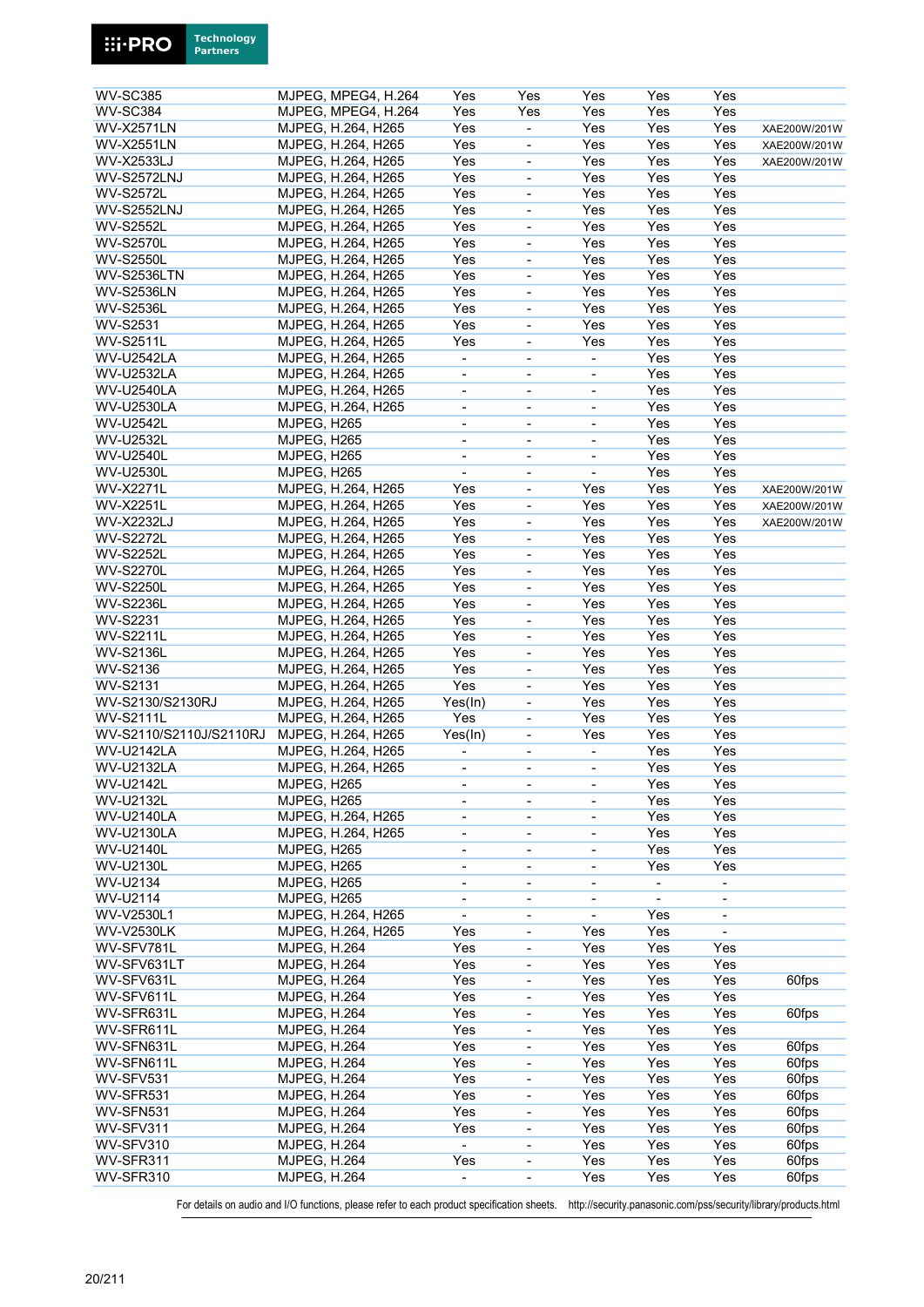| WV-SFN311L          | <b>MJPEG, H.264</b> | Yes                      |                              | Yes                      | Yes                      | Yes                      |              |
|---------------------|---------------------|--------------------------|------------------------------|--------------------------|--------------------------|--------------------------|--------------|
| WV-SFN311           | <b>MJPEG, H.264</b> | Yes                      | ÷,                           | Yes                      | Yes                      | Yes                      | 60fps        |
| WV-SFN310           | <b>MJPEG, H.264</b> | Yes                      | $\overline{\phantom{0}}$     | Yes                      | Yes                      | Yes                      | 60fps        |
|                     |                     |                          |                              |                          |                          |                          |              |
| <b>WV-X4573L</b>    | MJPEG, H.264, H265  | Yes                      | $\overline{\phantom{a}}$     | Yes                      | Yes                      | Yes                      |              |
| WV-X4571L/X4571LM   | MJPEG, H.264, H265  | Yes                      | ÷,                           | Yes                      | Yes                      | Yes                      | Dewarping    |
| WV-X4173            | MJPEG, H.264, H265  | Yes                      | $\frac{1}{2}$                | Yes                      | Yes                      | Yes                      |              |
| WV-X4172            | MJPEG, H.264, H265  | Yes                      | $\overline{\phantom{0}}$     | Yes                      | Yes                      | Yes                      |              |
|                     |                     |                          |                              |                          |                          |                          |              |
| WV-X4171            | MJPEG, H.264, H265  | Yes                      | $\qquad \qquad \blacksquare$ | Yes                      | Yes                      | Yes                      | Dewarping    |
| WV-X4170            | MJPEG, H.264, H265  |                          |                              | Yes                      | Yes                      | Yes                      | Dewarping    |
| WV-S4576L/S4576LM   | MJPEG, H.264, H265  | Yes                      | ÷,                           | Yes                      | Yes                      | Yes                      |              |
| <b>WV-S4576LJ</b>   | MJPEG, H.264, H265  | Yes                      | $\overline{\phantom{0}}$     | Yes                      | Yes                      | Yes                      |              |
|                     |                     |                          |                              |                          |                          |                          |              |
| WV-S4556L/S4556LM   | MJPEG, H.264, H265  | Yes                      | $\overline{\phantom{0}}$     | Yes                      | Yes                      | Yes                      |              |
| <b>WV-S4556LJ</b>   | MJPEG, H.264, H265  | Yes                      | ÷                            | Yes                      | Yes                      | Yes                      |              |
| <b>WV-S4176</b>     | MJPEG, H.264, H265  | Yes                      | $\overline{\phantom{0}}$     | Yes                      | Yes                      | Yes                      |              |
|                     |                     |                          |                              |                          |                          |                          |              |
| <b>WV-S4176J</b>    | MJPEG, H.264, H265  | Yes                      | $\blacksquare$               | Yes                      | Yes                      | Yes                      |              |
| <b>WV-S4156</b>     | MJPEG, H.264, H265  | Yes                      | $\overline{\phantom{0}}$     | Yes                      | Yes                      | Yes                      |              |
| <b>WV-S4156J</b>    | MJPEG, H.264, H265  | Yes                      | ÷,                           | Yes                      | Yes                      | Yes                      |              |
| <b>WV-S4551L</b>    | MJPEG, H.264, H265  | Yes                      | $\overline{\phantom{0}}$     | Yes                      | Yes                      | Yes                      |              |
|                     |                     |                          |                              |                          |                          |                          |              |
| WV-S4550L/S4550LM   | MJPEG, H.264, H265  | Yes                      | $\blacksquare$               | Yes                      | Yes                      | Yes                      | Dewarping    |
| <b>WV-S4151</b>     | MJPEG, H.264, H265  | Yes                      | $\overline{\phantom{0}}$     | Yes                      | Yes                      | Yes                      |              |
| WV-S4150            | MJPEG, H.264, H265  | Yes                      | ÷,                           | Yes                      | Yes                      | Yes                      | Dewarping    |
|                     |                     |                          |                              |                          |                          |                          |              |
| WV-SFV481           | <b>MJPEG, H.264</b> | Yes                      | $\overline{a}$               | Yes                      | Yes                      | Yes                      | Dewarping    |
| WV-SFN480           | <b>MJPEG, H.264</b> | Yes                      | $\overline{a}$               | Yes                      | Yes                      | Yes                      | Dewarping    |
| WV-SW458/SW458M     | <b>MJPEG, H.264</b> | Yes                      | Yes                          | Yes                      | Yes                      | Yes                      | Dewarping    |
| WV-SF448            | <b>MJPEG, H.264</b> | Yes                      | Yes                          | Yes                      | Yes                      | Yes                      | Dewarping    |
|                     |                     |                          |                              |                          |                          |                          |              |
| WV-SF438            | <b>MJPEG, H.264</b> | Yes                      | Yes                          | Yes                      | Yes                      |                          | Dewarping    |
| WV-SPV781L          | <b>MJPEG, H.264</b> | Yes                      | ÷,                           | Yes                      | Yes                      | Yes                      |              |
| WV-SPN631           | <b>MJPEG, H.264</b> | Yes                      | $\overline{\phantom{0}}$     | Yes                      | Yes                      | Yes                      |              |
|                     |                     |                          |                              |                          |                          |                          |              |
| WV-SPN611           | <b>MJPEG, H.264</b> | Yes                      | $\qquad \qquad \blacksquare$ | Yes                      | Yes                      | Yes                      |              |
| WV-SPN531           | <b>MJPEG, H.264</b> | Yes                      | ÷,                           | Yes                      | Yes                      | Yes                      |              |
| WV-SPN311           | <b>MJPEG, H.264</b> | Yes                      | $\frac{1}{2}$                | Yes                      | Yes                      | Yes                      | 60fps        |
|                     |                     |                          |                              |                          |                          |                          |              |
| WV-SPN310           | <b>MJPEG, H.264</b> | Yes                      | $\overline{\phantom{0}}$     | Yes                      | Yes                      | Yes                      | 60fps        |
| WV-S1136            | MJPEG, H.264, H265  | Yes                      | $\overline{\phantom{0}}$     | Yes                      | Yes                      | Yes                      |              |
| <b>WV-S1132</b>     | MJPEG, H.264, H265  | Yes                      | ÷                            | Yes                      | Yes                      | Yes                      |              |
| <b>WV-S1131</b>     | MJPEG, H.264, H265  | Yes                      | $\overline{\phantom{0}}$     | Yes                      | Yes                      | Yes                      |              |
|                     |                     |                          |                              |                          |                          |                          |              |
| WV-S1130/S1130RJ    | MJPEG, H.264, H265  | Yes                      | -                            |                          | Yes                      |                          |              |
| WV-S1112            | MJPEG, H.264, H265  | Yes                      | $\overline{\phantom{0}}$     | Yes                      | Yes                      | Yes                      |              |
| <b>WV-S1111</b>     | MJPEG, H.264, H265  | Yes                      | $\overline{\phantom{0}}$     | Yes                      | Yes                      | Yes                      |              |
|                     |                     |                          |                              | $\blacksquare$           |                          | $\overline{a}$           |              |
| WV-S1110/S1110RJ    | MJPEG, H.264, H265  | Yes                      | $\overline{\phantom{0}}$     |                          | Yes                      |                          |              |
| <b>WV-U1142A</b>    | MJPEG, H.264, H265  | $\blacksquare$           | $\qquad \qquad \blacksquare$ | $\blacksquare$           | Yes                      | Yes                      |              |
| <b>WV-U1132A</b>    | MJPEG, H.264, H265  | $\blacksquare$           | $\overline{\phantom{0}}$     | $\overline{\phantom{a}}$ | Yes                      | Yes                      |              |
| WV-U1142            | MJPEG, H265         | ä,                       | ÷,                           | ä,                       | Yes                      | Yes                      |              |
|                     |                     |                          |                              |                          |                          |                          |              |
| WV-U1132            | MJPEG, H265         | $\overline{\phantom{a}}$ | $\overline{\phantom{a}}$     | $\overline{\phantom{0}}$ | Yes                      | Yes                      |              |
| <b>WV-U1130A</b>    | MJPEG, H.264, H265  | $\overline{\phantom{a}}$ | ÷,                           | $\blacksquare$           | Yes                      | Yes                      |              |
| WV-U1130            | MJPEG, H265         | $\overline{\phantom{a}}$ | $\overline{\phantom{0}}$     | $\overline{\phantom{a}}$ | Yes                      | Yes                      |              |
|                     |                     |                          |                              |                          |                          |                          |              |
| WV-U1134            | MJPEG, H265         | $\overline{\phantom{a}}$ | ÷,                           | $\overline{\phantom{a}}$ | $\overline{\phantom{a}}$ | $\blacksquare$           |              |
| WV-U1114            | MJPEG, H265         | $\blacksquare$           | ÷,                           | $\overline{\phantom{0}}$ |                          | $\blacksquare$           |              |
| WV-U1133            | MJPEG, H265         | $\overline{\phantom{a}}$ | $\overline{\phantom{0}}$     | $\overline{\phantom{a}}$ | $\overline{\phantom{a}}$ | $\overline{\phantom{a}}$ |              |
| <b>WV-U1113</b>     | MJPEG, H265         | $\overline{\phantom{a}}$ | $\overline{\phantom{0}}$     |                          |                          | $\overline{\phantom{a}}$ |              |
|                     |                     |                          |                              |                          |                          |                          |              |
| WV-V1330L1          | MJPEG, H.264, H265  | $\overline{\phantom{a}}$ | $\overline{\phantom{0}}$     | $\blacksquare$           | Yes                      | $\overline{\phantom{a}}$ |              |
| <b>WV-V1330LK</b>   | MJPEG, H.264, H265  | Yes                      | $\overline{\phantom{0}}$     | Yes                      | Yes                      |                          |              |
| WV-V1170            | MJPEG, H.264, H265  | Yes                      | $\blacksquare$               | Yes                      | Yes                      | $\overline{\phantom{a}}$ |              |
| <b>WV-X1571LN</b>   | MJPEG, H.264, H265  | Yes                      |                              | Yes                      | Yes                      | Yes                      |              |
|                     |                     |                          | $\overline{\phantom{0}}$     |                          |                          |                          | XAE200W/201W |
| <b>WV-X1571LNJ</b>  | MJPEG, H.264, H265  | $\blacksquare$           | -                            | $\blacksquare$           | $\overline{\phantom{a}}$ | $\blacksquare$           | XAE200W/201W |
| <b>WV-X1551LN</b>   | MJPEG, H.264, H265  | Yes                      | $\overline{\phantom{0}}$     | Yes                      | Yes                      | Yes                      | XAE200W/201W |
| WV-X1534LJ          | MJPEG, H.264, H265  | $\blacksquare$           | $\overline{\phantom{0}}$     | $\blacksquare$           |                          | $\blacksquare$           | XAE200W/201W |
|                     |                     |                          |                              |                          |                          |                          |              |
| <b>WV-S1572LNJ</b>  | MJPEG, H.264, H265  | Yes                      | $\qquad \qquad \blacksquare$ | Yes                      | Yes                      | Yes                      |              |
| <b>WV-S1572L</b>    | MJPEG, H.264, H265  | Yes                      | -                            | Yes                      | Yes                      | Yes                      |              |
| <b>WV-S1552LNJ</b>  | MJPEG, H.264, H265  | Yes                      | $\overline{\phantom{0}}$     | Yes                      | Yes                      | Yes                      |              |
| <b>WV-S1552L</b>    | MJPEG, H.264, H265  | Yes                      | $\blacksquare$               | Yes                      | Yes                      | Yes                      |              |
|                     |                     |                          |                              |                          |                          |                          |              |
| <b>WV-S1570L</b>    | MJPEG, H.264, H265  | Yes                      | $\overline{\phantom{0}}$     | Yes                      | Yes                      | Yes                      |              |
| <b>WV-S1550L</b>    | MJPEG, H.264, H265  | Yes                      | -                            | Yes                      | Yes                      | Yes                      |              |
| <b>WV-S1536LTN</b>  | MJPEG, H.264, H265  | Yes                      | -                            | Yes                      | Yes                      | Yes                      |              |
|                     |                     |                          |                              |                          |                          |                          |              |
| <b>WV-S1536LN</b>   | MJPEG, H.264, H265  | Yes                      | 4                            | Yes                      | Yes                      | Yes                      |              |
| <b>WV-S1536L</b>    | MJPEG, H.264, H265  | Yes                      | $\blacksquare$               | Yes                      | Yes                      | Yes                      |              |
| <b>WV-S1531LN</b>   | MJPEG, H.264, H265  | Yes                      | $\overline{\phantom{0}}$     | Yes                      | Yes                      | Yes                      |              |
| WV-S1511LN/S1511LNJ | MJPEG, H.264, H265  | Yes                      |                              | Yes                      | Yes                      | Yes                      |              |
|                     |                     |                          |                              |                          |                          |                          |              |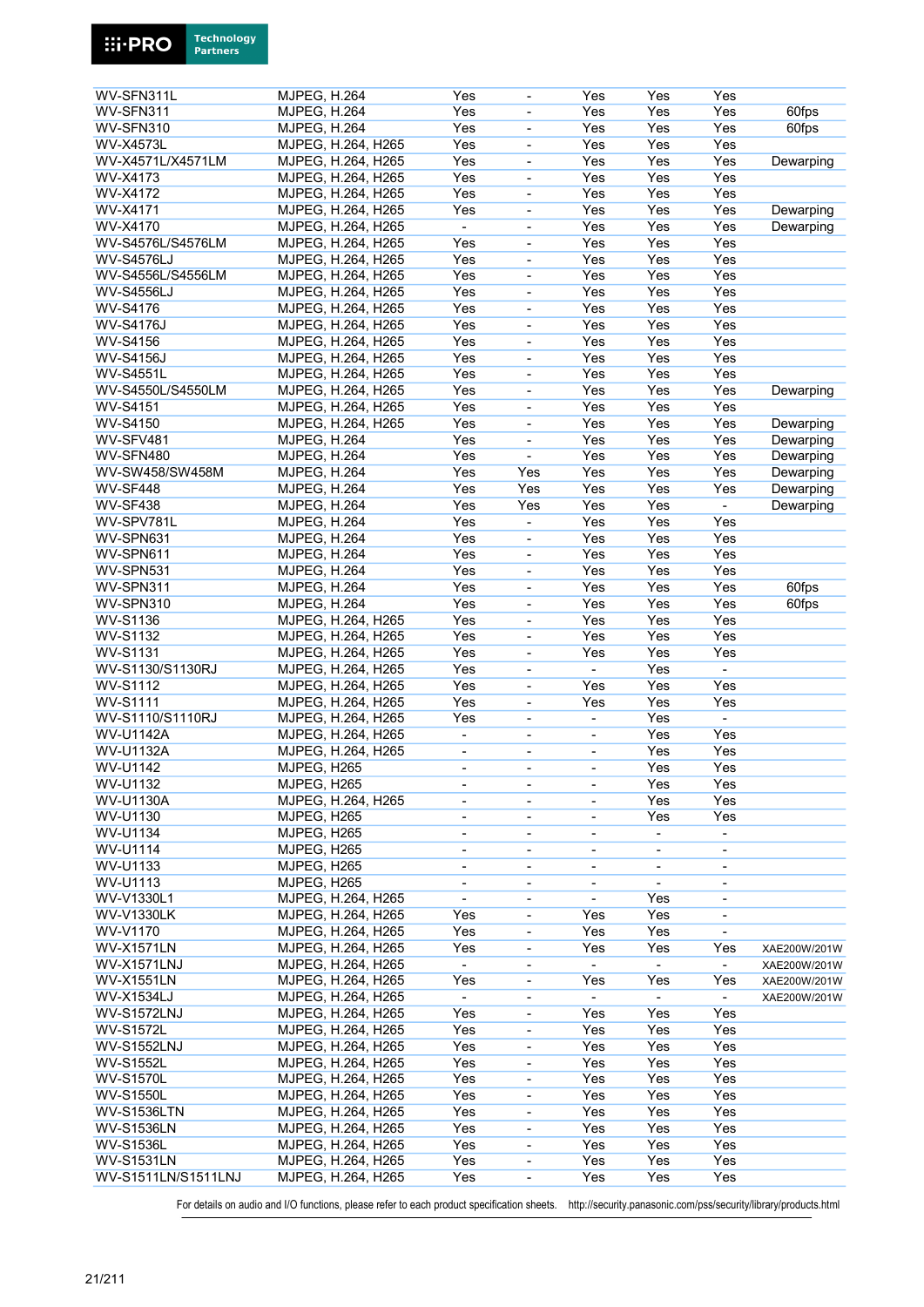

**Technology** 

**Ei-PRO**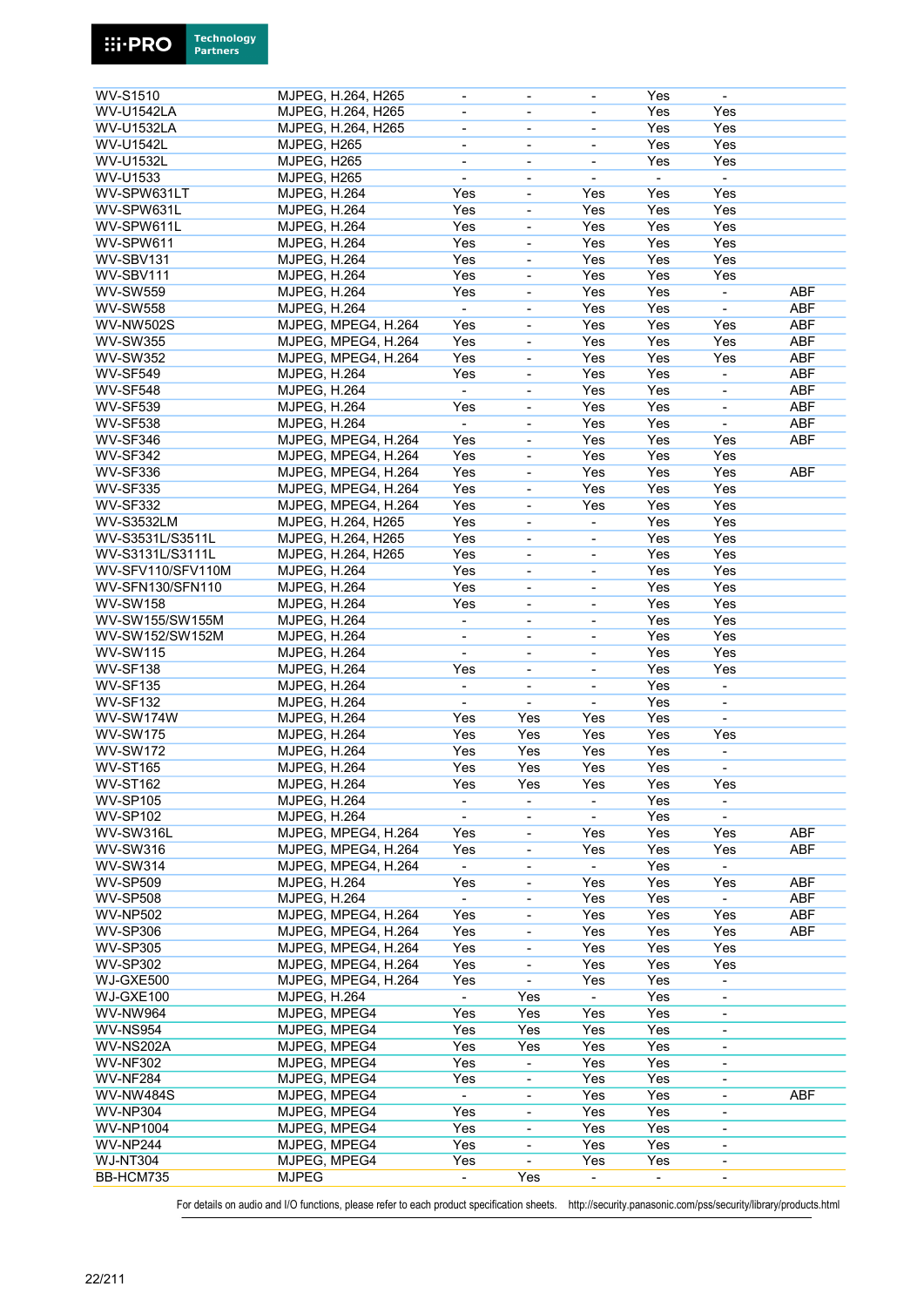#### **Technology**<br>Partners **Ei-PRO**

| BB-HCM715       | <b>MJPEG</b>        | $\overline{\phantom{0}}$ | Yes                      | $\overline{\phantom{a}}$ | -   | $\overline{\phantom{0}}$ |
|-----------------|---------------------|--------------------------|--------------------------|--------------------------|-----|--------------------------|
| BB-HCM705       | <b>MJPEG</b>        | -                        |                          | $\overline{\phantom{0}}$ | -   | $\overline{\phantom{0}}$ |
| BB-HCM701       | <b>MJPEG</b>        | -                        |                          | $\overline{\phantom{0}}$ | -   | $\overline{\phantom{0}}$ |
| BL-VT164W/VT164 | <b>MJPEG. H.264</b> | Yes                      | Yes                      | Yes                      | Yes | $\overline{\phantom{a}}$ |
| BL-VP104W/VP104 | <b>MJPEG. H.264</b> |                          | $\overline{\phantom{0}}$ | $\overline{\phantom{a}}$ | Yes | $\overline{\phantom{a}}$ |
| <b>BL-VP101</b> | <b>MJPEG. H.264</b> | $\overline{\phantom{0}}$ | $\blacksquare$           | $\overline{\phantom{0}}$ | Yes | $\overline{\phantom{a}}$ |

|                                     | GeViScope, re porter v7.8           |                          |                              |                              |            |                          |                           |
|-------------------------------------|-------------------------------------|--------------------------|------------------------------|------------------------------|------------|--------------------------|---------------------------|
| <b>Geutebruck</b>                   | <b>Compression Type</b>             | Audio                    | <b>PTZ</b>                   | I/O                          | <b>VMD</b> | Edge<br>recording        | Other<br><b>Functions</b> |
| <b>WV-SW598</b>                     |                                     |                          | Yes                          | Yes                          | Yes        |                          |                           |
| <b>WV-SC588</b>                     | <b>MJPEG, H.264</b>                 | $\blacksquare$           | Yes                          | Yes                          | Yes        | $\blacksquare$           |                           |
| <b>WV-SW396</b>                     | MJPEG, H.264                        |                          | Yes                          | Yes                          | Yes        | $\blacksquare$           |                           |
| <b>WV-SW395</b>                     | <b>MJPEG. H.264</b>                 | $\blacksquare$           | Yes                          | Yes                          | Yes        | $\overline{\phantom{a}}$ |                           |
| <b>WV-SC386</b>                     | MJPEG, H.264                        | $\overline{\phantom{a}}$ | Yes                          | Yes                          | Yes        | ÷,                       |                           |
| <b>WV-SC385</b>                     | <b>MJPEG, H.264</b>                 | $\overline{\phantom{a}}$ | Yes                          | Yes                          | Yes        | $\overline{\phantom{a}}$ |                           |
| <b>WV-SC384</b>                     | MJPEG, H.264                        |                          | Yes                          | Yes                          | Yes        | $\blacksquare$           |                           |
| WV-SFV631L                          | MJPEG, H.264                        | $\overline{\phantom{a}}$ | ä,                           | Yes                          | Yes        | $\overline{\phantom{a}}$ |                           |
| WV-SFV611L                          | <b>MJPEG, H.264</b>                 | $\overline{\phantom{a}}$ |                              | Yes                          | Yes        | ÷,                       |                           |
| WV-SFR631L                          | MJPEG, H.264                        | $\overline{\phantom{a}}$ | ÷,                           | Yes                          | Yes        | $\overline{\phantom{a}}$ |                           |
| WV-SFR611L                          | <b>MJPEG, H.264</b>                 | $\overline{\phantom{a}}$ | $\qquad \qquad \blacksquare$ | Yes                          | Yes        | $\overline{\phantom{a}}$ |                           |
| WV-SFN631L                          | MJPEG, H.264                        | $\overline{\phantom{a}}$ | $\overline{\phantom{a}}$     | Yes                          | Yes        | $\overline{\phantom{a}}$ |                           |
| WV-SFN611L                          | MJPEG, H.264                        | $\overline{\phantom{a}}$ | $\overline{\phantom{a}}$     | Yes                          | Yes        | $\overline{\phantom{a}}$ |                           |
| WV-SFV311                           | <b>MJPEG, H.264</b>                 | $\overline{\phantom{a}}$ | $\blacksquare$               | Yes                          | Yes        | $\overline{\phantom{a}}$ |                           |
| WV-SFV310                           | MJPEG, H.264                        | $\overline{\phantom{a}}$ | $\overline{\phantom{a}}$     | Yes                          | Yes        | $\overline{\phantom{a}}$ |                           |
| WV-SFR311                           | MJPEG, H.264                        | $\overline{\phantom{a}}$ | $\overline{\phantom{a}}$     | Yes                          | Yes        | $\overline{\phantom{a}}$ |                           |
| WV-SFR310                           | <b>MJPEG, H.264</b>                 |                          |                              | Yes                          | Yes        |                          |                           |
| WV-SW458/SW458M                     |                                     | $\overline{\phantom{a}}$ | Yes                          | Yes                          | Yes        |                          |                           |
| WV-SF448                            | MJPEG, H.264<br><b>MJPEG, H.264</b> | $\overline{\phantom{a}}$ | Yes                          | Yes                          | Yes        | $\overline{\phantom{a}}$ |                           |
|                                     |                                     | $\overline{\phantom{a}}$ |                              |                              |            | $\overline{\phantom{a}}$ |                           |
| WV-SF438                            | <b>MJPEG, H.264</b>                 | $\overline{\phantom{a}}$ | Yes                          | Yes                          | Yes        | $\overline{\phantom{a}}$ |                           |
| <b>WV-SW559</b>                     | <b>MJPEG, H.264</b>                 | $\overline{\phantom{a}}$ | ä,                           | Yes                          | Yes        | $\overline{\phantom{a}}$ |                           |
| <b>WV-SW558</b>                     | <b>MJPEG, H.264</b>                 | $\overline{\phantom{a}}$ | $\overline{\phantom{a}}$     | Yes                          | Yes        | $\blacksquare$           |                           |
| <b>WV-NW502S</b>                    | MJPEG, H.264                        | $\overline{\phantom{a}}$ | ÷,                           | $\blacksquare$               | Yes        | $\overline{\phantom{a}}$ |                           |
| <b>WV-SW355</b>                     | MJPEG, H.264                        | $\overline{\phantom{a}}$ |                              | Yes                          | Yes        | $\overline{\phantom{a}}$ |                           |
| <b>WV-SW352</b>                     | MJPEG, H.264                        | $\overline{\phantom{a}}$ | ÷,                           | Yes                          | Yes        | $\overline{\phantom{a}}$ |                           |
| <b>WV-SF549</b>                     | <b>MJPEG, H.264</b>                 | $\blacksquare$           |                              | Yes                          | Yes        | $\blacksquare$           |                           |
| <b>WV-SF548</b>                     | <b>MJPEG, H.264</b>                 | $\blacksquare$           | $\blacksquare$               | Yes                          | Yes        | $\overline{\phantom{a}}$ |                           |
| <b>WV-SF539</b>                     | MJPEG, H.264                        | $\blacksquare$           | $\overline{\phantom{a}}$     | Yes                          | Yes        | $\blacksquare$           |                           |
| <b>WV-SF538</b>                     | MJPEG, H.264                        | $\overline{\phantom{a}}$ | ÷,                           | Yes                          | Yes        | $\overline{\phantom{a}}$ |                           |
| WV-SF346                            | MJPEG, H.264                        | $\overline{\phantom{a}}$ | $\overline{\phantom{a}}$     | Yes                          | Yes        | $\overline{\phantom{a}}$ |                           |
| <b>WV-SF342</b>                     | MJPEG, H.264                        | $\overline{\phantom{a}}$ | ÷,                           | Yes                          | Yes        | $\overline{\phantom{a}}$ |                           |
| <b>WV-SF336</b>                     | MJPEG, H.264                        | $\overline{\phantom{a}}$ | $\qquad \qquad \blacksquare$ | Yes                          | Yes        | $\overline{\phantom{a}}$ |                           |
| <b>WV-SF335</b>                     | MJPEG, H.264                        | $\overline{\phantom{a}}$ | $\blacksquare$               | Yes                          | Yes        | $\overline{\phantom{a}}$ |                           |
| <b>WV-SF332</b>                     | MJPEG, H.264                        | $\overline{\phantom{a}}$ | $\overline{\phantom{a}}$     | Yes                          | Yes        | ÷,                       |                           |
| <b>WV-SW158</b>                     | MJPEG, H.264                        | $\overline{\phantom{a}}$ | $\overline{\phantom{a}}$     | $\blacksquare$               | Yes        | $\overline{\phantom{a}}$ |                           |
| WV-SW155/SW155M                     | <b>MJPEG, H.264</b>                 | $\overline{\phantom{a}}$ | $\overline{\phantom{a}}$     | $\qquad \qquad \blacksquare$ | Yes        | $\overline{\phantom{a}}$ |                           |
| WV-SW152/SW152M                     | <b>MJPEG, H.264</b>                 | $\overline{\phantom{a}}$ | $\overline{\phantom{a}}$     | $\overline{\phantom{a}}$     | Yes        | $\overline{\phantom{a}}$ |                           |
| WV-SF138                            | MJPEG, H.264                        | $\overline{\phantom{0}}$ |                              |                              | Yes        | $\overline{\phantom{0}}$ |                           |
| WV-SF135                            | MJPEG, H.264                        | $\blacksquare$           | $\blacksquare$               | $\blacksquare$               | Yes        | $\overline{\phantom{a}}$ |                           |
| <b>WV-SF132</b>                     | <b>MJPEG, H.264</b>                 | $\overline{\phantom{a}}$ | ۰                            | $\overline{\phantom{a}}$     | Yes        | $\overline{\phantom{a}}$ |                           |
| <b>WV-SP105</b>                     | <b>MJPEG, H.264</b>                 | $\overline{\phantom{a}}$ | $\overline{\phantom{a}}$     | $\overline{\phantom{a}}$     | Yes        | $\overline{\phantom{a}}$ |                           |
| <b>WV-SP102</b>                     | <b>MJPEG, H.264</b>                 |                          |                              |                              | Yes        |                          |                           |
| WV-SW316L                           | <b>MJPEG, H.264</b>                 | $\overline{\phantom{a}}$ | $\overline{\phantom{a}}$     | Yes                          | Yes        | $\overline{\phantom{a}}$ |                           |
| <b>WV-SP509</b>                     | <b>MJPEG, H.264</b>                 | $\overline{\phantom{a}}$ | $\overline{\phantom{a}}$     | Yes                          | Yes        | $\overline{\phantom{a}}$ |                           |
| <b>WV-SP508</b>                     | <b>MJPEG, H.264</b>                 | $\overline{\phantom{0}}$ | $\qquad \qquad \blacksquare$ | Yes                          | Yes        | $\overline{\phantom{a}}$ |                           |
| <b>WV-NP502</b>                     | <b>MJPEG, H.264</b>                 | $\overline{\phantom{a}}$ | ÷,                           |                              | Yes        |                          |                           |
| <b>WV-SP306</b>                     | <b>MJPEG, H.264</b>                 | $\blacksquare$           | ÷,                           | Yes                          | Yes        | $\blacksquare$           |                           |
| <b>WV-SP305</b>                     | <b>MJPEG, H.264</b>                 | $\overline{\phantom{a}}$ | $\qquad \qquad \blacksquare$ | Yes                          | Yes        | $\overline{\phantom{a}}$ |                           |
| <b>WV-SP302</b>                     | <b>MJPEG, H.264</b>                 |                          |                              | Yes                          | Yes        |                          |                           |
|                                     | <b>MJPEG</b>                        | ۰                        |                              |                              |            | $\overline{\phantom{a}}$ |                           |
| <b>WV-NS954</b><br><b>WV-NS202A</b> |                                     | $\overline{\phantom{a}}$ | Yes                          |                              | Yes        | $\overline{\phantom{a}}$ |                           |
|                                     | <b>MJPEG</b>                        | $\overline{\phantom{a}}$ | Yes                          |                              | Yes        |                          |                           |
| <b>WV-NF302</b>                     | <b>MJPEG</b>                        | $\overline{\phantom{a}}$ | $\overline{\phantom{a}}$     | -                            | Yes        | $\blacksquare$           |                           |
| <b>WV-NW484S</b>                    | <b>MJPEG</b>                        | $\overline{\phantom{a}}$ | $\qquad \qquad \blacksquare$ |                              | Yes        | $\overline{\phantom{a}}$ |                           |
| <b>WV-NP304</b>                     | <b>MJPEG</b>                        | $\overline{\phantom{a}}$ | $\overline{\phantom{a}}$     | -                            | Yes        | $\overline{\phantom{a}}$ |                           |
| <b>WV-NP1004</b>                    | <b>MJPEG</b>                        |                          |                              | $\overline{\phantom{0}}$     | Yes        |                          |                           |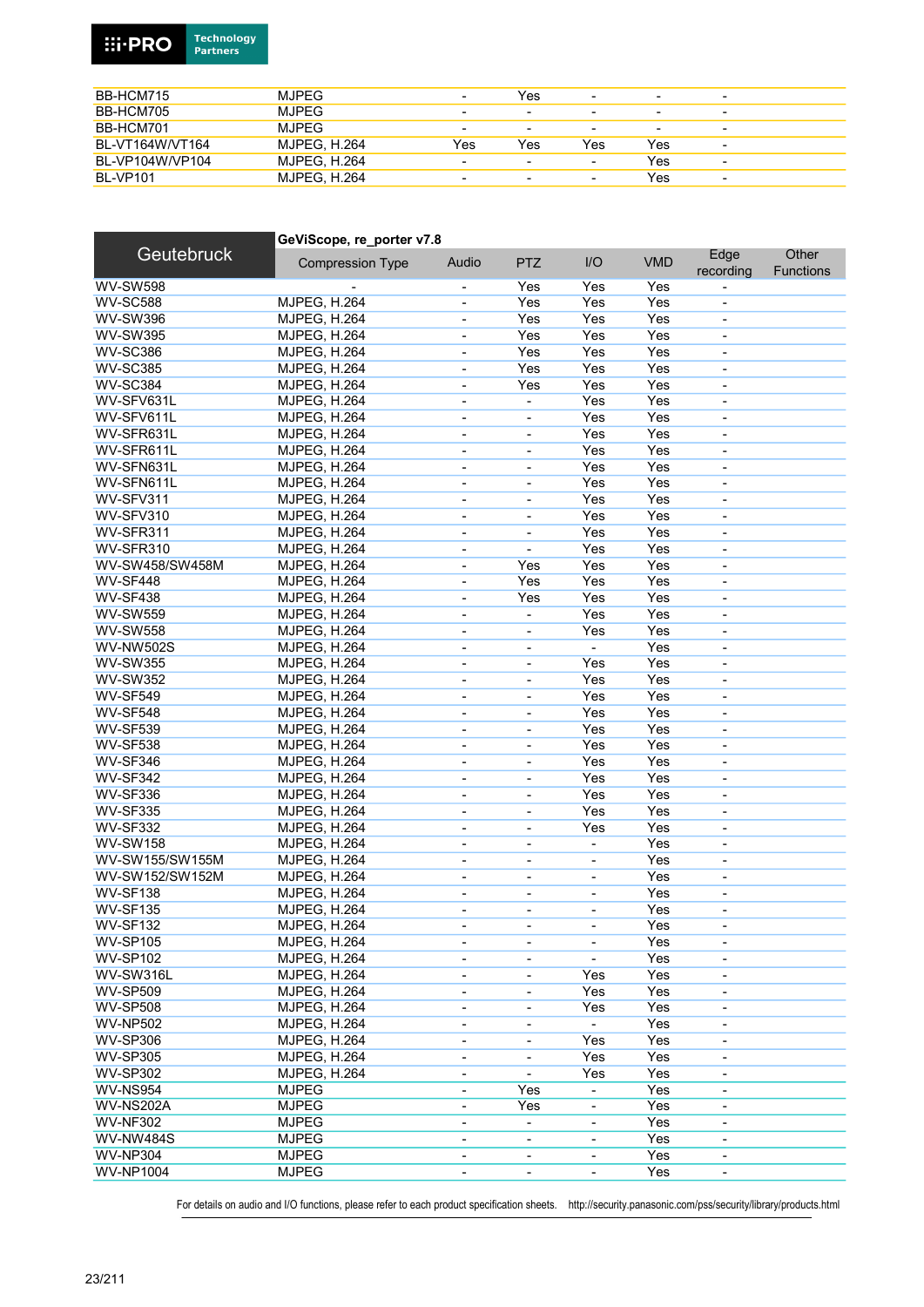

wv-NP244 MJPEG - - - Yes -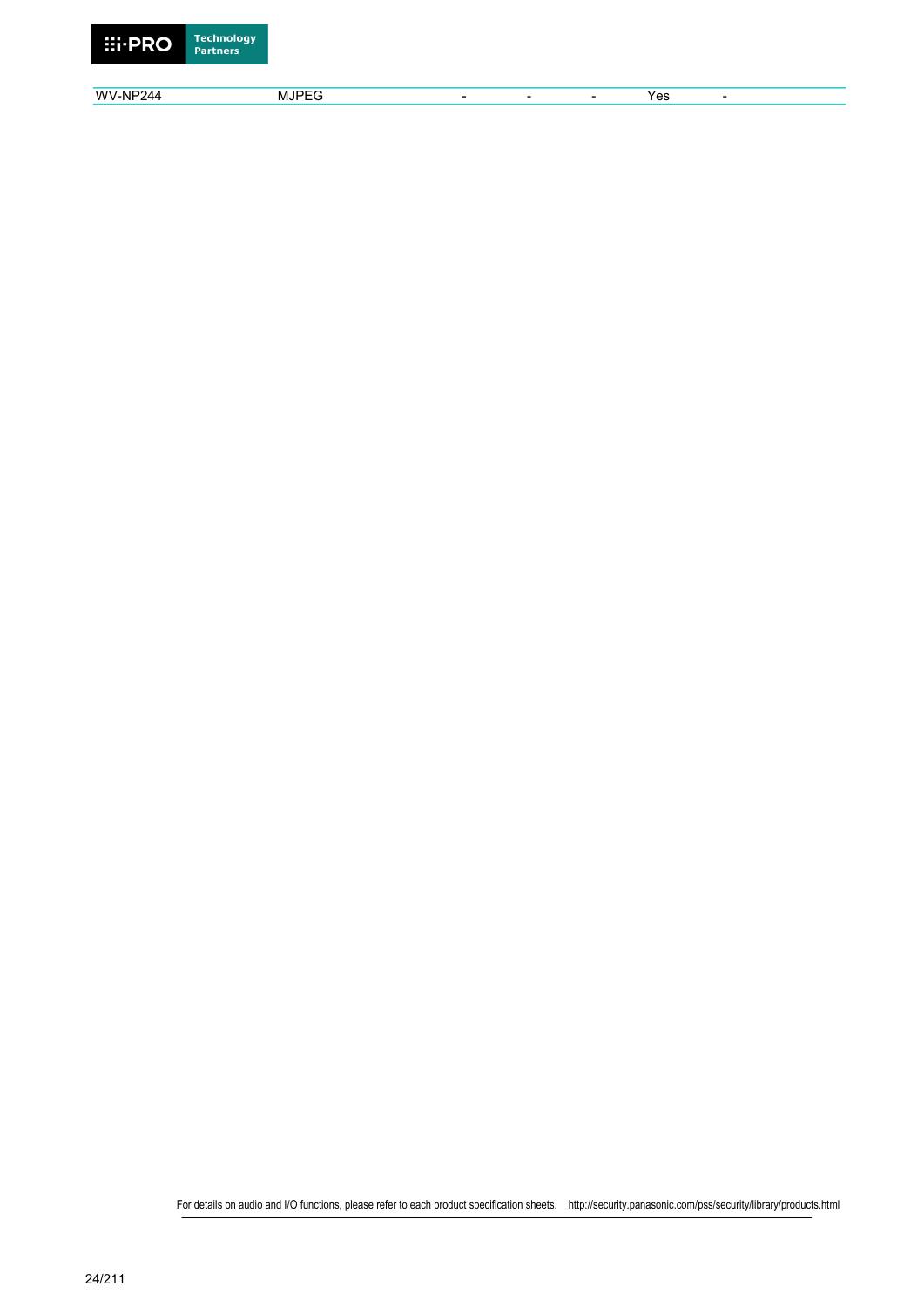

| ISS (Intelligent          | SecurOS 10.10 DP5.50                       |                              |                              |                          |                          |                              |                                  |
|---------------------------|--------------------------------------------|------------------------------|------------------------------|--------------------------|--------------------------|------------------------------|----------------------------------|
| <b>Security Systems</b> ) | <b>Compression Type</b>                    | Audio                        | <b>PTZ</b>                   | I/O                      | <b>VMD</b>               | Edge                         | Other                            |
| <b>WV-X8570N</b>          | MJPEG, H.264, H265                         | Yes                          |                              | Yes                      |                          | recording<br>Yes             | <b>Functions</b><br><b>ONVIF</b> |
| <b>WV-X6533LN</b>         | MJPEG, H.264, H265                         | Yes                          | Yes                          | Yes                      |                          | Yes                          | <b>ONVIF</b>                     |
| <b>WV-X6531N</b>          | MJPEG, H.264, H265                         | Yes                          | Yes                          | Yes                      |                          | Yes                          | <b>ONVIF</b>                     |
| <b>WV-X6511N</b>          | MJPEG, H.264, H265                         | Yes                          | Yes                          | Yes                      | $\blacksquare$           | Yes                          | <b>ONVIF</b>                     |
| WV-SUD638                 | <b>MJPEG, H.264</b>                        |                              | Yes                          | Yes                      |                          |                              |                                  |
| <b>WV-V6430L</b>          | <b>MJPEG, H.264</b>                        | $\blacksquare$               | Yes                          | Yes                      | $\blacksquare$           | $\blacksquare$               |                                  |
| <b>WV-S6532LN</b>         | MJPEG, H.264, H265                         | Yes                          | Yes                          | Yes                      |                          | Yes                          | <b>ONVIF</b>                     |
| <b>WV-S6530N</b>          | MJPEG, H.264, H265                         | Yes                          | Yes                          | Yes                      | $\blacksquare$           | Yes                          | <b>ONVIF</b>                     |
| <b>WV-S6530NS</b>         | MJPEG, H.264, H265                         | Yes                          | Yes                          | Yes                      |                          | Yes                          | <b>ONVIF</b>                     |
| WV-S6131                  | MJPEG, H.264, H265                         | Yes                          | Yes                          | Yes                      | $\overline{\phantom{a}}$ | Yes                          | <b>ONVIF</b>                     |
| WV-S6130                  | MJPEG, H.264, H265                         | Yes                          | Yes                          | Yes                      |                          | Yes                          | <b>ONVIF</b>                     |
| <b>WV-S6111</b>           | MJPEG, H.264, H265                         | Yes                          | Yes                          | Yes                      | $\overline{\phantom{a}}$ | Yes                          | <b>ONVIF</b>                     |
| WV-S6110                  | MJPEG, H.264, H265                         | Yes                          | Yes                          | Yes                      |                          | Yes                          | <b>ONVIF</b>                     |
| <b>WV-SC588</b>           | <b>MJPEG, H.264</b>                        | $\overline{\phantom{a}}$     | Yes                          | Yes                      | $\overline{\phantom{a}}$ | $\overline{\phantom{a}}$     |                                  |
| <b>WV-SC387</b>           | <b>MJPEG, H.264</b>                        | $\overline{\phantom{a}}$     | Yes                          | Yes                      |                          |                              |                                  |
| <b>WV-SC386</b>           | <b>MJPEG, H.264</b>                        | $\overline{\phantom{a}}$     | Yes                          | Yes                      | $\blacksquare$           | $\overline{\phantom{a}}$     |                                  |
| <b>WV-SC385</b>           | <b>MJPEG, H.264</b>                        | $\overline{\phantom{a}}$     | Yes                          | Yes                      | $\overline{\phantom{a}}$ | $\overline{\phantom{a}}$     |                                  |
| <b>WV-SC384</b>           | <b>MJPEG, H.264</b>                        | $\blacksquare$               | Yes                          | Yes                      | $\overline{\phantom{a}}$ |                              |                                  |
| <b>WV-X2571LN</b>         | MJPEG, H.264, H265                         | Yes                          | ä,                           | Yes                      |                          | Yes                          | <b>ONVIF</b>                     |
| <b>WV-X2551LN</b>         | MJPEG, H.264, H265                         | Yes                          | $\frac{1}{2}$                | Yes                      |                          | Yes                          | <b>ONVIF</b>                     |
| <b>WV-S2572L</b>          | MJPEG, H.264, H265                         | Yes                          | $\qquad \qquad \blacksquare$ | Yes                      | $\overline{\phantom{a}}$ | Yes                          | <b>ONVIF</b>                     |
| <b>WV-S2570L</b>          | MJPEG, H.264, H265                         | Yes                          | ÷,                           | Yes                      |                          | Yes                          | <b>ONVIF</b>                     |
| <b>WV-S2552L</b>          | MJPEG, H.264, H265                         | Yes                          | $\overline{\phantom{a}}$     | Yes                      |                          | Yes                          | <b>ONVIF</b>                     |
| <b>WV-S2550L</b>          | MJPEG, H.264, H265                         | Yes                          | ÷,                           | Yes                      |                          | Yes                          | <b>ONVIF</b>                     |
| <b>WV-S2531LN</b>         | MJPEG, H.264, H265                         | Yes                          | $\blacksquare$               | Yes                      | $\overline{\phantom{a}}$ | Yes                          | <b>ONVIF</b>                     |
| <b>WV-S2531LTN</b>        | MJPEG, H.264, H265                         | Yes                          | ÷,                           | Yes                      |                          | Yes                          | <b>ONVIF</b>                     |
| <b>WV-S2511LN</b>         | MJPEG, H.264, H265                         | Yes                          | $\blacksquare$               | Yes                      | $\blacksquare$           | Yes                          | <b>ONVIF</b>                     |
| WV-U2542L                 | <b>MJPEG, H.264</b>                        | Yes                          | ÷,                           |                          |                          |                              | <b>ONVIF</b>                     |
| <b>WV-U2540L</b>          | <b>MJPEG, H.264</b>                        | Yes                          | $\overline{\phantom{a}}$     | $\overline{\phantom{a}}$ | $\overline{\phantom{a}}$ | $\overline{\phantom{a}}$     | <b>ONVIF</b>                     |
| WV-U2532L                 | <b>MJPEG, H.264</b>                        | Yes                          | $\blacksquare$               | $\overline{\phantom{0}}$ |                          | $\overline{\phantom{0}}$     | <b>ONVIF</b>                     |
| WV-U2530L                 | <b>MJPEG, H.264</b>                        | Yes                          | $\blacksquare$               | $\overline{\phantom{a}}$ | $\blacksquare$           | $\blacksquare$               | <b>ONVIF</b>                     |
| <b>WV-X2271L</b>          | MJPEG, H.264, H265                         | Yes                          |                              | Yes                      |                          | Yes                          | <b>ONVIF</b>                     |
| <b>WV-X2251L</b>          | MJPEG, H.264, H265                         | Yes                          | $\blacksquare$               | Yes                      | $\overline{\phantom{a}}$ | Yes                          | <b>ONVIF</b>                     |
| <b>WV-S2272L</b>          | MJPEG, H.264, H265                         | Yes                          | $\blacksquare$               | Yes                      |                          | Yes                          | <b>ONVIF</b>                     |
| <b>WV-S2270L</b>          | MJPEG, H.264, H265                         | Yes                          | $\overline{\phantom{a}}$     | Yes                      | $\blacksquare$           | Yes                          | <b>ONVIF</b>                     |
| <b>WV-S2252L</b>          | MJPEG, H.264, H265                         | Yes                          |                              | Yes                      |                          | Yes                          | <b>ONVIF</b>                     |
| <b>WV-S2250L</b>          | MJPEG, H.264, H265                         | Yes                          | $\blacksquare$               | Yes                      | $\blacksquare$           | Yes                          | <b>ONVIF</b>                     |
| <b>WV-S2231L</b>          | MJPEG, H.264, H265                         | Yes                          | $\qquad \qquad \blacksquare$ | Yes                      |                          | Yes                          | <b>ONVIF</b>                     |
| <b>WV-S2211L</b>          | MJPEG, H.264, H265                         | Yes                          | $\blacksquare$               | Yes                      | $\blacksquare$           | Yes                          | <b>ONVIF</b>                     |
| <b>WV-S2131L</b>          | MJPEG, H.264, H265                         | Yes                          |                              | Yes                      |                          | Yes                          | <b>ONVIF</b>                     |
| WV-S2131                  | MJPEG, H.264, H265                         | Yes                          | $\qquad \qquad \blacksquare$ | Yes                      | $\overline{\phantom{a}}$ | Yes                          | <b>ONVIF</b>                     |
| WV-S2130                  | MJPEG, H.264, H265                         | Yes                          | $\qquad \qquad \blacksquare$ | $\blacksquare$           |                          | $\overline{a}$               | <b>ONVIF</b>                     |
| <b>WV-S2111L</b>          | MJPEG, H.264, H265                         | Yes                          | $\overline{\phantom{0}}$     | Yes                      | $\overline{\phantom{a}}$ | Yes                          | <b>ONVIF</b>                     |
| WV-S2110                  | MJPEG, H.264, H265                         | Yes                          | ٠                            | $\overline{\phantom{a}}$ |                          |                              | <b>ONVIF</b>                     |
| WV-U2142L                 | <b>MJPEG, H.264</b>                        | Yes                          | $\qquad \qquad \blacksquare$ | $\overline{\phantom{0}}$ |                          | $\qquad \qquad \blacksquare$ | <b>ONVIF</b>                     |
| WV-U2132L                 | <b>MJPEG, H.264</b>                        | Yes                          | $\qquad \qquad \blacksquare$ | $\blacksquare$           | $\overline{\phantom{a}}$ | $\blacksquare$               | <b>ONVIF</b>                     |
| <b>WV-U2140L</b>          | <b>MJPEG, H.264</b>                        | Yes                          | $\overline{\phantom{0}}$     | $\overline{\phantom{0}}$ | $\overline{\phantom{a}}$ | $\overline{\phantom{a}}$     | <b>ONVIF</b>                     |
| WV-U2130L                 | <b>MJPEG, H.264</b>                        | Yes                          |                              |                          | $\overline{\phantom{a}}$ | $\overline{\phantom{a}}$     | <b>ONVIF</b>                     |
| WV-SFV781L                | <b>MJPEG, H.264</b>                        | $\overline{\phantom{a}}$     |                              | Yes                      | $\overline{\phantom{a}}$ |                              |                                  |
| WV-SFV631LT               | <b>MJPEG, H.264</b>                        | $\overline{\phantom{a}}$     | $\overline{\phantom{a}}$     | Yes                      | $\overline{\phantom{a}}$ | $\overline{\phantom{a}}$     |                                  |
| WV-SFV631L                | <b>MJPEG, H.264</b>                        | $\overline{\phantom{a}}$     | -                            | Yes                      |                          | $\overline{\phantom{a}}$     |                                  |
| WV-SFV611L                | <b>MJPEG, H.264</b>                        | $\overline{\phantom{a}}$     | ٠                            | Yes                      | $\overline{\phantom{a}}$ |                              |                                  |
| WV-SFR631L                | <b>MJPEG, H.264</b>                        | $\qquad \qquad \blacksquare$ | ÷                            | Yes                      |                          |                              |                                  |
| WV-SFR611L                | <b>MJPEG, H.264</b>                        | $\overline{\phantom{a}}$     | $\qquad \qquad \blacksquare$ | Yes                      | ÷,                       | $\overline{\phantom{a}}$     |                                  |
| WV-SFN631L                | <b>MJPEG, H.264</b>                        | $\qquad \qquad \blacksquare$ | -                            | Yes                      |                          |                              |                                  |
| WV-SFN611L                | <b>MJPEG, H.264</b>                        | $\overline{\phantom{a}}$     | $\overline{\phantom{a}}$     | Yes                      | -                        | $\overline{\phantom{a}}$     |                                  |
| WV-SFV531                 | <b>MJPEG, H.264</b>                        | $\overline{\phantom{a}}$     | $\overline{\phantom{0}}$     | Yes                      |                          |                              |                                  |
| WV-SFR531                 | <b>MJPEG, H.264</b>                        | $\overline{\phantom{a}}$     | $\qquad \qquad \blacksquare$ | Yes                      | $\overline{\phantom{a}}$ | $\overline{\phantom{a}}$     |                                  |
| WV-SFN531                 | <b>MJPEG, H.264</b>                        | $\overline{\phantom{a}}$     | $\overline{\phantom{a}}$     | Yes                      | $\overline{\phantom{a}}$ | $\overline{\phantom{a}}$     |                                  |
| WV-SFV311                 | <b>MJPEG, H.264</b>                        | $\overline{\phantom{a}}$     | -                            | Yes                      | $\overline{\phantom{0}}$ | $\overline{\phantom{a}}$     |                                  |
| WV-SFV310<br>WV-SFR311    | <b>MJPEG, H.264</b>                        |                              |                              | Yes                      |                          |                              |                                  |
| WV-SFR310                 | <b>MJPEG, H.264</b><br><b>MJPEG, H.264</b> | $\overline{\phantom{a}}$     | $\blacksquare$               | Yes<br>Yes               | ÷,                       | $\overline{\phantom{a}}$     |                                  |
|                           |                                            | $\overline{\phantom{a}}$     | $\overline{\phantom{a}}$     |                          | ۰                        | $\overline{\phantom{0}}$     |                                  |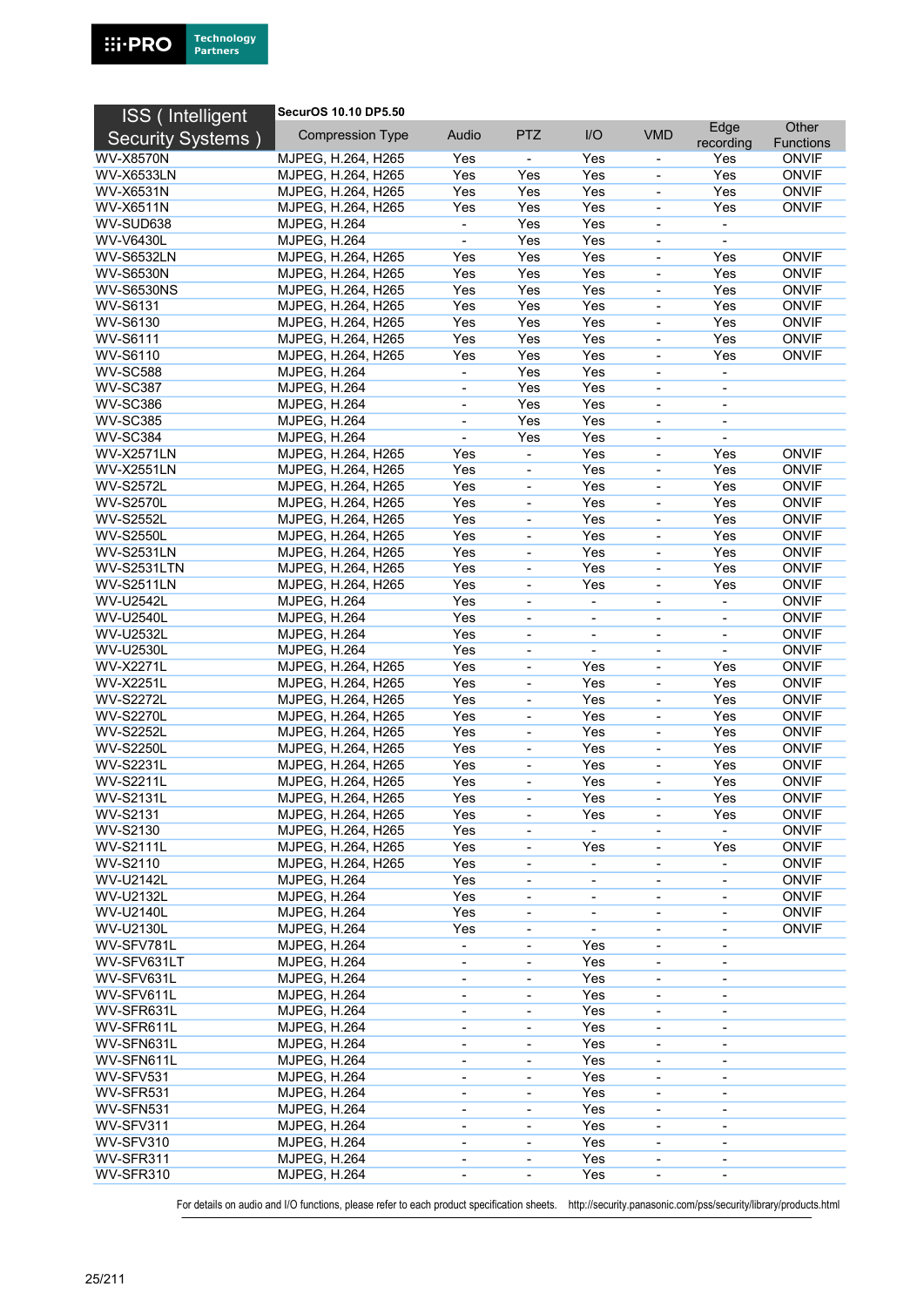| WV-SFN311L          | <b>MJPEG, H.264</b> |  |                              |                          | Yes                      |                              |                              |              |
|---------------------|---------------------|--|------------------------------|--------------------------|--------------------------|------------------------------|------------------------------|--------------|
|                     |                     |  |                              |                          |                          |                              |                              |              |
| WV-SFN311           | <b>MJPEG, H.264</b> |  | $\overline{\phantom{a}}$     | $\overline{\phantom{0}}$ | Yes                      | $\blacksquare$               | $\overline{\phantom{0}}$     |              |
| WV-SFN310           | <b>MJPEG, H.264</b> |  |                              | ÷,                       | Yes                      |                              | ÷,                           |              |
|                     |                     |  |                              |                          |                          |                              |                              |              |
| <b>WV-X4573L/LM</b> | MJPEG, H.264, H265  |  | Yes                          | ÷,                       | Yes                      |                              | Yes                          | <b>ONVIF</b> |
| WV-X4173            | MJPEG, H.264, H265  |  | Yes                          | ÷,                       | Yes                      |                              | Yes                          | <b>ONVIF</b> |
|                     |                     |  |                              |                          |                          |                              |                              |              |
| WV-X4172            | MJPEG, H.264, H265  |  | Yes                          | ÷,                       | Yes                      | $\blacksquare$               | Yes                          | <b>ONVIF</b> |
| WV-X4171            | MJPEG, H.264, H265  |  | Yes                          | $\overline{\phantom{0}}$ | Yes                      |                              | Yes                          | <b>ONVIF</b> |
|                     |                     |  |                              |                          |                          |                              |                              |              |
| WV-X4170            | MJPEG, H.264, H265  |  | Yes                          | ÷,                       | Yes                      | $\blacksquare$               | Yes                          | <b>ONVIF</b> |
| <b>WV-S4571L/LM</b> | MJPEG, H.264, H265  |  | Yes                          | ÷,                       | Yes                      |                              | Yes                          | <b>ONVIF</b> |
|                     |                     |  |                              |                          |                          |                              |                              |              |
| <b>WV-S4550L/LM</b> | MJPEG, H.264, H265  |  | Yes                          | ÷,                       | Yes                      | $\blacksquare$               | Yes                          | <b>ONVIF</b> |
| <b>WV-S4551L/LM</b> | MJPEG, H.264, H265  |  | Yes                          | $\overline{\phantom{0}}$ | Yes                      |                              | Yes                          | <b>ONVIF</b> |
|                     |                     |  |                              |                          |                          |                              |                              |              |
| <b>WV-S4150</b>     | MJPEG, H.264, H265  |  | Yes                          | $\overline{\phantom{0}}$ | Yes                      | $\overline{\phantom{a}}$     | Yes                          | <b>ONVIF</b> |
| <b>WV-S4151</b>     | MJPEG, H.264, H265  |  | Yes                          | ÷,                       | Yes                      |                              | Yes                          | <b>ONVIF</b> |
| WV-SFV481           | <b>MJPEG, H.264</b> |  | $\blacksquare$               | $\overline{\phantom{0}}$ | Yes                      | $\overline{\phantom{a}}$     |                              |              |
|                     |                     |  |                              |                          |                          |                              | $\blacksquare$               |              |
| WV-SFN480           | <b>MJPEG, H.264</b> |  | $\qquad \qquad \blacksquare$ | $\overline{\phantom{0}}$ | Yes                      | $\overline{\phantom{a}}$     | $\overline{\phantom{0}}$     |              |
| WV-SF448            |                     |  |                              |                          | Yes                      |                              |                              |              |
|                     | <b>MJPEG, H.264</b> |  | $\overline{\phantom{a}}$     | $\overline{\phantom{0}}$ |                          | $\overline{\phantom{a}}$     | $\overline{\phantom{a}}$     |              |
| WV-SF438            | <b>MJPEG, H.264</b> |  | $\blacksquare$               |                          | Yes                      |                              | $\overline{\phantom{0}}$     |              |
|                     |                     |  |                              |                          |                          |                              |                              |              |
| WV-SPN311           | <b>MJPEG, H.264</b> |  | $\overline{\phantom{a}}$     | ÷,                       | Yes                      | $\blacksquare$               | $\blacksquare$               |              |
| WV-SPN310           | <b>MJPEG, H.264</b> |  | $\overline{\phantom{0}}$     | $\overline{\phantom{0}}$ | Yes                      | $\qquad \qquad \blacksquare$ | $\overline{\phantom{a}}$     |              |
|                     |                     |  |                              |                          |                          |                              |                              |              |
| <b>WV-S1132</b>     | MJPEG, H.264, H265  |  | Yes                          | $\overline{\phantom{0}}$ | Yes                      | $\overline{\phantom{a}}$     | $\overline{\phantom{a}}$     | <b>ONVIF</b> |
| <b>WV-S1131</b>     | MJPEG, H.264, H265  |  | Yes                          | $\overline{\phantom{0}}$ | Yes                      |                              | $\overline{\phantom{0}}$     | <b>ONVIF</b> |
|                     |                     |  |                              |                          |                          |                              |                              |              |
| <b>WV-S1112</b>     | MJPEG, H.264, H265  |  | Yes                          | $\overline{\phantom{0}}$ | Yes                      | $\blacksquare$               | $\blacksquare$               | <b>ONVIF</b> |
| <b>WV-S1111</b>     | MJPEG, H.264, H265  |  | Yes                          | $\overline{\phantom{0}}$ | Yes                      | $\overline{\phantom{a}}$     | $\qquad \qquad \blacksquare$ | <b>ONVIF</b> |
|                     |                     |  |                              |                          |                          |                              |                              |              |
| WV-U1142            | <b>MJPEG, H.264</b> |  | Yes                          | $\overline{\phantom{0}}$ | $\blacksquare$           | $\overline{\phantom{a}}$     | $\blacksquare$               | <b>ONVIF</b> |
| WV-U1132            | <b>MJPEG, H.264</b> |  | Yes                          | ÷,                       | ÷,                       | $\blacksquare$               | $\overline{a}$               | <b>ONVIF</b> |
|                     |                     |  |                              |                          |                          |                              |                              |              |
| WV-U1130            | <b>MJPEG, H.264</b> |  | Yes                          | ÷,                       | $\overline{a}$           |                              | $\overline{a}$               | <b>ONVIF</b> |
| <b>WV-X1571L</b>    | MJPEG, H.264, H265  |  | Yes                          | ÷,                       | Yes                      | $\blacksquare$               | Yes                          | <b>ONVIF</b> |
|                     |                     |  |                              |                          |                          |                              |                              |              |
| <b>WV-X1551L</b>    | MJPEG, H.264, H265  |  | Yes                          | $\overline{\phantom{0}}$ | Yes                      |                              | Yes                          | <b>ONVIF</b> |
| <b>WV-S1572L</b>    | MJPEG, H.264, H265  |  | Yes                          | $\overline{\phantom{0}}$ | Yes                      |                              | Yes                          | <b>ONVIF</b> |
|                     |                     |  |                              |                          |                          |                              |                              |              |
| <b>WV-S1570L</b>    | MJPEG, H.264, H265  |  | Yes                          | ÷,                       | Yes                      |                              | Yes                          | <b>ONVIF</b> |
| <b>WV-S1552L</b>    | MJPEG, H.264, H265  |  | Yes                          | ÷,                       | Yes                      | $\blacksquare$               | Yes                          | <b>ONVIF</b> |
|                     |                     |  |                              |                          |                          |                              |                              |              |
| <b>WV-S1550L</b>    | MJPEG, H.264, H265  |  | Yes                          | ÷,                       | Yes                      |                              | Yes                          | <b>ONVIF</b> |
| <b>WV-S1531LTN</b>  | MJPEG, H.264, H265  |  | Yes                          | $\overline{\phantom{0}}$ | Yes                      | $\blacksquare$               | Yes                          | <b>ONVIF</b> |
|                     |                     |  |                              |                          |                          |                              |                              |              |
| <b>WV-S1531LN</b>   | MJPEG, H.264, H265  |  | Yes                          | ÷,                       | Yes                      |                              | Yes                          | <b>ONVIF</b> |
| <b>WV-S1511LN</b>   | MJPEG, H.264, H265  |  | Yes                          | ÷,                       | Yes                      | $\blacksquare$               | Yes                          | <b>ONVIF</b> |
|                     |                     |  |                              |                          |                          |                              |                              |              |
| <b>WV-U1542L</b>    | <b>MJPEG, H.264</b> |  | Yes                          | $\overline{\phantom{0}}$ | $\overline{\phantom{a}}$ |                              | $\overline{\phantom{0}}$     | <b>ONVIF</b> |
| <b>WV-U1532L</b>    | <b>MJPEG, H.264</b> |  | Yes                          | $\overline{\phantom{0}}$ | $\overline{\phantom{a}}$ | $\overline{\phantom{a}}$     | -                            | <b>ONVIF</b> |
|                     |                     |  |                              |                          |                          |                              |                              |              |
| WV-SBV131           | <b>MJPEG, H.264</b> |  | $\blacksquare$               |                          | Yes                      |                              |                              |              |
| WV-SBV111           | <b>MJPEG, H.264</b> |  | $\blacksquare$               | ÷,                       | Yes                      | $\blacksquare$               | $\blacksquare$               |              |
|                     |                     |  |                              |                          |                          |                              |                              |              |
| <b>WV-SF549</b>     | <b>MJPEG, H.264</b> |  | $\overline{\phantom{a}}$     | $\overline{\phantom{0}}$ | Yes                      | $\overline{\phantom{a}}$     | $\overline{\phantom{a}}$     |              |
| <b>WV-SF548</b>     | <b>MJPEG, H.264</b> |  | $\overline{\phantom{a}}$     | $\overline{\phantom{0}}$ | Yes                      | $\overline{\phantom{a}}$     | $\overline{\phantom{a}}$     |              |
|                     |                     |  |                              |                          |                          |                              |                              |              |
| <b>WV-SF539</b>     | <b>MJPEG, H.264</b> |  |                              |                          | Yes                      |                              | L,                           |              |
| <b>WV-SF538</b>     | <b>MJPEG, H.264</b> |  | $\overline{\phantom{a}}$     | -                        | Yes                      | $\blacksquare$               | $\overline{\phantom{a}}$     |              |
|                     |                     |  |                              |                          |                          |                              |                              |              |
| <b>WV-SF346</b>     | <b>MJPEG, H.264</b> |  | $\overline{\phantom{a}}$     | $\overline{\phantom{0}}$ | Yes                      | $\overline{\phantom{a}}$     | $\overline{\phantom{0}}$     |              |
| <b>WV-SF342</b>     | <b>MJPEG, H.264</b> |  | $\overline{\phantom{a}}$     | -                        | Yes                      | $\overline{\phantom{a}}$     | $\overline{\phantom{0}}$     |              |
|                     |                     |  |                              |                          |                          |                              |                              |              |
| WV-SF336            | <b>MJPEG, H.264</b> |  | $\blacksquare$               | $\overline{\phantom{0}}$ | Yes                      | $\overline{\phantom{a}}$     | $\overline{\phantom{a}}$     |              |
| WV-SF335            | <b>MJPEG, H.264</b> |  | $\blacksquare$               | ÷,                       | Yes                      | $\overline{\phantom{a}}$     | $\blacksquare$               |              |
|                     |                     |  |                              |                          |                          |                              |                              |              |
| WV-SF332            | <b>MJPEG, H.264</b> |  | $\overline{\phantom{a}}$     | $\overline{\phantom{0}}$ | Yes                      | $\blacksquare$               | $\blacksquare$               |              |
| <b>WV-S3532LM</b>   | MJPEG, H.264, H265  |  | Yes                          | $\overline{\phantom{0}}$ | Yes                      | $\overline{\phantom{a}}$     | Yes                          | <b>ONVIF</b> |
|                     |                     |  |                              |                          |                          |                              |                              |              |
| <b>WV-S3531L</b>    | MJPEG, H.264, H265  |  | Yes                          | -                        | Yes                      |                              | Yes                          | <b>ONVIF</b> |
| <b>WV-S3512LM</b>   | MJPEG, H.264, H265  |  | Yes                          | $\overline{\phantom{0}}$ | Yes                      | $\overline{\phantom{a}}$     | Yes                          | <b>ONVIF</b> |
|                     |                     |  |                              |                          |                          |                              |                              |              |
| <b>WV-S3511L</b>    | MJPEG, H.264, H265  |  | Yes                          | $\overline{\phantom{0}}$ | Yes                      | $\overline{\phantom{a}}$     | Yes                          | <b>ONVIF</b> |
| <b>WV-S3111L</b>    | MJPEG, H.264, H265  |  | Yes                          | -                        | Yes                      | $\overline{\phantom{a}}$     | Yes                          | <b>ONVIF</b> |
|                     |                     |  |                              |                          |                          |                              |                              |              |
| <b>WV-S3131L</b>    | MJPEG, H.264, H265  |  | Yes                          | -                        | Yes                      | $\overline{\phantom{a}}$     | Yes                          | <b>ONVIF</b> |
| WV-SFV130/SFV130M   | <b>MJPEG, H.264</b> |  | $\blacksquare$               | $\overline{\phantom{0}}$ | Yes                      | $\overline{\phantom{a}}$     |                              |              |
|                     |                     |  |                              |                          |                          |                              |                              |              |
| WV-SFV110/SFV110M   | <b>MJPEG, H.264</b> |  | $\overline{\phantom{a}}$     | ÷,                       | Yes                      | $\overline{\phantom{a}}$     | $\overline{\phantom{a}}$     |              |
| WV-SFN130           | <b>MJPEG, H.264</b> |  |                              |                          | Yes                      |                              |                              |              |
|                     |                     |  | $\qquad \qquad \blacksquare$ | -                        |                          |                              | $\overline{\phantom{a}}$     |              |
| WV-SFN110           | <b>MJPEG, H.264</b> |  | $\overline{\phantom{a}}$     | -                        | Yes                      | $\overline{\phantom{a}}$     | -                            |              |
| <b>WV-SF135</b>     | <b>MJPEG, H.264</b> |  | $\blacksquare$               | $\overline{\phantom{0}}$ | Yes                      |                              |                              |              |
|                     |                     |  |                              |                          |                          |                              |                              |              |
| <b>WV-SF132</b>     | <b>MJPEG, H.264</b> |  | $\overline{\phantom{a}}$     | Ξ.                       | Yes                      | $\overline{\phantom{a}}$     | $\overline{\phantom{a}}$     |              |
| <b>WV-SP105</b>     | <b>MJPEG, H.264</b> |  | $\overline{\phantom{a}}$     | $\overline{\phantom{0}}$ | Yes                      | $\overline{\phantom{a}}$     | $\overline{\phantom{0}}$     |              |
|                     |                     |  |                              |                          |                          |                              |                              |              |
| <b>WV-SP102</b>     | <b>MJPEG, H.264</b> |  | $\overline{\phantom{a}}$     | -                        | Yes                      | $\overline{\phantom{a}}$     | $\overline{\phantom{0}}$     |              |
| <b>WV-SP509</b>     | <b>MJPEG, H.264</b> |  | $\overline{\phantom{a}}$     | $\overline{\phantom{0}}$ | Yes                      |                              | $\overline{\phantom{a}}$     |              |
|                     |                     |  |                              |                          |                          |                              |                              |              |
| <b>WV-SP508</b>     | <b>MJPEG, H.264</b> |  | $\blacksquare$               | $\overline{\phantom{0}}$ | Yes                      | $\blacksquare$               | $\overline{\phantom{a}}$     |              |
| <b>WV-NP502</b>     | <b>MJPEG, H.264</b> |  | $\overline{\phantom{a}}$     | -                        | Yes                      | $\overline{\phantom{a}}$     | $\overline{\phantom{a}}$     |              |
|                     |                     |  |                              |                          |                          |                              |                              |              |
| <b>WV-SP306</b>     | <b>MJPEG, H.264</b> |  | $\qquad \qquad \blacksquare$ | -                        | Yes                      | $\overline{\phantom{a}}$     | -                            |              |
|                     |                     |  |                              |                          |                          |                              |                              |              |
| <b>WV-SP305</b>     | <b>MJPEG, H.264</b> |  |                              |                          | Yes                      |                              |                              |              |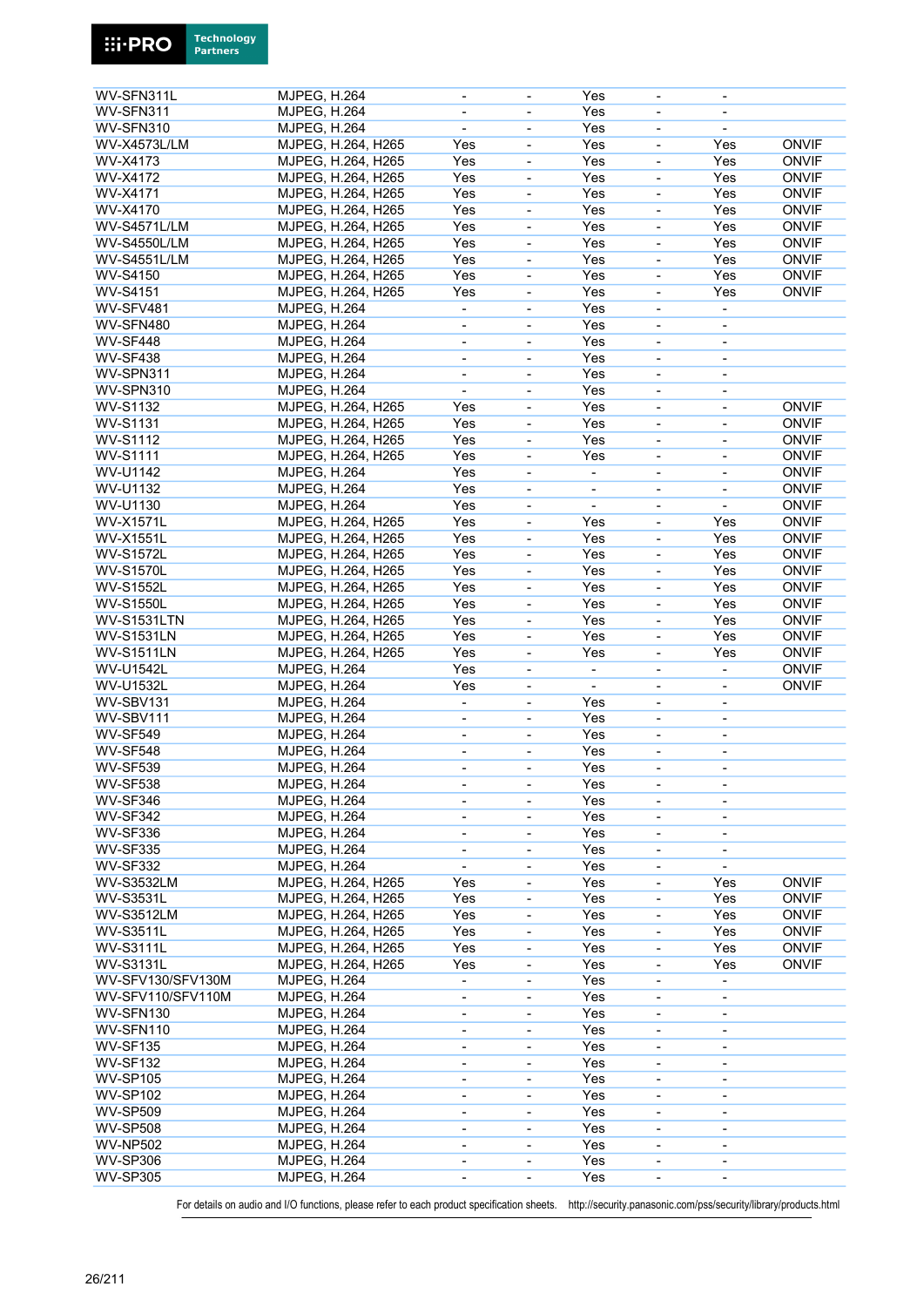#### **Technology**<br>Partners **Ei-PRO**

| <b>WV-SP302</b>  | <b>MJPEG, H.264</b> |                          | Yes |                          |                          |  |
|------------------|---------------------|--------------------------|-----|--------------------------|--------------------------|--|
| WJ-GXE500        | <b>MJPEG, H.264</b> | ٠                        | Yes |                          |                          |  |
| WJ-GXE100        | <b>MJPEG. H.264</b> | ۰                        | Yes |                          |                          |  |
| <b>WV-NW964</b>  | <b>MJPEG, H.264</b> | Yes                      | Yes |                          |                          |  |
| <b>WV-NS954</b>  | <b>MJPEG, H.264</b> | Yes                      | Yes | ۰                        | ۰                        |  |
| WV-NS202A        | <b>MJPEG. H.264</b> | Yes                      | Yes |                          |                          |  |
| <b>WV-NF302</b>  | <b>MJPEG. H.264</b> | ٠                        | Yes | ۰                        | -                        |  |
| <b>WV-NF284</b>  | <b>MJPEG, H.264</b> | ٠                        | Yes | ٠                        | $\overline{\phantom{0}}$ |  |
| <b>WV-NW484S</b> | <b>MJPEG. H.264</b> | ٠                        | Yes | ٠                        | ٠                        |  |
| <b>WV-NP304</b>  | <b>MJPEG, H.264</b> | ٠                        | Yes | ٠                        |                          |  |
| <b>WV-NP1004</b> | <b>MJPEG, H.264</b> | $\overline{\phantom{0}}$ | Yes | -                        | -                        |  |
| <b>WV-NP244</b>  | <b>MJPEG. H.264</b> |                          | Yes |                          |                          |  |
| BL-VT164W/VT164  | <b>MJPEG, H.264</b> | ٠                        | Yes | $\overline{\phantom{0}}$ | $\overline{\phantom{0}}$ |  |
| BL-VP104W/VP104  | <b>MJPEG, H.264</b> | ۰                        | Yes |                          |                          |  |
| <b>BL-VP101</b>  | <b>MJPEG. H.264</b> | ٠                        | Yes |                          |                          |  |

\*\* Panasonic, Pelco-D, Pelco-P protocol PTZ cameras.

\* Audio one-way

|                  | Enterprise Surveillance Manager v6.0 |                              |                          |                          |                          |                              |                           |
|------------------|--------------------------------------|------------------------------|--------------------------|--------------------------|--------------------------|------------------------------|---------------------------|
| ipConfigure      | <b>Compression Type</b>              | Audio                        | <b>PTZ</b>               | I/O                      | <b>VMD</b>               | Edge<br>recording            | Other<br><b>Functions</b> |
| <b>WV-SW396</b>  | <b>MJPEG, H.264</b>                  | $\overline{\phantom{a}}$     | ۰                        | ٠                        | -                        |                              |                           |
| <b>WV-SC386</b>  | <b>MJPEG, H.264</b>                  |                              |                          |                          |                          |                              |                           |
| <b>WV-SC385</b>  | <b>MJPEG, H.264</b>                  |                              | -                        | ٠                        |                          | ۰                            |                           |
| WV-SPV781L       | <b>MJPEG, H.264</b>                  | ٠                            | $\overline{\phantom{0}}$ | ٠                        | -                        | $\overline{\phantom{a}}$     |                           |
| WV-SFR531        | <b>MJPEG, H.264</b>                  |                              |                          |                          |                          |                              |                           |
| WV-SFR311        | <b>MJPEG, H.264</b>                  | $\qquad \qquad \blacksquare$ | ٠                        | ٠                        | -                        | $\blacksquare$               |                           |
| WV-SFN531        | <b>MJPEG, H.264</b>                  |                              |                          |                          |                          |                              |                           |
| <b>WV-SW559</b>  | <b>MJPEG, H.264</b>                  |                              |                          |                          | $\blacksquare$           |                              |                           |
| <b>WV-SW355</b>  | <b>MJPEG, H.264</b>                  |                              | $\overline{\phantom{0}}$ | -                        |                          |                              |                           |
| <b>WV-SW352</b>  | <b>MJPEG, H.264</b>                  |                              |                          |                          |                          |                              |                           |
| <b>WV-NW502S</b> | <b>MJPEG, H.264</b>                  |                              | ٠                        | ٠                        | -                        | -                            |                           |
| <b>WV-SF342</b>  | <b>MJPEG, H.264</b>                  |                              | -                        | -                        | -                        |                              |                           |
| <b>WV-SF336</b>  | <b>MJPEG, H.264</b>                  |                              |                          |                          |                          |                              |                           |
| <b>WV-SF332</b>  | <b>MJPEG, H.264</b>                  | $\qquad \qquad \blacksquare$ | ٠                        | ٠                        | -                        | -                            |                           |
| WV-SW316L        | <b>MJPEG, H.264</b>                  |                              |                          |                          |                          |                              |                           |
| <b>WV-NP502</b>  | <b>MJPEG, H.264</b>                  |                              |                          |                          |                          |                              |                           |
| <b>WV-NW964</b>  | <b>MJPEG</b>                         | $\overline{\phantom{a}}$     | Yes                      | $\overline{\phantom{a}}$ | $\overline{\phantom{0}}$ | $\overline{\phantom{a}}$     |                           |
| <b>WV-NS954</b>  | <b>MJPEG</b>                         |                              | Yes                      |                          | L                        |                              |                           |
| <b>WV-NS202A</b> | <b>MJPEG</b>                         |                              | Yes                      | ٠                        |                          | ۰                            |                           |
| <b>WV-NF302</b>  | <b>MJPEG</b>                         |                              | $\overline{\phantom{0}}$ | -                        | -                        | $\overline{\phantom{a}}$     |                           |
| <b>WV-NF284</b>  | <b>MJPEG</b>                         |                              | $\overline{\phantom{0}}$ | ٠                        | $\overline{\phantom{0}}$ | $\overline{\phantom{0}}$     |                           |
| <b>WV-NW484S</b> | <b>MJPEG</b>                         | $\overline{\phantom{0}}$     | $\overline{\phantom{0}}$ | -                        | -                        | ۰                            |                           |
| <b>WV-NP304</b>  | <b>MJPEG</b>                         | $\overline{\phantom{0}}$     | ۰                        | -                        | -                        | $\qquad \qquad \blacksquare$ |                           |
| <b>WV-NP1004</b> | <b>MJPEG</b>                         | $\overline{\phantom{0}}$     | ۰                        | -                        | -                        | ۰                            |                           |
| <b>WV-NP244</b>  | <b>MJPEG</b>                         |                              | ۰                        | $\blacksquare$           | $\blacksquare$           |                              |                           |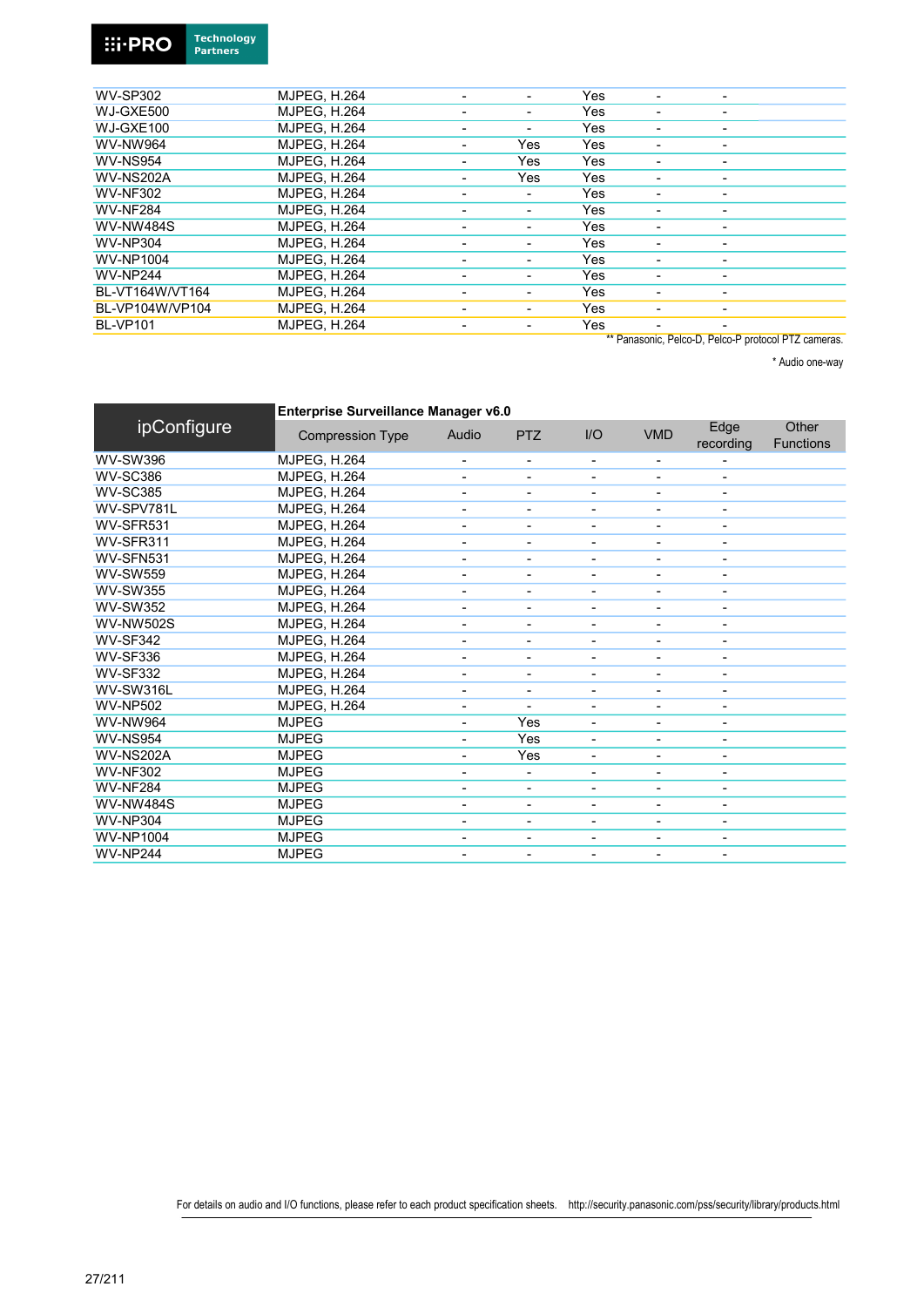

#### OnGuard v7.6, LNVR v7.6, Camera Pack 1.0

| Lenel                          | <b>Compression Type</b> | Audio                        | <b>PTZ</b>                   | I/O                             | <b>VMD</b>                   | Edge                         | Other            |
|--------------------------------|-------------------------|------------------------------|------------------------------|---------------------------------|------------------------------|------------------------------|------------------|
|                                |                         |                              |                              |                                 |                              | recording                    | <b>Functions</b> |
| <b>WV-X8570N</b>               | <b>MJPEG, H.264</b>     | Yes                          | Yes                          | Yes                             | $\overline{\phantom{a}}$     |                              |                  |
| <b>WV-S8530N</b>               | <b>MJPEG, H.264</b>     | Yes                          | Yes                          | Yes                             | $\overline{\phantom{a}}$     |                              |                  |
| WV-X6533LN                     | <b>MJPEG, H.264</b>     | Yes                          | Yes                          | $\blacksquare$                  | $\overline{\phantom{a}}$     | $\overline{\phantom{a}}$     |                  |
| <b>WV-S6532LN</b>              | <b>MJPEG, H.264</b>     | Yes                          | Yes                          |                                 | ä,                           | $\overline{\phantom{a}}$     |                  |
| <b>WV-X6531N</b>               | <b>MJPEG, H.264</b>     | Yes                          | Yes                          | Yes                             | Yes                          | $\overline{\phantom{a}}$     |                  |
| <b>WV-X6511N</b>               | <b>MJPEG, H.264</b>     | Yes                          | Yes                          | Yes                             | Yes                          | $\overline{\phantom{a}}$     |                  |
| <b>WV-S6530N</b>               | <b>MJPEG, H.264</b>     | Yes                          | Yes                          | Yes                             | Yes                          | $\blacksquare$               |                  |
| <b>WV-S6131</b>                | <b>MJPEG, H.264</b>     | Yes                          | Yes                          | Yes                             | Yes                          | $\overline{\phantom{a}}$     |                  |
| WV-S6130                       | <b>MJPEG, H.264</b>     | Yes                          | Yes                          | Yes                             | Yes                          | $\blacksquare$               |                  |
| <b>WV-S6111</b>                | <b>MJPEG, H.264</b>     | Yes                          | Yes                          | Yes                             | Yes                          | $\blacksquare$               |                  |
| WV-S6110                       | <b>MJPEG, H.264</b>     | Yes                          | Yes                          | Yes                             | Yes                          | $\overline{\phantom{a}}$     |                  |
| <b>WV-V6430L</b>               | <b>MJPEG, H.264</b>     | Yes                          | Yes                          | Yes(Out)                        | Yes                          | $\blacksquare$               |                  |
| WV-SUD638                      | <b>MJPEG, H.264</b>     | Yes                          | Yes                          | Yes                             | Yes                          | $\overline{\phantom{a}}$     |                  |
| <b>WV-SW598</b>                | <b>MJPEG, H.264</b>     |                              | Yes                          | Yes                             | Yes                          | $\overline{\phantom{a}}$     |                  |
| <b>WV-SC588</b>                | <b>MJPEG, H.264</b>     | $\overline{\phantom{a}}$     | Yes                          | Yes                             | Yes                          | $\overline{\phantom{a}}$     |                  |
| WV-SW397A                      | MJPEG, MPEG4, H.264     | ÷,                           | Yes                          | Yes                             | Yes                          |                              |                  |
| <b>WV-SW397</b>                | MJPEG, MPEG4, H.264     | ä,                           | Yes                          | Yes                             | Yes                          | $\blacksquare$               |                  |
| <b>WV-SW396</b>                | MJPEG, MPEG4, H.264     | $\overline{\phantom{a}}$     | Yes                          | Yes                             | Yes                          | $\overline{\phantom{a}}$     |                  |
| <b>WV-SW395</b>                | MJPEG, MPEG4, H.264     | $\overline{\phantom{a}}$     | Yes                          | Yes                             | Yes                          | $\overline{\phantom{a}}$     |                  |
| <b>WV-SC387</b>                | MJPEG, MPEG4, H.264     | $\blacksquare$               | Yes                          | Yes                             | Yes                          | $\overline{\phantom{a}}$     |                  |
| <b>WV-SC386</b>                | MJPEG, MPEG4, H.264     | $\blacksquare$               | Yes                          | Yes                             | Yes                          | $\overline{\phantom{a}}$     |                  |
| <b>WV-SC385</b>                | MJPEG, MPEG4, H.264     | $\overline{\phantom{a}}$     | Yes                          | Yes                             | Yes                          | $\overline{\phantom{a}}$     |                  |
| <b>WV-SC384</b>                | MJPEG, MPEG4, H.264     | $\blacksquare$               | Yes                          | Yes                             | Yes                          | $\overline{\phantom{a}}$     |                  |
| <b>WV-S2570L</b>               | <b>MJPEG, H.264</b>     | Yes                          | $\overline{a}$               | Yes                             | ä,                           | $\overline{\phantom{a}}$     |                  |
| <b>WV-S2550L</b>               | <b>MJPEG, H.264</b>     | Yes                          | L,                           | Yes                             | $\blacksquare$               | $\blacksquare$               |                  |
| <b>WV-S2531LTN</b>             | <b>MJPEG, H.264</b>     | Yes                          | $\qquad \qquad \blacksquare$ | Yes                             | $\overline{\phantom{a}}$     | $\overline{\phantom{a}}$     |                  |
| <b>WV-S2531LN</b>              | <b>MJPEG, H.264</b>     | Yes                          | ÷,                           | Yes                             | $\blacksquare$               | $\overline{\phantom{0}}$     |                  |
| <b>WV-S2511LN</b>              | <b>MJPEG, H.264</b>     | Yes                          | ÷,                           | Yes                             | $\blacksquare$               | $\blacksquare$               |                  |
| <b>WV-U2542L</b>               | <b>MJPEG</b>            | ÷,                           |                              |                                 |                              |                              |                  |
| <b>WV-U2532L</b>               | <b>MJPEG</b>            | $\blacksquare$               | ÷,                           | $\blacksquare$                  | $\blacksquare$               | $\blacksquare$               |                  |
| <b>WV-U2540L</b>               | <b>MJPEG</b>            | $\overline{\phantom{a}}$     | ÷,                           | $\overline{\phantom{a}}$        | $\overline{\phantom{a}}$     | $\overline{\phantom{a}}$     |                  |
| <b>WV-U2530L</b>               | <b>MJPEG</b>            | $\mathbf{r}$                 | ÷,                           | $\blacksquare$                  | $\blacksquare$               | $\blacksquare$               |                  |
| <b>WV-S2270L</b>               | <b>MJPEG, H.264</b>     | Yes                          | ÷,                           | Yes                             | $\blacksquare$               |                              |                  |
| <b>WV-S2250L</b>               | <b>MJPEG, H.264</b>     | Yes                          | ÷,                           | Yes                             | $\overline{\phantom{a}}$     | $\overline{\phantom{a}}$     |                  |
| <b>WV-S2231L</b>               | <b>MJPEG, H.264</b>     | Yes                          | ٠                            | Yes                             | $\qquad \qquad \blacksquare$ | $\overline{\phantom{a}}$     |                  |
| <b>WV-S2131L</b>               | <b>MJPEG, H.264</b>     | Yes                          | ÷,                           | Yes                             | $\overline{\phantom{a}}$     | $\overline{\phantom{a}}$     |                  |
| <b>WV-S2131</b>                | <b>MJPEG, H.264</b>     | Yes                          | ÷,                           | Yes                             | Yes                          | $\blacksquare$               |                  |
| WV-S2130                       | <b>MJPEG, H.264</b>     | Yes                          | ÷,                           | $\overline{\phantom{a}}$        | $\overline{\phantom{a}}$     | $\overline{\phantom{a}}$     |                  |
| WV-S2110                       | <b>MJPEG, H.264</b>     | Yes                          | ٠                            |                                 |                              | $\overline{\phantom{a}}$     |                  |
| <b>WV-S2111</b>                | <b>MJPEG, H.264</b>     | Yes                          | $\overline{\phantom{0}}$     | Yes                             | Yes                          | $\overline{\phantom{a}}$     |                  |
| <b>WV-U2142L</b>               | <b>MJPEG</b>            |                              |                              |                                 |                              |                              |                  |
| <b>WV-U2132L</b>               | <b>MJPEG</b>            |                              |                              |                                 |                              |                              |                  |
| <b>WV-U2140L</b>               |                         | $\overline{\phantom{a}}$     | -                            | $\overline{\phantom{a}}$        | $\overline{\phantom{a}}$     | $\overline{\phantom{a}}$     |                  |
|                                | <b>MJPEG</b>            |                              | -                            |                                 | $\overline{\phantom{a}}$     |                              |                  |
| <b>WV-U2130L</b><br>WV-SFV781L | <b>MJPEG</b>            | $\overline{\phantom{a}}$     | ٠                            | $\overline{\phantom{a}}$<br>Yes | $\overline{\phantom{a}}$     | $\overline{\phantom{a}}$     |                  |
|                                | <b>MJPEG, H.264</b>     | $\overline{\phantom{a}}$     |                              |                                 | Yes                          |                              |                  |
| WV-SFV631LT                    | <b>MJPEG, H.264</b>     | $\blacksquare$               | ÷,                           | Yes                             | Yes                          | $\blacksquare$               | 60fps            |
| WV-SFV631L                     | <b>MJPEG, H.264</b>     | $\blacksquare$               | ÷                            | Yes                             | Yes                          | $\overline{\phantom{a}}$     | 60fps            |
| WV-SFV611L                     | <b>MJPEG, H.264</b>     | $\overline{\phantom{0}}$     | $\overline{a}$               | Yes                             | Yes                          | $\overline{\phantom{0}}$     | 60fps            |
| WV-SFV531                      | <b>MJPEG, H.264</b>     | $\qquad \qquad \blacksquare$ |                              | Yes                             | Yes                          | $\overline{\phantom{a}}$     | 60fps            |
| WV-SFR631L                     | <b>MJPEG, H.264</b>     | $\qquad \qquad \blacksquare$ | ÷,                           | Yes                             | Yes                          | $\blacksquare$               | 60fps            |
| WV-SFR611L                     | <b>MJPEG, H.264</b>     | $\overline{\phantom{a}}$     | -                            | Yes                             | Yes                          | $\overline{\phantom{a}}$     | 60fps            |
| WV-SFR531                      | <b>MJPEG, H.264</b>     | $\overline{\phantom{a}}$     | -                            | Yes                             | Yes                          | $\overline{\phantom{0}}$     | 60fps            |
| WV-SFN631L                     | <b>MJPEG, H.264</b>     | $\overline{\phantom{a}}$     | $\overline{a}$               | Yes                             | Yes                          | $\overline{\phantom{a}}$     | 60fps            |
| WV-SFN611L                     | <b>MJPEG, H.264</b>     | $\blacksquare$               | ÷,                           | Yes                             | Yes                          | $\blacksquare$               | 60fps            |
| WV-SFN531                      | <b>MJPEG, H.264</b>     | $\overline{\phantom{a}}$     | ÷,                           | Yes                             | Yes                          | $\overline{\phantom{a}}$     | 60fps            |
| WV-SFV311                      | <b>MJPEG, H.264</b>     | $\overline{\phantom{a}}$     | -                            | Yes                             | Yes                          | $\overline{\phantom{0}}$     | 60fps            |
| WV-SFV310                      | <b>MJPEG, H.264</b>     | $\overline{\phantom{a}}$     | -                            | Yes                             | Yes                          | $\overline{\phantom{a}}$     | 60fps            |
| WV-SFR311                      | <b>MJPEG, H.264</b>     | $\overline{\phantom{a}}$     | ٠                            | Yes                             | Yes                          | $\qquad \qquad \blacksquare$ | 60fps            |
| WV-SFR310                      | <b>MJPEG, H.264</b>     | $\overline{\phantom{a}}$     | ÷,                           | Yes                             | Yes                          | $\overline{\phantom{a}}$     | 60fps            |
| WV-SFN311L                     | <b>MJPEG, H.264</b>     | $\overline{\phantom{0}}$     | ٠                            | Yes                             | Yes                          | $\overline{\phantom{0}}$     | 60fps            |
| WV-SFN311                      | <b>MJPEG, H.264</b>     | $\blacksquare$               | ÷,                           | Yes                             | Yes                          | $\overline{\phantom{a}}$     | 60fps            |
| <b>WV-V2530LK</b>              | <b>MJPEG, H.264</b>     | Yes                          | ÷,                           | Yes                             | Yes                          | $\overline{\phantom{a}}$     |                  |
| WV-V2530L1                     | <b>MJPEG, H.264</b>     |                              | -                            |                                 | $\overline{\phantom{a}}$     |                              |                  |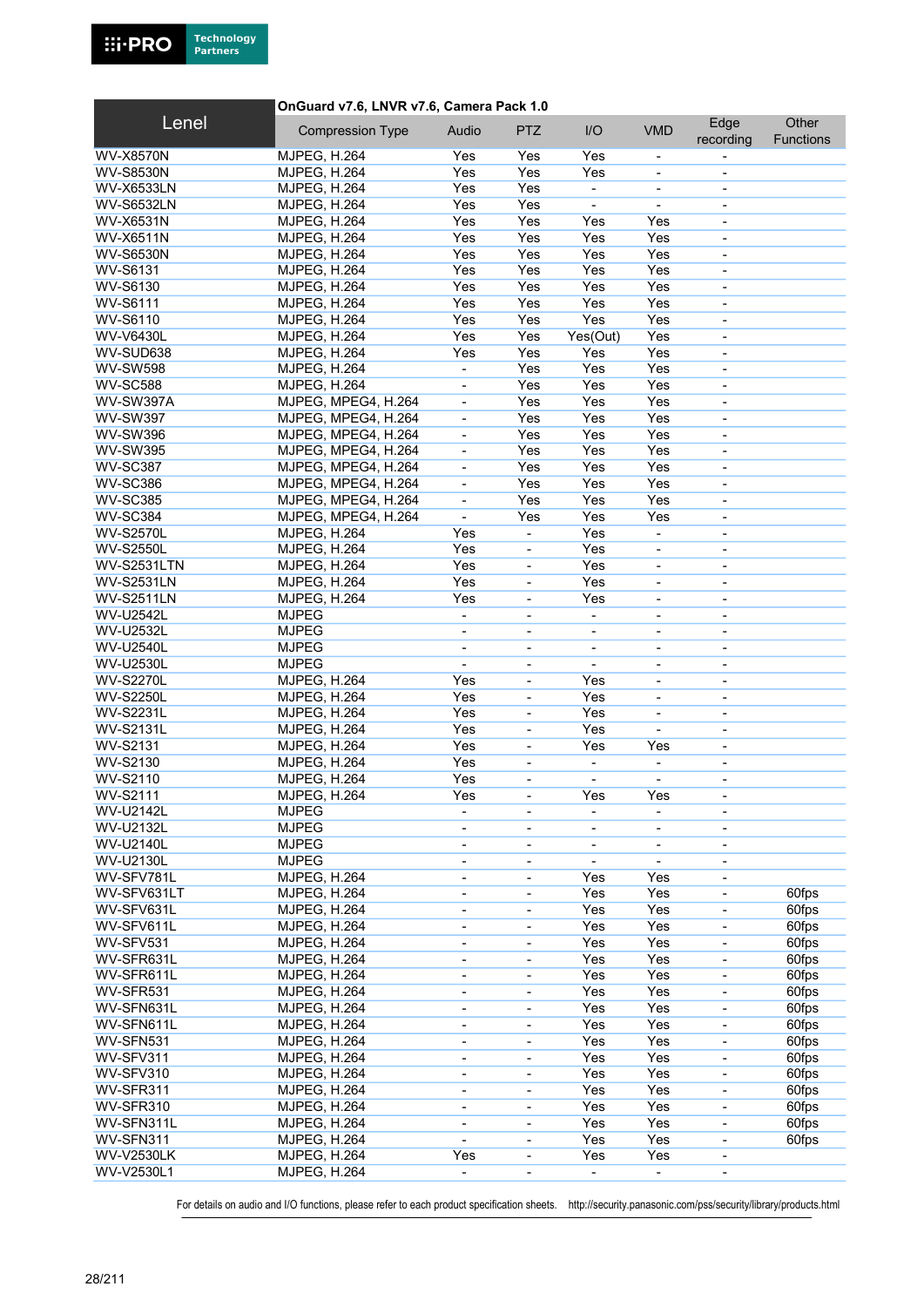

| WV-SFV310          | <b>MJPEG, H.264</b> |                     | $\blacksquare$               | $\overline{\phantom{a}}$     | Yes                          | Yes                      | $\overline{\phantom{a}}$     | 60fps |
|--------------------|---------------------|---------------------|------------------------------|------------------------------|------------------------------|--------------------------|------------------------------|-------|
| WV-X4571L/X4571LM  | <b>MJPEG, H.264</b> |                     | Yes                          |                              | Yes                          | Yes                      |                              |       |
| <b>WV-X4171</b>    | <b>MJPEG, H.264</b> |                     | Yes                          | $\overline{\phantom{a}}$     | Yes                          |                          | $\overline{\phantom{a}}$     |       |
| <b>WV-X4170</b>    | <b>MJPEG, H.264</b> |                     |                              | $\blacksquare$               | Yes                          |                          | $\blacksquare$               |       |
| WV-S4550L/S4550LM  | <b>MJPEG, H.264</b> |                     | Yes                          | $\blacksquare$               | Yes                          | Yes                      | $\blacksquare$               |       |
| <b>WV-S4150</b>    |                     |                     | Yes                          |                              | Yes                          | Yes                      |                              |       |
|                    | <b>MJPEG, H.264</b> |                     |                              | $\blacksquare$               |                              |                          | $\overline{\phantom{a}}$     |       |
| WV-SFV481          | <b>MJPEG, H.264</b> |                     | $\blacksquare$               | $\blacksquare$               | Yes                          | Yes                      | $\blacksquare$               |       |
| WV-SFN480          | <b>MJPEG, H.264</b> |                     |                              | $\blacksquare$               | Yes                          | Yes                      | $\blacksquare$               |       |
| <b>WV-S3532LM</b>  | MJPEG, H.264        |                     | Yes                          | $\overline{\phantom{a}}$     | $\overline{\phantom{a}}$     | ۰                        | $\overline{\phantom{a}}$     |       |
| <b>WV-S3531L</b>   | <b>MJPEG, H.264</b> |                     | Yes                          | $\qquad \qquad \blacksquare$ | $\qquad \qquad \blacksquare$ | ۰                        | $\overline{\phantom{a}}$     |       |
| <b>WV-S3512LM</b>  | <b>MJPEG, H.264</b> |                     | $\overline{\phantom{a}}$     | $\overline{\phantom{a}}$     | $\qquad \qquad \blacksquare$ | $\overline{\phantom{a}}$ | $\overline{\phantom{a}}$     |       |
| <b>WV-S3511L</b>   | <b>MJPEG, H.264</b> |                     |                              |                              |                              |                          |                              |       |
| <b>WV-S3131L</b>   | <b>MJPEG, H.264</b> |                     | Yes                          | $\overline{\phantom{a}}$     | $\overline{\phantom{a}}$     | $\overline{\phantom{0}}$ | $\overline{\phantom{a}}$     |       |
| <b>WV-S3111L</b>   | <b>MJPEG, H.264</b> |                     | $\overline{\phantom{a}}$     | $\blacksquare$               | $\qquad \qquad \blacksquare$ | -                        | $\overline{\phantom{a}}$     |       |
| WV-SFV130          | MJPEG, H.264        |                     | $\overline{\phantom{a}}$     | $\overline{\phantom{a}}$     | $\qquad \qquad \blacksquare$ | -                        | $\overline{\phantom{a}}$     |       |
| WV-SFV110          | <b>MJPEG, H.264</b> |                     | $\qquad \qquad \blacksquare$ | $\overline{\phantom{a}}$     | $\qquad \qquad \blacksquare$ |                          | $\overline{\phantom{a}}$     |       |
| WV-SFN130          | MJPEG, H.264        |                     | $\overline{\phantom{a}}$     | $\overline{\phantom{a}}$     | $\qquad \qquad \blacksquare$ | $\overline{\phantom{0}}$ | $\overline{\phantom{a}}$     |       |
| WV-SFN110          | <b>MJPEG, H.264</b> |                     | $\overline{\phantom{a}}$     | $\overline{\phantom{a}}$     |                              | -                        | $\overline{\phantom{a}}$     |       |
| <b>WV-SF438</b>    | <b>MJPEG, H.264</b> |                     | $\qquad \qquad \blacksquare$ | $\overline{\phantom{a}}$     | Yes                          | $\overline{\phantom{0}}$ | $\overline{\phantom{a}}$     |       |
| WV-SW458/SW458M    | <b>MJPEG, H.264</b> |                     | $\overline{\phantom{0}}$     | $\overline{\phantom{a}}$     | Yes                          | $\overline{\phantom{0}}$ |                              |       |
|                    |                     |                     |                              |                              |                              |                          |                              |       |
| WV-SPV781L         | <b>MJPEG, H.264</b> |                     | $\overline{\phantom{a}}$     | $\blacksquare$               | Yes                          | Yes                      | $\blacksquare$               |       |
| WV-SPN631          | <b>MJPEG, H.264</b> |                     | $\overline{\phantom{a}}$     | $\blacksquare$               | Yes                          | Yes                      | $\blacksquare$               | 60fps |
| WV-SPN611          | <b>MJPEG, H.264</b> |                     | $\qquad \qquad \blacksquare$ | $\overline{\phantom{a}}$     | Yes                          | Yes                      | $\qquad \qquad \blacksquare$ | 60fps |
| WV-SPN531          | <b>MJPEG, H.264</b> |                     | $\overline{\phantom{a}}$     | $\overline{\phantom{a}}$     | Yes                          | Yes                      | $\overline{\phantom{a}}$     | 60fps |
| WV-SPN311          | <b>MJPEG, H.264</b> |                     | $\overline{\phantom{a}}$     | $\blacksquare$               | Yes                          | Yes                      | $\blacksquare$               | 60fps |
| WV-SPN310          | <b>MJPEG, H.264</b> |                     | $\overline{\phantom{a}}$     | $\blacksquare$               | Yes                          | Yes                      | $\overline{\phantom{a}}$     | 60fps |
| <b>WV-S1132</b>    | <b>MJPEG, H.264</b> |                     | Yes                          | $\blacksquare$               | Yes                          |                          | $\overline{\phantom{a}}$     |       |
| <b>WV-S1131</b>    | <b>MJPEG, H.264</b> |                     | Yes                          | $\blacksquare$               | Yes                          | ÷,                       | $\overline{\phantom{a}}$     |       |
| <b>WV-S1130V</b>   | <b>MJPEG, H.264</b> |                     | Yes                          | $\blacksquare$               | $\mathbf{r}$                 |                          | $\blacksquare$               |       |
| <b>WV-S1112</b>    | <b>MJPEG, H.264</b> |                     | Yes                          | $\overline{\phantom{a}}$     | Yes                          | $\overline{\phantom{0}}$ | $\overline{\phantom{a}}$     |       |
| <b>WV-S1111</b>    | <b>MJPEG, H.264</b> |                     | Yes                          | $\overline{\phantom{a}}$     | Yes                          | -                        | $\overline{\phantom{a}}$     |       |
| <b>WV-S1110V</b>   | MJPEG, H.264        |                     | Yes                          | $\overline{\phantom{a}}$     | $\overline{\phantom{a}}$     | -                        | $\overline{\phantom{a}}$     |       |
| <b>WV-U1142</b>    | <b>MJPEG</b>        |                     | $\blacksquare$               |                              |                              |                          |                              |       |
|                    |                     |                     |                              |                              |                              | ÷,                       | $\blacksquare$               |       |
| WV-U1132           | <b>MJPEG</b>        |                     | $\overline{\phantom{a}}$     | $\overline{\phantom{a}}$     | $\overline{\phantom{a}}$     | -                        | $\overline{\phantom{a}}$     |       |
| WV-U1130           | <b>MJPEG</b>        |                     |                              | $\overline{\phantom{a}}$     |                              |                          | $\overline{\phantom{a}}$     |       |
| WV-V1170           | <b>MJPEG, H.264</b> |                     | Yes                          | $\overline{\phantom{a}}$     | Yes(Out)                     | -                        | $\overline{\phantom{a}}$     |       |
| WV-V1330L1         | <b>MJPEG, H.264</b> |                     | $\blacksquare$               |                              |                              |                          |                              |       |
| <b>WV-V1330LK</b>  | MJPEG, H.264        |                     | Yes                          | $\blacksquare$               | Yes                          | $\overline{\phantom{0}}$ | $\overline{\phantom{a}}$     |       |
| <b>WV-S1570L</b>   | <b>MJPEG, H.264</b> |                     | Yes                          | $\qquad \qquad \blacksquare$ | Yes                          | -                        | $\overline{\phantom{a}}$     |       |
| <b>WV-S1550L</b>   | MJPEG, H.264        |                     | Yes                          | $\overline{\phantom{a}}$     | Yes                          | -                        | $\overline{\phantom{a}}$     |       |
| <b>WV-S1531LTN</b> | <b>MJPEG, H.264</b> |                     | Yes                          | $\overline{\phantom{a}}$     | Yes                          |                          | $\overline{\phantom{a}}$     |       |
| <b>WV-S1531LN</b>  | <b>MJPEG, H.264</b> |                     | Yes                          | ä,                           | Yes                          | ٠                        | $\overline{\phantom{a}}$     |       |
| <b>WV-S1511LN</b>  | <b>MJPEG, H.264</b> |                     | Yes                          | $\overline{\phantom{0}}$     | Yes                          | -                        | $\overline{\phantom{a}}$     |       |
| <b>WV-S1510</b>    | MJPEG, H.264        |                     | $\overline{\phantom{a}}$     | $\blacksquare$               | Yes                          | $\overline{\phantom{0}}$ | $\overline{\phantom{a}}$     |       |
| <b>WV-U1542L</b>   | <b>MJPEG</b>        |                     | $\qquad \qquad \blacksquare$ | $\overline{\phantom{a}}$     |                              | $\overline{\phantom{0}}$ | $\overline{\phantom{a}}$     |       |
| <b>WV-U1532L</b>   | <b>MJPEG</b>        |                     | $\qquad \qquad \blacksquare$ | $\overline{\phantom{a}}$     |                              | $\overline{a}$           | $\overline{\phantom{a}}$     |       |
| WV-SPW631LT        | <b>MJPEG, H.264</b> |                     |                              |                              |                              | Yes                      |                              | 60fps |
| WV-SPW631L         |                     |                     | $\overline{\phantom{a}}$     | $\overline{\phantom{a}}$     | Yes                          |                          | $\overline{\phantom{a}}$     |       |
|                    | MJPEG, H.264        |                     | $\qquad \qquad \blacksquare$ | $\overline{\phantom{a}}$     | Yes                          | Yes                      | $\overline{\phantom{a}}$     | 60fps |
| WV-SPW611L         | MJPEG, H.264        |                     | $\overline{\phantom{a}}$     | $\overline{\phantom{a}}$     | Yes                          | Yes                      | $\qquad \qquad \blacksquare$ | 60fps |
| WV-SPW611          | MJPEG, H.264        |                     | $\overline{\phantom{a}}$     | ÷,                           | Yes                          | Yes                      | $\blacksquare$               | 60fps |
| <b>WV-SW559</b>    | <b>MJPEG, H.264</b> |                     | $\overline{\phantom{a}}$     | $\overline{\phantom{a}}$     | Yes                          | Yes                      | $\overline{\phantom{a}}$     |       |
| <b>WV-SW558</b>    | <b>MJPEG, H.264</b> |                     | $\blacksquare$               | $\overline{\phantom{a}}$     | Yes                          | Yes                      | $\overline{\phantom{a}}$     |       |
| <b>WV-NW502S</b>   |                     | MJPEG, MPEG4, H.264 | $\overline{\phantom{a}}$     | $\overline{\phantom{a}}$     | Yes                          | Yes                      | $\overline{\phantom{a}}$     |       |
| <b>WV-SW355</b>    |                     | MJPEG, MPEG4, H.264 | $\blacksquare$               | $\overline{\phantom{a}}$     | Yes                          | Yes                      | $\overline{\phantom{a}}$     |       |
| <b>WV-SW352</b>    |                     | MJPEG, MPEG4, H.264 | $\overline{\phantom{a}}$     | $\overline{\phantom{a}}$     | Yes                          | Yes                      | $\overline{\phantom{a}}$     |       |
| <b>WV-SF549</b>    | MJPEG, H.264        |                     | $\overline{\phantom{0}}$     | $\qquad \qquad \blacksquare$ | Yes                          |                          | $\overline{\phantom{a}}$     |       |
| WV-SF548           | MJPEG, H.264        |                     | $\overline{\phantom{a}}$     | $\overline{\phantom{a}}$     | Yes                          | -                        | $\overline{\phantom{a}}$     |       |
| <b>WV-SF539</b>    | MJPEG, H.264        |                     | $\overline{\phantom{a}}$     | ÷,                           | Yes                          |                          | $\overline{\phantom{a}}$     |       |
| <b>WV-SF538</b>    | <b>MJPEG, H.264</b> |                     |                              |                              | Yes                          | $\blacksquare$           |                              |       |
|                    |                     | MJPEG, MPEG4, H.264 | $\overline{\phantom{a}}$     | $\overline{\phantom{a}}$     |                              |                          | $\overline{\phantom{a}}$     |       |
| WV-SF346           |                     |                     | $\overline{\phantom{a}}$     | $\qquad \qquad \blacksquare$ | Yes                          | Yes                      | $\overline{\phantom{a}}$     |       |
|                    |                     |                     |                              |                              |                              |                          |                              |       |
| <b>WV-SF342</b>    |                     | MJPEG, MPEG4, H.264 | $\overline{\phantom{a}}$     | $\overline{\phantom{a}}$     | Yes                          | Yes                      | $\overline{\phantom{a}}$     |       |
| <b>WV-SF336</b>    |                     | MJPEG, MPEG4, H.264 | $\overline{\phantom{a}}$     | $\overline{\phantom{a}}$     | Yes                          | Yes                      | $\overline{\phantom{a}}$     |       |
| <b>WV-SF335</b>    |                     | MJPEG, MPEG4, H.264 | $\overline{\phantom{a}}$     | $\overline{\phantom{a}}$     | Yes                          | Yes                      | $\overline{\phantom{a}}$     |       |
| <b>WV-SF332</b>    |                     | MJPEG, MPEG4, H.264 | $\overline{\phantom{a}}$     | $\qquad \qquad \blacksquare$ | Yes                          | Yes                      | $\overline{\phantom{a}}$     |       |
| <b>WV-SW158</b>    | MJPEG, H.264        |                     | $\overline{\phantom{a}}$     | $\overline{\phantom{a}}$     | $\overline{\phantom{a}}$     | Yes                      | $\overline{\phantom{a}}$     |       |
| WV-SW155/SW155M    | <b>MJPEG, H.264</b> |                     | $\overline{\phantom{m}}$     | $\overline{\phantom{a}}$     |                              | Yes                      |                              |       |
| WV-SW152/SW152M    | MJPEG, H.264        |                     | $\overline{\phantom{a}}$     | $\blacksquare$               | $\qquad \qquad \blacksquare$ | Yes                      | $\overline{\phantom{a}}$     |       |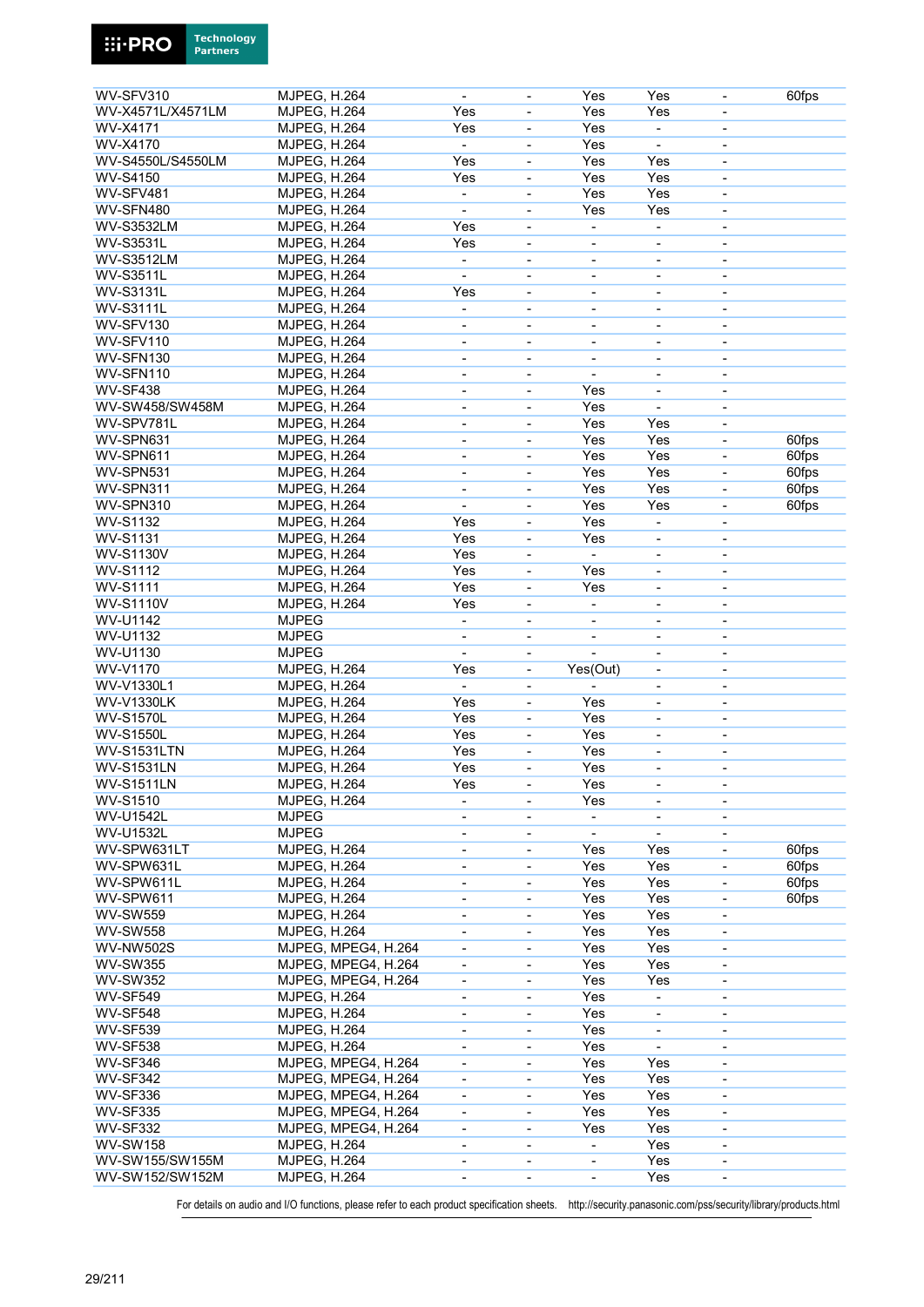

| <b>WV-SW115</b>  | <b>MJPEG, H.264</b> |                          |                          |                              | Yes                      |                          |  |
|------------------|---------------------|--------------------------|--------------------------|------------------------------|--------------------------|--------------------------|--|
| <b>WV-SF138</b>  | <b>MJPEG, H.264</b> | -                        | ۰                        | -                            | Yes                      | $\overline{\phantom{0}}$ |  |
| <b>WV-SF135</b>  | <b>MJPEG. H.264</b> |                          |                          |                              | Yes                      |                          |  |
| <b>WV-SF132</b>  | <b>MJPEG. H.264</b> |                          |                          |                              | Yes                      |                          |  |
| <b>WV-SW175</b>  | <b>MJPEG, H.264</b> |                          | Yes                      | Yes                          | Yes                      |                          |  |
| <b>WV-SW172</b>  | <b>MJPEG, H.264</b> |                          | Yes                      | Yes                          | Yes                      |                          |  |
| <b>WV-ST165</b>  | <b>MJPEG, H.264</b> |                          | Yes                      | Yes                          | Yes                      |                          |  |
| <b>WV-ST162</b>  | <b>MJPEG, H.264</b> |                          | Yes                      | Yes                          | Yes                      |                          |  |
| <b>WV-SP105</b>  | <b>MJPEG. H.264</b> |                          |                          |                              | Yes                      |                          |  |
| <b>WV-SP102</b>  | <b>MJPEG, H.264</b> |                          | ٠                        |                              | Yes                      |                          |  |
| WV-SW316L        | MJPEG, MPEG4, H.264 |                          | $\overline{\phantom{a}}$ | Yes                          | Yes                      |                          |  |
| <b>WV-SW316</b>  | MJPEG, MPEG4, H.264 |                          |                          | Yes                          | Yes                      |                          |  |
| <b>WV-SW314</b>  | MJPEG, MPEG4, H.264 | $\overline{\phantom{a}}$ | -                        |                              | Yes                      |                          |  |
| <b>WV-SP509</b>  | <b>MJPEG, H.264</b> |                          | ÷,                       | Yes                          | Yes                      |                          |  |
| <b>WV-SP508</b>  | <b>MJPEG, H.264</b> | $\overline{\phantom{a}}$ | $\overline{\phantom{a}}$ | Yes                          | Yes                      | ٠                        |  |
| <b>WV-NP502</b>  | MJPEG, MPEG4, H.264 |                          | ٠                        | Yes                          | Yes                      |                          |  |
| <b>WV-SP306</b>  | MJPEG. MPEG4. H.264 | $\overline{\phantom{a}}$ | -                        | Yes                          | Yes                      |                          |  |
| <b>WV-SP305</b>  | MJPEG, MPEG4, H.264 |                          |                          | Yes                          | Yes                      |                          |  |
| <b>WV-SP302</b>  | MJPEG, MPEG4, H.264 | $\overline{\phantom{a}}$ |                          | Yes                          | Yes                      |                          |  |
| WJ-GXE500        | MJPEG, MPEG4, H.264 | $\overline{\phantom{0}}$ |                          | Yes                          | Yes                      |                          |  |
| WJ-GXE100        | <b>MJPEG. H.264</b> | $\overline{\phantom{a}}$ |                          |                              | ۰                        |                          |  |
| <b>WV-NW964</b>  | MJPEG, MPEG4        | $\overline{\phantom{0}}$ | Yes                      | $\overline{\phantom{0}}$     | -                        |                          |  |
| <b>WV-NS954</b>  | MJPEG, MPEG4        | $\overline{\phantom{a}}$ | Yes                      | -                            | ۰                        |                          |  |
| <b>WV-NS202A</b> | MJPEG, MPEG4        | -                        | Yes                      | -                            | -                        |                          |  |
| <b>WV-NF302</b>  | MJPEG, MPEG4        |                          | ۰                        | ٠                            | -                        |                          |  |
| <b>WV-NF284</b>  | MJPEG, MPEG4        | ۰                        | $\overline{\phantom{a}}$ | $\overline{a}$               | ۰                        |                          |  |
| <b>WV-NW484S</b> | MJPEG, MPEG4        | $\overline{\phantom{a}}$ | ۰                        |                              |                          |                          |  |
| <b>WV-NP304</b>  | MJPEG, MPEG4        | $\overline{\phantom{a}}$ | ۰                        | -                            | $\overline{\phantom{a}}$ | $\overline{\phantom{a}}$ |  |
| <b>WV-NP1004</b> | <b>MJPEG</b>        | $\overline{\phantom{0}}$ | $\overline{\phantom{a}}$ | ٠                            | $\overline{\phantom{a}}$ |                          |  |
| <b>WV-NP244</b>  | MJPEG, MPEG4        |                          | $\overline{\phantom{a}}$ | $\qquad \qquad \blacksquare$ | $\overline{\phantom{a}}$ |                          |  |
|                  |                     |                          |                          |                              |                          |                          |  |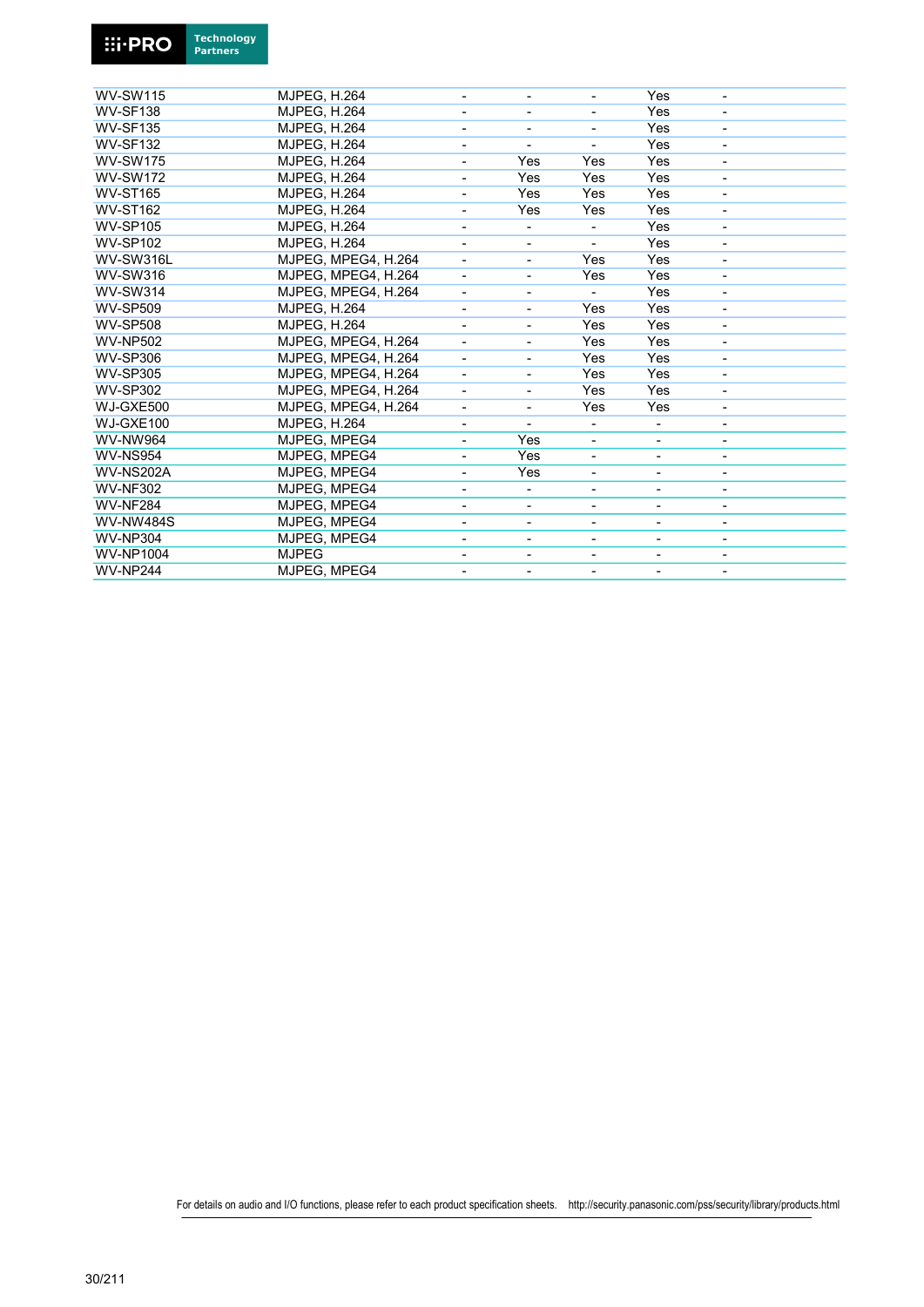|                          | XProtect Corporate, Expert, Enterprise, Professional, Express, Essential, Go (Device Pack v11.9b) |                              |                              |                          |            |                   |                           |
|--------------------------|---------------------------------------------------------------------------------------------------|------------------------------|------------------------------|--------------------------|------------|-------------------|---------------------------|
| <b>Milestone Systems</b> | <b>Compression Type</b>                                                                           | Audio                        | <b>PTZ</b>                   | I/O                      | <b>VMD</b> | Edge<br>recording | Other<br><b>Functions</b> |
| <b>WV-X8571NJ</b>        | MJPEG, H.264, H265                                                                                | Yes                          | $\overline{\phantom{a}}$     | Yes                      | Yes        | Yes               |                           |
| <b>WV-X8571N</b>         | MJPEG, H.264, H265                                                                                | Yes                          | ÷,                           | Yes                      | Yes        | Yes               |                           |
| <b>WV-X8570N</b>         | MJPEG, H.264, H265                                                                                | Yes                          | ÷,                           | Yes                      | Yes        | Yes               |                           |
| <b>WV-S8531NJ</b>        | MJPEG, H.264, H265                                                                                | Yes                          | ÷,                           | Yes                      | Yes        | Yes               |                           |
| <b>WV-S8531N</b>         |                                                                                                   | Yes                          | ÷,                           | Yes                      | Yes        | Yes               |                           |
|                          | MJPEG, H.264, H265                                                                                |                              | ÷,                           |                          |            |                   |                           |
| <b>WV-S8530N</b>         | MJPEG, H.264, H265                                                                                | Yes                          |                              | Yes                      | Yes        | Yes               |                           |
| <b>WV-X6533LN</b>        | MJPEG, H.264, H265                                                                                | Yes                          | Yes                          | Yes                      | Yes        | Yes               |                           |
| <b>WV-S6532LN</b>        | MJPEG, H.264, H265                                                                                | Yes                          | Yes                          | Yes                      | Yes        | Yes               |                           |
| WV-X6531N                | MJPEG, H.264, H265                                                                                | Yes                          | Yes                          | Yes                      | Yes        | Yes               |                           |
| <b>WV-X6511N</b>         | MJPEG, H.264, H265                                                                                | Yes                          | Yes                          | Yes                      | Yes        | Yes               |                           |
| <b>WV-S6530N</b>         | MJPEG, H.264, H265                                                                                | Yes                          | Yes                          | Yes                      | Yes        | Yes               |                           |
| WV-S6131                 | MJPEG, H.264, H265                                                                                | Yes                          | Yes                          | Yes                      | Yes        | Yes               |                           |
| WV-S6111                 | MJPEG, H.264, H265                                                                                | Yes                          | Yes                          | Yes                      | Yes        | Yes               |                           |
| WV-S6130                 | MJPEG, H.264, H265                                                                                | Yes                          | Yes                          | Yes                      | Yes        | Yes               |                           |
| WV-SUD638                | <b>MJPEG, H.264</b>                                                                               | Yes                          | Yes                          | Yes                      | Yes        | Yes               |                           |
| <b>WV-SW598A</b>         | <b>MJPEG, H.264</b>                                                                               | Yes                          | Yes                          | Yes                      | Yes        | Yes               |                           |
| <b>WV-SW598</b>          | <b>MJPEG, H.264</b>                                                                               | Yes                          | Yes                          | Yes                      | Yes        | Yes               |                           |
| WV-SC588A                | <b>MJPEG, H.264</b>                                                                               | Yes                          | Yes                          | Yes                      | Yes        | Yes               |                           |
| <b>WV-SC588</b>          | <b>MJPEG, H.264</b>                                                                               | Yes                          | Yes                          | Yes                      | Yes        | Yes               |                           |
| <b>WV-SW397</b>          | MJPEG, H.264                                                                                      | Yes                          | Yes                          | Yes                      | Yes        | Yes               |                           |
| <b>WV-SW397A</b>         | <b>MJPEG, H.264</b>                                                                               | Yes                          | Yes                          | Yes                      | Yes        | Yes               |                           |
| <b>WV-SW396</b>          | MJPEG, MPEG4, H.264                                                                               | Yes                          | Yes                          | Yes                      | Yes        | Yes               |                           |
| <b>WV-SW395</b>          | MJPEG, MPEG4, H.264                                                                               | Yes                          | Yes                          | Yes                      | Yes        | Yes               |                           |
|                          |                                                                                                   | Yes                          |                              | Yes                      | Yes        | Yes               |                           |
| <b>WV-SC387</b>          | <b>MJPEG, H.264</b>                                                                               |                              | Yes                          |                          |            |                   |                           |
| <b>WV-SC386</b>          | MJPEG, MPEG4, H.264                                                                               | Yes                          | Yes                          | Yes                      | Yes        | Yes               |                           |
| <b>WV-SC385</b>          | MJPEG, MPEG4, H.264                                                                               | Yes                          | Yes                          | Yes                      | Yes        | Yes               |                           |
| <b>WV-SC384</b>          | MJPEG, MPEG4, H.264                                                                               | Yes                          | Yes                          | Yes                      | Yes        | Yes               |                           |
| <b>WV-X5550LT</b>        | MJPEG, MPEG4, H.264                                                                               | ÷.                           | $\blacksquare$               | $\blacksquare$           |            | $\blacksquare$    |                           |
| <b>WV-X2551LN</b>        | MJPEG, H.264, H265                                                                                | Yes                          | ÷,                           | Yes                      | Yes        | Yes               |                           |
| <b>WV-S2572L</b>         | MJPEG, H.264, H265                                                                                | Yes                          | $\blacksquare$               | Yes                      | Yes        | Yes               |                           |
| <b>WV-S2572LNJ</b>       | MJPEG, H.264, H265                                                                                | Yes                          | ÷,                           | Yes                      | Yes        | Yes               |                           |
| <b>WV-S2552L</b>         | MJPEG, H.264, H265                                                                                | Yes                          | $\blacksquare$               | Yes                      | Yes        | Yes               |                           |
| <b>WV-S2552LNJ</b>       | MJPEG, H.264, H265                                                                                | Yes                          | $\qquad \qquad \blacksquare$ | Yes                      | Yes        | Yes               |                           |
| <b>WV-S2570L</b>         | MJPEG, H.264, H265                                                                                | Yes                          | $\blacksquare$               | Yes                      | Yes        | Yes               |                           |
| <b>WV-S2550L</b>         | MJPEG, H.264, H265                                                                                | Yes                          | $\overline{\phantom{0}}$     | Yes(Out)                 |            | Yes               |                           |
| <b>WV-S2536LTN</b>       | MJPEG, H.264, H265                                                                                | Yes                          | $\blacksquare$               | Yes                      | Yes        | Yes               |                           |
| <b>WV-S2536LN</b>        | MJPEG, H.264, H265                                                                                | Yes                          | $\qquad \qquad \blacksquare$ | Yes                      | Yes        | Yes               |                           |
| <b>WV-S2536L</b>         | MJPEG, H.264, H265                                                                                | Yes                          | $\blacksquare$               | Yes                      | Yes        | Yes               |                           |
| WV-S2531LTN              | MJPEG, H.264, H265                                                                                | Yes                          | $\overline{\phantom{0}}$     | Yes                      | Yes        | Yes               |                           |
| <b>WV-S2531L</b>         | MJPEG, H.264, H265                                                                                | Yes                          |                              | Yes                      | Yes        | Yes               |                           |
| <b>WV-S2511L</b>         | MJPEG, H.264, H265                                                                                | Yes                          | ۰                            | Yes                      | Yes        | Yes               |                           |
| <b>WV-U2542LA</b>        | MJPEG, H.264, H265                                                                                | $\overline{\phantom{0}}$     | $\overline{\phantom{0}}$     | $\overline{\phantom{a}}$ | Yes        | Yes               |                           |
| <b>WV-U2542L</b>         | MJPEG, H265                                                                                       |                              |                              |                          | Yes        | Yes               |                           |
|                          |                                                                                                   |                              | $\overline{\phantom{0}}$     |                          |            | Yes               |                           |
| <b>WV-U2540LA</b>        | MJPEG, H.264, H265                                                                                | $\overline{\phantom{0}}$     | $\overline{\phantom{0}}$     | $\blacksquare$           | Yes        |                   |                           |
| <b>WV-U2540L</b>         | MJPEG, H265                                                                                       | $\overline{\phantom{a}}$     | $\overline{\phantom{a}}$     | $\overline{\phantom{a}}$ | Yes        | Yes               |                           |
| <b>WV-U2532LA</b>        | MJPEG, H.264, H265                                                                                | $\qquad \qquad \blacksquare$ | $\overline{\phantom{0}}$     | $\overline{\phantom{a}}$ | Yes        | Yes               |                           |
| WV-U2532L                | MJPEG, H265                                                                                       | $\blacksquare$               | $\overline{\phantom{a}}$     | $\overline{\phantom{a}}$ | Yes        | Yes               |                           |
| <b>WV-U2530LA</b>        | MJPEG, H.264, H265                                                                                | ÷,                           | ÷,                           |                          | Yes        | Yes               |                           |
| <b>WV-U2530L</b>         | MJPEG, H265                                                                                       | $\overline{\phantom{0}}$     | $\qquad \qquad \blacksquare$ |                          | Yes        | Yes               |                           |
| <b>WV-X2251L</b>         | MJPEG, H.264, H265                                                                                | Yes                          | ٠                            | Yes                      | Yes        | Yes               |                           |
| <b>WV-S2272L</b>         | MJPEG, H.264, H265                                                                                | Yes                          | ٠                            | Yes                      | Yes        | Yes               |                           |
| <b>WV-S2252L</b>         | MJPEG, H.264, H265                                                                                | Yes                          |                              | Yes                      | Yes        | Yes               |                           |
| <b>WV-S2270L</b>         | MJPEG, H.264, H265                                                                                | Yes                          | $\frac{1}{2}$                | Yes                      | Yes        | Yes               |                           |
| <b>WV-S2250L</b>         | MJPEG, H.264, H265                                                                                | Yes                          | $\overline{\phantom{0}}$     | Yes(Out)                 |            | Yes               |                           |
| <b>WV-S2236L</b>         | MJPEG, H.264, H265                                                                                | Yes                          | $\overline{\phantom{a}}$     | Yes                      | Yes        | Yes               |                           |
| <b>WV-S2231L</b>         | MJPEG, H.264, H265                                                                                | Yes                          | $\overline{\phantom{0}}$     | Yes                      | Yes        | Yes               |                           |
| <b>WV-S2211L</b>         | MJPEG, H.264, H265                                                                                | Yes                          | $\overline{\phantom{0}}$     | Yes                      | Yes        | Yes               |                           |
| <b>WV-S2136L</b>         | MJPEG, H.264, H265                                                                                | Yes                          | -                            | Yes                      | Yes        | Yes               |                           |
| <b>WV-S2131L</b>         | MJPEG, H.264, H265                                                                                | Yes                          |                              | Yes                      | Yes        | Yes               |                           |
|                          |                                                                                                   | Yes                          | $\qquad \qquad \blacksquare$ | Yes                      |            |                   |                           |
| WV-S2136                 | MJPEG, H.264, H265                                                                                |                              | $\overline{\phantom{0}}$     |                          | Yes        | Yes               |                           |
| WV-S2131                 | MJPEG, H.264, H265                                                                                | Yes                          | $\blacksquare$               | Yes                      | Yes        | Yes               |                           |
| WV-S2130                 | MJPEG, H.264, H265                                                                                | Yes                          | -                            |                          | Yes        | Yes               |                           |
| <b>WV-S2111L</b>         | MJPEG, H.264, H265                                                                                | Yes                          | $\qquad \qquad \blacksquare$ | Yes                      | Yes        | Yes               |                           |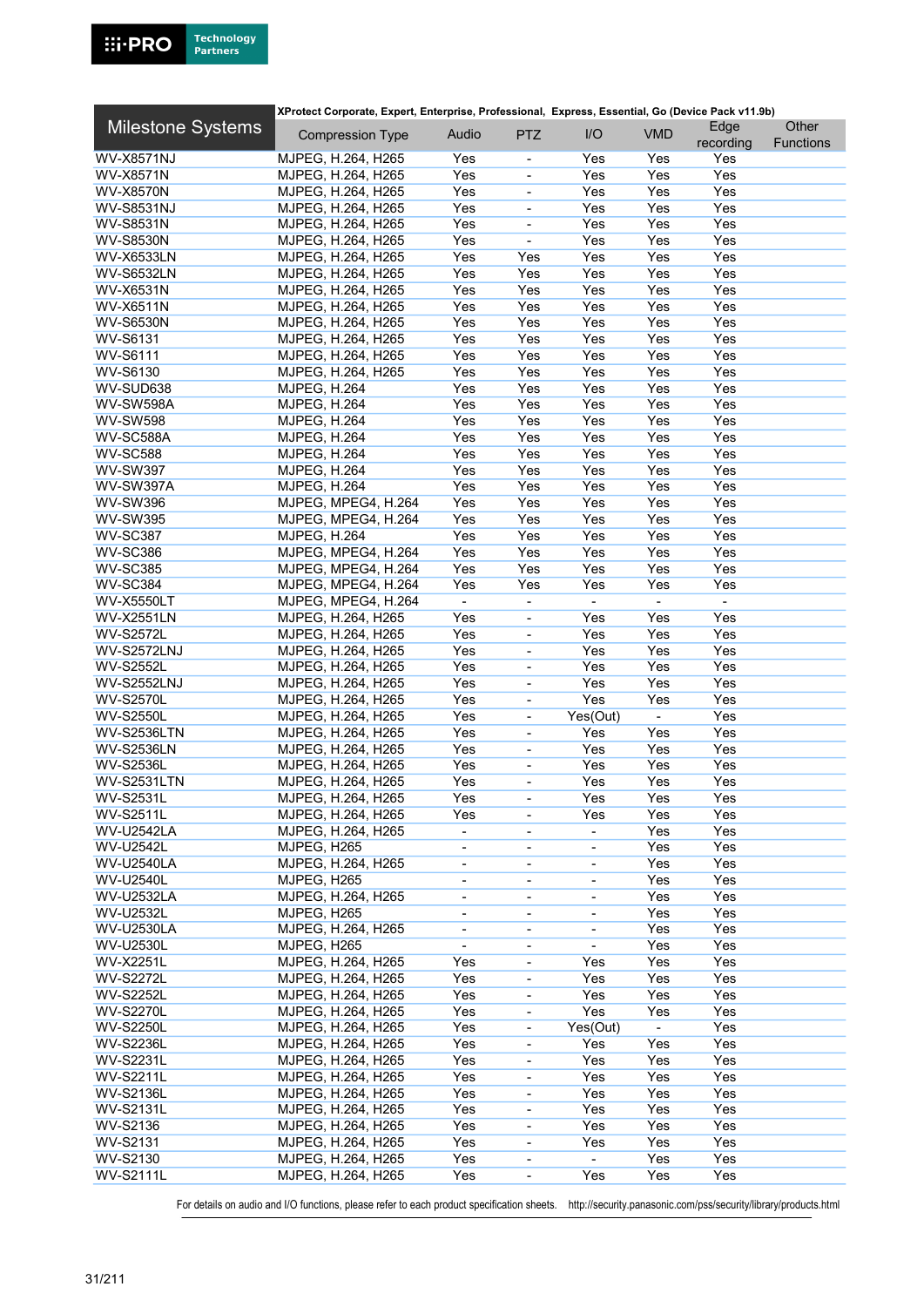| WV-S2110           | MJPEG, H.264, H265  | Yes                          | $\blacksquare$               |                              | Yes                      | Yes                      |  |
|--------------------|---------------------|------------------------------|------------------------------|------------------------------|--------------------------|--------------------------|--|
| <b>WV-U2142LA</b>  | MJPEG, H.264, H265  |                              | $\blacksquare$               | $\overline{\phantom{a}}$     | Yes                      | Yes                      |  |
|                    |                     |                              |                              |                              |                          |                          |  |
| <b>WV-U2142L</b>   | MJPEG, H265         |                              | $\overline{\phantom{a}}$     | $\blacksquare$               | Yes                      | Yes                      |  |
| <b>WV-U2132LA</b>  | MJPEG, H.264, H265  | $\overline{\phantom{a}}$     | $\overline{\phantom{a}}$     | $\blacksquare$               | Yes                      | Yes                      |  |
| WV-U2132L          | MJPEG, H265         | $\qquad \qquad \blacksquare$ | $\overline{\phantom{a}}$     | $\qquad \qquad \blacksquare$ | Yes                      | Yes                      |  |
| <b>WV-U2140LA</b>  | MJPEG, H.264, H265  | $\overline{\phantom{a}}$     | $\overline{\phantom{a}}$     | $\overline{\phantom{a}}$     | Yes                      | Yes                      |  |
| <b>WV-U2140L</b>   | MJPEG, H265         | ä,                           |                              | ÷,                           | Yes                      | Yes                      |  |
| <b>WV-U2130LA</b>  | MJPEG, H.264, H265  | $\blacksquare$               | $\overline{\phantom{a}}$     | $\overline{\phantom{a}}$     | Yes                      | Yes                      |  |
| <b>WV-U2130L</b>   | MJPEG, H265         | $\overline{\phantom{a}}$     | $\overline{\phantom{a}}$     | $\blacksquare$               | Yes                      | Yes                      |  |
| WV-V2530L1         | MJPEG, H.264, H265  | $\overline{\phantom{a}}$     | $\overline{\phantom{a}}$     | $\overline{\phantom{a}}$     | $\overline{\phantom{0}}$ | $\blacksquare$           |  |
|                    |                     |                              |                              |                              |                          |                          |  |
| <b>WV-V2530LK</b>  | MJPEG, H.264, H265  | $\overline{\phantom{0}}$     | $\blacksquare$               |                              |                          | $\blacksquare$           |  |
| WV-SFV781L         | <b>MJPEG, H.264</b> | Yes                          | $\blacksquare$               | Yes                          | Yes                      | Yes                      |  |
| WV-SFV631LT        | MJPEG, H.264        | Yes                          | $\qquad \qquad \blacksquare$ | Yes                          | Yes                      | Yes                      |  |
| WV-SFV631L         | <b>MJPEG, H.264</b> | Yes                          | $\overline{\phantom{a}}$     | Yes                          | Yes                      | Yes                      |  |
| WV-SFV611L         | <b>MJPEG, H.264</b> | Yes                          | $\blacksquare$               | Yes                          | Yes                      | Yes                      |  |
| WV-SFR631L         | MJPEG, H.264        | Yes                          | $\blacksquare$               | Yes                          | Yes                      | Yes                      |  |
| WV-SFR611L         | <b>MJPEG, H.264</b> | Yes                          | $\overline{\phantom{a}}$     | Yes                          | Yes                      | Yes                      |  |
|                    |                     |                              |                              |                              |                          |                          |  |
| WV-SFN631L         | <b>MJPEG, H.264</b> | Yes                          | ÷,                           | Yes                          | Yes                      | Yes                      |  |
| WV-SFN611L         | <b>MJPEG, H.264</b> | Yes                          | $\blacksquare$               | Yes                          | Yes                      | Yes                      |  |
| WV-SFV531          | MJPEG, H.264        | Yes                          | ÷,                           | Yes                          | Yes                      | Yes                      |  |
| WV-SFR531          | MJPEG, H.264        | Yes                          | $\overline{\phantom{a}}$     | Yes                          | Yes                      | Yes                      |  |
| WV-SFN531          | <b>MJPEG, H.264</b> | Yes                          | $\blacksquare$               | Yes                          | Yes                      | Yes                      |  |
| WV-SFV311          | MJPEG, H.264        | Yes                          | $\blacksquare$               | Yes                          | Yes                      | Yes                      |  |
|                    |                     |                              |                              |                              |                          |                          |  |
| WV-SFV310          | MJPEG, H.264        | Yes                          | $\blacksquare$               | Yes                          | Yes                      | Yes                      |  |
| WV-SFR311          | MJPEG, H.264        | Yes                          | $\blacksquare$               | Yes                          | Yes                      | Yes                      |  |
| WV-SFR310          | <b>MJPEG, H.264</b> | Yes                          | $\blacksquare$               | Yes                          | Yes                      | Yes                      |  |
| WV-SFN311L         | MJPEG, H.264        | Yes                          | $\blacksquare$               | Yes                          | Yes                      | Yes                      |  |
| WV-SFN311          | MJPEG, H.264        | Yes                          | ÷,                           | Yes                          | Yes                      | Yes                      |  |
| WV-SFN310          | MJPEG, H.264        | Yes                          | $\blacksquare$               | Yes                          | Yes                      | Yes                      |  |
| WV-X4573L/X4573LM  | MJPEG, H.264, H265  | Yes                          | $\blacksquare$               | Yes                          | Yes                      |                          |  |
|                    |                     |                              |                              |                              |                          |                          |  |
| WV-X4571L/X4571LM  | MJPEG, H.264, H265  | Yes                          | $\overline{\phantom{a}}$     | Yes                          | Yes                      | Yes                      |  |
| WV-X4171           | MJPEG, H.264, H265  | Yes                          | $\overline{\phantom{a}}$     | Yes                          | Yes                      | Yes                      |  |
| WV-X4170           | MJPEG, H.264, H265  | $\blacksquare$               | $\overline{\phantom{a}}$     | Yes                          | Yes                      | Yes                      |  |
| <b>WV-S4576L</b>   | MJPEG, H.264, H265  | Yes                          | $\qquad \qquad \blacksquare$ | Yes                          | Yes                      | Yes                      |  |
| WV-S4551L/S4551LM  | MJPEG, H.264, H265  | Yes                          | $\overline{\phantom{a}}$     | Yes                          | Yes                      | $\sim$                   |  |
| WV-S4550L/S4550LM  | MJPEG, H.264, H265  | Yes                          | $\blacksquare$               | Yes                          | Yes                      | Yes                      |  |
| <b>WV-S4150</b>    |                     | Yes                          | $\blacksquare$               | Yes                          | Yes                      | Yes                      |  |
|                    | MJPEG, H.264, H265  |                              |                              |                              |                          |                          |  |
| WV-SFV481          | <b>MJPEG, H.264</b> | Yes                          | $\blacksquare$               | Yes                          | Yes                      | $\overline{\phantom{a}}$ |  |
| WV-SFN480          | <b>MJPEG, H.264</b> | Yes                          | $\overline{\phantom{a}}$     | Yes                          | Yes                      | $\blacksquare$           |  |
| WV-SW458/SW458M    | <b>MJPEG, H.264</b> | Yes                          | Yes                          | Yes                          | Yes                      | Yes                      |  |
| WV-SF448           | MJPEG, H.264        | Yes                          | ÷.                           | Yes                          | Yes                      | $\blacksquare$           |  |
| <b>WV-SF438</b>    | <b>MJPEG, H.264</b> | Yes                          | Yes                          | Yes                          | Yes                      | Yes                      |  |
| <b>WV-S1136</b>    | MJPEG, H.264, H265  | Yes                          | $\overline{\phantom{a}}$     | Yes                          | Yes                      | Yes                      |  |
|                    |                     |                              |                              |                              |                          |                          |  |
| <b>WV-S1132</b>    | MJPEG, H.264, H265  | Yes                          | $\overline{\phantom{a}}$     | Yes                          | Yes                      | Yes                      |  |
| <b>WV-S1131</b>    | MJPEG, H.264, H265  | Yes                          | ÷,                           | Yes                          | Yes                      | Yes                      |  |
| WV-S1112           | MJPEG, H.264, H265  | Yes                          | $\overline{\phantom{a}}$     | Yes                          | Yes                      | Yes                      |  |
| <b>WV-S1111</b>    | MJPEG, H.264, H265  | Yes                          | $\qquad \qquad \blacksquare$ | Yes                          | Yes                      | Yes                      |  |
| <b>WV-U1142A</b>   | MJPEG, H.264, H265  | $\overline{\phantom{a}}$     | $\overline{\phantom{a}}$     |                              | Yes                      | Yes                      |  |
| WV-U1142           | MJPEG, H265         | $\overline{\phantom{0}}$     | $\blacksquare$               |                              | Yes                      | Yes                      |  |
|                    |                     |                              |                              |                              |                          |                          |  |
| <b>WV-U1132A</b>   | MJPEG, H.264, H265  | $\overline{\phantom{a}}$     | $\overline{\phantom{a}}$     | $\overline{\phantom{a}}$     | Yes                      | Yes                      |  |
| WV-U1132           | MJPEG, H265         | $\overline{\phantom{0}}$     | $\overline{\phantom{a}}$     | $\overline{\phantom{a}}$     | Yes                      | Yes                      |  |
| <b>WV-U1130A</b>   | MJPEG, H.264, H265  | $\overline{\phantom{0}}$     | $\overline{\phantom{a}}$     | $\overline{\phantom{a}}$     | Yes                      | Yes                      |  |
| WV-U1130           | MJPEG, H265         | ÷,                           | $\blacksquare$               | ÷,                           | Yes                      | Yes                      |  |
| WV-V1330L1         | MJPEG, H.264, H265  | $\blacksquare$               | $\overline{\phantom{a}}$     | $\blacksquare$               | ÷,                       | $\blacksquare$           |  |
| WV-SPN631          | <b>MJPEG, H.264</b> | Yes                          | $\qquad \qquad \blacksquare$ | Yes                          | Yes                      | Yes                      |  |
| WV-SPN611          | <b>MJPEG, H.264</b> | Yes                          | $\overline{\phantom{a}}$     | Yes                          | Yes                      | Yes                      |  |
|                    |                     |                              |                              |                              |                          |                          |  |
| WV-SPN531          | MJPEG, H.264        | Yes                          | $\overline{\phantom{a}}$     | Yes                          | Yes                      | $\blacksquare$           |  |
| WV-SPN311          | MJPEG, H.264        | Yes                          | $\frac{1}{2}$                | Yes                          | Yes                      | $\overline{\phantom{a}}$ |  |
| WV-SPN310          | <b>MJPEG, H.264</b> | Yes                          | $\qquad \qquad \blacksquare$ | Yes                          | Yes                      | $\overline{\phantom{a}}$ |  |
| <b>WV-S1511L</b>   | MJPEG, H.264, H265  | Yes                          | $\overline{\phantom{a}}$     | Yes                          | Yes                      | Yes                      |  |
| <b>WV-S1536L</b>   | MJPEG, H.264, H265  | Yes                          | $\overline{\phantom{a}}$     | Yes                          | Yes                      | Yes                      |  |
| <b>WV-S1536LNJ</b> | MJPEG, H.264, H265  | Yes                          | ÷,                           | $\blacksquare$               | Yes                      | Yes                      |  |
| <b>WV-S1536LTN</b> | MJPEG, H.264, H265  | Yes                          | $\overline{\phantom{a}}$     | Yes                          | Yes                      | Yes                      |  |
|                    |                     |                              |                              |                              |                          |                          |  |
| <b>WV-S1531L</b>   | MJPEG, H.264, H265  | Yes                          | $\qquad \qquad \blacksquare$ | Yes                          | Yes                      | Yes                      |  |
| <b>WV-S1531LNJ</b> | MJPEG, H.264, H265  | Yes                          | $\overline{\phantom{a}}$     |                              | Yes                      | Yes                      |  |
| <b>WV-S1531LTN</b> | MJPEG, H.264, H265  | Yes                          | $\frac{1}{2}$                | Yes                          | Yes                      | Yes                      |  |
| <b>WV-S1550L</b>   | MJPEG, H.264, H265  | Yes                          | $\blacksquare$               | Yes(Out)                     | $\overline{\phantom{a}}$ | Yes                      |  |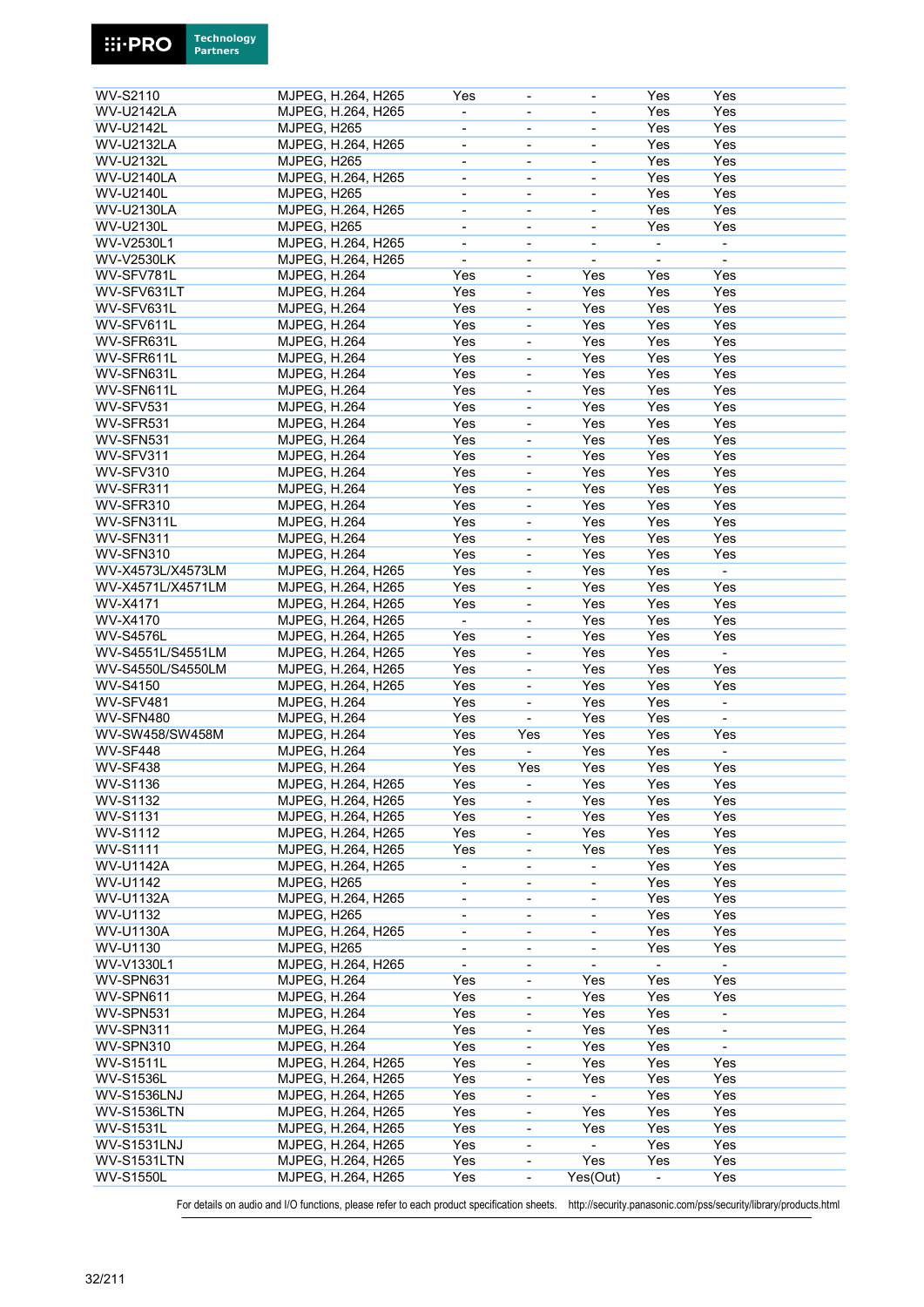| <b>WV-S1572LNJ</b> |                     | MJPEG, H.264, H265  | Yes                      |                              | Yes                          | Yes | Yes                      |
|--------------------|---------------------|---------------------|--------------------------|------------------------------|------------------------------|-----|--------------------------|
| WV-S1572L          |                     | MJPEG, H.264, H265  | Yes                      | ÷,                           | Yes                          | Yes | Yes                      |
|                    |                     |                     |                          |                              |                              |     |                          |
| <b>WV-S1570L</b>   |                     | MJPEG, H.264, H265  | Yes                      | $\overline{a}$               | Yes                          | Yes | Yes                      |
| <b>WV-S1552L</b>   |                     | MJPEG, H.264, H265  | Yes                      | ÷,                           | Yes                          | Yes | Yes                      |
| <b>WV-S1552LNJ</b> |                     | MJPEG, H.264, H265  | Yes                      | ÷,                           | Yes                          | Yes | Yes                      |
| <b>WV-S1572L</b>   |                     | MJPEG, H.264, H265  | Yes                      | ÷,                           | Yes                          | Yes | Yes                      |
|                    |                     |                     |                          |                              |                              |     |                          |
| <b>WV-S1572LNJ</b> |                     | MJPEG, H.264, H265  | Yes                      | $\frac{1}{2}$                | Yes                          | Yes | Yes                      |
| <b>WV-X1551LN</b>  |                     | MJPEG, H.264, H265  | Yes                      | $\qquad \qquad \blacksquare$ | Yes                          | Yes | Yes                      |
| <b>WV-U1542LA</b>  |                     | MJPEG, H.264, H265  | $\blacksquare$           | $\overline{\phantom{a}}$     | $\blacksquare$               | Yes | Yes                      |
|                    |                     |                     |                          |                              |                              |     |                          |
| <b>WV-U1532LA</b>  |                     | MJPEG, H.264, H265  | $\blacksquare$           | ÷,                           | $\overline{\phantom{0}}$     | Yes | Yes                      |
| WV-U1532L          | MJPEG, H265         |                     | $\overline{\phantom{a}}$ | $\overline{\phantom{0}}$     | -                            | Yes | Yes                      |
| WV-SPV781L         | <b>MJPEG, H.264</b> |                     | Yes                      | ÷,                           | Yes                          | Yes | Yes                      |
|                    |                     |                     |                          |                              |                              |     |                          |
| WV-SPW631LT        | <b>MJPEG, H.264</b> |                     | Yes                      | $\overline{\phantom{a}}$     | Yes                          | Yes | $\overline{a}$           |
| WV-SPW631LT        | <b>MJPEG, H.264</b> |                     | Yes                      | $\overline{\phantom{a}}$     | Yes                          | Yes | $\blacksquare$           |
| WV-SPW611L         | <b>MJPEG, H.264</b> |                     | Yes                      | ÷,                           | Yes                          | Yes | $\overline{\phantom{a}}$ |
|                    |                     |                     |                          |                              |                              |     |                          |
| WV-SPW611          | <b>MJPEG, H.264</b> |                     | Yes                      | ÷,                           | Yes                          | Yes | $\blacksquare$           |
| WV-SPW531AL        | <b>MJPEG, H.264</b> |                     | Yes                      | ÷,                           | Yes                          | Yes | ÷,                       |
| WV-SPW532L         | <b>MJPEG, H.264</b> |                     | Yes                      | $\overline{a}$               | Yes                          | Yes | ä,                       |
| WV-SPW311AL        |                     |                     | Yes                      |                              | Yes                          | Yes |                          |
|                    | <b>MJPEG, H.264</b> |                     |                          | $\frac{1}{2}$                |                              |     | $\overline{\phantom{a}}$ |
| WV-SPW312L         | <b>MJPEG, H.264</b> |                     | Yes                      | ÷,                           | Yes                          | Yes | $\overline{\phantom{a}}$ |
| WV-SBV131          | <b>MJPEG, H.264</b> |                     | Yes                      | ÷,                           | Yes                          | Yes | Yes                      |
| WV-SBV111          | <b>MJPEG, H.264</b> |                     | Yes                      | ÷,                           | Yes                          | Yes | Yes                      |
|                    |                     |                     |                          |                              |                              |     |                          |
| <b>WV-SW559</b>    | <b>MJPEG, H.264</b> |                     | Yes                      | $\blacksquare$               | Yes                          | Yes | Yes                      |
| <b>WV-SW558</b>    | <b>MJPEG, H.264</b> |                     |                          | ÷,                           | Yes                          | Yes | ÷,                       |
| <b>WV-NW502S</b>   |                     | MJPEG, MPEG4, H.264 | Yes                      | ÷,                           | Yes                          | Yes | Yes                      |
|                    |                     |                     |                          |                              |                              |     |                          |
| <b>WV-SW355</b>    |                     | MJPEG, MPEG4, H.264 | Yes                      | ÷,                           | Yes                          | Yes | Yes                      |
| <b>WV-SW352</b>    |                     | MJPEG, MPEG4, H.264 | Yes                      | $\overline{\phantom{a}}$     | Yes                          | Yes | Yes                      |
| <b>WV-SF549</b>    | <b>MJPEG, H.264</b> |                     | Yes                      | $\frac{1}{2}$                | Yes                          | Yes | Yes                      |
|                    |                     |                     |                          |                              |                              |     |                          |
| <b>WV-SF548</b>    | MJPEG, H.264        |                     | $\blacksquare$           | ÷,                           | Yes                          | Yes | $\blacksquare$           |
| <b>WV-SF539</b>    | <b>MJPEG, H.264</b> |                     | Yes                      | $\overline{a}$               | Yes                          | Yes | Yes                      |
| <b>WV-SF538</b>    | <b>MJPEG, H.264</b> |                     | $\blacksquare$           | ÷,                           | Yes                          | Yes | $\overline{\phantom{a}}$ |
|                    |                     |                     |                          |                              |                              |     |                          |
| <b>WV-SF346</b>    |                     | MJPEG, MPEG4, H.264 | Yes                      | $\qquad \qquad \blacksquare$ | Yes                          | Yes | Yes                      |
| <b>WV-SF342</b>    |                     | MJPEG, MPEG4, H.264 | Yes                      | $\overline{\phantom{a}}$     | Yes                          | Yes | Yes                      |
| <b>WV-SF336</b>    |                     | MJPEG, MPEG4, H.264 | Yes                      | $\overline{\phantom{a}}$     | Yes                          | Yes | Yes                      |
|                    |                     |                     |                          |                              |                              |     |                          |
| <b>WV-SF335</b>    |                     | MJPEG, MPEG4, H.264 | Yes                      | $\overline{\phantom{a}}$     | Yes                          | Yes | Yes                      |
| <b>WV-SF332</b>    |                     | MJPEG, MPEG4, H.264 | Yes                      | $\qquad \qquad \blacksquare$ | Yes                          | Yes | Yes                      |
| <b>WV-SW115</b>    | <b>MJPEG, H.264</b> |                     | $\blacksquare$           | $\overline{\phantom{a}}$     | $\blacksquare$               | Yes | Yes                      |
|                    |                     |                     |                          |                              |                              |     |                          |
| <b>WV-SW158</b>    | <b>MJPEG, H.264</b> |                     | Yes                      | ÷,                           | $\overline{\phantom{a}}$     | Yes | Yes                      |
| WV-SW155/SW155M    | <b>MJPEG, H.264</b> |                     | $\blacksquare$           | $\overline{\phantom{a}}$     | $\overline{\phantom{0}}$     | Yes | Yes                      |
| WV-SW152/SW152M    | <b>MJPEG, H.264</b> |                     | $\blacksquare$           | ÷,                           | $\blacksquare$               | Yes | Yes                      |
|                    |                     |                     |                          |                              |                              |     |                          |
| <b>WV-S35312LM</b> | <b>MJPEG, H.264</b> |                     | Yes                      | ÷,                           | $\qquad \qquad \blacksquare$ | Yes | Yes                      |
| WV-S3531L/S3511L   | <b>MJPEG, H.264</b> |                     | Yes                      | $\overline{a}$               | $\blacksquare$               | Yes | Yes                      |
| WV-S3131L/S3111L   | <b>MJPEG, H.264</b> |                     | Yes                      | $\qquad \qquad \blacksquare$ | $\overline{\phantom{a}}$     | Yes | Yes                      |
|                    |                     |                     | Yes                      | ÷,                           | Yes                          |     | Yes                      |
| WV-SFV130/SFV130M  | <b>MJPEG, H.264</b> |                     |                          |                              |                              | Yes |                          |
| WV-SFV110/SFV110M  | MJPEG, H.264        |                     | Yes                      | $\qquad \qquad \blacksquare$ | Yes                          | Yes | Yes                      |
| WV-SFN130          | <b>MJPEG, H.264</b> |                     | Yes                      | ÷,                           | Yes                          | Yes | Yes                      |
| WV-SFN110          | <b>MJPEG, H.264</b> |                     | Yes                      | $\overline{a}$               | Yes                          | Yes | Yes                      |
|                    |                     |                     |                          |                              |                              |     |                          |
| <b>WV-SF138</b>    | <b>MJPEG. H.264</b> |                     | Yes                      | $\blacksquare$               | $\blacksquare$               | Yes | Yes                      |
| <b>WV-SF135</b>    | <b>MJPEG, H.264</b> |                     | $\overline{\phantom{a}}$ | $\qquad \qquad \blacksquare$ | $\overline{\phantom{0}}$     | Yes | $\overline{\phantom{a}}$ |
| <b>WV-SF132</b>    | <b>MJPEG, H.264</b> |                     | $\blacksquare$           | ÷,                           |                              | Yes |                          |
| WV-SW174W          | <b>MJPEG, H.264</b> |                     | Yes                      | Yes                          | Yes                          | Yes | $\overline{a}$           |
|                    |                     |                     |                          |                              |                              |     |                          |
| <b>WV-SW175</b>    | <b>MJPEG, H.264</b> |                     | Yes                      | Yes                          | Yes                          | Yes | Yes                      |
| <b>WV-SW172</b>    | <b>MJPEG, H.264</b> |                     | Yes                      | Yes                          | Yes                          | Yes | Yes                      |
| <b>WV-ST165</b>    | <b>MJPEG, H.264</b> |                     | Yes                      | Yes                          | Yes                          | Yes | Yes                      |
|                    |                     |                     |                          |                              |                              |     |                          |
| <b>WV-ST162</b>    | <b>MJPEG, H.264</b> |                     | Yes                      | Yes                          | Yes                          | Yes | Yes                      |
| <b>WV-SP105</b>    | <b>MJPEG, H.264</b> |                     | $\overline{\phantom{a}}$ | $\blacksquare$               | $\blacksquare$               | Yes | $\blacksquare$           |
| <b>WV-SP102</b>    | <b>MJPEG, H.264</b> |                     | $\blacksquare$           | $\qquad \qquad \blacksquare$ | $\overline{\phantom{0}}$     | Yes | $\overline{\phantom{a}}$ |
|                    |                     |                     |                          |                              |                              |     |                          |
| WV-SW316L          |                     | MJPEG, MPEG4, H.264 | Yes                      | $\qquad \qquad \blacksquare$ | Yes                          | Yes | Yes                      |
| <b>WV-SW316</b>    |                     | MJPEG, MPEG4, H.264 | Yes                      | ÷,                           | Yes                          | Yes | Yes                      |
| <b>WV-SW314</b>    |                     | MJPEG, MPEG4, H.264 | $\blacksquare$           | $\frac{1}{2}$                | $\frac{1}{2}$                | Yes | $\overline{a}$           |
|                    |                     |                     |                          |                              |                              |     |                          |
| <b>WV-SP509</b>    | <b>MJPEG, H.264</b> |                     | Yes                      | $\qquad \qquad \blacksquare$ | Yes                          | Yes | Yes                      |
| <b>WV-SP508</b>    | <b>MJPEG, H.264</b> |                     | $\blacksquare$           | $\blacksquare$               | Yes                          | Yes | $\blacksquare$           |
| <b>WV-NP502</b>    |                     |                     |                          | $\frac{1}{2}$                | Yes                          | Yes | Yes                      |
|                    |                     |                     |                          |                              |                              |     |                          |
|                    |                     | MJPEG, MPEG4, H.264 | Yes                      |                              |                              |     |                          |
| <b>WV-SP306</b>    |                     | MJPEG, MPEG4, H.264 | Yes                      | $\blacksquare$               | Yes                          | Yes | Yes                      |
| <b>WV-SP305</b>    |                     | MJPEG, MPEG4, H.264 | Yes                      | $\qquad \qquad \blacksquare$ | Yes                          | Yes | Yes                      |
| <b>WV-SP302</b>    |                     | MJPEG, MPEG4, H.264 | Yes                      | $\blacksquare$               | Yes                          | Yes | Yes                      |
| WJ-GXE500          |                     | MJPEG, MPEG4, H.264 | Yes                      | Yes**                        | Yes                          | Yes |                          |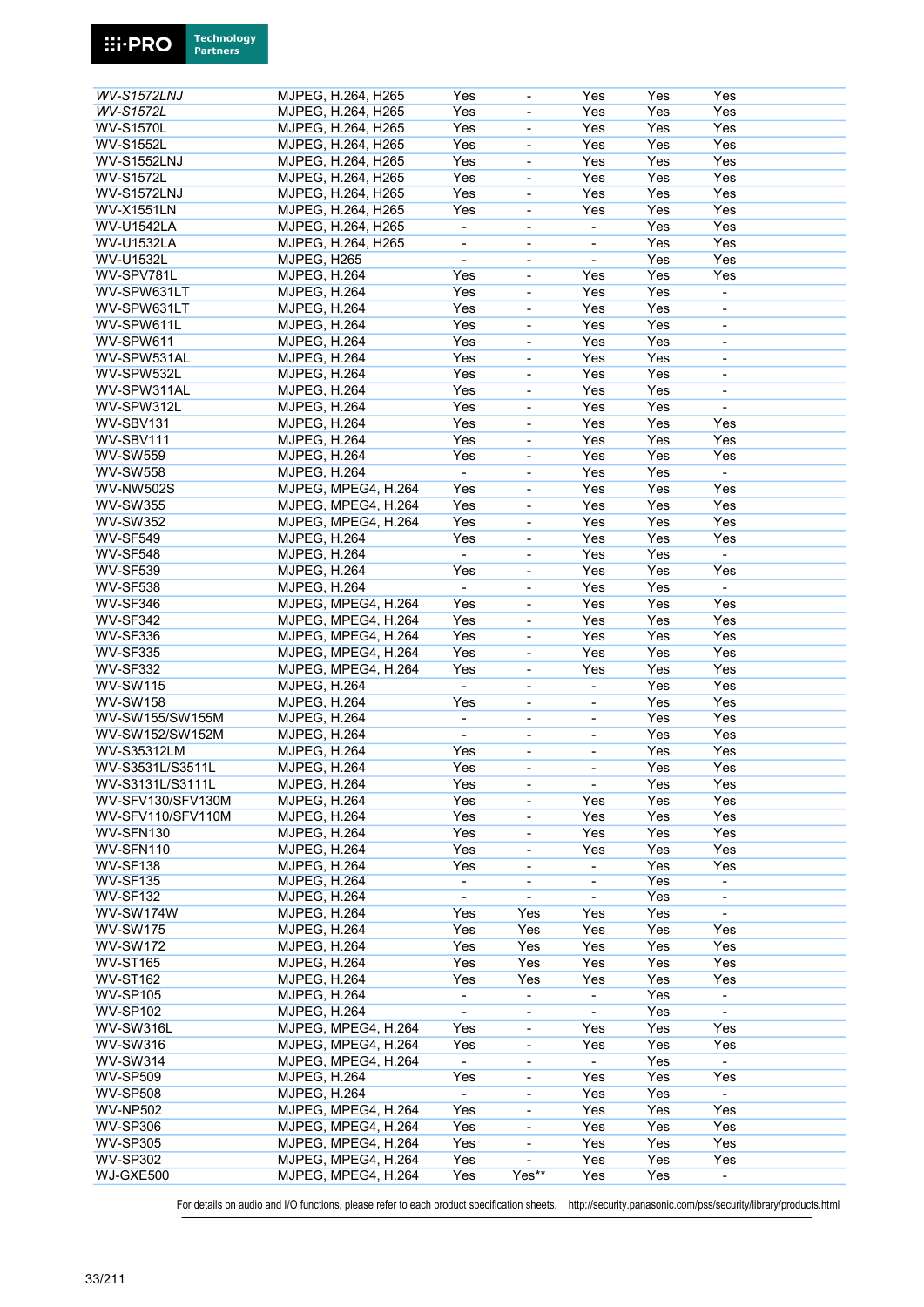#### **Technology**<br>Partners **::i-PRO**

| WJ-GXE100        | <b>MJPEG, H.264</b> |                          | $Yes***$                 |                          | Yes |                          |
|------------------|---------------------|--------------------------|--------------------------|--------------------------|-----|--------------------------|
| <b>WV-NW964</b>  | MJPEG, MPEG4        | Yes                      | Yes                      | Yes                      | Yes |                          |
| <b>WV-NS954</b>  | MJPEG. MPEG4        | Yes                      | Yes                      | Yes                      | Yes | $\overline{\phantom{0}}$ |
| <b>WV-NS202A</b> | MJPEG. MPEG4        | Yes                      | Yes                      | Yes                      | Yes |                          |
| <b>WV-NF302</b>  | MJPEG. MPEG4        | Yes                      | ٠                        | Yes                      | Yes |                          |
| <b>WV-NF284</b>  | MJPEG. MPEG4        | Yes                      |                          | Yes                      | Yes |                          |
| <b>WV-NW484S</b> | MJPEG. MPEG4        | Ξ.                       | ۰                        | Yes                      | Yes |                          |
| <b>WV-NP304</b>  | MJPEG, MPEG4        | Yes                      | ٠                        | Yes                      | Yes | -                        |
| WV-NP1004        | MJPEG. MPEG4        | Yes                      | ۰                        | Yes                      | Yes | ۰                        |
| <b>WV-NP244</b>  | MJPEG. MPEG4        | Yes                      |                          | Yes                      | Yes | ۰                        |
| <b>WJ-NT304</b>  | MJPEG. MPEG4        | $\overline{\phantom{a}}$ | Yes***                   |                          | Yes | $\overline{\phantom{a}}$ |
| BB-HCM735        | MJPEG, MPEG4        | Yes                      | Yes(PT)                  | Yes                      | Yes | $\overline{\phantom{a}}$ |
| BB-HCM715        | MJPEG, MPEG4        | Yes                      | Yes(PT)                  | Yes                      | Yes | $\overline{\phantom{a}}$ |
| BB-HCM705        | MJPEG, MPEG4        | Yes                      |                          | Yes(IN)                  | Yes | ۰                        |
| BB-HCM701        | MJPEG. MPEG4        | Yes                      | ٠                        | Yes(IN)                  | Yes | ۰                        |
| BL-VT164W/VT164  | <b>MJPEG. H.264</b> | Yes                      | Yes                      | Yes                      | Yes | $\overline{\phantom{0}}$ |
| BL-VP104W/VP104  | <b>MJPEG, H.264</b> | Ξ.                       | $\overline{\phantom{0}}$ | $\overline{\phantom{0}}$ | Yes | $\overline{\phantom{0}}$ |
| <b>BL-VP101</b>  | <b>MJPEG, H.264</b> | ٠                        | ٠                        | ۰                        | Yes | ٠                        |

\*\* Panasonic, Pelco-D, Pelco-P protocol PTZ cameras.

\*\*\* Panasonic protocol PTZ cameras.

\*\*\*\*Panasonic, Pelco-D, Pelco-P, Custom protocol PTZ cameras.

| <b>Mirasys</b><br>Edge<br>Other<br><b>PTZ</b><br>I/O<br><b>VMD</b><br><b>Compression Type</b><br>Audio<br><b>Functions</b><br>recording<br>WV-SUD638<br>Yes<br>Yes<br>Yes<br><b>MJPEG, H.264</b><br>Yes<br>Yes<br><b>WV-SW396</b><br>MJPEG, MPEG4, H.264<br>Yes<br>$\blacksquare$<br>$\overline{a}$<br><b>WV-SW395</b><br>MJPEG, MPEG4, H.264<br>Yes<br>Yes<br>$\overline{a}$<br>$\overline{\phantom{a}}$<br>ä,<br><b>WV-SC386</b><br>MJPEG, MPEG4, H.264<br>Yes<br>Yes<br>$\qquad \qquad \blacksquare$<br>$\overline{\phantom{a}}$<br>$\overline{\phantom{a}}$<br>Yes<br><b>WV-SC385</b><br>MJPEG, MPEG4, H.264<br>Yes<br>$\blacksquare$<br>$\overline{\phantom{a}}$<br>$\blacksquare$<br><b>WV-SC384</b><br>MJPEG, MPEG4, H.264<br>Yes<br>Yes<br>÷,<br>$\blacksquare$<br>WV-SW458/SW458M<br>Yes<br><b>MJPEG, H.264</b><br>÷,<br>$\overline{\phantom{a}}$<br>$\overline{\phantom{a}}$<br>$\overline{\phantom{a}}$<br>Yes<br><b>WV-SF438</b><br><b>MJPEG, H.264</b><br>ä,<br>$\overline{\phantom{a}}$<br>$\overline{\phantom{0}}$<br>$\overline{\phantom{0}}$<br><b>WV-SW559</b><br><b>MJPEG, H.264</b><br>Yes<br>$\blacksquare$<br>$\overline{\phantom{a}}$<br>$\overline{\phantom{0}}$<br><b>MJPEG, H.264</b><br>Yes<br><b>WV-SW558</b><br>$\blacksquare$<br>÷,<br>$\blacksquare$<br>$\blacksquare$<br><b>WV-NW502S</b><br>MJPEG, MPEG4, H.264<br>Yes<br>$\blacksquare$<br>÷,<br>$\blacksquare$<br>$\overline{\phantom{a}}$<br>Yes<br><b>WV-SW355</b><br>MJPEG, MPEG4, H.264<br>÷,<br>L.<br>$\blacksquare$<br><b>WV-SW352</b><br>MJPEG, MPEG4, H.264<br>Yes<br>$\blacksquare$<br>$\overline{\phantom{a}}$<br>$\overline{\phantom{a}}$<br>٠<br><b>WV-SF549</b><br><b>MJPEG, H.264</b><br>Yes<br>$\overline{\phantom{a}}$<br>$\overline{\phantom{a}}$<br>$\overline{\phantom{a}}$<br>ä,<br>Yes<br><b>WV-SF548</b><br><b>MJPEG, H.264</b><br>$\blacksquare$<br>÷,<br>$\overline{a}$<br>ä,<br><b>WV-SF539</b><br><b>MJPEG, H.264</b><br>Yes<br>ä,<br>÷,<br>ä,<br>ä,<br><b>WV-SF538</b><br><b>MJPEG, H.264</b><br>Yes<br>÷,<br>$\blacksquare$<br>$\overline{\phantom{a}}$<br>$\overline{\phantom{0}}$<br>MJPEG, MPEG4, H.264<br>Yes<br>WV-SF346<br>$\blacksquare$<br>÷,<br>$\blacksquare$<br>$\blacksquare$<br>WV-SF342<br>MJPEG, MPEG4, H.264<br>Yes<br>ä,<br><b>WV-SF336</b><br>MJPEG, MPEG4, H.264<br>Yes<br>$\blacksquare$<br>÷,<br>$\blacksquare$<br>ä,<br><b>WV-SF335</b><br>MJPEG, MPEG4, H.264<br>Yes<br>÷,<br>$\overline{\phantom{a}}$<br>$\overline{\phantom{0}}$<br>L,<br><b>WV-SF332</b><br>MJPEG, MPEG4, H.264<br>Yes<br>$\overline{\phantom{0}}$<br>WV-SW155/SW155M<br><b>MJPEG, H.264</b><br>$\blacksquare$<br>÷,<br>$\blacksquare$<br>$\overline{\phantom{a}}$<br>$\blacksquare$<br>WV-SW152/SW152M<br><b>MJPEG, H.264</b><br>$\blacksquare$<br>$\overline{\phantom{a}}$<br>$\blacksquare$<br>ä,<br>$\blacksquare$<br><b>WV-SF135</b><br><b>MJPEG, H.264</b><br>$\blacksquare$<br>$\blacksquare$<br>$\blacksquare$<br>$\blacksquare$<br>ä,<br><b>WV-SF132</b><br><b>MJPEG, H.264</b><br>$\blacksquare$<br>$\overline{\phantom{a}}$<br>$\blacksquare$<br>٠<br>$\overline{\phantom{a}}$<br><b>WV-SW175</b><br><b>MJPEG, H.264</b><br>Yes<br>$\overline{\phantom{0}}$<br>$\overline{\phantom{a}}$<br>$\overline{\phantom{a}}$<br>L,<br>Yes<br><b>WV-SW172</b><br><b>MJPEG, H.264</b><br>$\blacksquare$<br>$\overline{\phantom{a}}$<br>ä,<br>$\sim$<br><b>WV-ST165</b><br><b>MJPEG, H.264</b><br>Yes<br>$\blacksquare$<br>$\blacksquare$<br>L.<br>$\blacksquare$<br><b>WV-ST162</b><br><b>MJPEG, H.264</b><br>Yes<br>$\blacksquare$<br>÷,<br>$\overline{\phantom{a}}$<br>$\overline{\phantom{a}}$ | Mirasys VMS 8.3.4 |  |  |  |
|------------------------------------------------------------------------------------------------------------------------------------------------------------------------------------------------------------------------------------------------------------------------------------------------------------------------------------------------------------------------------------------------------------------------------------------------------------------------------------------------------------------------------------------------------------------------------------------------------------------------------------------------------------------------------------------------------------------------------------------------------------------------------------------------------------------------------------------------------------------------------------------------------------------------------------------------------------------------------------------------------------------------------------------------------------------------------------------------------------------------------------------------------------------------------------------------------------------------------------------------------------------------------------------------------------------------------------------------------------------------------------------------------------------------------------------------------------------------------------------------------------------------------------------------------------------------------------------------------------------------------------------------------------------------------------------------------------------------------------------------------------------------------------------------------------------------------------------------------------------------------------------------------------------------------------------------------------------------------------------------------------------------------------------------------------------------------------------------------------------------------------------------------------------------------------------------------------------------------------------------------------------------------------------------------------------------------------------------------------------------------------------------------------------------------------------------------------------------------------------------------------------------------------------------------------------------------------------------------------------------------------------------------------------------------------------------------------------------------------------------------------------------------------------------------------------------------------------------------------------------------------------------------------------------------------------------------------------------------------------------------------------------------------------------------------------------------------------------------------------------------------------------------------------------------------------------------------------------------------------------------------------------------------------------------------------------------------------------------------------------------------------------------------------------------------------------------------------------------------------------------------------------------------------------------------------------------------------------------------|-------------------|--|--|--|
|                                                                                                                                                                                                                                                                                                                                                                                                                                                                                                                                                                                                                                                                                                                                                                                                                                                                                                                                                                                                                                                                                                                                                                                                                                                                                                                                                                                                                                                                                                                                                                                                                                                                                                                                                                                                                                                                                                                                                                                                                                                                                                                                                                                                                                                                                                                                                                                                                                                                                                                                                                                                                                                                                                                                                                                                                                                                                                                                                                                                                                                                                                                                                                                                                                                                                                                                                                                                                                                                                                                                                                                                            |                   |  |  |  |
|                                                                                                                                                                                                                                                                                                                                                                                                                                                                                                                                                                                                                                                                                                                                                                                                                                                                                                                                                                                                                                                                                                                                                                                                                                                                                                                                                                                                                                                                                                                                                                                                                                                                                                                                                                                                                                                                                                                                                                                                                                                                                                                                                                                                                                                                                                                                                                                                                                                                                                                                                                                                                                                                                                                                                                                                                                                                                                                                                                                                                                                                                                                                                                                                                                                                                                                                                                                                                                                                                                                                                                                                            |                   |  |  |  |
|                                                                                                                                                                                                                                                                                                                                                                                                                                                                                                                                                                                                                                                                                                                                                                                                                                                                                                                                                                                                                                                                                                                                                                                                                                                                                                                                                                                                                                                                                                                                                                                                                                                                                                                                                                                                                                                                                                                                                                                                                                                                                                                                                                                                                                                                                                                                                                                                                                                                                                                                                                                                                                                                                                                                                                                                                                                                                                                                                                                                                                                                                                                                                                                                                                                                                                                                                                                                                                                                                                                                                                                                            |                   |  |  |  |
|                                                                                                                                                                                                                                                                                                                                                                                                                                                                                                                                                                                                                                                                                                                                                                                                                                                                                                                                                                                                                                                                                                                                                                                                                                                                                                                                                                                                                                                                                                                                                                                                                                                                                                                                                                                                                                                                                                                                                                                                                                                                                                                                                                                                                                                                                                                                                                                                                                                                                                                                                                                                                                                                                                                                                                                                                                                                                                                                                                                                                                                                                                                                                                                                                                                                                                                                                                                                                                                                                                                                                                                                            |                   |  |  |  |
|                                                                                                                                                                                                                                                                                                                                                                                                                                                                                                                                                                                                                                                                                                                                                                                                                                                                                                                                                                                                                                                                                                                                                                                                                                                                                                                                                                                                                                                                                                                                                                                                                                                                                                                                                                                                                                                                                                                                                                                                                                                                                                                                                                                                                                                                                                                                                                                                                                                                                                                                                                                                                                                                                                                                                                                                                                                                                                                                                                                                                                                                                                                                                                                                                                                                                                                                                                                                                                                                                                                                                                                                            |                   |  |  |  |
|                                                                                                                                                                                                                                                                                                                                                                                                                                                                                                                                                                                                                                                                                                                                                                                                                                                                                                                                                                                                                                                                                                                                                                                                                                                                                                                                                                                                                                                                                                                                                                                                                                                                                                                                                                                                                                                                                                                                                                                                                                                                                                                                                                                                                                                                                                                                                                                                                                                                                                                                                                                                                                                                                                                                                                                                                                                                                                                                                                                                                                                                                                                                                                                                                                                                                                                                                                                                                                                                                                                                                                                                            |                   |  |  |  |
|                                                                                                                                                                                                                                                                                                                                                                                                                                                                                                                                                                                                                                                                                                                                                                                                                                                                                                                                                                                                                                                                                                                                                                                                                                                                                                                                                                                                                                                                                                                                                                                                                                                                                                                                                                                                                                                                                                                                                                                                                                                                                                                                                                                                                                                                                                                                                                                                                                                                                                                                                                                                                                                                                                                                                                                                                                                                                                                                                                                                                                                                                                                                                                                                                                                                                                                                                                                                                                                                                                                                                                                                            |                   |  |  |  |
|                                                                                                                                                                                                                                                                                                                                                                                                                                                                                                                                                                                                                                                                                                                                                                                                                                                                                                                                                                                                                                                                                                                                                                                                                                                                                                                                                                                                                                                                                                                                                                                                                                                                                                                                                                                                                                                                                                                                                                                                                                                                                                                                                                                                                                                                                                                                                                                                                                                                                                                                                                                                                                                                                                                                                                                                                                                                                                                                                                                                                                                                                                                                                                                                                                                                                                                                                                                                                                                                                                                                                                                                            |                   |  |  |  |
|                                                                                                                                                                                                                                                                                                                                                                                                                                                                                                                                                                                                                                                                                                                                                                                                                                                                                                                                                                                                                                                                                                                                                                                                                                                                                                                                                                                                                                                                                                                                                                                                                                                                                                                                                                                                                                                                                                                                                                                                                                                                                                                                                                                                                                                                                                                                                                                                                                                                                                                                                                                                                                                                                                                                                                                                                                                                                                                                                                                                                                                                                                                                                                                                                                                                                                                                                                                                                                                                                                                                                                                                            |                   |  |  |  |
|                                                                                                                                                                                                                                                                                                                                                                                                                                                                                                                                                                                                                                                                                                                                                                                                                                                                                                                                                                                                                                                                                                                                                                                                                                                                                                                                                                                                                                                                                                                                                                                                                                                                                                                                                                                                                                                                                                                                                                                                                                                                                                                                                                                                                                                                                                                                                                                                                                                                                                                                                                                                                                                                                                                                                                                                                                                                                                                                                                                                                                                                                                                                                                                                                                                                                                                                                                                                                                                                                                                                                                                                            |                   |  |  |  |
|                                                                                                                                                                                                                                                                                                                                                                                                                                                                                                                                                                                                                                                                                                                                                                                                                                                                                                                                                                                                                                                                                                                                                                                                                                                                                                                                                                                                                                                                                                                                                                                                                                                                                                                                                                                                                                                                                                                                                                                                                                                                                                                                                                                                                                                                                                                                                                                                                                                                                                                                                                                                                                                                                                                                                                                                                                                                                                                                                                                                                                                                                                                                                                                                                                                                                                                                                                                                                                                                                                                                                                                                            |                   |  |  |  |
|                                                                                                                                                                                                                                                                                                                                                                                                                                                                                                                                                                                                                                                                                                                                                                                                                                                                                                                                                                                                                                                                                                                                                                                                                                                                                                                                                                                                                                                                                                                                                                                                                                                                                                                                                                                                                                                                                                                                                                                                                                                                                                                                                                                                                                                                                                                                                                                                                                                                                                                                                                                                                                                                                                                                                                                                                                                                                                                                                                                                                                                                                                                                                                                                                                                                                                                                                                                                                                                                                                                                                                                                            |                   |  |  |  |
|                                                                                                                                                                                                                                                                                                                                                                                                                                                                                                                                                                                                                                                                                                                                                                                                                                                                                                                                                                                                                                                                                                                                                                                                                                                                                                                                                                                                                                                                                                                                                                                                                                                                                                                                                                                                                                                                                                                                                                                                                                                                                                                                                                                                                                                                                                                                                                                                                                                                                                                                                                                                                                                                                                                                                                                                                                                                                                                                                                                                                                                                                                                                                                                                                                                                                                                                                                                                                                                                                                                                                                                                            |                   |  |  |  |
|                                                                                                                                                                                                                                                                                                                                                                                                                                                                                                                                                                                                                                                                                                                                                                                                                                                                                                                                                                                                                                                                                                                                                                                                                                                                                                                                                                                                                                                                                                                                                                                                                                                                                                                                                                                                                                                                                                                                                                                                                                                                                                                                                                                                                                                                                                                                                                                                                                                                                                                                                                                                                                                                                                                                                                                                                                                                                                                                                                                                                                                                                                                                                                                                                                                                                                                                                                                                                                                                                                                                                                                                            |                   |  |  |  |
|                                                                                                                                                                                                                                                                                                                                                                                                                                                                                                                                                                                                                                                                                                                                                                                                                                                                                                                                                                                                                                                                                                                                                                                                                                                                                                                                                                                                                                                                                                                                                                                                                                                                                                                                                                                                                                                                                                                                                                                                                                                                                                                                                                                                                                                                                                                                                                                                                                                                                                                                                                                                                                                                                                                                                                                                                                                                                                                                                                                                                                                                                                                                                                                                                                                                                                                                                                                                                                                                                                                                                                                                            |                   |  |  |  |
|                                                                                                                                                                                                                                                                                                                                                                                                                                                                                                                                                                                                                                                                                                                                                                                                                                                                                                                                                                                                                                                                                                                                                                                                                                                                                                                                                                                                                                                                                                                                                                                                                                                                                                                                                                                                                                                                                                                                                                                                                                                                                                                                                                                                                                                                                                                                                                                                                                                                                                                                                                                                                                                                                                                                                                                                                                                                                                                                                                                                                                                                                                                                                                                                                                                                                                                                                                                                                                                                                                                                                                                                            |                   |  |  |  |
|                                                                                                                                                                                                                                                                                                                                                                                                                                                                                                                                                                                                                                                                                                                                                                                                                                                                                                                                                                                                                                                                                                                                                                                                                                                                                                                                                                                                                                                                                                                                                                                                                                                                                                                                                                                                                                                                                                                                                                                                                                                                                                                                                                                                                                                                                                                                                                                                                                                                                                                                                                                                                                                                                                                                                                                                                                                                                                                                                                                                                                                                                                                                                                                                                                                                                                                                                                                                                                                                                                                                                                                                            |                   |  |  |  |
|                                                                                                                                                                                                                                                                                                                                                                                                                                                                                                                                                                                                                                                                                                                                                                                                                                                                                                                                                                                                                                                                                                                                                                                                                                                                                                                                                                                                                                                                                                                                                                                                                                                                                                                                                                                                                                                                                                                                                                                                                                                                                                                                                                                                                                                                                                                                                                                                                                                                                                                                                                                                                                                                                                                                                                                                                                                                                                                                                                                                                                                                                                                                                                                                                                                                                                                                                                                                                                                                                                                                                                                                            |                   |  |  |  |
|                                                                                                                                                                                                                                                                                                                                                                                                                                                                                                                                                                                                                                                                                                                                                                                                                                                                                                                                                                                                                                                                                                                                                                                                                                                                                                                                                                                                                                                                                                                                                                                                                                                                                                                                                                                                                                                                                                                                                                                                                                                                                                                                                                                                                                                                                                                                                                                                                                                                                                                                                                                                                                                                                                                                                                                                                                                                                                                                                                                                                                                                                                                                                                                                                                                                                                                                                                                                                                                                                                                                                                                                            |                   |  |  |  |
|                                                                                                                                                                                                                                                                                                                                                                                                                                                                                                                                                                                                                                                                                                                                                                                                                                                                                                                                                                                                                                                                                                                                                                                                                                                                                                                                                                                                                                                                                                                                                                                                                                                                                                                                                                                                                                                                                                                                                                                                                                                                                                                                                                                                                                                                                                                                                                                                                                                                                                                                                                                                                                                                                                                                                                                                                                                                                                                                                                                                                                                                                                                                                                                                                                                                                                                                                                                                                                                                                                                                                                                                            |                   |  |  |  |
|                                                                                                                                                                                                                                                                                                                                                                                                                                                                                                                                                                                                                                                                                                                                                                                                                                                                                                                                                                                                                                                                                                                                                                                                                                                                                                                                                                                                                                                                                                                                                                                                                                                                                                                                                                                                                                                                                                                                                                                                                                                                                                                                                                                                                                                                                                                                                                                                                                                                                                                                                                                                                                                                                                                                                                                                                                                                                                                                                                                                                                                                                                                                                                                                                                                                                                                                                                                                                                                                                                                                                                                                            |                   |  |  |  |
|                                                                                                                                                                                                                                                                                                                                                                                                                                                                                                                                                                                                                                                                                                                                                                                                                                                                                                                                                                                                                                                                                                                                                                                                                                                                                                                                                                                                                                                                                                                                                                                                                                                                                                                                                                                                                                                                                                                                                                                                                                                                                                                                                                                                                                                                                                                                                                                                                                                                                                                                                                                                                                                                                                                                                                                                                                                                                                                                                                                                                                                                                                                                                                                                                                                                                                                                                                                                                                                                                                                                                                                                            |                   |  |  |  |
|                                                                                                                                                                                                                                                                                                                                                                                                                                                                                                                                                                                                                                                                                                                                                                                                                                                                                                                                                                                                                                                                                                                                                                                                                                                                                                                                                                                                                                                                                                                                                                                                                                                                                                                                                                                                                                                                                                                                                                                                                                                                                                                                                                                                                                                                                                                                                                                                                                                                                                                                                                                                                                                                                                                                                                                                                                                                                                                                                                                                                                                                                                                                                                                                                                                                                                                                                                                                                                                                                                                                                                                                            |                   |  |  |  |
|                                                                                                                                                                                                                                                                                                                                                                                                                                                                                                                                                                                                                                                                                                                                                                                                                                                                                                                                                                                                                                                                                                                                                                                                                                                                                                                                                                                                                                                                                                                                                                                                                                                                                                                                                                                                                                                                                                                                                                                                                                                                                                                                                                                                                                                                                                                                                                                                                                                                                                                                                                                                                                                                                                                                                                                                                                                                                                                                                                                                                                                                                                                                                                                                                                                                                                                                                                                                                                                                                                                                                                                                            |                   |  |  |  |
|                                                                                                                                                                                                                                                                                                                                                                                                                                                                                                                                                                                                                                                                                                                                                                                                                                                                                                                                                                                                                                                                                                                                                                                                                                                                                                                                                                                                                                                                                                                                                                                                                                                                                                                                                                                                                                                                                                                                                                                                                                                                                                                                                                                                                                                                                                                                                                                                                                                                                                                                                                                                                                                                                                                                                                                                                                                                                                                                                                                                                                                                                                                                                                                                                                                                                                                                                                                                                                                                                                                                                                                                            |                   |  |  |  |
|                                                                                                                                                                                                                                                                                                                                                                                                                                                                                                                                                                                                                                                                                                                                                                                                                                                                                                                                                                                                                                                                                                                                                                                                                                                                                                                                                                                                                                                                                                                                                                                                                                                                                                                                                                                                                                                                                                                                                                                                                                                                                                                                                                                                                                                                                                                                                                                                                                                                                                                                                                                                                                                                                                                                                                                                                                                                                                                                                                                                                                                                                                                                                                                                                                                                                                                                                                                                                                                                                                                                                                                                            |                   |  |  |  |
|                                                                                                                                                                                                                                                                                                                                                                                                                                                                                                                                                                                                                                                                                                                                                                                                                                                                                                                                                                                                                                                                                                                                                                                                                                                                                                                                                                                                                                                                                                                                                                                                                                                                                                                                                                                                                                                                                                                                                                                                                                                                                                                                                                                                                                                                                                                                                                                                                                                                                                                                                                                                                                                                                                                                                                                                                                                                                                                                                                                                                                                                                                                                                                                                                                                                                                                                                                                                                                                                                                                                                                                                            |                   |  |  |  |
|                                                                                                                                                                                                                                                                                                                                                                                                                                                                                                                                                                                                                                                                                                                                                                                                                                                                                                                                                                                                                                                                                                                                                                                                                                                                                                                                                                                                                                                                                                                                                                                                                                                                                                                                                                                                                                                                                                                                                                                                                                                                                                                                                                                                                                                                                                                                                                                                                                                                                                                                                                                                                                                                                                                                                                                                                                                                                                                                                                                                                                                                                                                                                                                                                                                                                                                                                                                                                                                                                                                                                                                                            |                   |  |  |  |
|                                                                                                                                                                                                                                                                                                                                                                                                                                                                                                                                                                                                                                                                                                                                                                                                                                                                                                                                                                                                                                                                                                                                                                                                                                                                                                                                                                                                                                                                                                                                                                                                                                                                                                                                                                                                                                                                                                                                                                                                                                                                                                                                                                                                                                                                                                                                                                                                                                                                                                                                                                                                                                                                                                                                                                                                                                                                                                                                                                                                                                                                                                                                                                                                                                                                                                                                                                                                                                                                                                                                                                                                            |                   |  |  |  |
|                                                                                                                                                                                                                                                                                                                                                                                                                                                                                                                                                                                                                                                                                                                                                                                                                                                                                                                                                                                                                                                                                                                                                                                                                                                                                                                                                                                                                                                                                                                                                                                                                                                                                                                                                                                                                                                                                                                                                                                                                                                                                                                                                                                                                                                                                                                                                                                                                                                                                                                                                                                                                                                                                                                                                                                                                                                                                                                                                                                                                                                                                                                                                                                                                                                                                                                                                                                                                                                                                                                                                                                                            |                   |  |  |  |
|                                                                                                                                                                                                                                                                                                                                                                                                                                                                                                                                                                                                                                                                                                                                                                                                                                                                                                                                                                                                                                                                                                                                                                                                                                                                                                                                                                                                                                                                                                                                                                                                                                                                                                                                                                                                                                                                                                                                                                                                                                                                                                                                                                                                                                                                                                                                                                                                                                                                                                                                                                                                                                                                                                                                                                                                                                                                                                                                                                                                                                                                                                                                                                                                                                                                                                                                                                                                                                                                                                                                                                                                            |                   |  |  |  |
|                                                                                                                                                                                                                                                                                                                                                                                                                                                                                                                                                                                                                                                                                                                                                                                                                                                                                                                                                                                                                                                                                                                                                                                                                                                                                                                                                                                                                                                                                                                                                                                                                                                                                                                                                                                                                                                                                                                                                                                                                                                                                                                                                                                                                                                                                                                                                                                                                                                                                                                                                                                                                                                                                                                                                                                                                                                                                                                                                                                                                                                                                                                                                                                                                                                                                                                                                                                                                                                                                                                                                                                                            |                   |  |  |  |
| <b>WV-SP105</b><br><b>MJPEG, H.264</b><br>$\overline{\phantom{a}}$<br>$\overline{\phantom{a}}$<br>$\qquad \qquad \blacksquare$<br>$\overline{\phantom{a}}$<br>$\overline{\phantom{a}}$                                                                                                                                                                                                                                                                                                                                                                                                                                                                                                                                                                                                                                                                                                                                                                                                                                                                                                                                                                                                                                                                                                                                                                                                                                                                                                                                                                                                                                                                                                                                                                                                                                                                                                                                                                                                                                                                                                                                                                                                                                                                                                                                                                                                                                                                                                                                                                                                                                                                                                                                                                                                                                                                                                                                                                                                                                                                                                                                                                                                                                                                                                                                                                                                                                                                                                                                                                                                                     |                   |  |  |  |
| <b>WV-SP102</b><br><b>MJPEG, H.264</b>                                                                                                                                                                                                                                                                                                                                                                                                                                                                                                                                                                                                                                                                                                                                                                                                                                                                                                                                                                                                                                                                                                                                                                                                                                                                                                                                                                                                                                                                                                                                                                                                                                                                                                                                                                                                                                                                                                                                                                                                                                                                                                                                                                                                                                                                                                                                                                                                                                                                                                                                                                                                                                                                                                                                                                                                                                                                                                                                                                                                                                                                                                                                                                                                                                                                                                                                                                                                                                                                                                                                                                     |                   |  |  |  |
| Yes<br><b>WV-SW316</b><br>MJPEG, MPEG4, H.264<br>$\blacksquare$<br>÷,<br>$\overline{\phantom{a}}$<br>$\blacksquare$                                                                                                                                                                                                                                                                                                                                                                                                                                                                                                                                                                                                                                                                                                                                                                                                                                                                                                                                                                                                                                                                                                                                                                                                                                                                                                                                                                                                                                                                                                                                                                                                                                                                                                                                                                                                                                                                                                                                                                                                                                                                                                                                                                                                                                                                                                                                                                                                                                                                                                                                                                                                                                                                                                                                                                                                                                                                                                                                                                                                                                                                                                                                                                                                                                                                                                                                                                                                                                                                                        |                   |  |  |  |
| MJPEG, MPEG4, H.264<br><b>WV-SW314</b><br>÷.<br>$\blacksquare$<br>÷,<br>ä,<br>$\blacksquare$                                                                                                                                                                                                                                                                                                                                                                                                                                                                                                                                                                                                                                                                                                                                                                                                                                                                                                                                                                                                                                                                                                                                                                                                                                                                                                                                                                                                                                                                                                                                                                                                                                                                                                                                                                                                                                                                                                                                                                                                                                                                                                                                                                                                                                                                                                                                                                                                                                                                                                                                                                                                                                                                                                                                                                                                                                                                                                                                                                                                                                                                                                                                                                                                                                                                                                                                                                                                                                                                                                               |                   |  |  |  |
| <b>WV-S1132</b><br>MJPEG, H.264, H265<br>Yes<br>Yes<br>Yes<br>ä,                                                                                                                                                                                                                                                                                                                                                                                                                                                                                                                                                                                                                                                                                                                                                                                                                                                                                                                                                                                                                                                                                                                                                                                                                                                                                                                                                                                                                                                                                                                                                                                                                                                                                                                                                                                                                                                                                                                                                                                                                                                                                                                                                                                                                                                                                                                                                                                                                                                                                                                                                                                                                                                                                                                                                                                                                                                                                                                                                                                                                                                                                                                                                                                                                                                                                                                                                                                                                                                                                                                                           |                   |  |  |  |
| <b>WV-SP509</b><br><b>MJPEG, H.264</b><br>Yes<br>$\blacksquare$<br>÷,<br>$\blacksquare$<br>$\overline{\phantom{a}}$                                                                                                                                                                                                                                                                                                                                                                                                                                                                                                                                                                                                                                                                                                                                                                                                                                                                                                                                                                                                                                                                                                                                                                                                                                                                                                                                                                                                                                                                                                                                                                                                                                                                                                                                                                                                                                                                                                                                                                                                                                                                                                                                                                                                                                                                                                                                                                                                                                                                                                                                                                                                                                                                                                                                                                                                                                                                                                                                                                                                                                                                                                                                                                                                                                                                                                                                                                                                                                                                                        |                   |  |  |  |
| <b>WV-SP508</b><br>Yes<br><b>MJPEG, H.264</b><br>$\overline{\phantom{a}}$<br>$\overline{\phantom{0}}$<br>$\blacksquare$<br>$\blacksquare$                                                                                                                                                                                                                                                                                                                                                                                                                                                                                                                                                                                                                                                                                                                                                                                                                                                                                                                                                                                                                                                                                                                                                                                                                                                                                                                                                                                                                                                                                                                                                                                                                                                                                                                                                                                                                                                                                                                                                                                                                                                                                                                                                                                                                                                                                                                                                                                                                                                                                                                                                                                                                                                                                                                                                                                                                                                                                                                                                                                                                                                                                                                                                                                                                                                                                                                                                                                                                                                                  |                   |  |  |  |
| <b>WV-NP502</b><br>Yes<br>MJPEG, MPEG4, H.264<br>$\blacksquare$<br>$\blacksquare$<br>$\blacksquare$<br>$\blacksquare$                                                                                                                                                                                                                                                                                                                                                                                                                                                                                                                                                                                                                                                                                                                                                                                                                                                                                                                                                                                                                                                                                                                                                                                                                                                                                                                                                                                                                                                                                                                                                                                                                                                                                                                                                                                                                                                                                                                                                                                                                                                                                                                                                                                                                                                                                                                                                                                                                                                                                                                                                                                                                                                                                                                                                                                                                                                                                                                                                                                                                                                                                                                                                                                                                                                                                                                                                                                                                                                                                      |                   |  |  |  |
| <b>WV-SP306</b><br><b>MJPEG, H.264</b><br>Yes<br>$\overline{\phantom{a}}$<br>$\blacksquare$<br>$\overline{\phantom{a}}$<br>$\overline{\phantom{0}}$                                                                                                                                                                                                                                                                                                                                                                                                                                                                                                                                                                                                                                                                                                                                                                                                                                                                                                                                                                                                                                                                                                                                                                                                                                                                                                                                                                                                                                                                                                                                                                                                                                                                                                                                                                                                                                                                                                                                                                                                                                                                                                                                                                                                                                                                                                                                                                                                                                                                                                                                                                                                                                                                                                                                                                                                                                                                                                                                                                                                                                                                                                                                                                                                                                                                                                                                                                                                                                                        |                   |  |  |  |
| <b>WV-SP305</b><br><b>MJPEG, H.264</b><br>Yes<br>$\overline{\phantom{m}}$<br>$\qquad \qquad \blacksquare$<br>$\overline{\phantom{a}}$<br>$\overline{\phantom{a}}$                                                                                                                                                                                                                                                                                                                                                                                                                                                                                                                                                                                                                                                                                                                                                                                                                                                                                                                                                                                                                                                                                                                                                                                                                                                                                                                                                                                                                                                                                                                                                                                                                                                                                                                                                                                                                                                                                                                                                                                                                                                                                                                                                                                                                                                                                                                                                                                                                                                                                                                                                                                                                                                                                                                                                                                                                                                                                                                                                                                                                                                                                                                                                                                                                                                                                                                                                                                                                                          |                   |  |  |  |
| <b>WV-SP302</b><br><b>MJPEG, H.264</b><br>Yes<br>$\overline{\phantom{a}}$<br>$\overline{\phantom{a}}$<br>$\blacksquare$<br>$\blacksquare$                                                                                                                                                                                                                                                                                                                                                                                                                                                                                                                                                                                                                                                                                                                                                                                                                                                                                                                                                                                                                                                                                                                                                                                                                                                                                                                                                                                                                                                                                                                                                                                                                                                                                                                                                                                                                                                                                                                                                                                                                                                                                                                                                                                                                                                                                                                                                                                                                                                                                                                                                                                                                                                                                                                                                                                                                                                                                                                                                                                                                                                                                                                                                                                                                                                                                                                                                                                                                                                                  |                   |  |  |  |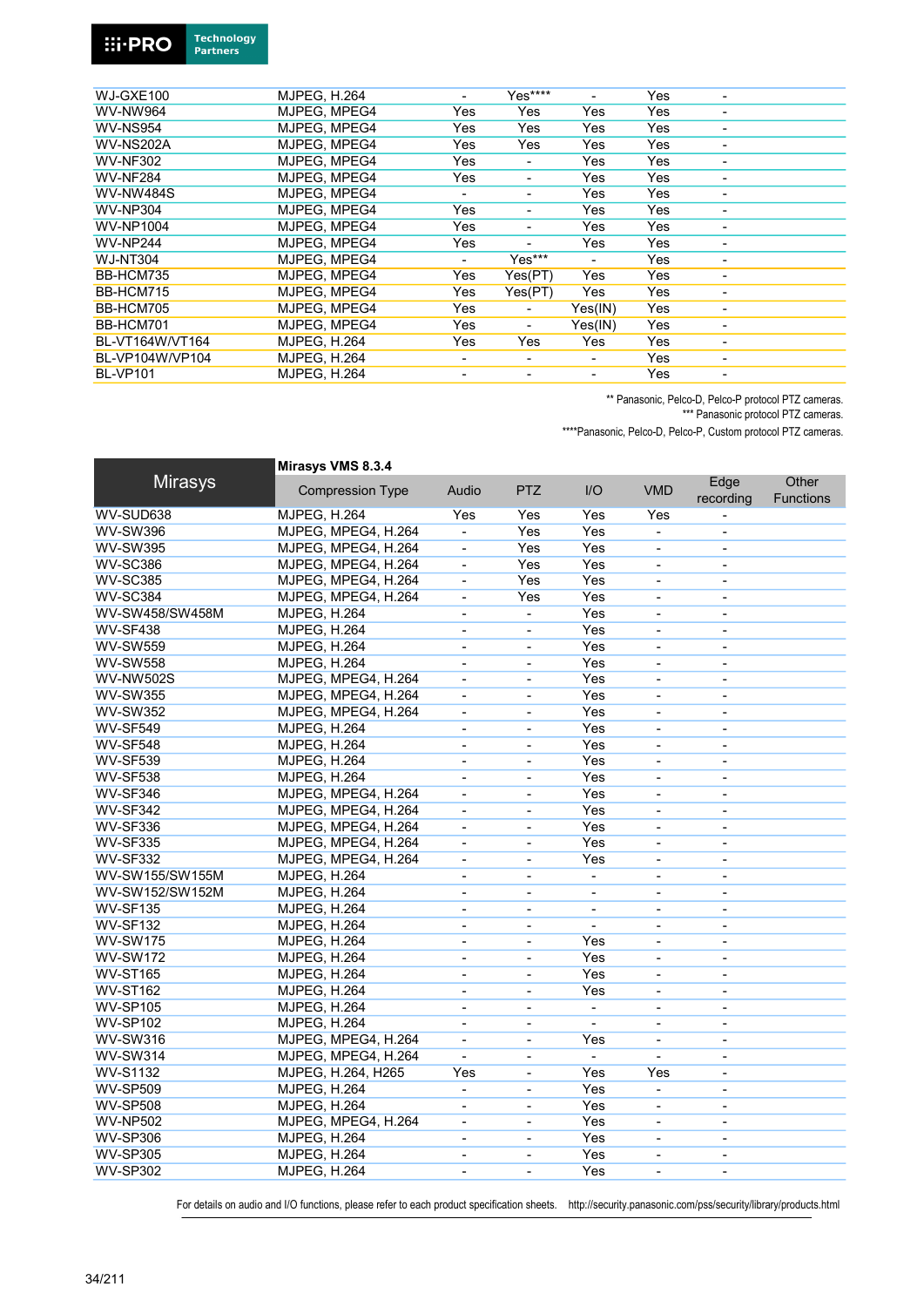

| WV-SPN631        | <b>MJPEG. H.264</b> | Yes                      |     | Yes     | Yes |                          |
|------------------|---------------------|--------------------------|-----|---------|-----|--------------------------|
| <b>WV-NW964</b>  | MJPEG. MPEG4        | $\overline{\phantom{0}}$ | Yes | Yes     |     | $\overline{\phantom{0}}$ |
| <b>WV-NS954</b>  | MJPEG. MPEG4        |                          | Yes | Yes     |     | -                        |
| <b>WV-NS202A</b> | MJPEG. MPEG4        | $\overline{\phantom{0}}$ | Yes | Yes     |     | ٠                        |
| <b>WV-NF302</b>  | MJPEG. MPEG4        |                          |     | Yes     |     |                          |
| <b>WV-NF284</b>  | MJPEG. MPEG4        |                          |     | Yes     |     | $\overline{\phantom{0}}$ |
| <b>WV-NP304</b>  | MJPEG. MPEG4        |                          |     | Yes     |     |                          |
| <b>WV-NP244</b>  | MJPEG. MPEG4        |                          |     | Yes     |     |                          |
| BB-HCM735        | MJPEG. MPEG4. H.264 | $\blacksquare$           | Yes | Yes     |     | $\overline{\phantom{0}}$ |
| BB-HCM715        | MJPEG. MPEG4, H.264 |                          | Yes | Yes     |     | $\overline{\phantom{0}}$ |
| BB-HCM705        | MJPEG. MPEG4. H.264 | $\overline{\phantom{0}}$ | ٠   | Yes(IN) | ٠   | ٠                        |
| BB-HCM701        | MJPEG. MPEG4. H.264 |                          | Ξ.  | Yes(IN) | ٠   | ٠                        |
| BL-VT164W/VT164  | <b>MJPEG. H.264</b> |                          |     | Yes     |     | ٠                        |
| BL-VP104W/VP104  | <b>MJPEG, H.264</b> |                          |     |         |     |                          |
| <b>BL-VP101</b>  | <b>MJPEG. H.264</b> |                          |     |         |     |                          |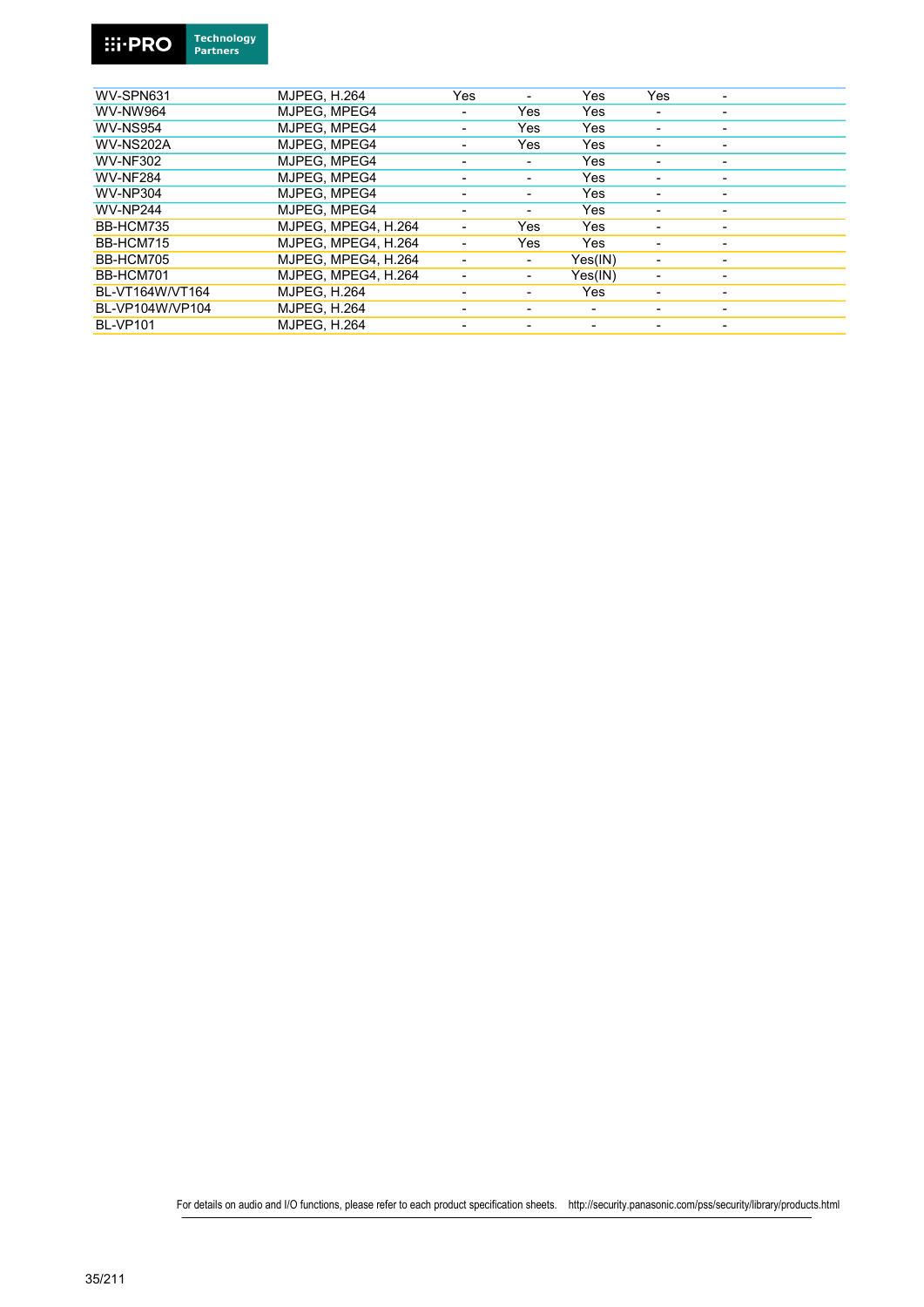| <b>Next Level</b>       | <b>NLSS Gateway</b>     |                          |                              |                          |                          |                          |                           |       |
|-------------------------|-------------------------|--------------------------|------------------------------|--------------------------|--------------------------|--------------------------|---------------------------|-------|
| <b>Security Systems</b> | <b>Compression Type</b> | Audio                    | <b>PTZ</b>                   | I/O                      | <b>VMD</b>               | Edge<br>recording        | Other<br><b>Functions</b> |       |
| <b>WV-SW598</b>         | H.264                   |                          | Yes                          | $\overline{\phantom{a}}$ | Yes                      |                          |                           | Onvif |
| <b>WV-SC588</b>         | H.264                   | $\blacksquare$           | Yes                          | $\blacksquare$           | Yes                      | $\overline{\phantom{0}}$ |                           | Onvif |
| <b>WV-SW396</b>         | MJPEG, MPEG4, H.264     |                          | Yes                          | $\blacksquare$           | Yes                      |                          |                           | Onvif |
| <b>WV-SW395</b>         | MJPEG, MPEG4, H.264     | $\blacksquare$           | Yes                          | $\blacksquare$           | Yes                      | $\blacksquare$           |                           | Onvif |
| <b>WV-SC386</b>         | MJPEG, MPEG4, H.264     |                          | Yes                          |                          | Yes                      | $\overline{\phantom{a}}$ |                           | Onvif |
| <b>WV-SC385</b>         | MJPEG, MPEG4, H.264     | $\blacksquare$           | Yes                          | $\blacksquare$           | Yes                      | $\overline{\phantom{a}}$ |                           | Onvif |
| <b>WV-SC384</b>         | MJPEG, MPEG4, H.264     |                          | Yes                          | $\blacksquare$           | Yes                      |                          |                           | Onvif |
| WV-SFV631L              | <b>MJPEG, H.264</b>     | $\overline{\phantom{a}}$ | $\blacksquare$               | Yes                      | Yes                      | $\overline{\phantom{a}}$ |                           | Onvif |
| WV-SFV611L              | <b>MJPEG, H.264</b>     | $\blacksquare$           | $\overline{\phantom{a}}$     | Yes                      | Yes                      | $\overline{\phantom{a}}$ |                           | Onvif |
| WV-SFR631LT             | <b>MJPEG, H.264</b>     | $\overline{\phantom{a}}$ | $\overline{\phantom{a}}$     | Yes                      | Yes                      | $\overline{\phantom{a}}$ |                           | Onvif |
| WV-SFR631L              | <b>MJPEG, H.264</b>     | $\blacksquare$           |                              | Yes                      | Yes                      |                          |                           | Onvif |
| WV-SFR611L              | <b>MJPEG, H.264</b>     | $\overline{\phantom{a}}$ | $\overline{\phantom{a}}$     | Yes                      | Yes                      | $\overline{\phantom{0}}$ |                           | Onvif |
| WV-SFN631L              | MJPEG, H.264            | $\overline{\phantom{a}}$ | $\qquad \qquad \blacksquare$ | Yes                      | Yes                      | $\overline{\phantom{a}}$ |                           | Onvif |
| WV-SFN611L              | <b>MJPEG, H.264</b>     | $\overline{\phantom{a}}$ | ۰                            | Yes                      | Yes                      | $\overline{\phantom{a}}$ |                           | Onvif |
| WV-SFV311               | <b>MJPEG, H.264</b>     | $\blacksquare$           |                              | Yes                      | Yes                      |                          |                           | Onvif |
| WV-SFV310               | <b>MJPEG, H.264</b>     | $\blacksquare$           | $\blacksquare$               | Yes                      | Yes                      | ä,                       |                           |       |
| WV-SFR311               | <b>MJPEG, H.264</b>     | $\blacksquare$           | $\blacksquare$               | Yes                      | Yes                      | $\overline{\phantom{a}}$ |                           | Onvif |
| WV-SFR310               | <b>MJPEG, H.264</b>     | $\blacksquare$           | $\overline{\phantom{a}}$     | Yes                      | Yes                      | ä,                       |                           | Onvif |
| WV-SFN311               | <b>MJPEG, H.264</b>     | $\blacksquare$           | $\overline{\phantom{a}}$     | Yes                      | Yes                      | $\blacksquare$           |                           | Onvif |
| WV-SFN310               |                         | $\blacksquare$           | ÷,                           | Yes                      | Yes                      | ä,                       |                           | Onvif |
|                         | <b>MJPEG, H.264</b>     |                          |                              |                          | Yes                      |                          |                           | Onvif |
| WV-SW458/SW458M         | <b>MJPEG, H.264</b>     | $\blacksquare$           | ٠                            | $\blacksquare$           |                          | $\overline{\phantom{a}}$ |                           |       |
| WV-SPN631               | <b>MJPEG, H.264</b>     | $\blacksquare$           | $\overline{\phantom{a}}$     |                          | Yes                      | $\overline{a}$           |                           | Onvif |
| WV-SPN611               | <b>MJPEG, H.264</b>     | $\blacksquare$           | $\overline{\phantom{a}}$     | $\blacksquare$           | Yes                      | $\overline{a}$           |                           | Onvif |
| <b>WV-SW559</b>         | <b>MJPEG, H.264</b>     |                          | $\overline{\phantom{a}}$     | $\blacksquare$           | Yes                      |                          |                           | Onvif |
| WV-NW502S               | MJPEG, MPEG4, H.264     | Yes                      | $\blacksquare$               | Yes                      | Yes                      | $\blacksquare$           |                           | Onvif |
| <b>WV-SW355</b>         | MJPEG, MPEG4, H.264     |                          | $\blacksquare$               |                          | Yes                      | ä,                       |                           | Onvif |
| <b>WV-SW352</b>         | MJPEG, MPEG4, H.264     | $\blacksquare$           | ٠                            | $\blacksquare$           | Yes                      | $\blacksquare$           |                           | Onvif |
| <b>WV-SF346</b>         | MJPEG, MPEG4, H.264     |                          | $\overline{\phantom{a}}$     |                          | Yes                      | ä,                       |                           | Onvif |
| <b>WV-SF342</b>         | MJPEG, MPEG4, H.264     | $\blacksquare$           | $\overline{\phantom{a}}$     | $\overline{\phantom{a}}$ | Yes                      | $\overline{\phantom{a}}$ |                           | Onvif |
| <b>WV-SF336</b>         | <b>MJPEG, H.264</b>     |                          | $\overline{\phantom{a}}$     |                          | Yes                      | $\overline{\phantom{a}}$ |                           |       |
| <b>WV-SF335</b>         | <b>MJPEG, H.264</b>     | $\overline{\phantom{a}}$ | $\overline{\phantom{a}}$     | $\overline{\phantom{a}}$ | Yes                      | $\overline{\phantom{a}}$ |                           |       |
| <b>WV-SF332</b>         | <b>MJPEG, H.264</b>     |                          |                              |                          | Yes                      | $\overline{\phantom{0}}$ |                           |       |
| <b>WV-SW158</b>         | <b>MJPEG, H.264</b>     | $\overline{\phantom{a}}$ | $\overline{\phantom{a}}$     | $\overline{\phantom{a}}$ | Yes                      | $\overline{\phantom{0}}$ |                           | Onvif |
| WV-SW155/SW155M         | MJPEG, H.264            | $\overline{\phantom{a}}$ | ۰                            | $\overline{\phantom{a}}$ | Yes                      | $\overline{\phantom{a}}$ |                           | Onvif |
| <b>WV-SW115</b>         | <b>MJPEG, H.264</b>     | $\overline{\phantom{a}}$ | $\overline{\phantom{a}}$     | $\overline{\phantom{a}}$ | Yes                      | $\overline{\phantom{0}}$ |                           | Onvif |
| <b>WV-SF138</b>         | <b>MJPEG, H.264</b>     | $\blacksquare$           | ۰                            | $\blacksquare$           | Yes                      | $\overline{\phantom{0}}$ |                           | Onvif |
| <b>WV-SF135</b>         | <b>MJPEG, H.264</b>     | $\overline{\phantom{a}}$ | $\overline{\phantom{a}}$     | $\blacksquare$           | Yes                      | $\overline{\phantom{0}}$ |                           | Onvif |
| <b>WV-SF132</b>         | <b>MJPEG, H.264</b>     | $\overline{\phantom{a}}$ | $\qquad \qquad \blacksquare$ | $\overline{\phantom{a}}$ | Yes                      | $\overline{\phantom{a}}$ |                           | Onvif |
| <b>WV-SP105</b>         | <b>MJPEG, H.264</b>     | $\blacksquare$           | ٠                            | $\overline{\phantom{a}}$ | Yes                      | $\overline{\phantom{a}}$ |                           | Onvif |
| <b>WV-SP102</b>         | <b>MJPEG, H.264</b>     |                          |                              |                          | Yes                      |                          |                           | Onvif |
| WV-SW316L               | <b>MJPEG, H.264</b>     | $\overline{\phantom{a}}$ | $\overline{\phantom{a}}$     | $\overline{\phantom{a}}$ | Yes                      | $\overline{\phantom{a}}$ |                           | Onvif |
| <b>WV-SW316</b>         | <b>MJPEG, H.264</b>     | $\overline{\phantom{a}}$ | $\overline{\phantom{a}}$     | $\overline{\phantom{a}}$ | Yes                      | $\overline{\phantom{a}}$ |                           | Onvif |
| <b>WV-SP509</b>         | <b>MJPEG, H.264</b>     |                          | ۰                            |                          | Yes                      | $\overline{\phantom{a}}$ |                           | Onvif |
| <b>WV-NP502</b>         | MJPEG, MPEG4, H.264     | Yes                      | $\overline{\phantom{a}}$     | Yes                      | Yes                      |                          |                           |       |
| <b>WV-SP306</b>         | MJPEG, MPEG4, H.264     |                          | $\overline{\phantom{a}}$     | $\blacksquare$           | Yes                      |                          |                           | Onvif |
| <b>WV-SP305</b>         | MJPEG, MPEG4, H.264     | $\overline{\phantom{a}}$ | $\overline{\phantom{a}}$     | $\blacksquare$           | Yes                      | $\overline{\phantom{a}}$ |                           | Onvif |
| <b>WV-SP302</b>         | MJPEG, MPEG4, H.264     |                          |                              |                          | Yes                      |                          |                           | Onvif |
| WV-NS202A               | MJPEG, MPEG4            | Yes                      | Yes                          | Yes                      | $\overline{\phantom{a}}$ | $\overline{\phantom{0}}$ |                           |       |
| <b>WV-NF284</b>         | MPEG4                   |                          |                              |                          | $\overline{\phantom{a}}$ |                          |                           |       |
| <b>WV-NW484S</b>        | MJPEG, MPEG4            | $\blacksquare$           | $\overline{\phantom{a}}$     | Yes                      | $\overline{\phantom{a}}$ | $\overline{\phantom{a}}$ |                           |       |
| <b>WV-NP244</b>         | MJPEG, MPEG4            | Yes                      | $\blacksquare$               | Yes                      | $\overline{\phantom{a}}$ | $\overline{\phantom{a}}$ |                           |       |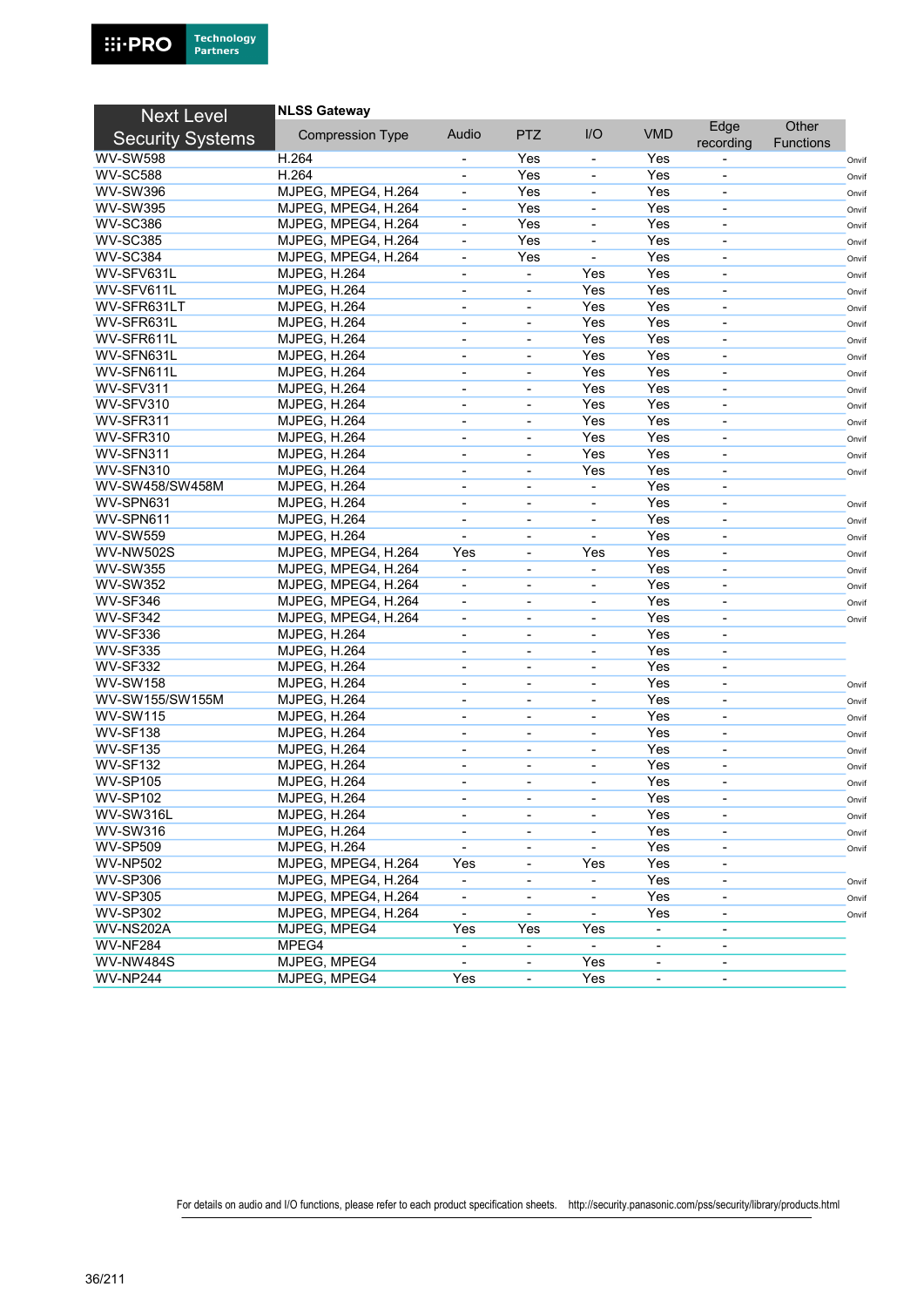### **Crystal, Titan NVR, NVRmini 2, NVRsolo (DP v19.12)**

| <b>NUUO</b>       | <b>Compression Type</b> | Audio                    | <b>PTZ</b>                   | I/O                      | <b>VMD</b> | Edge<br>recording            | Other<br><b>Functions</b> |      |
|-------------------|-------------------------|--------------------------|------------------------------|--------------------------|------------|------------------------------|---------------------------|------|
| WV-S6131          | MJPEG, H.264, H265      | Yes                      | Yes                          | Yes                      | Yes        |                              |                           |      |
| <b>WV-S6111</b>   | MJPEG, H.264, H265      | Yes                      | Yes                          | Yes                      | Yes        | $\qquad \qquad \blacksquare$ |                           |      |
| WV-S6110          | MJPEG, H.264, H265      | Yes                      | Yes                          | Yes                      | Yes        |                              |                           |      |
| WV-S6130          | MJPEG, H.264, H265      | Yes                      | Yes                          | Yes                      | Yes        | $\blacksquare$               |                           |      |
| <b>WV-SW598</b>   | H.264                   |                          | $\blacksquare$               | $\blacksquare$           | Yes        | $\blacksquare$               |                           |      |
| <b>WV-SW396</b>   | MJPEG, MPEG4, H.264     | Yes                      | Yes                          | Yes                      | Yes        | ä,                           |                           |      |
| <b>WV-SW395</b>   | MJPEG, MPEG4, H.264     | Yes                      | Yes                          | $\blacksquare$           | Yes        |                              |                           |      |
| <b>WV-SC386</b>   | MJPEG, MPEG4, H.264     | Yes                      | Yes                          | Yes                      | Yes        | ä,                           |                           |      |
| <b>WV-SC385</b>   | MJPEG, MPEG4, H.264     | Yes                      | Yes                          | Yes                      | Yes        | $\overline{\phantom{a}}$     |                           |      |
| <b>WV-SC384</b>   | MJPEG, MPEG4, H.264     | Yes                      | Yes                          | Yes                      | Yes        | $\overline{\phantom{0}}$     |                           |      |
| <b>WV-S2111L</b>  | MJEG, H.264, H265       | Yes                      | $\blacksquare$               | Yes                      | Yes        | ä,                           |                           |      |
| WV-S2110J/S2110RJ | MJEG, H.264, H265       | Yes                      | $\blacksquare$               | Yes                      | Yes        |                              |                           |      |
| WV-SFV781L        | H.264                   | Yes                      | $\blacksquare$               | Yes                      | Yes        | $\blacksquare$               |                           |      |
| WV-SFV631LT       | H.264                   |                          |                              |                          | Yes        | ä,                           |                           |      |
| WV-SFV631LT       | H.264                   | $\blacksquare$           | $\blacksquare$               |                          | Yes        |                              |                           |      |
|                   |                         |                          | $\blacksquare$               |                          |            | ä,                           |                           |      |
| WV-SFV611L        | H.264                   |                          | $\overline{\phantom{a}}$     |                          | Yes        |                              |                           |      |
| WV-SFN311         | H.264                   | Yes                      | $\overline{\phantom{a}}$     | Yes                      | Yes        | $\blacksquare$               |                           |      |
| WV-SFN310         | H.264                   | Yes                      | $\overline{\phantom{a}}$     | Yes                      | Yes        | $\blacksquare$               |                           |      |
| WV-SFV481         | H.264                   | Yes                      | $\overline{\phantom{a}}$     | Yes                      | Yes        | $\overline{\phantom{a}}$     |                           | UPnP |
| WV-SW458/SW458M   | H.264                   | Yes                      |                              | Yes                      | Yes        |                              |                           | UPnP |
| <b>WV-SF438</b>   | <b>MJPEG, H.264</b>     | Yes                      | $\overline{\phantom{a}}$     | Yes                      | Yes        | $\overline{\phantom{a}}$     |                           |      |
| WV-SPN631         | H.264                   |                          | $\overline{\phantom{a}}$     |                          | Yes        | $\qquad \qquad \blacksquare$ |                           |      |
| WV-SPN311         | H.264                   | Yes                      | $\overline{\phantom{a}}$     | Yes                      | Yes        | $\blacksquare$               |                           | UPnP |
| WV-SPW631L        | H.264                   | $\blacksquare$           |                              | $\blacksquare$           | Yes        |                              |                           |      |
| WV-SPW611L        | H.264                   | $\blacksquare$           | $\overline{\phantom{a}}$     | $\blacksquare$           | Yes        | $\blacksquare$               |                           |      |
| <b>WV-SW559</b>   | <b>MJPEG, H.264</b>     | Yes                      | $\overline{\phantom{a}}$     | Yes                      | Yes        | $\qquad \qquad \blacksquare$ |                           |      |
| <b>WV-SW558</b>   | <b>MJPEG, H.264</b>     | $\blacksquare$           | $\overline{\phantom{a}}$     | Yes                      | Yes        | $\qquad \qquad \blacksquare$ |                           |      |
| <b>WV-NW502S</b>  | MJPEG, MPEG4, H.264     | Yes                      | $\blacksquare$               | $\blacksquare$           | Yes        | $\overline{\phantom{0}}$     |                           |      |
| <b>WV-SW355</b>   | MJPEG, MPEG4, H.264     | Yes                      | $\blacksquare$               | Yes                      | Yes        | ä,                           |                           |      |
| <b>WV-SW352</b>   | MJPEG, MPEG4, H.264     | Yes                      | $\overline{\phantom{a}}$     | $\blacksquare$           | Yes        | $\overline{\phantom{a}}$     |                           |      |
| <b>WV-SF539</b>   | H.264                   | $\overline{a}$           | $\overline{\phantom{a}}$     | $\blacksquare$           | Yes        | ä,                           |                           |      |
| WV-SF346          | MJPEG, MPEG4, H.264     | Yes                      | $\blacksquare$               | $\overline{\phantom{a}}$ | Yes        |                              |                           |      |
| WV-SF342          | MJPEG, MPEG4, H.264     | Yes                      | $\blacksquare$               | $\blacksquare$           | Yes        |                              |                           |      |
| <b>WV-SF336</b>   | MJPEG, MPEG4, H.264     | Yes                      | $\overline{\phantom{a}}$     | $\blacksquare$           | Yes        | $\overline{\phantom{a}}$     |                           |      |
| <b>WV-SF335</b>   | MJPEG, MPEG4, H.264     | Yes                      | $\overline{\phantom{a}}$     | Yes                      | Yes        | ä,                           |                           |      |
| <b>WV-SF332</b>   | MJPEG, MPEG4, H.264     | Yes                      | $\blacksquare$               | Yes                      | Yes        | $\blacksquare$               |                           |      |
| <b>WV-SW158</b>   | <b>MJPEG</b>            | Yes                      | $\blacksquare$               | $\blacksquare$           | Yes        | $\blacksquare$               |                           |      |
| WV-SW155/SW155M   | <b>MJPEG, H.264</b>     | $\blacksquare$           | $\blacksquare$               | $\blacksquare$           | Yes        | $\blacksquare$               |                           | UPnP |
| WV-SW152/SW152M   |                         |                          |                              |                          | Yes        |                              |                           |      |
| <b>WV-SF135</b>   | <b>MJPEG, H.264</b>     | $\overline{\phantom{a}}$ | $\overline{\phantom{a}}$     |                          |            | $\qquad \qquad \blacksquare$ |                           |      |
|                   | <b>MJPEG, H.264</b>     | $\blacksquare$           | $\overline{\phantom{a}}$     | $\overline{\phantom{a}}$ | Yes        | $\blacksquare$               |                           |      |
| <b>WV-SF132</b>   | <b>MJPEG, H.264</b>     |                          |                              |                          | Yes        |                              |                           |      |
| WV-SW174W         | <b>MJPEG, H.264</b>     | Yes                      | Yes                          | Yes                      | Yes        | $\overline{\phantom{a}}$     |                           |      |
| <b>WV-SW175</b>   | <b>MJPEG, H.264</b>     | Yes                      | Yes                          | Yes                      | Yes        | $\qquad \qquad \blacksquare$ |                           |      |
| <b>WV-SW172</b>   | <b>MJPEG, H.264</b>     | $\blacksquare$           | Yes                          | Yes                      | Yes        | $\overline{\phantom{a}}$     |                           |      |
| <b>WV-ST165</b>   | <b>MJPEG, H.264</b>     | Yes                      | Yes                          | Yes                      | Yes        |                              |                           |      |
| <b>WV-ST162</b>   | <b>MJPEG, H.264</b>     | $\blacksquare$           | Yes                          | Yes                      | Yes        | $\overline{\phantom{a}}$     |                           |      |
| <b>WV-SP105</b>   | <b>MJPEG, H.264</b>     | $\overline{\phantom{a}}$ | $\qquad \qquad \blacksquare$ | $\blacksquare$           | Yes        | $\qquad \qquad \blacksquare$ |                           |      |
| <b>WV-SP102</b>   | <b>MJPEG, H.264</b>     | $\blacksquare$           | $\overline{\phantom{a}}$     |                          | Yes        | $\qquad \qquad \blacksquare$ |                           |      |
| WV-SW316L         | <b>MJPEG, H.264</b>     | Yes                      |                              | Yes                      | Yes        |                              |                           |      |
| <b>WV-SW316</b>   | <b>MJPEG, H.264</b>     | Yes                      | $\overline{\phantom{a}}$     | Yes                      | Yes        | $\overline{\phantom{a}}$     |                           |      |
| <b>WV-SW314</b>   | <b>MJPEG, H.264</b>     |                          | $\overline{\phantom{a}}$     |                          | Yes        | $\overline{\phantom{a}}$     |                           |      |
| <b>WV-SP509</b>   | <b>MJPEG, H.264</b>     | Yes                      | ۰                            | Yes                      | Yes        | $\overline{\phantom{0}}$     |                           |      |
| <b>WV-SP508</b>   | <b>MJPEG, H.264</b>     | $\blacksquare$           | $\overline{\phantom{a}}$     | Yes                      | Yes        |                              |                           |      |
| <b>WV-NP502</b>   | MJPEG, MPEG4, H.264     | Yes                      | $\overline{\phantom{a}}$     |                          | Yes        |                              |                           |      |
| <b>WV-SP306</b>   | MJPEG, MPEG4, H.264     | Yes                      | $\blacksquare$               | $\overline{\phantom{a}}$ | Yes        | $\overline{\phantom{a}}$     |                           |      |
| <b>WV-SP305</b>   | MJPEG, MPEG4, H.264     | Yes                      | $\overline{\phantom{a}}$     | $\overline{\phantom{a}}$ | Yes        |                              |                           |      |
| <b>WV-SP302</b>   | MJPEG, MPEG4, H.264     | Yes                      | $\overline{\phantom{a}}$     | $\overline{\phantom{a}}$ | Yes        |                              |                           |      |
| WJ-GXE500         | MJPEG, MPEG4, H.264     | Yes                      | $\blacksquare$               | $\overline{\phantom{a}}$ | Yes        |                              |                           |      |
| WJ-GXE100         | MJPEG, MPEG4, H.264     |                          | $\overline{\phantom{a}}$     | $\overline{\phantom{a}}$ |            | $\overline{\phantom{a}}$     |                           |      |
| <b>WV-NW964</b>   | MJPEG, MPEG4            | Yes                      | Yes                          | $\overline{\phantom{a}}$ | Yes        | $\qquad \qquad \blacksquare$ |                           |      |
| <b>WV-NS954</b>   | MJPEG, MPEG4            | Yes                      | Yes                          | $\blacksquare$           | Yes        | $\overline{\phantom{a}}$     |                           |      |
| WV-NS202A         |                         | Yes                      | Yes                          |                          | Yes        |                              |                           |      |
|                   | MJPEG, MPEG4            |                          |                              |                          |            |                              |                           |      |
| <b>WV-NF302</b>   | MJPEG, MPEG4            | Yes                      | $\blacksquare$               | $\overline{\phantom{a}}$ | Yes        | $\blacksquare$               |                           |      |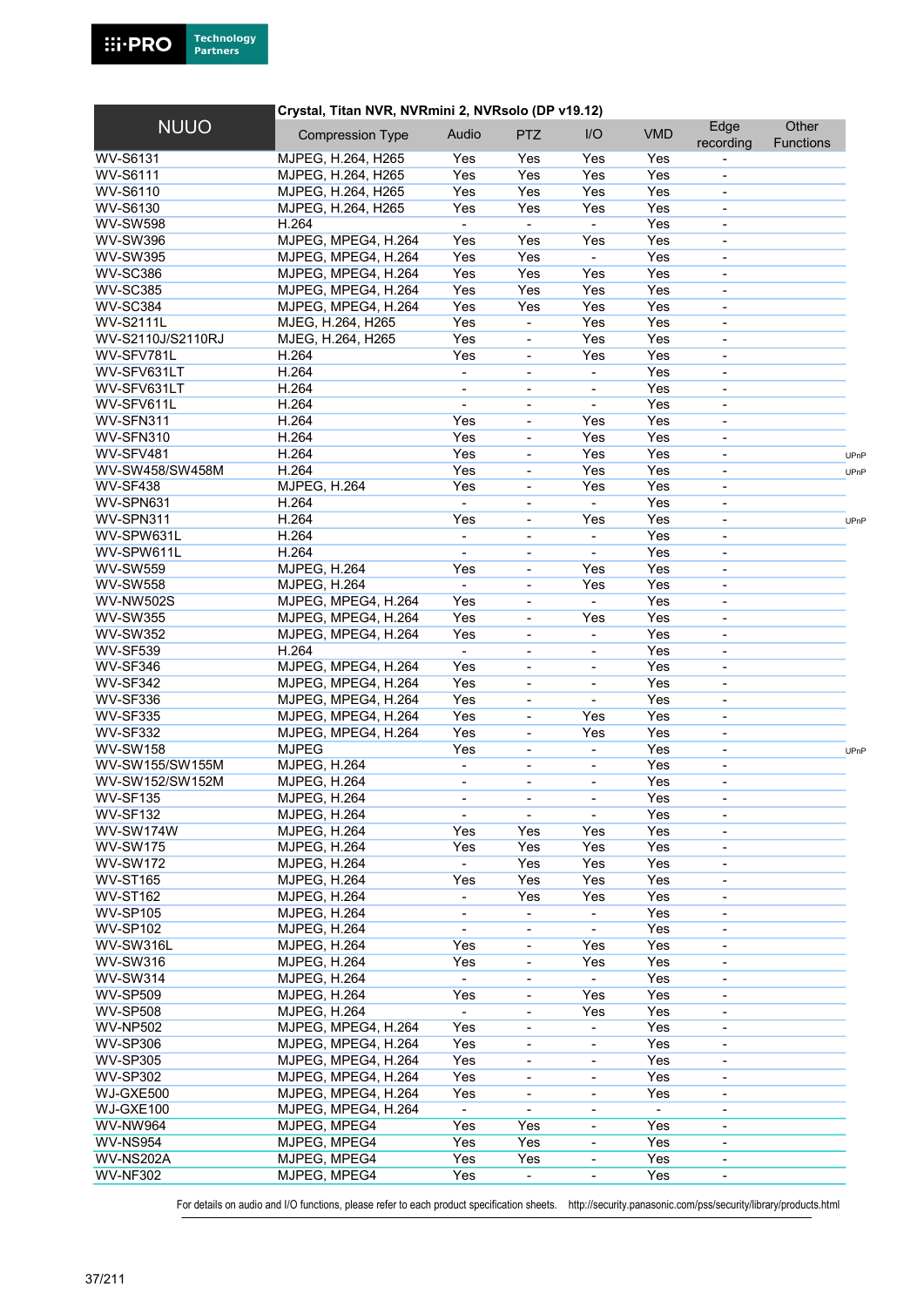

| ı | Technology      |
|---|-----------------|
|   | <b>Partners</b> |
|   |                 |

| <b>WV-NF284</b>  | MJPEG. MPEG4        | Yes                      |        |                          | Yes |                                     |
|------------------|---------------------|--------------------------|--------|--------------------------|-----|-------------------------------------|
| <b>WV-NW484S</b> | MJPEG. MPEG4        | ٠                        | ٠      | $\overline{\phantom{0}}$ | Yes | -                                   |
| <b>WV-NP304</b>  | MJPEG. MPEG4        | Yes                      |        |                          | Yes |                                     |
| WV-NP1004        | <b>MJPEG</b>        | Yes                      | -      | $\overline{\phantom{0}}$ | Yes | $\overline{\phantom{0}}$            |
| <b>WV-NP244</b>  | MJPEG, MPEG4        | Yes                      | ۰      |                          | Yes |                                     |
| <b>WJ-NT304</b>  | <b>MJPEG</b>        | ۰                        | Yes*** |                          |     | -                                   |
| BB-HCM735        | MJPEG. MPEG4. H.264 | Yes                      | Yes    | Yes                      | Yes | ۰                                   |
| BB-HCM715        | MJPEG, MPEG4, H.264 | Yes                      | Yes    | Yes                      | Yes | -                                   |
| BB-HCM705        | MJPEG. MPEG4. H.264 | Yes                      | ٠      | Yes(IN)                  | Yes |                                     |
| BB-HCM701        | MJPEG. MPEG4. H.264 | Yes                      | ٠      | Yes(IN)                  | Yes | $\overline{\phantom{0}}$            |
| BL-VT164W/VT164  | <b>MJPEG, H.264</b> | Yes                      | Yes    | ۰                        | Yes | ٠                                   |
| BL-VP104W/VP104  | <b>MJPEG, H.264</b> | $\overline{\phantom{0}}$ |        |                          | Yes | $\overline{\phantom{0}}$            |
| <b>BL-VP101</b>  | <b>MJPEG, H.264</b> | $\overline{\phantom{0}}$ | -      | $\blacksquare$           | Yes |                                     |
|                  |                     |                          |        |                          |     | *** Panasonic protocol PTZ cameras. |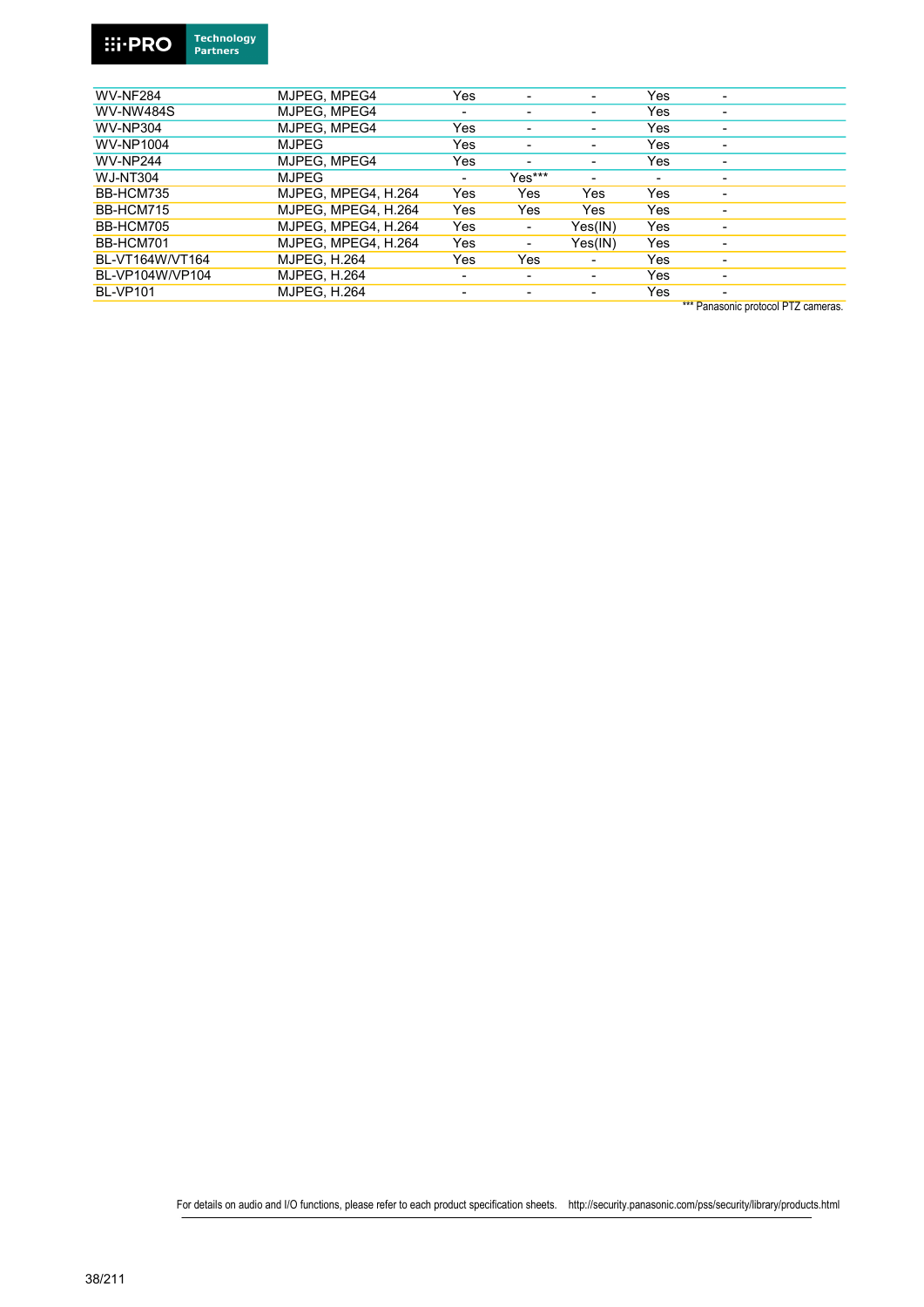## **QNAP NVR** (Surveillance Station Version: 5.1.3.3(4))

| <b>QNAP Systems</b> | <b>Compression Type</b> | Audio | <b>PTZ</b>                   | I/O            | <b>VMD</b> | Edge<br>recording        | Other<br><b>Functions</b> |
|---------------------|-------------------------|-------|------------------------------|----------------|------------|--------------------------|---------------------------|
|                     | <b>MJPEG, H.264</b>     | Yes   |                              | Yes            | Yes        |                          |                           |
| <b>WV-X8570N</b>    |                         |       | $\qquad \qquad \blacksquare$ |                |            |                          |                           |
| <b>WV-X6531N</b>    | <b>MJPEG, H.264</b>     | Yes   | Yes                          | Yes(in)        | Yes        | $\overline{\phantom{a}}$ |                           |
| <b>WV-X6511N</b>    | <b>MJPEG, H.264</b>     | Yes   | Yes                          | Yes(in)        | Yes        |                          |                           |
| <b>WV-S6530N</b>    | <b>MJPEG, H.264</b>     | Yes   | Yes                          | Yes(in)        | Yes        | $\overline{\phantom{a}}$ |                           |
| <b>WV-S6111</b>     | <b>MJPEG, H.264</b>     | Yes   | Yes                          | Yes(in)        | Yes        | $\overline{\phantom{a}}$ |                           |
| WV-S6110            | <b>MJPEG, H.264</b>     | Yes   | Yes                          | Yes(in)        | Yes        | $\overline{\phantom{a}}$ |                           |
| <b>WV-S6130</b>     | <b>MJPEG, H.264</b>     | Yes   | Yes                          | Yes(in)        | Yes        | $\overline{\phantom{a}}$ |                           |
| <b>WV-SC588</b>     | <b>MJPEG, H.264</b>     | Yes   | Yes                          | Yes(in)        | Yes        | $\blacksquare$           |                           |
| <b>WV-SW397</b>     | <b>MJPEG, H.264</b>     | Yes   | Yes                          | Yes(in)        | Yes        | $\overline{\phantom{a}}$ |                           |
| <b>WV-SW396</b>     | MJPEG, MPEG4, H.264     | Yes   | Yes                          | Yes            | Yes        | $\overline{\phantom{a}}$ |                           |
| <b>WV-SW395</b>     | MJPEG, MPEG4, H.264     | Yes   | Yes                          | Yes            | Yes        | $\overline{\phantom{a}}$ |                           |
| <b>WV-SC386</b>     | MJPEG, MPEG4, H.264     | Yes   | Yes                          | Yes(in)        | Yes        | ÷,                       |                           |
| <b>WV-SC385</b>     | MJPEG, MPEG4, H.264     | Yes   | Yes                          | Yes(in)        | Yes        | $\overline{\phantom{a}}$ |                           |
| <b>WV-SC384</b>     | MJPEG, MPEG4, H.264     | Yes   | Yes                          | Yes(in)        | Yes        | $\overline{\phantom{a}}$ |                           |
| <b>WV-S2570L</b>    | MJPEG, H.264            | Yes   | ÷,                           | Yes(in)        | Yes        | $\blacksquare$           |                           |
| <b>WV-S2550L</b>    | <b>MJPEG, H.264</b>     | Yes   | $\frac{1}{2}$                | Yes(in)        | Yes        |                          |                           |
| <b>WV-S2531LN</b>   | <b>MJPEG, H.264</b>     | Yes   | $\blacksquare$               | Yes(in)        | Yes        | $\blacksquare$           |                           |
| <b>WV-S2511LN</b>   | <b>MJPEG, H.264</b>     | Yes   | $\qquad \qquad \blacksquare$ | Yes(in)        | Yes        | $\overline{\phantom{0}}$ |                           |
| <b>WV-S2270L</b>    | <b>MJPEG, H.264</b>     | Yes   | $\blacksquare$               | Yes(in)        | Yes        | $\overline{\phantom{a}}$ |                           |
| <b>WV-S2250L</b>    | <b>MJPEG, H.264</b>     | Yes   | $\blacksquare$               | Yes(in)        | Yes        | ä,                       |                           |
| <b>WV-S2231L</b>    | <b>MJPEG, H.264</b>     | Yes   | $\blacksquare$               | Yes(in)        | Yes        | $\blacksquare$           |                           |
| <b>WV-S2211L</b>    | <b>MJPEG, H.264</b>     | Yes   | $\overline{\phantom{0}}$     | Yes(in)        | Yes        | $\overline{\phantom{a}}$ |                           |
| <b>WV-S2131L</b>    | <b>MJPEG, H.264</b>     | Yes   | $\qquad \qquad \blacksquare$ | Yes(in)        | Yes        | $\overline{\phantom{a}}$ |                           |
| <b>WV-S2130</b>     | <b>MJPEG, H.264</b>     | Yes   | ÷,                           | Yes(in)        | Yes        |                          |                           |
| <b>WV-S2111L</b>    | <b>MJPEG, H.264</b>     | Yes   | $\frac{1}{2}$                | Yes(in)        | Yes        | $\blacksquare$           |                           |
| WV-S2110            | <b>MJPEG, H.264</b>     | Yes   | $\qquad \qquad \blacksquare$ | Yes(in)        | Yes        | $\overline{\phantom{a}}$ |                           |
| WV-SFV781L          | <b>MJPEG, H.264</b>     | Yes   | $\blacksquare$               | Yes(in)        | Yes        | $\overline{\phantom{a}}$ |                           |
| WV-SFV631LT         | MJPEG, H.264            | Yes   | ÷,                           | Yes(in)        | Yes        |                          |                           |
|                     |                         |       |                              |                |            | $\overline{\phantom{a}}$ |                           |
| WV-SFV631L          | <b>MJPEG, H.264</b>     | Yes   | $\blacksquare$               | Yes(in)        | Yes        | $\blacksquare$           |                           |
| WV-SFV611L          | <b>MJPEG, H.264</b>     | Yes   | $\qquad \qquad \blacksquare$ | Yes(in)        | Yes        | $\overline{\phantom{a}}$ |                           |
| WV-SFR631L          | <b>MJPEG, H.264</b>     | Yes   | $\qquad \qquad \blacksquare$ | Yes(in)        | Yes        | $\overline{\phantom{a}}$ |                           |
| WV-SFR611L          | <b>MJPEG, H.264</b>     | Yes   | $\overline{a}$               | Yes(in)        | Yes        | $\blacksquare$           |                           |
| WV-SFN631L          | <b>MJPEG, H.264</b>     | Yes   | $\blacksquare$               | Yes(in)        | Yes        | $\blacksquare$           |                           |
| WV-SFN611L          | <b>MJPEG, H.264</b>     | Yes   | $\frac{1}{2}$                | Yes(in)        | Yes        | $\overline{\phantom{a}}$ |                           |
| WV-SFV531           | <b>MJPEG, H.264</b>     | Yes   | $\qquad \qquad \blacksquare$ | Yes(in)        | Yes        | $\overline{\phantom{a}}$ |                           |
| WV-SFV311           | <b>MJPEG, H.264</b>     | Yes   | $\blacksquare$               | Yes(in)        | Yes        | $\overline{\phantom{a}}$ |                           |
| WV-SFN311           | <b>MJPEG, H.264</b>     | Yes   | $\frac{1}{2}$                | Yes(in)        | Yes        | ÷,                       |                           |
| WV-SFN310           | <b>MJPEG, H.264</b>     | Yes   | $\blacksquare$               | Yes(in)        | Yes        | $\overline{\phantom{a}}$ |                           |
| WV-X4571L/X4571LM   | <b>MJPEG, H.264</b>     | Yes   | $\qquad \qquad \blacksquare$ | Yes(in)        | Yes        | $\overline{\phantom{a}}$ |                           |
| WV-X4171            | <b>MJPEG, H.264</b>     | Yes   | ÷,                           | Yes(in)        | Yes        | $\overline{\phantom{a}}$ |                           |
| <b>WV-X4170</b>     | MJPEG, H.264            |       |                              |                | Yes        |                          |                           |
| WV-S4550L/S4550LM   | <b>MJPEG, H.264</b>     | Yes   | $\overline{\phantom{a}}$     | Yes(in)        | Yes        | $\overline{\phantom{a}}$ |                           |
| WV-S4150            | <b>MJPEG, H.264</b>     | Yes   | -                            | Yes(in)        | Yes        | $\overline{\phantom{a}}$ |                           |
| WV-SFN480           | <b>MJPEG, H.264</b>     | Yes   | $\blacksquare$               | Yes(in)        | Yes        | $\overline{\phantom{a}}$ |                           |
| WV-SW458/SW458M     | <b>MJPEG, H.264</b>     | Yes   | (Yes)                        | Yes(in)        | Yes        |                          |                           |
| WV-SF448            | <b>MJPEG, H.264</b>     | Yes   | (Yes)                        | Yes(in)        | Yes        | $\overline{\phantom{a}}$ |                           |
| <b>WV-SF438</b>     | <b>MJPEG, H.264</b>     | Yes   | (Yes)                        | Yes(in)        | Yes        | $\overline{\phantom{0}}$ |                           |
| WV-S1132            | <b>MJPEG, H.264</b>     | Yes   | $\overline{\phantom{a}}$     | Yes(in)        | Yes        | $\overline{\phantom{a}}$ |                           |
| <b>WV-S1131</b>     | <b>MJPEG, H.264</b>     | Yes   |                              | Yes(in)        | Yes        |                          |                           |
| <b>WV-S1112</b>     | <b>MJPEG, H.264</b>     | Yes   | $\blacksquare$               | Yes(in)        | Yes        | $\overline{\phantom{a}}$ |                           |
| <b>WV-S1111</b>     | <b>MJPEG, H.264</b>     | Yes   | $\qquad \qquad \blacksquare$ | Yes(in)        | Yes        | $\overline{\phantom{a}}$ |                           |
| WV-S1130V/1110V     | <b>MJPEG, H.264</b>     | Yes   | $\qquad \qquad \blacksquare$ | Yes(in)        | Yes        | $\overline{\phantom{a}}$ |                           |
| WV-SPN631           | <b>MJPEG, H.264</b>     | Yes   | ÷,                           | Yes(in)        | Yes        |                          |                           |
| WV-SPN611           | <b>MJPEG, H.264</b>     | Yes   | $\frac{1}{2}$                | Yes(in)        | Yes        |                          |                           |
| WV-SPN311           | <b>MJPEG, H.264</b>     | Yes   |                              | Yes(in)        | Yes        |                          |                           |
|                     |                         |       | $\qquad \qquad \blacksquare$ | $\blacksquare$ |            | $\overline{\phantom{a}}$ |                           |
| WV-SPN310           | <b>MJPEG, H.264</b>     | Yes   | $\qquad \qquad \blacksquare$ |                | Yes        | $\overline{\phantom{a}}$ |                           |
| <b>WV-S1570L</b>    | <b>MJPEG, H.264</b>     | Yes   | $\blacksquare$               | Yes(in)        | Yes        | $\overline{\phantom{a}}$ |                           |
| <b>WV-S1550L</b>    | <b>MJPEG, H.264</b>     | Yes   | $\overline{\phantom{a}}$     | Yes(in)        | Yes        | $\blacksquare$           |                           |
| <b>WV-S1531LN</b>   | <b>MJPEG, H.264</b>     | Yes   | $\blacksquare$               | Yes(in)        | Yes        | $\overline{\phantom{a}}$ |                           |
| <b>WV-S1511LN</b>   | <b>MJPEG, H.264</b>     | Yes   | $\qquad \qquad \blacksquare$ | Yes(in)        | Yes        | $\overline{\phantom{a}}$ |                           |
| WV-SPV781L          | <b>MJPEG, H.264</b>     | Yes   | $\qquad \qquad \blacksquare$ | Yes(in)        | Yes        | $\overline{\phantom{a}}$ |                           |
| WV-SPW613LT         | <b>MJPEG, H.264</b>     | Yes   | $\qquad \qquad \blacksquare$ | Yes(in)        | Yes        | $\blacksquare$           |                           |
| WV-SPW631L          | <b>MJPEG, H.264</b>     | Yes   | $\blacksquare$               | Yes(in)        | Yes        | $\overline{\phantom{a}}$ |                           |
|                     |                         |       |                              |                |            |                          |                           |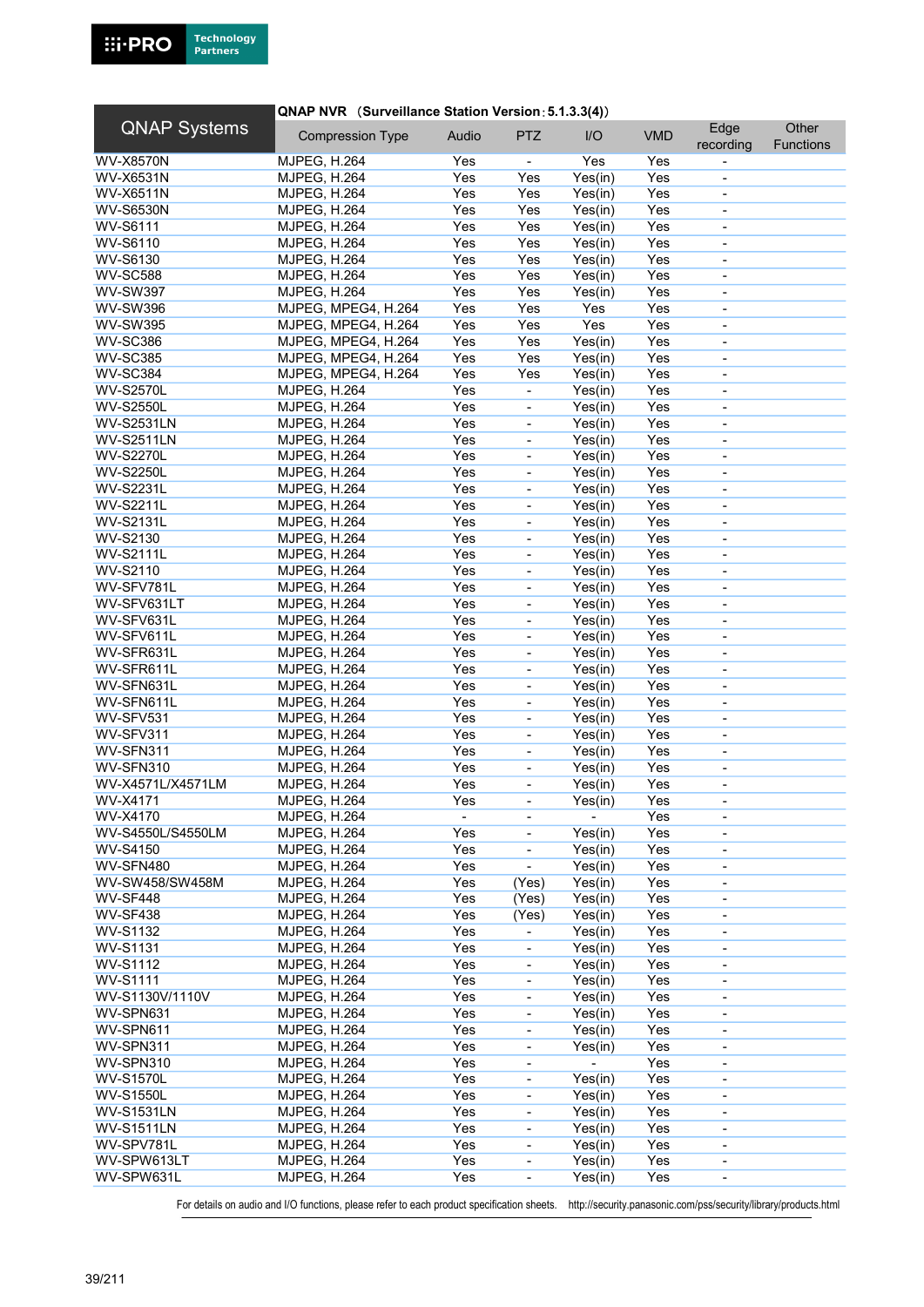| WV-SPW611L       | MJPEG, H.264        | Yes                      | $\overline{\phantom{a}}$     | Yes(in)                  | Yes | $\overline{\phantom{a}}$ |  |
|------------------|---------------------|--------------------------|------------------------------|--------------------------|-----|--------------------------|--|
| WV-SPW611        | <b>MJPEG, H.264</b> | Yes                      | $\overline{\phantom{a}}$     | Yes(in)                  | Yes | $\overline{\phantom{a}}$ |  |
|                  |                     |                          |                              |                          |     |                          |  |
| WV-SPW311AL      | <b>MJPEG, H.264</b> | Yes                      | $\overline{\phantom{a}}$     | Yes(in)                  | Yes | $\overline{\phantom{a}}$ |  |
| <b>WV-SW559</b>  | <b>MJPEG, H.264</b> | Yes                      | $\blacksquare$               | Yes(in)                  | Yes | $\blacksquare$           |  |
| <b>WV-SW558</b>  | <b>MJPEG, H.264</b> | $\blacksquare$           | $\blacksquare$               | Yes(in)                  | Yes |                          |  |
|                  |                     |                          |                              |                          |     | $\blacksquare$           |  |
| <b>WV-NW502S</b> | <b>MJPEG, H.264</b> | Yes                      | $\blacksquare$               | Yes(in)                  | Yes | $\blacksquare$           |  |
| <b>WV-SW355</b>  | MJPEG, MPEG4, H.264 | Yes                      | $\overline{\phantom{a}}$     | Yes                      | Yes | $\blacksquare$           |  |
|                  |                     |                          |                              |                          |     |                          |  |
| <b>WV-SW352</b>  | MJPEG, MPEG4, H.264 | Yes                      | $\blacksquare$               | Yes(in)                  | Yes | $\blacksquare$           |  |
| <b>WV-SF549</b>  | <b>MJPEG, H.264</b> | Yes                      | $\overline{\phantom{a}}$     | Yes(in)                  | Yes | $\overline{\phantom{a}}$ |  |
| <b>WV-SF548</b>  |                     | $\overline{\phantom{0}}$ |                              |                          | Yes | $\blacksquare$           |  |
|                  | <b>MJPEG, H.264</b> |                          | $\blacksquare$               | Yes(in)                  |     |                          |  |
| <b>WV-SF539</b>  | <b>MJPEG, H.264</b> | Yes                      | $\overline{\phantom{a}}$     | Yes(in)                  | Yes | $\blacksquare$           |  |
| <b>WV-SF538</b>  | <b>MJPEG, H.264</b> | $\blacksquare$           | $\blacksquare$               | Yes(in)                  | Yes | $\blacksquare$           |  |
|                  |                     |                          |                              |                          |     |                          |  |
| <b>WV-SF346</b>  | MJPEG, MPEG4, H.264 | Yes                      | $\blacksquare$               | Yes(in)                  | Yes | $\blacksquare$           |  |
| WV-SF342         | MJPEG, MPEG4, H.264 | Yes                      | $\qquad \qquad \blacksquare$ | Yes(in)                  | Yes | $\overline{\phantom{a}}$ |  |
| <b>WV-SF336</b>  | MJPEG, MPEG4, H.264 | Yes                      |                              |                          | Yes |                          |  |
|                  |                     |                          | $\overline{\phantom{a}}$     | Yes(in)                  |     | $\overline{\phantom{a}}$ |  |
| <b>WV-SF335</b>  | MJPEG, MPEG4, H.264 | Yes                      | $\blacksquare$               | Yes(in)                  | Yes | $\overline{a}$           |  |
| <b>WV-SF332</b>  | MJPEG, MPEG4, H.264 | Yes                      | $\blacksquare$               | Yes(in)                  | Yes | $\overline{\phantom{a}}$ |  |
|                  |                     |                          |                              |                          |     |                          |  |
| <b>WV-S3531L</b> | <b>MJPEG, H.264</b> | Yes                      | $\overline{\phantom{a}}$     |                          | Yes | $\overline{\phantom{a}}$ |  |
| <b>WV-S3512L</b> | <b>MJPEG, H.264</b> | Yes                      | $\overline{\phantom{a}}$     | $\overline{\phantom{a}}$ | Yes | $\overline{\phantom{a}}$ |  |
|                  |                     |                          |                              |                          |     |                          |  |
| <b>WV-S3511L</b> | <b>MJPEG, H.264</b> | Yes                      | ÷,                           |                          | Yes | $\overline{\phantom{a}}$ |  |
| <b>WV-S3131L</b> | <b>MJPEG, H.264</b> | Yes                      | $\overline{\phantom{a}}$     | $\overline{\phantom{a}}$ | Yes | $\blacksquare$           |  |
|                  |                     | Yes                      |                              |                          | Yes |                          |  |
| <b>WV-S3111L</b> | <b>MJPEG, H.264</b> |                          | $\qquad \qquad \blacksquare$ | $\overline{\phantom{a}}$ |     | $\overline{\phantom{a}}$ |  |
| <b>WV-SW158</b>  | MJPEG, MPEG4, H.264 | Yes                      | $\overline{\phantom{a}}$     | $\overline{\phantom{a}}$ | Yes | $\overline{\phantom{a}}$ |  |
| WV-SW155/SW155M  | <b>MJPEG, H.264</b> | $\blacksquare$           | $\overline{\phantom{a}}$     | $\blacksquare$           | Yes | $\overline{\phantom{a}}$ |  |
|                  |                     |                          |                              |                          |     |                          |  |
| WV-SW152/SW152M  | <b>MJPEG, H.264</b> | $\blacksquare$           | $\blacksquare$               | $\blacksquare$           | Yes | $\blacksquare$           |  |
| WV-SFN130        | <b>MJPEG, H.264</b> | Yes                      | $\overline{\phantom{a}}$     | Yes(in)                  | Yes | $\overline{\phantom{a}}$ |  |
|                  |                     |                          |                              |                          |     |                          |  |
| WV-SFN110        | <b>MJPEG, H.264</b> | Yes                      | $\qquad \qquad \blacksquare$ | Yes(in)                  | Yes | $\overline{\phantom{a}}$ |  |
| WV-SF138         | <b>MJPEG, H.264</b> | Yes                      | $\overline{\phantom{a}}$     |                          | Yes | $\overline{\phantom{a}}$ |  |
| WV-SF135         | <b>MJPEG, H.264</b> | ÷,                       | ÷,                           |                          | Yes | $\blacksquare$           |  |
|                  |                     |                          |                              |                          |     |                          |  |
| <b>WV-SF132</b>  | MJPEG, H.264        | $\blacksquare$           | $\overline{\phantom{a}}$     | $\blacksquare$           | Yes | $\blacksquare$           |  |
| <b>WV-SW174W</b> | <b>MJPEG, H.264</b> | Yes                      | Yes                          | Yes(in)                  | Yes | $\blacksquare$           |  |
|                  |                     |                          |                              |                          |     |                          |  |
| <b>WV-SW172</b>  | <b>MJPEG, H.264</b> | Yes                      | Yes                          | Yes(in)                  | Yes | $\blacksquare$           |  |
| <b>WV-ST165</b>  | <b>MJPEG, H.264</b> | Yes                      | Yes                          | Yes(in)                  | Yes | ä,                       |  |
| <b>WV-ST162</b>  | <b>MJPEG, H.264</b> | Yes                      | Yes                          | Yes(in)                  | Yes | $\overline{\phantom{a}}$ |  |
|                  |                     |                          |                              |                          |     |                          |  |
| <b>WV-SP105</b>  | <b>MJPEG, H.264</b> | $\blacksquare$           | $\overline{\phantom{a}}$     |                          | Yes | $\overline{\phantom{a}}$ |  |
| <b>WV-SP102</b>  | <b>MJPEG, H.264</b> | $\blacksquare$           | $\overline{\phantom{a}}$     |                          | Yes | $\overline{\phantom{a}}$ |  |
| <b>WV-SW316</b>  |                     |                          |                              |                          |     |                          |  |
|                  | MJPEG, MPEG4, H.264 | Yes                      | $\blacksquare$               | Yes(in)                  | Yes | $\blacksquare$           |  |
| <b>WV-SW314</b>  | MJPEG, MPEG4, H.264 | $\blacksquare$           | $\overline{\phantom{a}}$     | ÷,                       | Yes | $\overline{\phantom{a}}$ |  |
| <b>WV-SP509</b>  | <b>MJPEG, H.264</b> | Yes                      | $\overline{\phantom{a}}$     | Yes(in)                  | Yes | $\overline{\phantom{a}}$ |  |
|                  |                     |                          |                              |                          |     |                          |  |
| <b>WV-SP508</b>  | <b>MJPEG, H.264</b> | $\blacksquare$           | $\overline{\phantom{a}}$     | Yes(in)                  | Yes | $\overline{\phantom{a}}$ |  |
| <b>WV-NP502</b>  | MJPEG, MPEG4, H.264 | Yes                      | ÷,                           | Yes(in)                  | Yes | $\overline{\phantom{a}}$ |  |
|                  |                     |                          |                              |                          |     |                          |  |
| <b>WV-SP306</b>  | MJPEG, MPEG4, H.264 | Yes                      | $\blacksquare$               | Yes                      | Yes | $\overline{\phantom{a}}$ |  |
| WV-SP305         | MJPEG, MPEG4, H.264 | Yes                      | $\overline{\phantom{a}}$     | Yes                      | Yes | $\overline{\phantom{a}}$ |  |
| <b>WV-SP302</b>  | <b>MJPEG, H.264</b> | ÷.                       | $\overline{\phantom{a}}$     | Yes(in)                  | Yes | $\overline{\phantom{a}}$ |  |
|                  |                     |                          |                              |                          |     |                          |  |
| WJ-GXE500        | MJPEG, MPEG4, H.264 | Yes                      | Yes**                        | Yes                      | Yes |                          |  |
| WJ-GXE100        | <b>MJPEG, H.264</b> |                          |                              |                          | Yea | $\overline{\phantom{a}}$ |  |
| <b>WV-NW964</b>  |                     |                          | Yes                          |                          | Yes |                          |  |
|                  | <b>MJPEG</b>        | Yes                      |                              | Yes(in)                  |     | $\overline{\phantom{a}}$ |  |
| <b>WV-NS954</b>  | <b>MJPEG</b>        | Yes                      | Yes                          | Yes(in)                  | Yes | $\overline{\phantom{a}}$ |  |
| <b>WV-NS202A</b> | <b>MJPEG</b>        | Yes                      | Yes                          | Yes(in)                  | Yes |                          |  |
|                  |                     |                          |                              |                          |     |                          |  |
| <b>WV-NF302</b>  | <b>MJPEG</b>        | Yes                      | $\blacksquare$               | Yes(in)                  | Yes | $\overline{\phantom{a}}$ |  |
| <b>WV-NF284</b>  | <b>MJPEG</b>        | Yes                      | $\blacksquare$               | Yes(in)                  | Yes | $\blacksquare$           |  |
| <b>WV-NW484S</b> | <b>MJPEG</b>        | $\blacksquare$           | $\overline{\phantom{a}}$     | Yes(in)                  | Yes | $\overline{\phantom{a}}$ |  |
|                  |                     |                          |                              |                          |     |                          |  |
| <b>WV-NP304</b>  | <b>MJPEG</b>        | Yes                      | $\overline{\phantom{a}}$     | Yes(in)                  | Yes |                          |  |
| <b>WV-NP1004</b> | <b>MJPEG</b>        | Yes                      | $\blacksquare$               | Yes(in)                  | Yes |                          |  |
|                  |                     |                          |                              |                          |     |                          |  |
| <b>WV-NP244</b>  | <b>MJPEG</b>        | Yes                      | $\blacksquare$               | Yes(in)                  | Yes | $\overline{\phantom{a}}$ |  |
| BB-HCM735        | MJPEG, MPEG4        | Yes                      | Yes                          | Yes                      | Yes | $\overline{\phantom{a}}$ |  |
| BB-HCM715        | MJPEG, MPEG4        | Yes                      | Yes                          | Yes                      | Yes | $\overline{\phantom{a}}$ |  |
|                  |                     |                          |                              |                          |     |                          |  |
| BB-HCM705        | MJPEG, MPEG4        | Yes                      | ÷,                           | Yes(in)                  | Yes | $\overline{\phantom{a}}$ |  |
| BB-HCM701        | MJPEG, MPEG4        | Yes                      | $\blacksquare$               | Yes(in)                  | Yes | $\overline{\phantom{a}}$ |  |
|                  |                     |                          |                              |                          |     |                          |  |
| BL-VT164W/VT164  | H.264               | Yes                      | Yes                          | Yes(in)                  | Yes | $\overline{\phantom{a}}$ |  |
| BL-VP104W/VP104  | <b>MJPEG, H.264</b> | $\overline{\phantom{a}}$ | $\overline{\phantom{a}}$     |                          | Yes | $\overline{\phantom{a}}$ |  |
| <b>BL-VP101</b>  | <b>MJPEG, H.264</b> | $\blacksquare$           | $\blacksquare$               |                          | Yes | $\overline{\phantom{a}}$ |  |
|                  |                     |                          |                              |                          |     |                          |  |

\*\* Panasonic, Pelco-D, Pelco-P protocol PTZ cameras.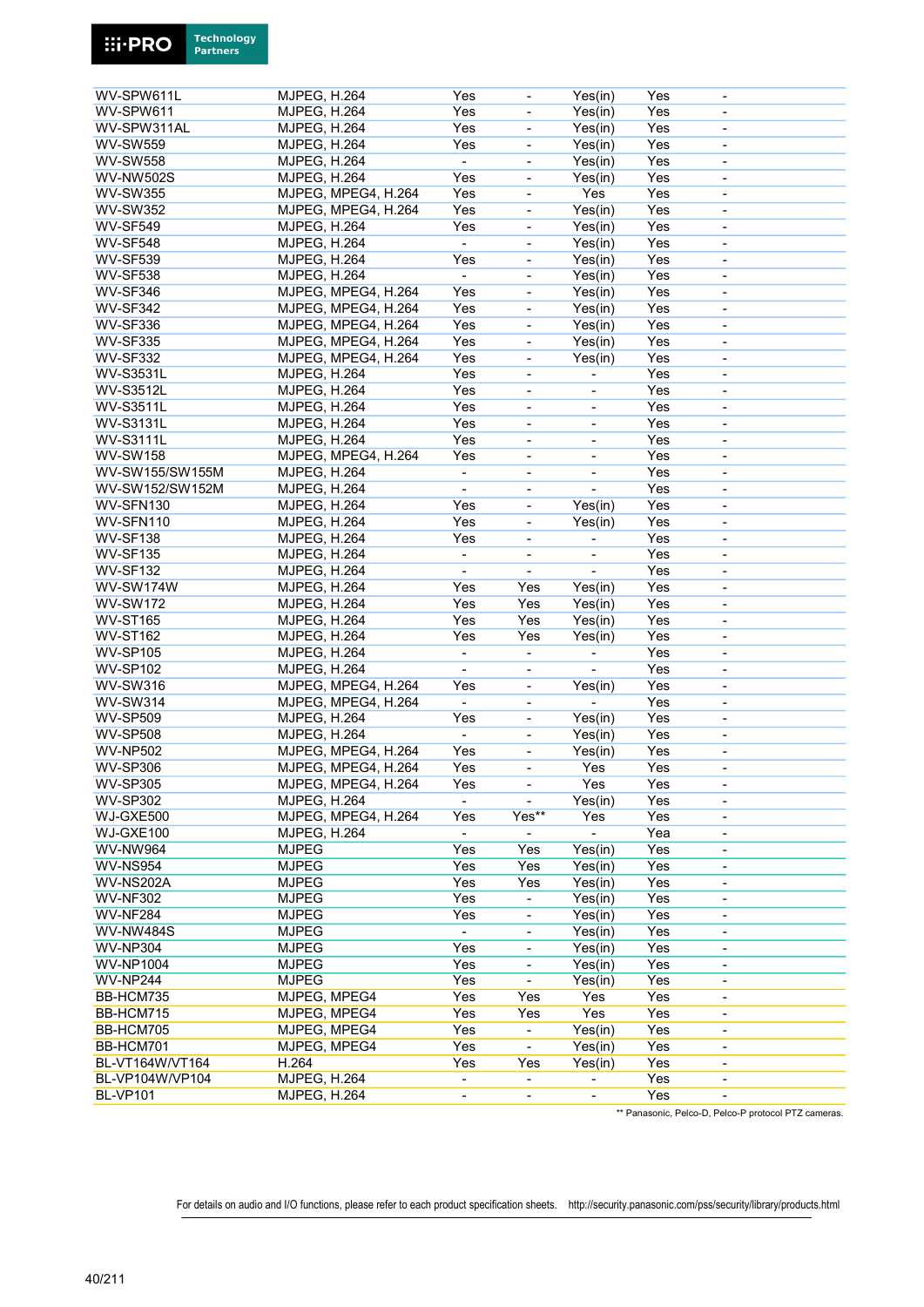### VisionHub SVR 4.X 5.X NiceVision SVR 3.2

| Qognify             | <b>Compression Type</b> | Audio                                                | <b>PTZ</b>                   | I/O                      | <b>VMD</b>     | Edge                     | Other            |
|---------------------|-------------------------|------------------------------------------------------|------------------------------|--------------------------|----------------|--------------------------|------------------|
|                     |                         |                                                      |                              |                          |                | recording                | <b>Functions</b> |
| <b>WV-X8570N</b>    | H.264                   | $\overline{\phantom{a}}$                             | $\overline{\phantom{a}}$     | $\overline{\phantom{a}}$ | Yes            |                          |                  |
| <b>WV-S8530N</b>    | H.264                   | $\overline{\phantom{a}}$                             | $\blacksquare$               |                          | Yes            |                          |                  |
| <b>WV-X6531N/NS</b> | H.264                   | $\overline{\phantom{a}}$                             | Yes                          | $\overline{\phantom{a}}$ | Yes            | $\blacksquare$           |                  |
| <b>WV-S6530N</b>    | H.264                   |                                                      | Yes                          | L,                       | Yes            | $\blacksquare$           |                  |
| <b>WV-S6131</b>     | H.264                   | $\blacksquare$                                       | Yes                          | $\blacksquare$           | Yes            | $\blacksquare$           |                  |
| <b>WV-S6111</b>     | H.264                   |                                                      | Yes                          |                          | Yes            | $\overline{\phantom{a}}$ |                  |
| WV-S6130            | H.264                   | $\blacksquare$                                       | Yes                          | $\blacksquare$           | Yes            | $\blacksquare$           |                  |
| <b>WV-SW598/A</b>   | <b>MJPEG, H.264</b>     | $\blacksquare$                                       | Yes                          | Yes                      | Yes            |                          |                  |
| WV-SW397B           | <b>MJPEG, H.264</b>     | $\blacksquare$                                       | Yes                          |                          | $\blacksquare$ | $\blacksquare$           |                  |
| <b>WV-SW396</b>     | <b>MJPEG, H.264</b>     |                                                      | Yes                          | Yes                      | Yes            | $\overline{\phantom{a}}$ |                  |
| <b>WV-SW395</b>     | <b>MJPEG, H.264</b>     | $\overline{\phantom{a}}$                             | Yes                          | $\overline{\phantom{a}}$ | Yes            | $\blacksquare$           |                  |
| <b>WV-SC588/A</b>   | <b>MJPEG, H.264</b>     |                                                      | Yes                          |                          | Yes            | Yes                      |                  |
| <b>WV-SC387/A</b>   | MJPEG, MPEG4, H.264     | $\blacksquare$                                       | Yes                          | Yes                      | Yes            | $\blacksquare$           |                  |
| <b>WV-SC386</b>     | MJPEG, MPEG4, H.264     | $\overline{\phantom{a}}$                             | Yes                          | Yes                      | Yes            | $\overline{\phantom{a}}$ |                  |
| <b>WV-SC385</b>     | MJPEG, MPEG4, H.264     | $\blacksquare$                                       | Yes                          | Yes(In)                  | Yes            | $\blacksquare$           |                  |
| <b>WV-SC384</b>     | MJPEG, MPEG4, H.264     |                                                      | Yes                          |                          | Yes            |                          |                  |
| <b>WV-S2570L</b>    | H.264                   | $\blacksquare$                                       | ÷,                           | $\blacksquare$           | Yes            | $\blacksquare$           |                  |
| <b>WV-S2550L</b>    | MJPEG, H.264            | Yes(In)                                              | $\overline{\phantom{a}}$     | $\overline{\phantom{0}}$ | Yes            | Yes                      |                  |
| WV-S2531LTN         | H.264                   | $\overline{\phantom{a}}$                             | $\overline{\phantom{a}}$     | $\overline{\phantom{a}}$ | Yes            | $\sim$                   |                  |
| <b>WV-S2531LN</b>   | H.264                   |                                                      | $\overline{\phantom{a}}$     | $\overline{\phantom{a}}$ | Yes            | Yes                      |                  |
| <b>WV-S2511LN</b>   | <b>MJPEG, H.264</b>     | $\blacksquare$                                       | $\blacksquare$               | $\blacksquare$           | Yes            | $\blacksquare$           |                  |
| <b>WV-S2270L</b>    | H.264                   |                                                      | $\qquad \qquad \blacksquare$ | $\overline{\phantom{a}}$ | Yes            | $\blacksquare$           |                  |
| <b>WV-S2250L</b>    | <b>MJPEG, H.264</b>     | Yes(In)                                              | $\overline{\phantom{a}}$     | $\overline{\phantom{0}}$ | Yes            | Yes                      |                  |
| <b>WV-S2211L</b>    | H.264                   |                                                      | ÷,                           | $\overline{\phantom{0}}$ | Yes            |                          |                  |
| <b>WV-S2131L</b>    | H.264                   | ÷,                                                   | $\blacksquare$               | L,                       | Yes            | $\blacksquare$           |                  |
| <b>WV-S2111L</b>    | H.264                   | $\overline{\phantom{a}}$                             | $\blacksquare$               | $\overline{\phantom{a}}$ | Yes            | $\overline{\phantom{a}}$ |                  |
| WV-SFV781L          | <b>MJPEG, H.264</b>     | $\blacksquare$                                       | $\overline{\phantom{a}}$     | $\blacksquare$           | Yes            |                          |                  |
| WV-SFV631LT         | <b>MJPEG, H.264</b>     | Yes                                                  | $\overline{\phantom{a}}$     | Yes                      | Yes            | $\blacksquare$           |                  |
| WV-SFV631L          | <b>MJPEG, H.264</b>     | Yes                                                  |                              | Yes                      | Yes            |                          |                  |
| WV-SFV611L          | <b>MJPEG, H.264</b>     | Yes                                                  | $\blacksquare$               |                          | Yes            | $\blacksquare$           |                  |
| WV-SFV531           | <b>MJPEG, H.264</b>     |                                                      |                              | Yes                      | Yes            |                          |                  |
| WV-SFV311A          | H.264                   | Yes                                                  | ÷,                           | $\blacksquare$           | Yes            | Yes                      |                  |
| WV-SFV130           | H.264                   | Yes                                                  |                              |                          | Yes            | Yes                      |                  |
| WV-SFV110           | H.264                   | $\blacksquare$                                       | $\blacksquare$               | $\overline{\phantom{a}}$ | Yes            | Yes                      |                  |
| WV-SBV131M          | H.264                   |                                                      | $\qquad \qquad \blacksquare$ |                          | Yes            | $\overline{\phantom{a}}$ |                  |
| WV-SFR631L          | <b>MJPEG, H.264</b>     | Yes                                                  | $\overline{\phantom{a}}$     | Yes                      | Yes            | $\blacksquare$           |                  |
| WV-SFN631L/LT       | H.264                   | Yes                                                  | ÷,                           | Yes                      | Yes            | Yes                      |                  |
| WV-SFN611L          | <b>MJPEG, H.264</b>     | Yes                                                  | $\blacksquare$               | Yes                      | Yes            | $\blacksquare$           |                  |
| WV-SFN531           | <b>MJPEG, H.264</b>     |                                                      | $\overline{\phantom{a}}$     | Yes                      | Yes            |                          |                  |
| WV-SFN311A          | <b>MJPEG, H.264</b>     | Yes                                                  | $\overline{\phantom{a}}$     | $\blacksquare$           | Yes            | Yes                      |                  |
| WV-SFN311           | <b>MJPEG, H.264</b>     | Yes                                                  |                              | Yes                      | Yes            |                          |                  |
| WV-SFN310           | <b>MJPEG, H.264</b>     | $\overline{\phantom{a}}$                             | $\overline{\phantom{a}}$     | $\overline{\phantom{a}}$ | Yes            | $\blacksquare$           |                  |
| WV-SFN130           | <b>MJPEG, H.264</b>     | Yes                                                  | $\qquad \qquad \blacksquare$ |                          | Yes            | Yes                      |                  |
| WV-SFN110           | H.264                   | $\blacksquare$                                       | $\qquad \qquad \blacksquare$ |                          | Yes            | Yes                      |                  |
| <b>WV-S3531L</b>    | <b>MJPEG, H.264</b>     | Yes                                                  |                              |                          | Yes            | ÷,                       |                  |
| <b>WV-S3512LM</b>   | H.264                   | ÷,                                                   | $\blacksquare$               | $\overline{\phantom{a}}$ | Yes            | $\blacksquare$           |                  |
| <b>WV-S3511L</b>    | H.264                   | $\overline{\phantom{a}}$                             | $\qquad \qquad \blacksquare$ | $\overline{\phantom{a}}$ | Yes            | $\overline{\phantom{a}}$ |                  |
| <b>WV-S3510J</b>    | H.264                   |                                                      | $\qquad \qquad \blacksquare$ |                          | Yes            |                          |                  |
| <b>WV-S3111L</b>    | H.264                   | $\overline{\phantom{a}}$<br>$\overline{\phantom{a}}$ | $\overline{\phantom{a}}$     | -                        | Yes            |                          |                  |
| <b>WV-S3110J</b>    | H.264                   | $\overline{\phantom{0}}$                             |                              | -                        | Yes            |                          |                  |
| WV-SPV781L          | <b>MJPEG, H.264</b>     | $\blacksquare$                                       | ÷,                           | $\overline{\phantom{0}}$ | Yes            | $\overline{\phantom{a}}$ |                  |
| WV-SPW631LT         |                         |                                                      |                              | Yes                      | Yes            |                          |                  |
| WV-SPW631L          | <b>MJPEG, H.264</b>     | Yes<br>Yes                                           |                              |                          | Yes            | $\overline{\phantom{a}}$ |                  |
| WV-SPW611L          | <b>MJPEG, H.264</b>     |                                                      | $\qquad \qquad \blacksquare$ | Yes                      | Yes            |                          |                  |
|                     | <b>MJPEG, H.264</b>     | $\blacksquare$                                       | $\qquad \qquad \blacksquare$ |                          |                |                          |                  |
| WV-SPW611           | <b>MJPEG, H.264</b>     | $\blacksquare$                                       | $\overline{\phantom{a}}$     | $\overline{\phantom{0}}$ | Yes            | $\overline{\phantom{a}}$ |                  |
| WV-SPW311AL         | <b>MJPEG, H.264</b>     | $\overline{\phantom{a}}$                             | $\qquad \qquad \blacksquare$ |                          | Yes            | $\overline{\phantom{a}}$ |                  |
| WV-SPN631           | <b>MJPEG, H.264</b>     | Yes                                                  | $\overline{\phantom{a}}$     | -                        | Yes            | $\overline{\phantom{a}}$ |                  |
| WV-SPN611           | <b>MJPEG, H.264</b>     | Yes                                                  |                              |                          | Yes            | $\overline{\phantom{a}}$ |                  |
| WV-SPN311           | <b>MJPEG, H.264</b>     | Yes                                                  | $\blacksquare$               | Yes                      | Yes            | $\blacksquare$           |                  |
| WV-SPN311A          | v                       | Yes                                                  |                              |                          | Yes            | Yes                      |                  |
| <b>WV-S1550L/NJ</b> | H.264                   | Yes                                                  | $\overline{\phantom{a}}$     | Yes                      | Yes            | Yes                      |                  |
| <b>WV-S1112</b>     | H.264                   | $\blacksquare$                                       |                              |                          | Yes            | ÷,                       |                  |
| <b>WV-S1111/D</b>   | H.264                   | $\blacksquare$                                       | $\blacksquare$               | $\overline{\phantom{0}}$ | Yes            | $\overline{\phantom{a}}$ |                  |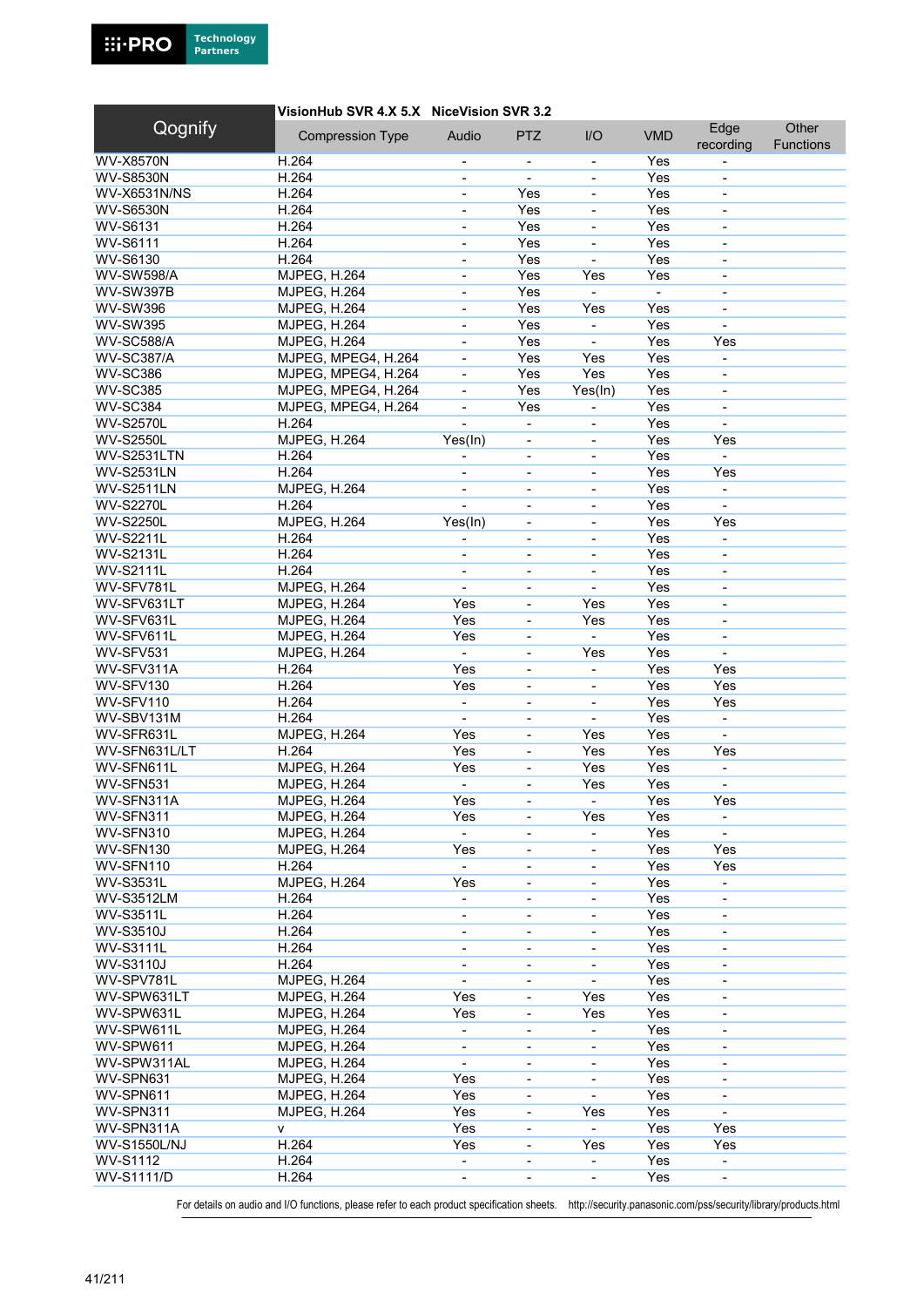

| <b>WV-S1110V/VRJ</b> | H.264               | $\blacksquare$               | $\overline{\phantom{a}}$     | $\overline{\phantom{a}}$     | Yes                      | $\overline{\phantom{a}}$     |
|----------------------|---------------------|------------------------------|------------------------------|------------------------------|--------------------------|------------------------------|
| WV-SFV481            | <b>MJPEG, H.264</b> | Yes                          |                              | Yes                          | Yes                      | -                            |
| WV-SFN480            | <b>MJPEG, H.264</b> | Yes                          | $\qquad \qquad \blacksquare$ | Yes                          | Yes                      | $\qquad \qquad \blacksquare$ |
| <b>WV-SW458</b>      | <b>MJPEG, H.264</b> | $\blacksquare$               | $\qquad \qquad \blacksquare$ | $\blacksquare$               | Yes                      | $\overline{\phantom{a}}$     |
| <b>WV-SF438</b>      | <b>MJPEG, H.264</b> | Yes                          |                              | Yes                          | Yes                      |                              |
| WV-X4571L/X4571LM    | <b>MJPEG, H.264</b> | Yes                          | ÷,                           | Yes                          | Yes                      | ä,                           |
| WV-X4170             | H.264               | $\blacksquare$               | $\blacksquare$               | $\blacksquare$               | Yes                      | $\overline{\phantom{a}}$     |
| <b>WV-SW158</b>      | <b>MJPEG, H.264</b> | Yes                          | $\overline{\phantom{a}}$     | $\qquad \qquad \blacksquare$ |                          | $\overline{\phantom{a}}$     |
| <b>WV-SW155</b>      | <b>MJPEG, H.264</b> | $\blacksquare$               | ÷,                           | $\qquad \qquad \blacksquare$ | Yes                      | $\overline{\phantom{0}}$     |
| <b>WV-SW559</b>      | <b>MJPEG, H.264</b> | $\blacksquare$               | $\overline{\phantom{a}}$     | $\overline{\phantom{0}}$     | Yes                      | $\overline{\phantom{a}}$     |
| <b>WV-SW355</b>      | <b>MJPEG, H.264</b> | Yes                          | $\overline{\phantom{a}}$     | $\overline{\phantom{0}}$     | Yes                      | $\overline{\phantom{m}}$     |
| <b>WV-SW352</b>      |                     |                              |                              |                              | Yes                      | ÷,                           |
| <b>WV-NW502S</b>     | <b>MJPEG, H.264</b> | Yes                          | ä,                           | Yes                          | Yes                      | $\overline{\phantom{a}}$     |
| <b>WV-SF549</b>      | <b>MJPEG, H.264</b> | $\blacksquare$               | ÷,                           | $\blacksquare$               | Yes                      | $\blacksquare$               |
| <b>WV-SF548</b>      | <b>MJPEG, H.264</b> | $\qquad \qquad \blacksquare$ | $\qquad \qquad \blacksquare$ |                              | Yes                      | $\overline{\phantom{a}}$     |
| <b>WV-SF539</b>      | <b>MJPEG, H.264</b> | Ē,                           | $\overline{a}$               | Yes                          |                          | $\overline{\phantom{0}}$     |
| <b>WV-SF538</b>      | <b>MJPEG, H.264</b> | $\overline{\phantom{a}}$     | $\overline{\phantom{a}}$     | Yes                          | $\overline{\phantom{a}}$ | $\overline{\phantom{a}}$     |
| WV-SF346             | MJPEG, H.264        | $\overline{\phantom{0}}$     |                              | ÷,                           |                          |                              |
| <b>WV-SF342</b>      | MJPEG, H.264        | ä,                           | ÷,                           | ÷,                           | ä,                       | ä,                           |
| <b>WV-SF336</b>      | <b>MJPEG, H.264</b> | $\blacksquare$               | $\blacksquare$               | $\blacksquare$               | $\blacksquare$           | $\overline{\phantom{a}}$     |
| <b>WV-SF335</b>      | <b>MJPEG, H.264</b> | $\overline{\phantom{a}}$     | $\blacksquare$               | $\blacksquare$               | $\blacksquare$           | $\blacksquare$               |
| <b>WV-SF332</b>      | <b>MJPEG, H.264</b> |                              | $\overline{\phantom{a}}$     | $\qquad \qquad \blacksquare$ | $\overline{\phantom{a}}$ | $\qquad \qquad \blacksquare$ |
| <b>WV-SF138</b>      | MJPEG, H.264        | Yes                          | $\qquad \qquad \blacksquare$ | $\qquad \qquad \blacksquare$ | $\overline{\phantom{a}}$ | $\overline{\phantom{a}}$     |
| <b>WV-SP105</b>      | MJPEG, H.264        | $\overline{\phantom{a}}$     | $\overline{a}$               | ÷,                           | $\blacksquare$           | ÷,                           |
| <b>WV-SP102</b>      | MJPEG, H.264        |                              | ÷,                           |                              |                          | ä,                           |
| WV-SW316L            | <b>MJPEG, H.264</b> | Yes                          | ÷,                           | Yes(in)                      | Yes                      | ä,                           |
| <b>WV-SP509</b>      | <b>MJPEG, H.264</b> | $\blacksquare$               | $\blacksquare$               | $\overline{\phantom{0}}$     | Yes                      | $\blacksquare$               |
| <b>WV-NP502</b>      | MJPEG, H.264        | $\overline{\phantom{a}}$     | $\overline{\phantom{a}}$     | $\qquad \qquad \blacksquare$ | Yes                      | $\overline{\phantom{a}}$     |
| <b>WV-SP306</b>      | MJPEG, H.264        | $\blacksquare$               | ÷,                           | $\overline{\phantom{0}}$     | Yes                      | $\blacksquare$               |
| <b>WV-SP305</b>      | MJPEG, H.264        | $\qquad \qquad \blacksquare$ | $\overline{\phantom{a}}$     | $\overline{\phantom{0}}$     | Yes                      | $\qquad \qquad \blacksquare$ |
| <b>WV-SP302</b>      | <b>MJPEG, H.264</b> |                              |                              |                              |                          | $\overline{\phantom{0}}$     |
| <b>WV-NW964</b>      | MPEG4               | ä,                           | Yes                          | ÷,                           | Yes                      |                              |
| <b>WV-NS954</b>      | MPEG4               | $\overline{\phantom{a}}$     | Yes                          | ä,                           | Yes                      | $\overline{\phantom{a}}$     |
| WV-NS202A            | MPEG4               | $\blacksquare$               | Yes                          | $\blacksquare$               | Yes                      | $\blacksquare$               |
| <b>WV-NF302</b>      | MPEG4               | ÷,                           | ÷,                           | -                            | Yes                      | $\qquad \qquad \blacksquare$ |
| <b>WV-NF284</b>      | MPEG4               | $\overline{a}$               | $\overline{\phantom{a}}$     | $\overline{\phantom{0}}$     | Yes                      | $\qquad \qquad \blacksquare$ |
| <b>WV-NW484S</b>     | MPEG4               | $\blacksquare$               | $\blacksquare$               | $\overline{\phantom{a}}$     | Yes                      | $\overline{\phantom{a}}$     |
| <b>WV-NP304</b>      | MPEG4               |                              | $\overline{\phantom{a}}$     | $\overline{\phantom{0}}$     | Yes                      | $\overline{\phantom{a}}$     |
| <b>WV-NP244</b>      | MPEG4               |                              |                              | L,                           | Yes                      | ÷,                           |
| WJ-GXE500            | <b>MJPEG, H.264</b> | $\blacksquare$               | $\blacksquare$               | $\overline{\phantom{0}}$     | $\blacksquare$           | $\blacksquare$               |
|                      |                     |                              |                              |                              |                          |                              |

\*\* Panasonic, Pelco-D, Pelco-P protocol PTZ cameras.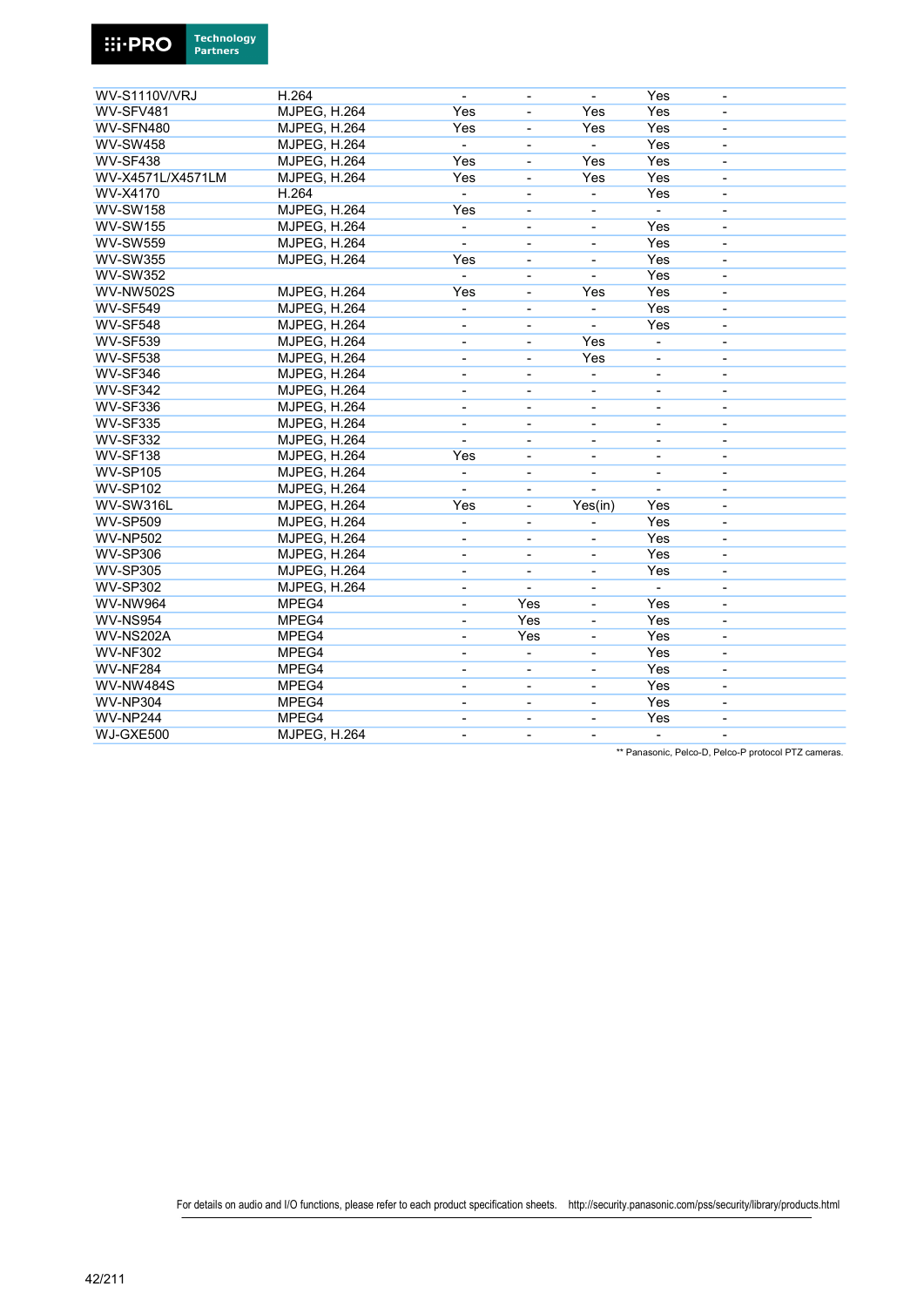

| Qognify                     | Ocularis 6.0            |                              |                              |                          |            |                          |                  |
|-----------------------------|-------------------------|------------------------------|------------------------------|--------------------------|------------|--------------------------|------------------|
| On-Net Surveillance Systems | <b>Compression Type</b> | Audio                        | <b>PTZ</b>                   | I/O                      | <b>VMD</b> | Edge                     | Other            |
|                             |                         |                              |                              |                          |            | recording                | <b>Functions</b> |
| <b>WV-X8571N</b>            | MJPEG, H.264, H265      | Yes                          |                              | Yes                      | Yes        |                          |                  |
| <b>WV-X8570N</b>            | MJPEG, H.264, H265      | Yes                          | $\blacksquare$               | Yes                      | Yes        | $\blacksquare$           |                  |
| <b>WV-S8531N</b>            | MJPEG, H.264, H265      | Yes                          | ÷,                           | Yes                      | Yes        | $\overline{\phantom{a}}$ |                  |
| <b>WV-S8530N</b>            | MJPEG, H.264, H265      | Yes                          | $\blacksquare$               | Yes                      | Yes        | $\blacksquare$           |                  |
| <b>WV-X6533LN</b>           | MJPEG, H.264, H265      | Yes                          | Yes                          | Yes                      | Yes        |                          |                  |
| <b>WV-S6532LN</b>           | MJPEG, H.264, H265      | Yes                          | Yes                          | Yes                      | Yes        | $\overline{\phantom{a}}$ |                  |
| <b>WV-X6531N</b>            | MJPEG, H.264, H265      | Yes                          | Yes                          | Yes                      | Yes        | $\overline{\phantom{a}}$ |                  |
| <b>WV-X6511N</b>            | MJPEG, H.264, H265      | Yes                          | Yes                          | Yes                      | Yes        | $\overline{\phantom{a}}$ |                  |
| <b>WV-S6530N</b>            | MJPEG, H.264, H265      | Yes                          | Yes                          | Yes                      | Yes        | $\blacksquare$           |                  |
| <b>WV-S6131</b>             | MJPEG, H.264, H265      | Yes                          | Yes                          | Yes                      | Yes        | $\overline{\phantom{a}}$ |                  |
| <b>WV-S6111</b>             | MJPEG, H.264, H265      | Yes                          | Yes                          | Yes                      | Yes        |                          |                  |
|                             |                         | Yes                          | Yes                          | Yes                      | Yes        | $\overline{\phantom{a}}$ |                  |
| WV-S6110                    | MJPEG, H.264, H265      |                              |                              |                          |            | $\overline{\phantom{a}}$ |                  |
| WV-S6130                    | MJPEG, H.264, H265      | Yes                          | Yes                          | Yes                      | Yes        |                          |                  |
| WV-SUD638                   | <b>MJPEG, H.264</b>     | Yes                          | Yes                          | Yes                      | Yes        | $\overline{\phantom{a}}$ |                  |
| <b>WV-SW598</b>             | <b>MJPEG, H.264</b>     | Yes                          | Yes                          | Yes                      | Yes        | $\overline{\phantom{a}}$ |                  |
| <b>WV-SC588</b>             | <b>MJPEG, H.264</b>     | Yes                          | Yes                          | Yes                      | Yes        | $\blacksquare$           |                  |
| <b>WV-SW397</b>             | <b>MJPEG, H.264</b>     | Yes                          | Yes                          | Yes                      | Yes        | $\blacksquare$           |                  |
| <b>WV-SW397A</b>            | <b>MJPEG, H.264</b>     | Yes                          | Yes                          | Yes                      | Yes        | $\blacksquare$           |                  |
| <b>WV-SW396</b>             | MJPEG, MPEG4, H.264     | Yes                          | Yes                          | Yes                      | Yes        | $\overline{\phantom{a}}$ |                  |
| <b>WV-SW395</b>             | MJPEG, MPEG4, H.264     | Yes                          | Yes                          | Yes                      | Yes        | $\blacksquare$           |                  |
| WV-SC387                    | <b>MJPEG, H.264</b>     | Yes                          | Yes                          | Yes                      | Yes        | $\blacksquare$           |                  |
| <b>WV-SC386</b>             | MJPEG, MPEG4, H.264     | Yes                          | Yes                          | Yes                      | Yes        | $\blacksquare$           |                  |
| <b>WV-SC385</b>             | MJPEG, MPEG4, H.264     | Yes                          | Yes                          | Yes                      | Yes        | $\blacksquare$           |                  |
| <b>WV-SC384</b>             | MJPEG, MPEG4, H.264     | Yes                          | Yes                          | Yes                      | Yes        | $\overline{\phantom{a}}$ |                  |
| <b>WV-X2571LN</b>           | MJPEG, H.264, H265      | Yes                          | ÷,                           | Yes                      | Yes        | $\blacksquare$           |                  |
|                             |                         |                              |                              |                          |            |                          |                  |
| <b>WV-X2571LNJ</b>          | MJPEG, H.264, H265      | Yes                          |                              | Yes                      | Yes        | $\blacksquare$           |                  |
| <b>WV-X2551LN</b>           | MJPEG, H.264, H265      | Yes                          | $\blacksquare$               | Yes                      | Yes        | $\blacksquare$           |                  |
| <b>WV-S2572L</b>            | MJPEG, H.264, H265      | Yes                          | $\overline{\phantom{a}}$     | Yes                      | Yes        | $\overline{\phantom{a}}$ |                  |
| <b>WV-S2552L</b>            | MJPEG, H.264, H265      | Yes                          | $\blacksquare$               | Yes                      | Yes        | $\overline{\phantom{a}}$ |                  |
| <b>WV-S2572LNJ</b>          | MJPEG, H.264, H265      | Yes                          | ÷,                           | Yes                      | Yes        |                          |                  |
| <b>WV-S2552LNJ</b>          | MJPEG, H.264, H265      | Yes                          | $\blacksquare$               | Yes                      | Yes        | $\overline{\phantom{a}}$ |                  |
| <b>WV-S2570L</b>            | MJPEG, H.264, H265      | Yes                          | $\qquad \qquad \blacksquare$ | Yes                      | Yes        | $\overline{\phantom{a}}$ |                  |
| <b>WV-S2550L</b>            | MJPEG, H.264, H265      | Yes                          | $\overline{\phantom{a}}$     | Yes                      | Yes        | $\overline{\phantom{a}}$ |                  |
| <b>WV-S2536LTN</b>          | MJPEG, H.264, H265      | Yes                          | ÷,                           | Yes                      | Yes        | $\blacksquare$           |                  |
| <b>WV-S2536LN</b>           | MJPEG, H.264, H265      | Yes                          | ÷,                           | Yes                      | Yes        | $\overline{\phantom{a}}$ |                  |
| <b>WV-S2536L</b>            | MJPEG, H.264, H265      | Yes                          | $\overline{\phantom{0}}$     | Yes                      | Yes        | $\overline{\phantom{a}}$ |                  |
| <b>WV-S2531LTN</b>          | MJPEG, H.264, H265      | Yes                          | $\overline{\phantom{0}}$     | Yes                      | Yes        | $\overline{\phantom{a}}$ |                  |
| <b>WV-S2531LN</b>           | MJPEG, H.264, H265      | Yes                          |                              | Yes                      | Yes        | $\overline{\phantom{a}}$ |                  |
| <b>WV-S2511LN</b>           | MJPEG, H.264, H265      | Yes                          | ÷,                           | Yes                      | Yes        | $\overline{\phantom{a}}$ |                  |
| <b>WV-U2542LA</b>           | MJPEG, H.264, H265      |                              |                              |                          | Yes        | $\overline{\phantom{a}}$ |                  |
| <b>WV-U2540LA</b>           |                         |                              |                              |                          |            |                          |                  |
|                             | MJPEG, H.264, H265      | $\overline{\phantom{a}}$     | $\overline{\phantom{a}}$     | $\overline{\phantom{a}}$ | Yes        | $\overline{\phantom{a}}$ |                  |
| <b>WV-U2542L</b>            | MJPEG, H265             |                              | ٠                            |                          | Yes        |                          |                  |
| <b>WV-U2540L</b>            | MJPEG, H265             | $\overline{\phantom{0}}$     | $\blacksquare$               | $\overline{\phantom{a}}$ | Yes        | $\overline{\phantom{a}}$ |                  |
| <b>WV-U2532LA</b>           | MJPEG, H.264, H265      | $\overline{\phantom{a}}$     | $\qquad \qquad \blacksquare$ | $\overline{\phantom{a}}$ | Yes        | $\overline{\phantom{a}}$ |                  |
| <b>WV-U2530LA</b>           | MJPEG, H.264, H265      | $\qquad \qquad \blacksquare$ | $\overline{\phantom{0}}$     | $\overline{\phantom{a}}$ | Yes        | $\overline{\phantom{a}}$ |                  |
| <b>WV-U2532L</b>            | MJPEG, H265             | $\overline{\phantom{a}}$     | $\overline{\phantom{a}}$     | $\overline{\phantom{a}}$ | Yes        | $\overline{\phantom{a}}$ |                  |
| <b>WV-U2530L</b>            | MJPEG, H265             | ä,                           | ÷,                           |                          | Yes        | $\overline{\phantom{a}}$ |                  |
| <b>WV-X2271L</b>            | MJPEG, H.264, H265      | Yes                          | $\qquad \qquad \blacksquare$ | Yes                      | Yes        | $\overline{\phantom{a}}$ |                  |
| <b>WV-X2251L</b>            | MJPEG, H.264, H265      | Yes                          | -                            | Yes                      | Yes        | $\overline{\phantom{a}}$ |                  |
| <b>WV-S2272L</b>            | MJPEG, H.264, H265      | Yes                          | -                            | Yes                      | Yes        | $\overline{\phantom{a}}$ |                  |
| <b>WV-S2252L</b>            | MJPEG, H.264, H265      | Yes                          | -                            | Yes                      | Yes        | $\blacksquare$           |                  |
| <b>WV-S2270L</b>            | MJPEG, H.264, H265      | Yes                          | $\qquad \qquad \blacksquare$ | Yes                      | Yes        | $\overline{\phantom{a}}$ |                  |
| <b>WV-S2250L</b>            | MJPEG, H.264, H265      | Yes                          | -                            | Yes                      | Yes        | $\overline{\phantom{a}}$ |                  |
| <b>WV-S2236L</b>            | MJPEG, H.264, H265      | Yes                          | $\qquad \qquad \blacksquare$ | Yes                      | Yes        | $\overline{\phantom{a}}$ |                  |
| <b>WV-S2231L</b>            | MJPEG, H.264, H265      | Yes                          | $\overline{\phantom{0}}$     | Yes                      | Yes        | $\blacksquare$           |                  |
| <b>WV-S2211L</b>            | MJPEG, H.264, H265      | Yes                          | $\qquad \qquad \blacksquare$ | Yes                      | Yes        |                          |                  |
|                             |                         |                              |                              |                          |            | $\overline{\phantom{a}}$ |                  |
| <b>WV-S2136L</b>            | MJPEG, H.264, H265      | Yes                          | $\qquad \qquad \blacksquare$ | Yes                      | Yes        | $\overline{\phantom{a}}$ |                  |
| WV-S2136                    | MJPEG, H.264, H265      | Yes                          | $\overline{\phantom{a}}$     | Yes                      | Yes        | $\overline{\phantom{a}}$ |                  |
| <b>WV-S2131L</b>            | MJPEG, H.264, H265      | Yes                          | $\overline{\phantom{0}}$     | Yes                      | Yes        | $\overline{\phantom{a}}$ |                  |
| WV-S2131                    | MJPEG, H.264, H265      | Yes                          | $\frac{1}{2}$                | Yes                      | Yes        | $\overline{\phantom{a}}$ |                  |
| WV-S2130                    | MJPEG, H.264, H265      | Yes                          | $\qquad \qquad \blacksquare$ | Yes                      | Yes        | $\overline{\phantom{a}}$ |                  |
| <b>WV-S2130RJ</b>           | MJPEG, H.264, H265      | Yes                          | -                            | $\blacksquare$           | Yes        | $\overline{\phantom{a}}$ |                  |
| <b>WV-S2111L</b>            | MJPEG, H.264, H265      | Yes                          | $\qquad \qquad \blacksquare$ | Yes                      | Yes        | $\overline{\phantom{a}}$ |                  |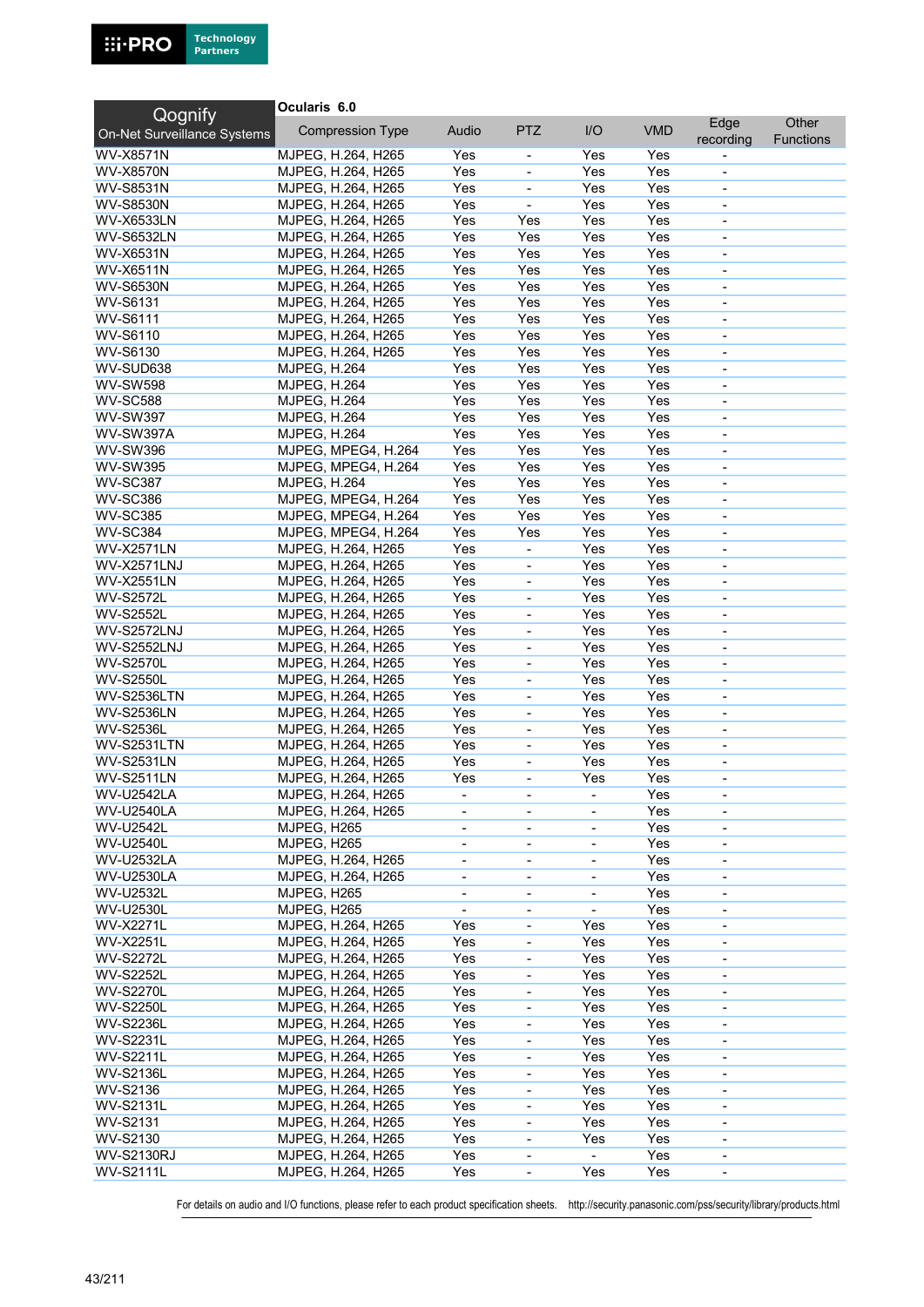| WV-S2110            | MJPEG, H.264, H265  | Yes                          | $\overline{\phantom{a}}$     | Yes                      | Yes | $\overline{\phantom{a}}$ |  |
|---------------------|---------------------|------------------------------|------------------------------|--------------------------|-----|--------------------------|--|
| <b>WV-S2110J/RJ</b> | MJPEG, H.264, H265  | Yes                          | $\overline{\phantom{a}}$     |                          | Yes | $\overline{\phantom{a}}$ |  |
|                     |                     |                              |                              |                          |     |                          |  |
| <b>WV-U2142LA</b>   | MJPEG, H.264, H265  |                              | $\overline{\phantom{a}}$     |                          | Yes | $\overline{\phantom{a}}$ |  |
| <b>WV-U2140LA</b>   | MJPEG, H.264, H265  |                              | $\blacksquare$               | ÷,                       | Yes | $\blacksquare$           |  |
| <b>WV-U2142L</b>    | MJPEG, H265         | $\blacksquare$               | $\blacksquare$               | $\blacksquare$           | Yes | $\blacksquare$           |  |
| <b>WV-U2140L</b>    | MJPEG, H265         | $\blacksquare$               | $\overline{\phantom{a}}$     | $\blacksquare$           | Yes | $\sim$                   |  |
| <b>WV-U2132LA</b>   | MJPEG, H.264, H265  | $\overline{\phantom{a}}$     | $\blacksquare$               | $\blacksquare$           | Yes | $\blacksquare$           |  |
| <b>WV-U2130LA</b>   | MJPEG, H.264, H265  |                              | $\blacksquare$               | $\blacksquare$           | Yes | $\blacksquare$           |  |
| <b>WV-U2132L</b>    | MJPEG, H265         | $\overline{\phantom{a}}$     | $\overline{\phantom{a}}$     | $\overline{\phantom{a}}$ | Yes | $\overline{\phantom{a}}$ |  |
| <b>WV-U2130L</b>    | MJPEG, H265         | $\qquad \qquad \blacksquare$ | $\overline{\phantom{a}}$     |                          | Yes | $\overline{\phantom{a}}$ |  |
| <b>WV-U2134AJ</b>   | MJPEG, H.264, H265  | $\overline{\phantom{a}}$     | $\overline{\phantom{a}}$     | $\overline{\phantom{a}}$ | Yes | $\overline{\phantom{a}}$ |  |
| WV-U2134J           | MJPEG, H265         | $\overline{\phantom{0}}$     |                              |                          | Yes |                          |  |
| WV-U2114J           |                     |                              |                              |                          | Yes |                          |  |
|                     | MJPEG, H265         | $\overline{\phantom{a}}$     | $\overline{\phantom{a}}$     | $\overline{\phantom{a}}$ |     | $\overline{\phantom{a}}$ |  |
| WV-V1330L1          | <b>MJPEG, H.264</b> | $\overline{\phantom{a}}$     | $\overline{\phantom{a}}$     | $\overline{\phantom{a}}$ | Yes | $\overline{\phantom{a}}$ |  |
| WV-V2530L1          | <b>MJPEG, H.264</b> | $\blacksquare$               | $\overline{\phantom{a}}$     | $\blacksquare$           | Yes | $\overline{\phantom{a}}$ |  |
| WV-SFV781L          | <b>MJPEG, H.264</b> | Yes                          | $\overline{\phantom{a}}$     | Yes                      | Yes | $\blacksquare$           |  |
| WV-SFV631LT         | MJPEG, H.264        | Yes                          | ÷,                           | Yes                      | Yes | $\overline{\phantom{a}}$ |  |
| WV-SFV631L          | <b>MJPEG, H.264</b> | Yes                          | $\overline{\phantom{a}}$     | Yes                      | Yes | $\overline{\phantom{a}}$ |  |
| WV-SFV611L          | <b>MJPEG, H.264</b> | Yes                          | $\overline{\phantom{a}}$     | Yes                      | Yes | $\overline{\phantom{a}}$ |  |
| WV-SFR631L          | <b>MJPEG, H.264</b> | Yes                          | $\qquad \qquad \blacksquare$ | Yes                      | Yes |                          |  |
| WV-SFR611L          | MJPEG, H.264        | Yes                          | ÷,                           | Yes                      | Yes | $\blacksquare$           |  |
| WV-SFN631L          |                     | Yes                          |                              | Yes                      | Yes |                          |  |
|                     | <b>MJPEG, H.264</b> |                              | $\overline{\phantom{a}}$     |                          |     | $\overline{\phantom{a}}$ |  |
| WV-SFN611L          | <b>MJPEG, H.264</b> | Yes                          | $\overline{\phantom{a}}$     | Yes                      | Yes | $\overline{\phantom{a}}$ |  |
| WV-SFV311           | <b>MJPEG, H.264</b> | Yes                          | $\blacksquare$               | Yes                      | Yes | $\blacksquare$           |  |
| WV-SFV310           | MJPEG, H.264        | Yes                          | ÷,                           | Yes                      | Yes | $\blacksquare$           |  |
| WV-SFR311           | <b>MJPEG, H.264</b> | Yes                          | $\blacksquare$               | Yes                      | Yes | $\blacksquare$           |  |
| WV-SFR310           | <b>MJPEG, H.264</b> | Yes                          | ÷,                           | Yes                      | Yes | $\overline{\phantom{a}}$ |  |
| WV-SFN311L          | <b>MJPEG, H.264</b> | Yes                          | $\blacksquare$               | Yes                      | Yes | $\overline{\phantom{a}}$ |  |
| WV-SFN311           | MJPEG, H.264        | Yes                          | $\blacksquare$               | Yes                      | Yes | $\blacksquare$           |  |
| WV-SFN310           | MJPEG, H.264        | Yes                          | $\overline{\phantom{a}}$     | Yes                      | Yes | $\blacksquare$           |  |
| WV-X4573L/X4573LM   |                     | Yes                          |                              | Yes                      | Yes |                          |  |
|                     | MJPEG, H.264, H265  |                              | $\overline{\phantom{a}}$     |                          |     | $\overline{\phantom{a}}$ |  |
| WV-X4571L/X4571LM   | MJPEG, H.264, H265  | Yes                          | $\overline{\phantom{a}}$     | Yes                      | Yes | $\overline{\phantom{a}}$ |  |
| WV-X4173            | MJPEG, H.264, H265  | Yes                          | $\blacksquare$               | Yes                      | Yes | ä,                       |  |
| WV-X4172            | MJPEG, H.264, H265  | Yes                          | $\overline{\phantom{a}}$     | Yes                      | Yes | $\overline{\phantom{a}}$ |  |
| WV-X4171            | MJPEG, H.264, H265  | Yes                          | $\overline{\phantom{a}}$     | Yes                      | Yes | $\overline{\phantom{a}}$ |  |
| WV-X4170            | MJPEG, H.264, H265  | Yes                          | $\overline{\phantom{a}}$     | Yes                      | Yes | $\overline{\phantom{a}}$ |  |
| WV-S4551L/S4551LM   | MJPEG, H.264, H265  | Yes                          | $\blacksquare$               | Yes                      | Yes |                          |  |
| WV-S4550L/S4550LM   | MJPEG, H.264, H265  | Yes                          | $\blacksquare$               | Yes                      | Yes |                          |  |
| <b>WV-S4151</b>     | MJPEG, H.264, H265  | Yes                          | $\qquad \qquad \blacksquare$ | Yes                      | Yes | $\overline{\phantom{a}}$ |  |
| <b>WV-S4150</b>     | MJPEG, H.264, H265  | Yes                          |                              | Yes                      | Yes |                          |  |
|                     |                     |                              | $\overline{\phantom{a}}$     |                          |     | $\overline{\phantom{a}}$ |  |
| WV-SFV481           | MJPEG, H.264        | Yes                          | $\qquad \qquad \blacksquare$ | Yes                      | Yes | $\overline{\phantom{a}}$ |  |
| WV-SFN480           | <b>MJPEG, H.264</b> | Yes                          | ä,                           | Yes                      | Yes | $\overline{\phantom{a}}$ |  |
| WV-SW458/SW458M     | <b>MJPEG, H.264</b> | Yes                          | $\overline{\phantom{a}}$     | Yes                      | Yes | $\overline{\phantom{a}}$ |  |
| WV-SF448            | <b>MJPEG, H.264</b> | Yes                          | $\blacksquare$               | Yes                      | Yes | $\overline{\phantom{a}}$ |  |
| <b>WV-SF438</b>     | <b>MJPEG, H.264</b> | Yes                          | $\overline{\phantom{a}}$     | Yes                      | Yes | $\blacksquare$           |  |
| WV-S1132            | MJPEG, H.264, H265  | Yes                          | ÷,                           | Yes                      | Yes | $\overline{\phantom{a}}$ |  |
| <b>WV-S1131</b>     | MJPEG, H.264, H265  | Yes                          | $\overline{\phantom{a}}$     | Yes                      | Yes | $\overline{\phantom{a}}$ |  |
| <b>WV-S1112</b>     | MJPEG, H.264, H265  | Yes                          | $\qquad \qquad \blacksquare$ | Yes                      | Yes | $\overline{\phantom{a}}$ |  |
| <b>WV-S1111</b>     | MJPEG, H.264, H265  | Yes                          | $\overline{\phantom{a}}$     | Yes                      | Yes | $\overline{\phantom{a}}$ |  |
| <b>WV-U1142A</b>    | MJPEG, H.264, H265  | $\blacksquare$               | $\blacksquare$               |                          | Yes | $\blacksquare$           |  |
|                     |                     |                              |                              |                          |     |                          |  |
| <b>WV-U1132A</b>    | MJPEG, H.264, H265  | $\blacksquare$               | $\overline{\phantom{a}}$     | $\overline{\phantom{a}}$ | Yes | $\overline{\phantom{a}}$ |  |
| <b>WV-U1130A</b>    | MJPEG, H.264, H265  | $\blacksquare$               | $\overline{\phantom{a}}$     | $\overline{\phantom{a}}$ | Yes | $\blacksquare$           |  |
| WV-U1142            | MJPEG, H265         | $\overline{\phantom{a}}$     | $\overline{\phantom{a}}$     | $\overline{\phantom{a}}$ | Yes | $\overline{\phantom{a}}$ |  |
| WV-U1132            | MJPEG, H265         | $\overline{\phantom{0}}$     | $\overline{\phantom{a}}$     | $\overline{\phantom{a}}$ | Yes | $\overline{\phantom{a}}$ |  |
| WV-U1130            | MJPEG, H265         | $\overline{\phantom{a}}$     | $\overline{\phantom{a}}$     | $\overline{\phantom{a}}$ | Yes | $\overline{\phantom{a}}$ |  |
| <b>WV-U1134AJ</b>   | MJPEG, H.264, H265  | $\overline{\phantom{a}}$     | $\qquad \qquad \blacksquare$ |                          | Yes | $\overline{\phantom{a}}$ |  |
| WV-U1134J           | MJPEG, H265         | $\overline{\phantom{a}}$     | $\overline{\phantom{a}}$     | $\overline{\phantom{a}}$ | Yes | $\overline{\phantom{a}}$ |  |
| <b>WV-U1114J</b>    | MJPEG, H265         | ÷,                           | $\blacksquare$               | $\overline{\phantom{0}}$ | Yes | $\blacksquare$           |  |
| <b>WV-U1133AJ</b>   | MJPEG, H.264, H265  | $\overline{\phantom{a}}$     | $\overline{\phantom{a}}$     | $\overline{\phantom{a}}$ | Yes | $\overline{\phantom{a}}$ |  |
| WV-U1133J           | MJPEG, H265         | $\qquad \qquad \blacksquare$ | $\overline{\phantom{a}}$     |                          | Yes | $\overline{\phantom{a}}$ |  |
|                     |                     |                              |                              | $\overline{\phantom{a}}$ |     |                          |  |
| <b>WV-U1113J</b>    | MJPEG, H265         | $\overline{\phantom{a}}$     | $\overline{\phantom{a}}$     | $\blacksquare$           | Yes | $\overline{\phantom{a}}$ |  |
| WV-SPV781L          | MJPEG, H.264        | Yes                          | $\overline{\phantom{a}}$     | Yes                      | Yes | $\overline{\phantom{a}}$ |  |
| WV-SPN631           | MJPEG, H.264        | Yes                          | $\frac{1}{2}$                | Yes                      | Yes | $\overline{\phantom{a}}$ |  |
| WV-SPN611           | <b>MJPEG, H.264</b> | Yes                          | $\qquad \qquad \blacksquare$ | Yes                      | Yes | $\overline{\phantom{a}}$ |  |
| WV-SPN531           | <b>MJPEG, H.264</b> | Yes                          | $\qquad \qquad \blacksquare$ | Yes                      | Yes | $\overline{\phantom{a}}$ |  |
| WV-SPN311           | MJPEG, H.264        | Yes                          | $\overline{\phantom{a}}$     | Yes                      | Yes | $\overline{\phantom{a}}$ |  |
| WV-SPN310           | MJPEG, H.264        | Yes                          | $\blacksquare$               | Yes                      | Yes | $\blacksquare$           |  |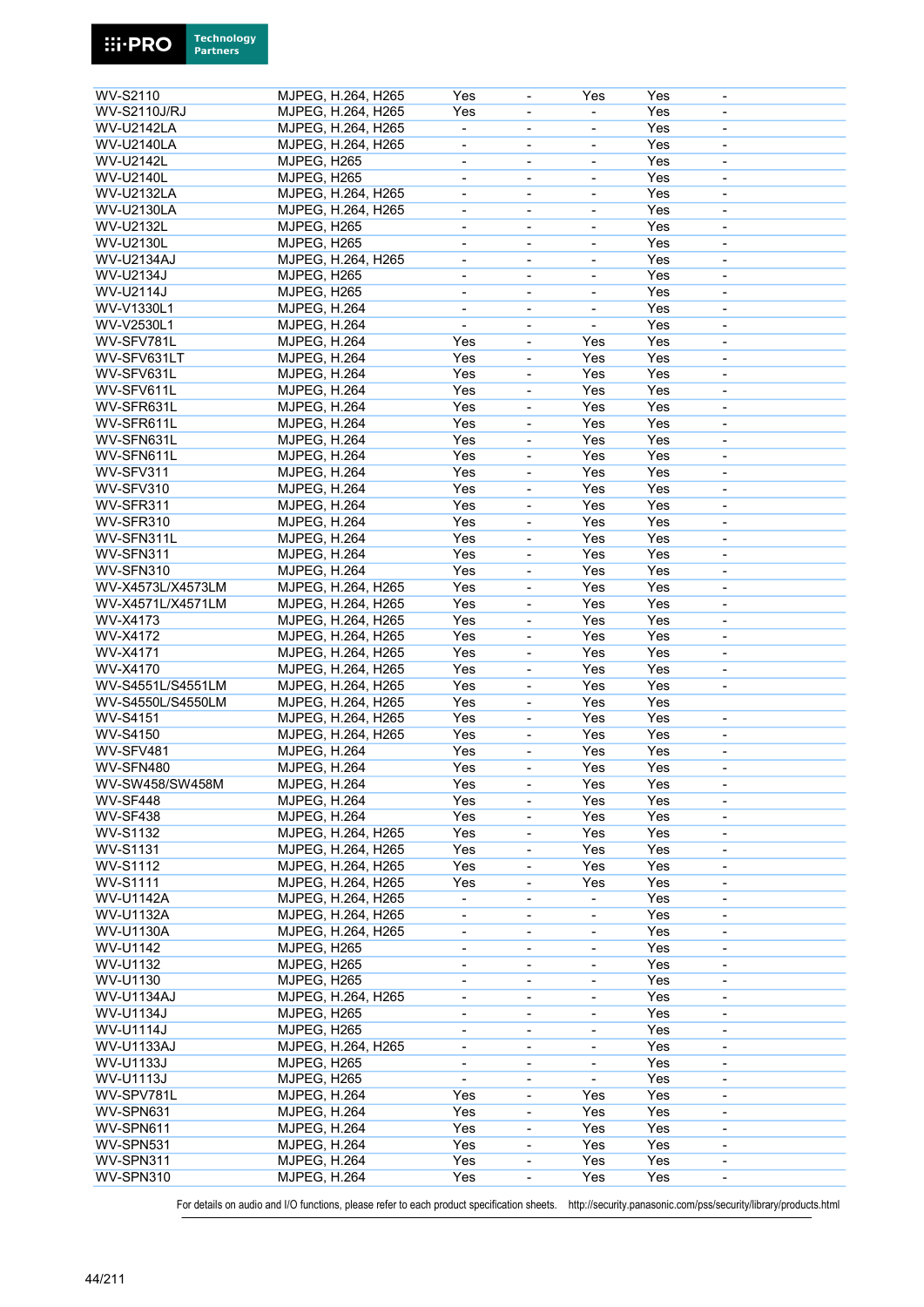| WV-SBV111M         | MJPEG, H.264        |                     | $\overline{\phantom{a}}$     | $\overline{\phantom{a}}$     |                              | Yes | $\overline{\phantom{a}}$ |  |
|--------------------|---------------------|---------------------|------------------------------|------------------------------|------------------------------|-----|--------------------------|--|
| WV-SBV131M         | MJPEG, H.264        |                     | $\overline{\phantom{a}}$     | $\overline{\phantom{a}}$     | $\overline{\phantom{a}}$     | Yes | $\overline{\phantom{a}}$ |  |
| <b>WV-X1571LN</b>  |                     | MJPEG, H.264, H265  | Yes                          | $\blacksquare$               | Yes                          | Yes | $\overline{\phantom{a}}$ |  |
| WV-X1571LNJ        |                     | MJPEG, H.264, H265  | Yes                          |                              | Yes                          | Yes |                          |  |
|                    |                     |                     |                              | ÷,                           |                              |     | $\blacksquare$           |  |
| <b>WV-X1551LN</b>  |                     | MJPEG, H.264, H265  | Yes                          | $\qquad \qquad \blacksquare$ | Yes                          | Yes | $\overline{\phantom{a}}$ |  |
| <b>WV-S1572L</b>   |                     | MJPEG, H.264, H265  | Yes                          | $\qquad \qquad \blacksquare$ | Yes                          | Yes | $\overline{\phantom{a}}$ |  |
| <b>WV-S1552L</b>   |                     | MJPEG, H.264, H265  | Yes                          | $\blacksquare$               | Yes                          | Yes | $\overline{\phantom{a}}$ |  |
| <b>WV-S1572LNJ</b> |                     | MJPEG, H.264, H265  | Yes                          | $\overline{\phantom{a}}$     | Yes                          | Yes | $\overline{\phantom{a}}$ |  |
| <b>WV-S1552LNJ</b> |                     | MJPEG, H.264, H265  | Yes                          | ÷,                           | Yes                          | Yes | $\overline{\phantom{a}}$ |  |
| <b>WV-S1570L</b>   |                     | MJPEG, H.264, H265  | Yes                          |                              | Yes                          | Yes |                          |  |
|                    |                     |                     |                              | ÷,                           |                              |     | $\overline{\phantom{a}}$ |  |
| <b>WV-S1550L</b>   |                     | MJPEG, H.264, H265  | Yes                          | $\blacksquare$               | Yes                          | Yes | $\blacksquare$           |  |
| <b>WV-S1536LTN</b> |                     | MJPEG, H.264, H265  | Yes                          | ÷,                           | Yes                          | Yes | $\overline{\phantom{a}}$ |  |
| <b>WV-S1536LN</b>  |                     | MJPEG, H.264, H265  | Yes                          | ÷,                           | Yes                          | Yes | $\overline{\phantom{a}}$ |  |
| <b>WV-S1536L</b>   |                     | MJPEG, H.264, H265  | Yes                          | $\qquad \qquad \blacksquare$ | Yes                          | Yes | $\overline{\phantom{a}}$ |  |
| <b>WV-S1531LTN</b> |                     | MJPEG, H.264, H265  | Yes                          | $\blacksquare$               | Yes                          | Yes | $\overline{\phantom{a}}$ |  |
|                    |                     |                     |                              |                              |                              |     |                          |  |
| <b>WV-S1531LN</b>  |                     | MJPEG, H.264, H265  | Yes                          | $\overline{a}$               | Yes                          | Yes |                          |  |
| <b>WV-S1511LN</b>  |                     | MJPEG, H.264, H265  | Yes                          | $\frac{1}{2}$                | Yes                          | Yes | $\overline{\phantom{a}}$ |  |
| WV-S15110          |                     | MJPEG, H.264, H265  | ÷                            | $\qquad \qquad \blacksquare$ |                              | Yes | $\overline{\phantom{a}}$ |  |
| <b>WV-U1542A</b>   |                     | MJPEG, H.264, H265  | $\overline{\phantom{0}}$     | $\qquad \qquad \blacksquare$ | $\overline{\phantom{a}}$     | Yes | $\overline{\phantom{a}}$ |  |
| <b>WV-U1532LA</b>  |                     | MJPEG, H.264, H265  | L,                           | ÷,                           | $\frac{1}{2}$                | Yes | $\blacksquare$           |  |
|                    |                     |                     |                              |                              |                              |     |                          |  |
| WV-U1542           | MJPEG, H265         |                     | $\blacksquare$               | $\blacksquare$               | $\blacksquare$               | Yes | $\overline{\phantom{a}}$ |  |
| <b>WV-U1532L</b>   | MJPEG, H265         |                     | $\overline{\phantom{a}}$     | $\qquad \qquad \blacksquare$ | $\overline{\phantom{a}}$     | Yes | $\overline{\phantom{a}}$ |  |
| <b>WV-U1533AJ</b>  |                     | MJPEG, H.264, H265  | $\qquad \qquad \blacksquare$ | $\overline{\phantom{a}}$     | $\blacksquare$               | Yes | $\overline{\phantom{a}}$ |  |
| WV-U1533J          | MJPEG, H265         |                     |                              | ÷,                           | ÷,                           | Yes |                          |  |
| WV-SPW631LT        | MJPEG, H.264        |                     | Yes                          | $\blacksquare$               | Yes                          | Yes | $\blacksquare$           |  |
|                    |                     |                     |                              |                              |                              |     |                          |  |
| WV-SPW631L         | MJPEG, H.264        |                     | Yes                          | $\qquad \qquad \blacksquare$ | Yes                          | Yes | $\overline{\phantom{a}}$ |  |
| WV-SPW611L         | MJPEG, H.264        |                     | Yes                          | $\qquad \qquad \blacksquare$ | Yes                          | Yes | $\overline{\phantom{a}}$ |  |
| WV-SPW611          | MJPEG, H.264        |                     | Yes                          | ÷,                           | Yes                          | Yes | $\overline{\phantom{a}}$ |  |
| <b>WV-SW559</b>    | <b>MJPEG, H.264</b> |                     | Yes                          | $\frac{1}{2}$                | Yes                          | Yes | $\overline{\phantom{a}}$ |  |
| <b>WV-SW558</b>    | <b>MJPEG, H.264</b> |                     | Yes                          | $\blacksquare$               | Yes                          | Yes | $\overline{\phantom{a}}$ |  |
|                    |                     |                     |                              |                              |                              | Yes |                          |  |
| <b>WV-NW502S</b>   |                     | MJPEG, MPEG4, H.264 | Yes                          | $\qquad \qquad \blacksquare$ | Yes                          |     | $\overline{\phantom{a}}$ |  |
| <b>WV-SW355</b>    |                     | MJPEG, MPEG4, H.264 | Yes                          | ÷,                           | Yes                          | Yes | $\blacksquare$           |  |
| <b>WV-SW352</b>    |                     | MJPEG, MPEG4, H.264 | Yes                          | ÷,                           | Yes                          | Yes | $\overline{\phantom{a}}$ |  |
| <b>WV-SF549</b>    | <b>MJPEG, H.264</b> |                     | Yes                          | ÷,                           | Yes                          | Yes | $\overline{\phantom{a}}$ |  |
| <b>WV-SF548</b>    | <b>MJPEG, H.264</b> |                     |                              | ÷                            | Yes                          | Yes | $\overline{\phantom{a}}$ |  |
| <b>WV-SF539</b>    | <b>MJPEG, H.264</b> |                     | Yes                          | $\blacksquare$               | Yes                          | Yes | $\blacksquare$           |  |
|                    |                     |                     |                              |                              |                              |     |                          |  |
| <b>WV-SF538</b>    | <b>MJPEG, H.264</b> |                     |                              | ÷,                           | Yes                          | Yes | $\blacksquare$           |  |
| <b>WV-SF346</b>    |                     | MJPEG, MPEG4, H.264 | Yes                          | $\blacksquare$               | Yes                          | Yes | $\overline{\phantom{a}}$ |  |
| WV-SF342           |                     | MJPEG, MPEG4, H.264 | Yes                          | $\qquad \qquad \blacksquare$ | Yes                          | Yes | $\overline{\phantom{a}}$ |  |
| WV-SF336           |                     | MJPEG, MPEG4, H.264 | Yes                          | $\qquad \qquad \blacksquare$ | Yes                          | Yes | $\overline{\phantom{a}}$ |  |
| <b>WV-SF335</b>    |                     | MJPEG, MPEG4, H.264 | Yes                          | $\overline{\phantom{0}}$     | Yes                          | Yes | $\blacksquare$           |  |
| <b>WV-SF332</b>    |                     |                     |                              |                              |                              |     |                          |  |
|                    |                     | MJPEG, MPEG4, H.264 | Yes                          |                              | Yes                          | Yes |                          |  |
| <b>WV-S3532LM</b>  |                     | MJPEG, H.264, H265  | Yes                          | $\qquad \qquad \blacksquare$ | Yes                          | Yes | $\overline{\phantom{a}}$ |  |
| <b>WV-S3512L</b>   |                     | MJPEG, H.264, H265  | Yes                          | $\qquad \qquad \blacksquare$ | Yes                          | Yes | $\overline{\phantom{a}}$ |  |
| WV-S3531L/S3511L   |                     | MJPEG, H.264, H265  | Yes                          |                              | Yes                          | Yes |                          |  |
| WV-S3131L/S3111L   |                     | MJPEG, H.264, H265  | Yes                          | ÷,                           | Yes                          | Yes | $\overline{\phantom{a}}$ |  |
|                    |                     |                     |                              |                              |                              |     |                          |  |
| WV-SFV130/SFV130M  | <b>MJPEG, H.264</b> |                     | Yes                          | $\qquad \qquad \blacksquare$ | Yes                          | Yes | $\overline{\phantom{a}}$ |  |
| WV-SFV110/SFV110M  | <b>MJPEG, H.264</b> |                     | Yes                          | $\qquad \qquad \blacksquare$ | Yes                          | Yes | $\overline{\phantom{a}}$ |  |
| WV-SFN130          | <b>MJPEG, H.264</b> |                     | Yes                          |                              | Yes                          | Yes |                          |  |
| SV-SFN110          | <b>MJPEG, H.264</b> |                     | Yes                          | $\frac{1}{2}$                | Yes                          | Yes | $\overline{\phantom{a}}$ |  |
| WV-SW155/SW155M    | <b>MJPEG, H.264</b> |                     | $\overline{\phantom{a}}$     | $\qquad \qquad \blacksquare$ | $\blacksquare$               | Yes | $\overline{\phantom{a}}$ |  |
| WV-SW152/SW152M    | <b>MJPEG, H.264</b> |                     |                              |                              | $\qquad \qquad \blacksquare$ | Yes |                          |  |
|                    |                     |                     | -                            | $\qquad \qquad \blacksquare$ |                              |     | $\overline{\phantom{a}}$ |  |
| <b>WV-SF135</b>    | <b>MJPEG, H.264</b> |                     | $\qquad \qquad \blacksquare$ | $\qquad \qquad \blacksquare$ |                              | Yes |                          |  |
| <b>WV-SF132</b>    | <b>MJPEG, H.264</b> |                     | $\overline{\phantom{a}}$     | ä,                           | $\blacksquare$               | Yes |                          |  |
| WV-SW174W          | <b>MJPEG, H.264</b> |                     | Yes                          | Yes                          | Yes                          | Yes | $\overline{\phantom{a}}$ |  |
| <b>WV-SW175</b>    | <b>MJPEG, H.264</b> |                     | Yes                          | Yes                          | Yes                          | Yes | $\overline{\phantom{a}}$ |  |
| <b>WV-SW172</b>    | <b>MJPEG, H.264</b> |                     | Yes                          | Yes                          | Yes                          | Yes | $\overline{\phantom{a}}$ |  |
|                    |                     |                     |                              | ä,                           |                              |     |                          |  |
| <b>WV-SW115</b>    | <b>MJPEG, H.264</b> |                     |                              |                              | Yes                          | Yes |                          |  |
| <b>WV-ST165</b>    | <b>MJPEG, H.264</b> |                     | Yes                          | Yes                          | Yes                          | Yes | $\overline{\phantom{a}}$ |  |
| <b>WV-ST162</b>    | <b>MJPEG, H.264</b> |                     | Yes                          | Yes                          | Yes                          | Yes | $\overline{\phantom{a}}$ |  |
| <b>WV-SP105</b>    | MJPEG, H.264        |                     | $\overline{\phantom{a}}$     | $\qquad \qquad \blacksquare$ | $\blacksquare$               | Yes | $\overline{\phantom{a}}$ |  |
| <b>WV-SP102</b>    | <b>MJPEG, H.264</b> |                     |                              | -                            |                              | Yes |                          |  |
| WV-SW316L          |                     | MJPEG, MPEG4, H.264 | Yes                          | $\frac{1}{2}$                | Yes                          | Yes | $\overline{\phantom{a}}$ |  |
|                    |                     |                     |                              |                              |                              |     |                          |  |
| <b>WV-SW316</b>    |                     | MJPEG, MPEG4, H.264 | Yes                          | $\qquad \qquad \blacksquare$ | Yes                          | Yes | $\overline{\phantom{a}}$ |  |
| <b>WV-SW314</b>    |                     | MJPEG, MPEG4, H.264 | $\blacksquare$               | $\overline{\phantom{0}}$     | $\blacksquare$               | Yes | $\overline{\phantom{a}}$ |  |
| <b>WV-SP509</b>    | <b>MJPEG, H.264</b> |                     | Yes                          | -                            | Yes                          | Yes |                          |  |
| <b>WV-SP508</b>    | <b>MJPEG, H.264</b> |                     | $\blacksquare$               | $\blacksquare$               | Yes                          | Yes | $\blacksquare$           |  |

**Technology**<br>Partners

**Ei-PRO**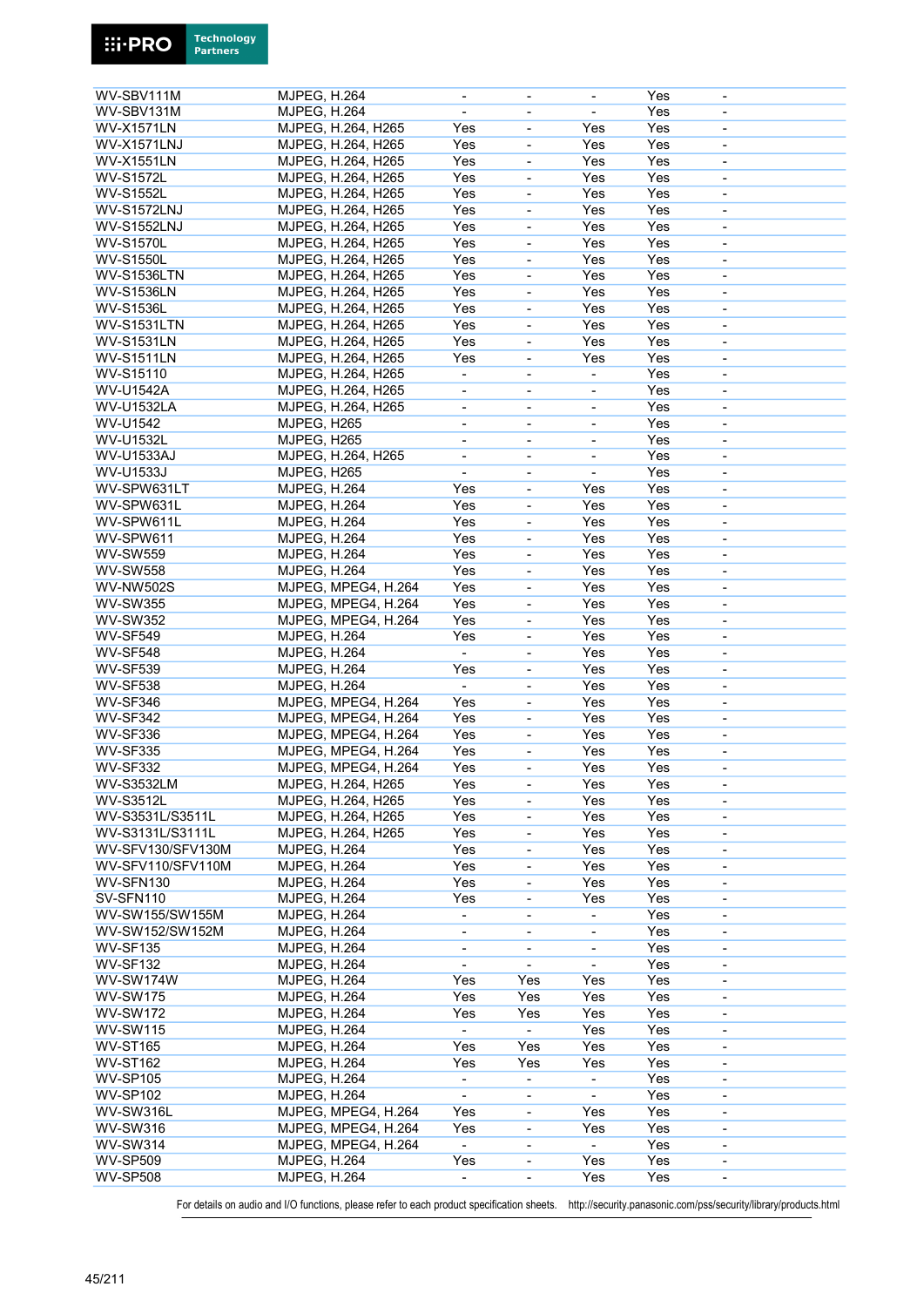

| <b>WV-NP502</b>  | MJPEG, MPEG4, H.264 | Yes                      | $\overline{\phantom{a}}$ | Yes            | Yes |                          |
|------------------|---------------------|--------------------------|--------------------------|----------------|-----|--------------------------|
| <b>WV-SP306</b>  | MJPEG, MPEG4, H.264 | Yes                      | $\overline{\phantom{a}}$ | Yes            | Yes | ٠                        |
| <b>WV-SP305</b>  | MJPEG, MPEG4, H.264 | Yes                      | ٠                        | Yes            | Yes | $\overline{\phantom{a}}$ |
| <b>WV-SP302</b>  | MJPEG. MPEG4. H.264 | Yes                      |                          | Yes            | Yes |                          |
| WJ-GXE500        | MJPEG, MPEG4, H.264 | Yes                      | Yes**                    | Yes            | Yes |                          |
| WJ-GXE100        | <b>MJPEG. H.264</b> |                          | Yes****                  |                | Yes | -                        |
| WV-NW964         | MJPEG, MPEG4        | Yes                      | $\overline{\phantom{a}}$ | Yes            | Yes | -                        |
| WV-NS954         | MJPEG, MPEG4        | Yes                      | ۰.                       | Yes            | Yes | $\overline{\phantom{a}}$ |
| <b>WV-NS202A</b> | MJPEG, MPEG4        | Yes                      | $\overline{\phantom{a}}$ | Yes            | Yes |                          |
| <b>WV-NF302</b>  | MJPEG, MPEG4        | Yes                      | -                        | Yes            | Yes | -                        |
| <b>WV-NF284</b>  | MJPEG, MPEG4        | Yes                      | ٠                        | Yes            | Yes | ٠                        |
| <b>WV-NW484S</b> | MJPEG, MPEG4        | $\blacksquare$           | ٠                        | Yes            | Yes | $\overline{\phantom{a}}$ |
| <b>WV-NP304</b>  | MJPEG, MPEG4        | Yes                      | ۰.                       | Yes            | Yes | $\overline{\phantom{a}}$ |
| <b>WV-NP1004</b> | MJPEG, MPEG4        | Yes                      | $\blacksquare$           | Yes            | Yes | ÷,                       |
| <b>WV-NP244</b>  | MJPEG, MPEG4        | Yes                      |                          | Yes            | Yes | -                        |
| <b>WJ-NT304</b>  | MJPEG, MPEG4        | $\blacksquare$           | Yes***                   | $\blacksquare$ | Yes | $\overline{\phantom{a}}$ |
| BB-HCM735        | MJPEG, MPEG4        | Yes                      | Yes(PT)                  | Yes            | Yes | $\overline{\phantom{a}}$ |
| BB-HCM715        | MJPEG, MPEG4        | Yes                      | Yes(PT)                  | Yes            | Yes | ÷,                       |
| BB-HCM705        | MJPEG, MPEG4        | Yes                      |                          | Yes(IN)        | Yes | ٠                        |
| BB-HCM701        | MJPEG, MPEG4        | Yes                      | $\overline{\phantom{a}}$ | Yes(IN)        | Yes | -                        |
| BL-VT164W/VT164  | <b>MJPEG, H.264</b> | Yes                      | Yes                      | Yes            | Yes | $\overline{\phantom{a}}$ |
| BL-VP104W/VP104  | <b>MJPEG, H.264</b> | $\overline{\phantom{a}}$ | ٠                        | -              | Yes | -                        |
| <b>BL-VP101</b>  | <b>MJPEG, H.264</b> | ۰                        | ٠                        | $\blacksquare$ | Yes | ÷,                       |
|                  |                     |                          |                          |                |     |                          |

\*\* Panasonic, Pelco-D, Pelco-P protocol PTZ cameras. \*\*\* Panasonic protocol PTZ cameras.

\*\*\*\*Panasonic, Pelco-D, Pelco-P, Custom protocol PTZ cameras.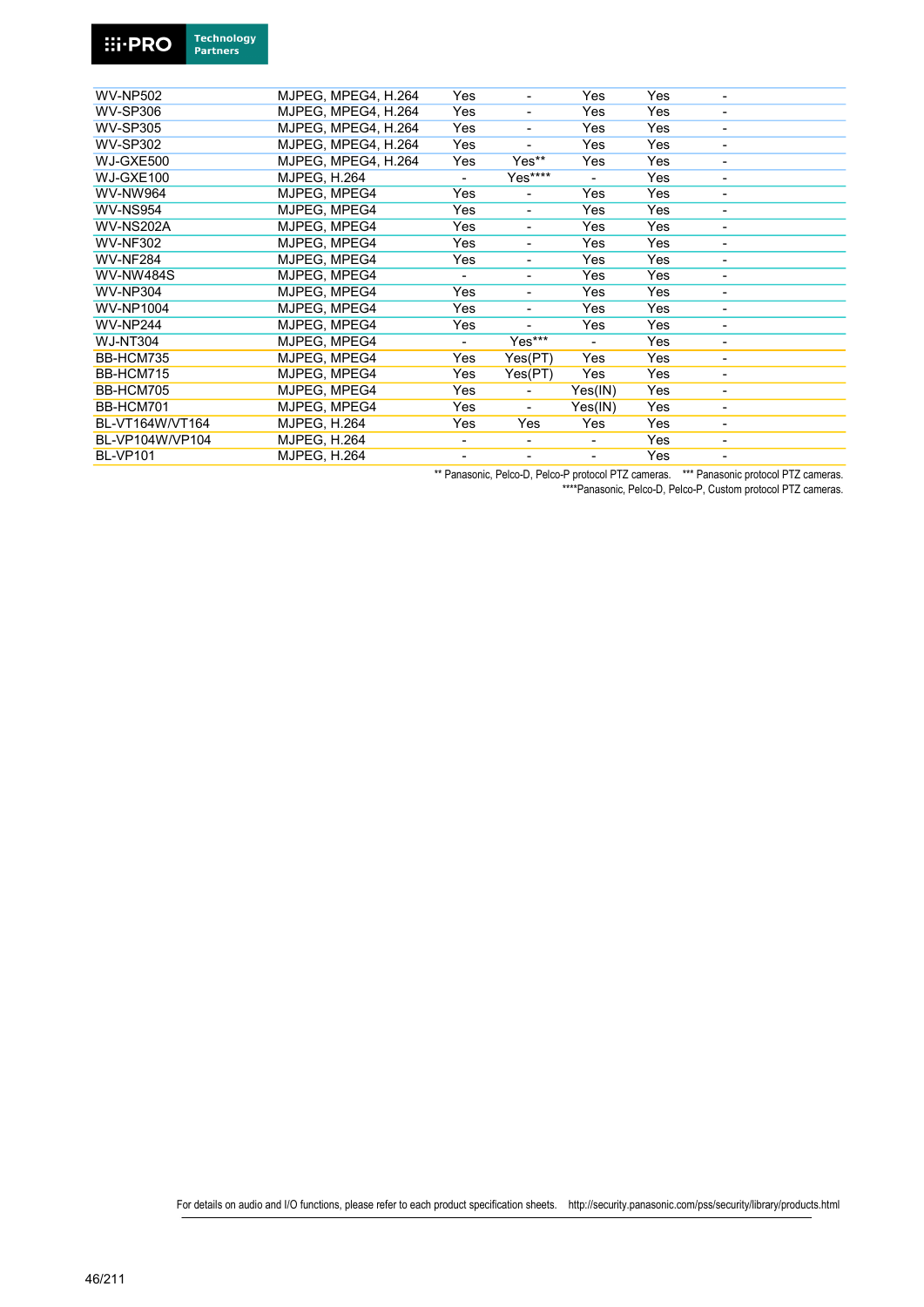

| Qognify                               | Cayuga R16              |                          |                              |                              |            |                          |                  |
|---------------------------------------|-------------------------|--------------------------|------------------------------|------------------------------|------------|--------------------------|------------------|
| <b>SeeTec</b>                         | <b>Compression Type</b> | Audio                    | <b>PTZ</b>                   | I/O                          | <b>VMD</b> | Edge                     | Other            |
|                                       |                         |                          |                              |                              |            | recording                | <b>Functions</b> |
| <b>WV-X8571N</b>                      | MJPEG, H.264, H265      | Yes                      | $\overline{\phantom{a}}$     | Yes                          | Yes        |                          |                  |
| <b>WV-X8570N</b>                      | MJPEG, H.264, H265      | Yes                      | $\blacksquare$               | Yes                          | Yes        | $\overline{\phantom{a}}$ |                  |
| <b>WV-S8531N</b>                      | MJPEG, H.264, H265      | Yes                      | $\overline{\phantom{a}}$     | Yes                          | Yes        | $\overline{\phantom{a}}$ |                  |
| <b>WV-S8530N</b>                      | MJPEG, H.264, H265      | Yes                      | $\overline{\phantom{a}}$     | Yes                          | Yes        | $\overline{\phantom{a}}$ |                  |
| <b>WV-X6533LN</b>                     | MJPEG, H.264, H265      | Yes                      | Yes                          | Yes                          | Yes        |                          |                  |
| <b>WV-S6532LN</b>                     | MJPEG, H.264, H265      | Yes                      | Yes                          | Yes                          | Yes        | $\overline{\phantom{a}}$ |                  |
| WV-X6531N                             | MJPEG, H.264, H265      | Yes                      | Yes                          | Yes                          | Yes        | $\overline{\phantom{a}}$ |                  |
| WV-X6531NJ                            | MJPEG, H.264, H265      | Yes                      | Yes                          | Yes                          | Yes        | $\overline{\phantom{a}}$ |                  |
| <b>WV-X6511N</b>                      | MJPEG, H.264, H265      | Yes                      | Yes                          | Yes                          | Yes        | $\overline{\phantom{a}}$ |                  |
| <b>WV-X6511NJ</b>                     | MJPEG, H.264, H265      | Yes                      | Yes                          | Yes                          | Yes        | $\overline{\phantom{a}}$ |                  |
| <b>WV-S6530N</b>                      | MJPEG, H.264, H265      | Yes                      | Yes                          | Yes                          | Yes        | $\overline{\phantom{a}}$ |                  |
| WV-S6131                              | MJPEG, H.264, H265      | Yes                      | Yes                          | Yes                          | Yes        | $\blacksquare$           |                  |
| WV-S6130                              | MJPEG, H.264, H265      | Yes                      | Yes                          | Yes                          | Yes        | $\overline{\phantom{a}}$ |                  |
| <b>WV-S6111</b>                       | MJPEG, H.264, H265      | Yes                      | Yes                          | Yes                          | Yes        | $\blacksquare$           |                  |
| WV-S6110                              | MJPEG, H.264, H265      | Yes                      | Yes                          | Yes                          | Yes        | $\overline{\phantom{a}}$ |                  |
| WV-SUD638                             | <b>MJPEG, H.264</b>     | Yes                      | Yes                          | Yes                          | Yes        | $\overline{\phantom{a}}$ |                  |
| WV-SUD638-H                           | <b>MJPEG, H.264</b>     | Yes                      | Yes                          | Yes                          | Yes        | $\blacksquare$           |                  |
| WV-SUD638-T                           | <b>MJPEG, H.264</b>     | Yes                      | Yes                          | Yes                          | Yes        | ä,                       |                  |
| <b>WV-SW598</b>                       | <b>MJPEG, H.264</b>     | Yes                      | Yes                          | Yes                          | Yes        | $\blacksquare$           |                  |
| <b>WV-SW397</b>                       | <b>MJPEG, H.264</b>     | Yes                      | Yes                          | Yes                          | Yes        | $\overline{\phantom{a}}$ |                  |
| <b>WV-SW397A</b>                      | <b>MJPEG, H.264</b>     | Yes                      | Yes                          | Yes                          | Yes        | $\blacksquare$           |                  |
| WV-SW397AH                            |                         | Yes                      | Yes                          | Yes                          | Yes        | $\blacksquare$           |                  |
|                                       | <b>MJPEG, H.264</b>     |                          |                              |                              |            |                          |                  |
| WV-SW397AJ                            | <b>MJPEG, H.264</b>     | Yes                      | Yes                          | Yes                          | Yes        | $\blacksquare$           |                  |
| <b>WV-SW397B</b>                      | <b>MJPEG, H.264</b>     | Yes                      | Yes                          | Yes                          | Yes        | $\overline{\phantom{a}}$ |                  |
| WV-SW397BH                            | <b>MJPEG, H.264</b>     | Yes                      | Yes                          | Yes                          | Yes        | $\overline{\phantom{a}}$ |                  |
| WV-SW397BJ                            | <b>MJPEG, H.264</b>     | Yes                      | Yes                          | Yes                          | Yes        | ä,                       |                  |
| <b>WV-SW396</b>                       | <b>MJPEG, H.264</b>     | Yes                      | Yes                          | Yes                          | Yes        | $\overline{\phantom{a}}$ |                  |
| WV-SW396A                             | <b>MJPEG, H.264</b>     | Yes                      | Yes                          | Yes                          | Yes        | $\overline{\phantom{a}}$ |                  |
| <b>WV-SW395</b>                       | <b>MJPEG, H.264</b>     | Yes                      | Yes                          | Yes                          | Yes        | $\overline{\phantom{a}}$ |                  |
| <b>WV-SC588</b>                       | <b>MJPEG, H.264</b>     | Yes                      | Yes                          | Yes                          | Yes        |                          |                  |
| <b>WV-SC387</b>                       | <b>MJPEG, H.264</b>     | Yes                      | Yes                          | Yes                          | Yes        | $\overline{\phantom{a}}$ |                  |
| WV-SC387A                             | <b>MJPEG, H.264</b>     | Yes                      | Yes                          | Yes                          | Yes        | $\overline{\phantom{a}}$ |                  |
| WV-SC387H                             | <b>MJPEG, H.264</b>     | Yes                      | Yes                          | Yes                          | Yes        | $\overline{\phantom{a}}$ |                  |
| <b>WV-SC386</b>                       | <b>MJPEG, H.264</b>     | Yes                      | Yes                          | Yes                          | Yes        | $\blacksquare$           |                  |
| <b>WV-SC385</b>                       | <b>MJPEG, H.264</b>     | Yes                      | Yes                          | Yes                          | Yes        | $\overline{\phantom{a}}$ |                  |
| <b>WV-SC384</b>                       | <b>MJPEG, H.264</b>     | Yes                      | Yes                          | Yes                          | Yes        | $\overline{\phantom{a}}$ |                  |
| WV-V2530L1                            | <b>MJPEG, H.264</b>     | ٠                        | $\blacksquare$               | $\sim$                       | Yes        | $\overline{\phantom{a}}$ |                  |
| <b>WV-X2571LN</b>                     | MJPEG, H.264, H265      | Yes                      | $\overline{\phantom{a}}$     | Yes                          | Yes        | $\blacksquare$           |                  |
| <b>WV-X2571LNJ</b>                    | MJPEG, H.264, H265      | Yes                      | ÷,                           | Yes                          | Yes        | $\blacksquare$           |                  |
| <b>WV-X2551LN</b>                     | MJPEG, H.264, H265      | Yes                      | $\qquad \qquad \blacksquare$ | Yes                          | Yes        | $\overline{\phantom{a}}$ |                  |
| <b>WV-S2572L</b>                      | MJPEG, H.264, H265      | Yes                      | $\blacksquare$               | Yes                          | Yes        | $\blacksquare$           |                  |
| <b>WV-S2552L</b>                      | MJPEG. H.264. H265      | Yes                      |                              | Yes                          | Yes        |                          |                  |
| <b>WV-S2572LNJ</b>                    | MJPEG, H.264, H265      | Yes                      | $\blacksquare$               | Yes                          | Yes        | $\overline{\phantom{a}}$ |                  |
| <b>WV-S2552LNJ</b>                    | MJPEG, H.264, H265      | Yes                      | $\qquad \qquad \blacksquare$ | Yes                          | Yes        | $\overline{\phantom{a}}$ |                  |
| <b>WV-S2570L</b>                      | MJPEG, H.264, H265      | Yes                      | -                            | Yes                          | Yes        | $\overline{\phantom{a}}$ |                  |
| <b>WV-S2550L</b>                      | MJPEG, H.264, H265      | Yes                      | $\overline{\phantom{a}}$     | Yes                          | Yes        | $\overline{\phantom{a}}$ |                  |
| <b>WV-S2536LTN</b>                    | MJPEG, H.264, H265      | Yes                      | $\blacksquare$               | Yes                          | Yes        | $\overline{\phantom{a}}$ |                  |
| <b>WV-S2536LN</b>                     | MJPEG. H.264. H265      | Yes                      | $\blacksquare$               | Yes                          | Yes        | $\overline{\phantom{a}}$ |                  |
| <b>WV-S2536L</b>                      | MJPEG, H.264, H265      | Yes                      | $\overline{\phantom{0}}$     | Yes                          | Yes        | $\overline{\phantom{a}}$ |                  |
| <b>WV-S2531LTN</b>                    | MJPEG, H.264, H265      | Yes                      | $\qquad \qquad \blacksquare$ | Yes                          | Yes        | $\overline{\phantom{a}}$ |                  |
| <b>WV-S2531LN</b>                     | MJPEG, H.264, H265      | Yes                      | $\qquad \qquad \blacksquare$ | Yes                          | Yes        | $\overline{\phantom{a}}$ |                  |
| <b>WV-S2511LN</b>                     | MJPEG, H.264, H265      | Yes                      | $\blacksquare$               | Yes                          | Yes        | $\overline{\phantom{a}}$ |                  |
|                                       |                         |                          |                              |                              |            |                          |                  |
| <b>WV-U2542LA</b>                     | MJPEG, H.264, H265      | $\overline{\phantom{0}}$ | $\qquad \qquad \blacksquare$ | $\overline{\phantom{a}}$     | Yes        | $\overline{\phantom{a}}$ |                  |
| <b>WV-U2540LA</b><br><b>WV-U2542L</b> | MJPEG, H.264, H265      | $\overline{\phantom{0}}$ | $\overline{\phantom{a}}$     | $\overline{\phantom{a}}$     | Yes<br>Yes | $\overline{\phantom{a}}$ |                  |
|                                       | MJPEG, H265             | $\overline{\phantom{a}}$ | $\overline{\phantom{a}}$     | $\overline{\phantom{a}}$     |            | $\overline{\phantom{a}}$ |                  |
| <b>WV-U2540L</b>                      | MJPEG, H265             | $\blacksquare$           | $\overline{\phantom{a}}$     | $\overline{\phantom{a}}$     | Yes        | $\overline{\phantom{a}}$ |                  |
| <b>WV-U2532LA</b>                     | MJPEG, H.264, H265      | $\overline{\phantom{0}}$ | $\qquad \qquad \blacksquare$ | $\qquad \qquad \blacksquare$ | Yes        | $\overline{\phantom{a}}$ |                  |
| <b>WV-U2530LA</b>                     | MJPEG, H.264, H265      | $\overline{\phantom{0}}$ | $\overline{\phantom{a}}$     | $\overline{\phantom{a}}$     | Yes        | $\overline{\phantom{a}}$ |                  |
| <b>WV-U2532L</b>                      | MJPEG, H265             | $\overline{\phantom{0}}$ | $\qquad \qquad \blacksquare$ | $\overline{\phantom{a}}$     | Yes        | $\overline{\phantom{a}}$ |                  |
| <b>WV-U2530L</b>                      | MJPEG, H265             | $\blacksquare$           | $\blacksquare$               | $\blacksquare$               | Yes        | $\overline{\phantom{a}}$ |                  |
| WV-SFV781L                            | <b>MJPEG, H.264</b>     | Yes                      | $\qquad \qquad \blacksquare$ | Yes                          | Yes        | $\overline{\phantom{a}}$ |                  |
| WV-SFV631LT                           | <b>MJPEG, H.264</b>     | Yes                      | $\qquad \qquad \blacksquare$ | Yes                          | Yes        | $\overline{\phantom{a}}$ |                  |
| WV-SFV631L                            | <b>MJPEG, H.264</b>     | Yes                      | $\blacksquare$               | Yes                          | Yes        | $\blacksquare$           |                  |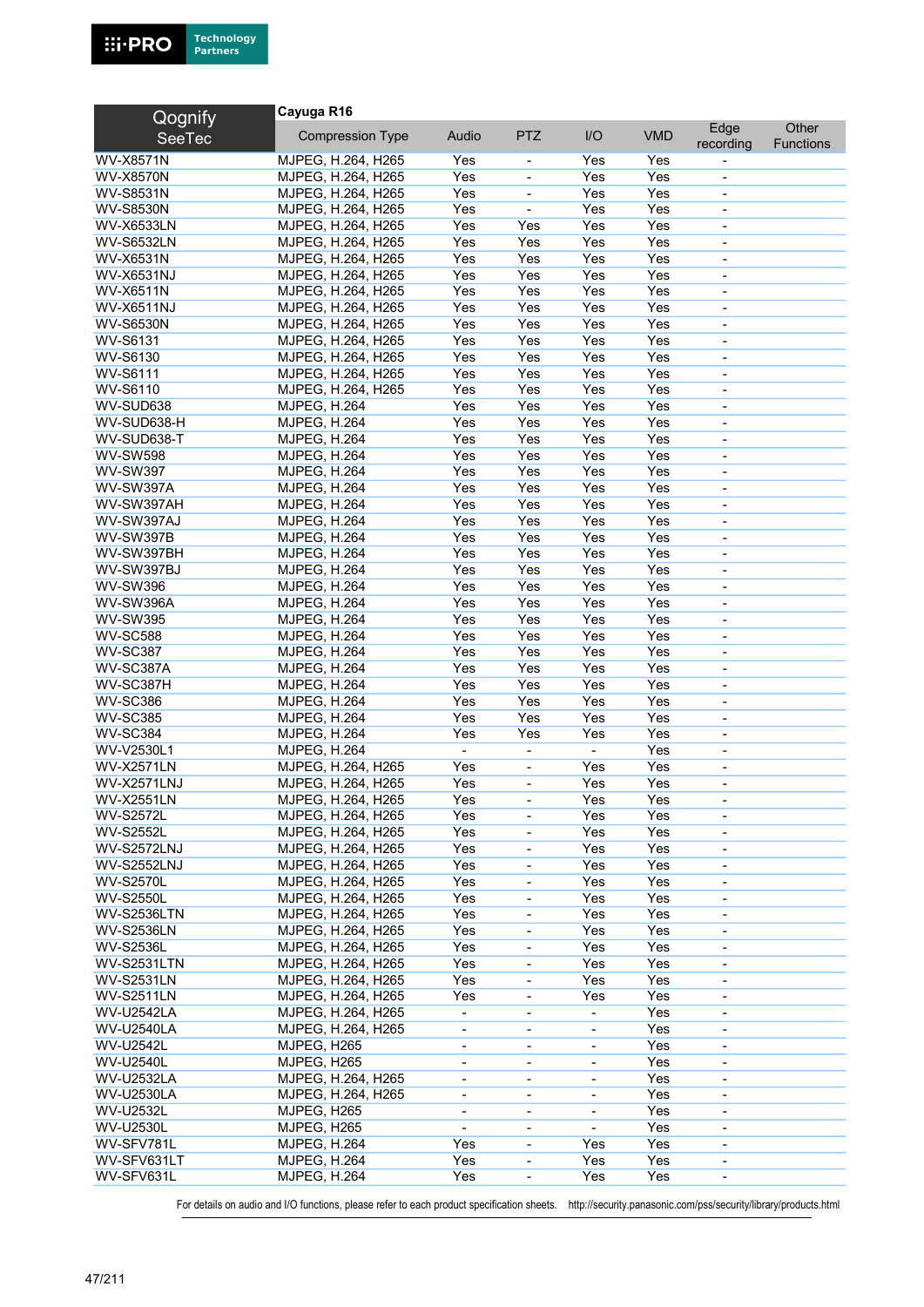| WV-SFV531                                             | <b>MJPEG, H.264</b> | Yes                      |                              | Yes                          | Yes            |                          |
|-------------------------------------------------------|---------------------|--------------------------|------------------------------|------------------------------|----------------|--------------------------|
| WV-SFV311                                             | <b>MJPEG, H.264</b> | Yes                      | $\overline{\phantom{a}}$     | Yes                          | Yes            | $\blacksquare$           |
| WV-SFV310                                             |                     | Yes                      |                              |                              |                |                          |
|                                                       | MJPEG, H.264        |                          | $\qquad \qquad \blacksquare$ | Yes                          | Yes            | $\overline{\phantom{a}}$ |
| <b>WV-X2271L</b>                                      | MJPEG, H.264, H265  | Yes                      | $\overline{\phantom{a}}$     | Yes                          | Yes            | $\overline{\phantom{a}}$ |
| <b>WV-X2251L</b>                                      | MJPEG, H.264, H265  | Yes                      | $\blacksquare$               | Yes                          | Yes            |                          |
| <b>WV-S2272L</b>                                      | MJPEG, H.264, H265  | Yes                      | $\blacksquare$               | Yes                          | Yes            | $\overline{\phantom{a}}$ |
|                                                       |                     |                          |                              |                              |                |                          |
| <b>WV-S2252L</b>                                      | MJPEG, H.264, H265  | Yes                      | $\qquad \qquad \blacksquare$ | Yes                          | Yes            | $\overline{\phantom{a}}$ |
| <b>WV-S2270L</b>                                      | MJPEG, H.264, H265  | Yes                      | $\overline{\phantom{a}}$     | Yes                          | Yes            | $\overline{\phantom{a}}$ |
| <b>WV-S2250L</b>                                      | MJPEG, H.264, H265  | Yes                      | $\overline{\phantom{a}}$     | Yes                          | Yes            | $\overline{\phantom{a}}$ |
|                                                       |                     |                          |                              |                              |                |                          |
| <b>WV-S2236L</b>                                      | MJPEG, H.264, H265  | Yes                      | $\blacksquare$               | Yes                          | Yes            | $\overline{\phantom{a}}$ |
| <b>WV-S2231L</b>                                      | MJPEG, H.264, H265  | Yes                      | $\qquad \qquad \blacksquare$ | Yes                          | Yes            | $\overline{\phantom{a}}$ |
| <b>WV-S2211L</b>                                      | MJPEG, H.264, H265  | Yes                      | $\overline{\phantom{a}}$     | Yes                          | Yes            | $\overline{\phantom{a}}$ |
| WV-SFR631L                                            | MJPEG, H.264        | Yes                      |                              | Yes                          | Yes            |                          |
|                                                       |                     |                          | $\overline{\phantom{a}}$     |                              |                |                          |
| WV-SFR611L                                            | MJPEG, H.264        | Yes                      | $\blacksquare$               | Yes                          | Yes            | $\overline{\phantom{a}}$ |
| WV-SFR531                                             | <b>MJPEG, H.264</b> | Yes                      | $\overline{\phantom{a}}$     | Yes                          | Yes            | $\overline{\phantom{a}}$ |
| WV-SFR311                                             | MJPEG, H.264        | Yes                      |                              | Yes                          | Yes            |                          |
|                                                       |                     |                          | $\overline{\phantom{a}}$     |                              |                | $\overline{\phantom{a}}$ |
| WV-SFR310                                             | MJPEG, H.264        | Yes                      | $\overline{\phantom{a}}$     | Yes                          | Yes            | $\overline{\phantom{a}}$ |
| <b>WV-S2136L</b>                                      | MJPEG, H.264, H265  | Yes                      | ÷,                           | Yes                          | Yes            | $\blacksquare$           |
| <b>WV-S1236</b>                                       | MJPEG, H.264, H265  | Yes                      | $\overline{\phantom{a}}$     | Yes                          | Yes            | $\overline{\phantom{a}}$ |
|                                                       |                     |                          |                              |                              |                |                          |
| WV-S2130                                              | MJPEG, H.264, H265  | Yes                      | $\blacksquare$               | Yes                          | Yes            | $\blacksquare$           |
| <b>WV-S2130RJ</b>                                     | MJPEG, H.264, H265  | Yes                      | $\blacksquare$               | Yes                          | $\overline{a}$ | $\blacksquare$           |
| <b>WV-S2111L</b>                                      | MJPEG, H.264, H265  | Yes                      | ÷,                           | Yes                          | Yes            | $\blacksquare$           |
|                                                       |                     |                          |                              |                              |                |                          |
| WV-S2110                                              | MJPEG, H.264, H265  | Yes                      | $\overline{\phantom{a}}$     | Yes                          | Yes            | $\blacksquare$           |
| <b>WV-S2110RJ</b>                                     | MJPEG, H.264, H265  | Yes                      | $\overline{\phantom{a}}$     | Yes                          |                | $\blacksquare$           |
| <b>WV-U2142LA</b>                                     | MJPEG, H.264, H265  | $\overline{\phantom{a}}$ | $\blacksquare$               | $\blacksquare$               | Yes            | $\blacksquare$           |
|                                                       |                     |                          |                              |                              |                |                          |
| <b>WV-U2140LA</b>                                     | MJPEG, H.264, H265  | $\blacksquare$           | $\overline{\phantom{a}}$     |                              | Yes            | $\blacksquare$           |
| <b>WV-U2142L</b>                                      | MJPEG, H265         | $\overline{\phantom{a}}$ | $\overline{\phantom{a}}$     | $\blacksquare$               | Yes            | $\overline{\phantom{a}}$ |
| <b>WV-U2140L</b>                                      | MJPEG, H265         | $\overline{\phantom{a}}$ | $\qquad \qquad \blacksquare$ |                              | Yes            | $\overline{\phantom{a}}$ |
| <b>WV-U2132LA</b>                                     |                     |                          |                              |                              | Yes            |                          |
|                                                       | MJPEG, H.264, H265  | $\overline{\phantom{a}}$ | $\overline{\phantom{a}}$     | $\qquad \qquad \blacksquare$ |                | $\overline{\phantom{a}}$ |
| <b>WV-U2130LA</b>                                     | MJPEG, H.264, H265  |                          |                              |                              | Yes            |                          |
| <b>WV-U2132L</b>                                      | MJPEG, H265         | $\overline{\phantom{a}}$ | $\overline{\phantom{a}}$     | $\blacksquare$               | Yes            | $\overline{\phantom{a}}$ |
| WV-U2130L                                             | MJPEG, H265         |                          |                              |                              | Yes            |                          |
|                                                       |                     | $\overline{\phantom{a}}$ | $\overline{\phantom{a}}$     | $\qquad \qquad \blacksquare$ |                | $\overline{\phantom{a}}$ |
| WV-U2134AJ                                            | MJPEG, H.264, H265  | $\overline{\phantom{a}}$ | $\overline{\phantom{a}}$     | $\qquad \qquad \blacksquare$ | Yes            | $\overline{\phantom{a}}$ |
| WV-U2134J                                             | MJPEG, H265         | $\overline{\phantom{a}}$ | $\overline{\phantom{a}}$     |                              | Yes            | $\overline{\phantom{a}}$ |
| WV-U2114J                                             | MJPEG, H265         | $\blacksquare$           | $\overline{\phantom{a}}$     | $\blacksquare$               | Yes            | $\overline{\phantom{a}}$ |
|                                                       |                     |                          |                              |                              |                |                          |
| WV-SFN631L                                            | <b>MJPEG, H.264</b> | Yes                      | $\overline{\phantom{a}}$     | Yes                          | Yes            | $\overline{\phantom{a}}$ |
| WV-SFN611L                                            | <b>MJPEG, H.264</b> | Yes                      | $\overline{\phantom{a}}$     | Yes                          | Yes            | $\overline{\phantom{a}}$ |
| WV-SFN531                                             | <b>MJPEG, H.264</b> | Yes                      | $\blacksquare$               | Yes                          | Yes            | $\blacksquare$           |
|                                                       |                     |                          |                              |                              |                |                          |
| WV-SFN311L                                            | <b>MJPEG, H.264</b> | Yes                      | $\blacksquare$               | Yes                          | Yes            | $\blacksquare$           |
| WV-SFN311                                             | <b>MJPEG, H.264</b> | Yes                      | $\blacksquare$               | Yes                          | Yes            | $\overline{\phantom{a}}$ |
| WV-SFN310                                             | <b>MJPEG, H.264</b> | Yes                      | $\overline{\phantom{a}}$     | Yes                          | Yes            | $\overline{\phantom{a}}$ |
| WV-X4573L/X4573LM                                     |                     | Yes                      |                              | Yes                          | Yes            |                          |
|                                                       | MJPEG, H.264, H265  |                          | $\overline{\phantom{a}}$     |                              |                | $\overline{\phantom{a}}$ |
| WV-X4571L/X4571LM                                     | MJPEG, H.264, H265  | Yes                      | $\overline{\phantom{a}}$     | Yes                          | Yes            | $\overline{\phantom{a}}$ |
| WV-X4173                                              | MJPEG, H.264, H265  | Yes                      | $\blacksquare$               | Yes                          | Yes            | $\overline{\phantom{a}}$ |
| WV-X4172                                              | MJPEG, H.264, H265  | Yes                      |                              | Yes                          | Yes            | $\overline{\phantom{a}}$ |
|                                                       |                     |                          | $\qquad \qquad \blacksquare$ |                              |                |                          |
| WV-X4171                                              | MJPEG, H.264, H265  | Yes                      | $\overline{\phantom{a}}$     | Yes                          | Yes            | $\overline{\phantom{a}}$ |
| WV-X4170                                              | MJPEG, H.264, H265  | Yes                      | $\blacksquare$               | Yes                          | Yes            | $\overline{\phantom{a}}$ |
| WV-S4551L/S4551LM                                     | MJPEG, H.264, H265  | Yes                      | $\overline{\phantom{a}}$     | Yes                          | Yes            | $\overline{\phantom{a}}$ |
|                                                       |                     |                          |                              |                              |                |                          |
| WV-S4550L/S4550LM                                     | MJPEG, H.264, H265  | Yes                      | $\qquad \qquad \blacksquare$ | Yes                          | Yes            | $\overline{\phantom{a}}$ |
| <b>WV-S4151</b>                                       | MJPEG, H.264, H265  | Yes                      | $\overline{\phantom{a}}$     | Yes                          | Yes            | $\overline{\phantom{a}}$ |
| <b>WV-S4150</b>                                       | MJPEG, H.264, H265  | Yes                      | ÷,                           | Yes                          | Yes            | $\blacksquare$           |
|                                                       |                     |                          |                              |                              |                |                          |
| WV-SFV481                                             | <b>MJPEG, H.264</b> | Yes                      | $\blacksquare$               | Yes                          | Yes            | $\overline{\phantom{a}}$ |
| WV-SFN480                                             | <b>MJPEG, H.264</b> | Yes                      | $\qquad \qquad \blacksquare$ | Yes                          | Yes            | $\overline{\phantom{a}}$ |
| WV-SW458/SW458M                                       | <b>MJPEG, H.264</b> | Yes                      | $\overline{\phantom{a}}$     | Yes                          | Yes            | $\overline{\phantom{a}}$ |
| <b>WV-SF448</b>                                       | <b>MJPEG, H.264</b> | Yes                      | $\blacksquare$               | Yes                          | Yes            | $\blacksquare$           |
|                                                       |                     |                          |                              |                              |                |                          |
| <b>WV-SF438</b>                                       | <b>MJPEG, H.264</b> | Yes                      | $\frac{1}{2}$                | Yes                          | Yes            | $\overline{\phantom{a}}$ |
| <b>WV-SW559</b>                                       | <b>MJPEG, H.264</b> | Yes                      | $\qquad \qquad \blacksquare$ | Yes                          | Yes            | $\overline{\phantom{a}}$ |
| <b>WV-SW558</b>                                       | <b>MJPEG, H.264</b> | $\overline{\phantom{a}}$ | $\overline{\phantom{a}}$     | Yes                          | Yes            | $\overline{\phantom{a}}$ |
|                                                       |                     |                          |                              |                              |                |                          |
| <b>WV-NW502S</b>                                      | <b>MJPEG, H.264</b> | Yes                      | $\qquad \qquad \blacksquare$ | Yes                          | Yes            |                          |
| <b>WV-SW355</b>                                       | <b>MJPEG, H.264</b> | Yes                      | $\blacksquare$               | Yes                          | Yes            | $\overline{\phantom{a}}$ |
| <b>WV-SW352</b>                                       | <b>MJPEG, H.264</b> | Yes                      | $\qquad \qquad \blacksquare$ | Yes                          | Yes            | $\overline{\phantom{a}}$ |
|                                                       |                     |                          |                              |                              |                |                          |
| <b>WV-SF549</b>                                       | <b>MJPEG, H.264</b> | Yes                      | $\overline{\phantom{a}}$     | Yes                          | Yes            | $\overline{\phantom{a}}$ |
| <b>WV-SF548</b>                                       |                     | $\blacksquare$           | $\overline{\phantom{a}}$     | Yes                          | Yes            | $\overline{\phantom{a}}$ |
|                                                       | <b>MJPEG, H.264</b> |                          |                              |                              |                |                          |
|                                                       |                     | Yes                      | $\frac{1}{2}$                | Yes                          |                | $\overline{\phantom{a}}$ |
|                                                       | <b>MJPEG, H.264</b> |                          |                              |                              | Yes            |                          |
|                                                       | <b>MJPEG, H.264</b> | $\blacksquare$           | $\blacksquare$               | Yes                          | Yes            | $\overline{\phantom{a}}$ |
| <b>WV-SF539</b><br><b>WV-SF538</b><br><b>WV-SF346</b> | <b>MJPEG, H.264</b> | Yes                      | $\overline{\phantom{a}}$     | Yes                          | Yes            | $\overline{\phantom{a}}$ |
| <b>WV-SF342</b>                                       | <b>MJPEG, H.264</b> | Yes                      | $\overline{\phantom{a}}$     | Yes                          | Yes            | $\overline{\phantom{a}}$ |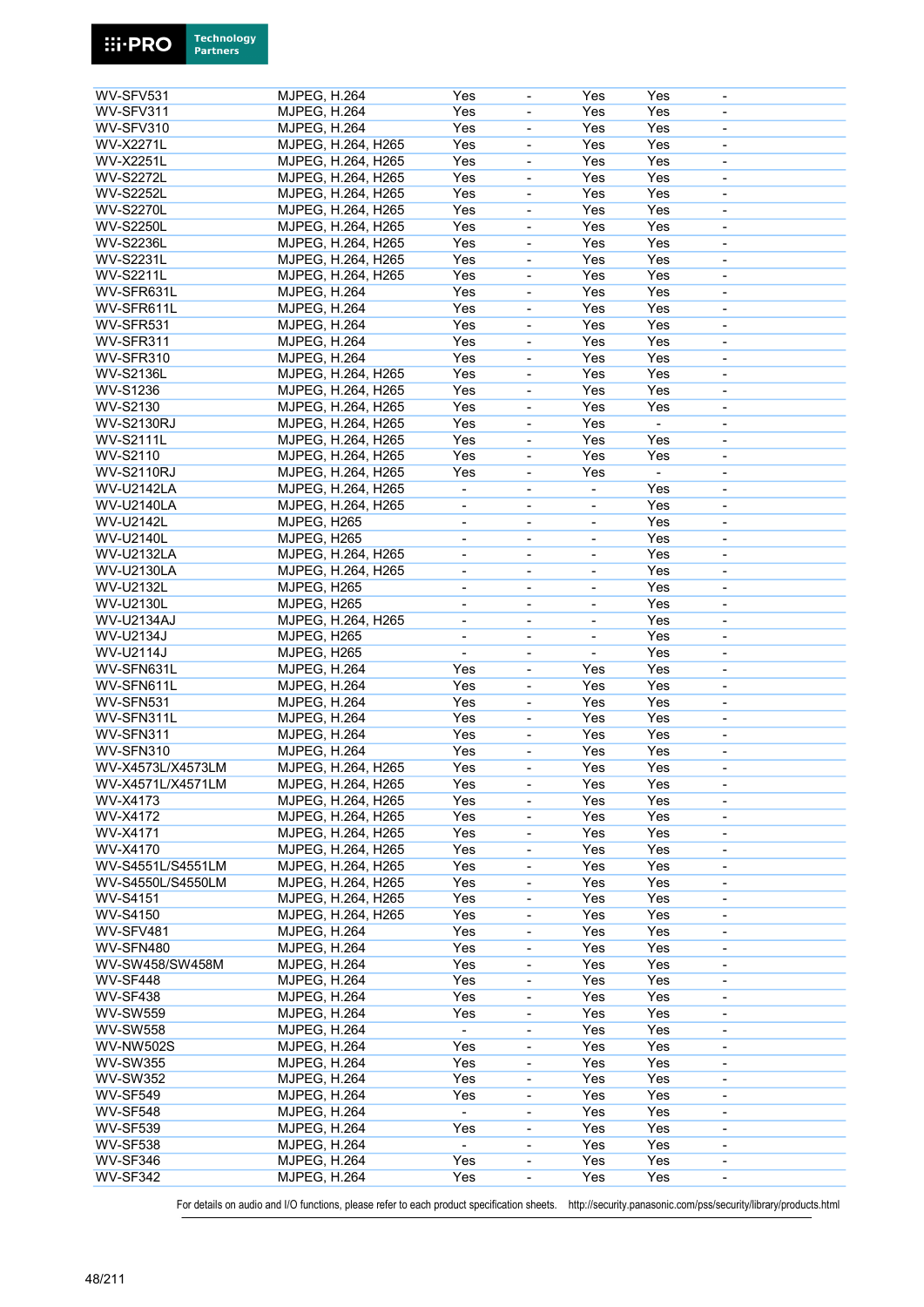

**Technology** 

**Ei-PRO**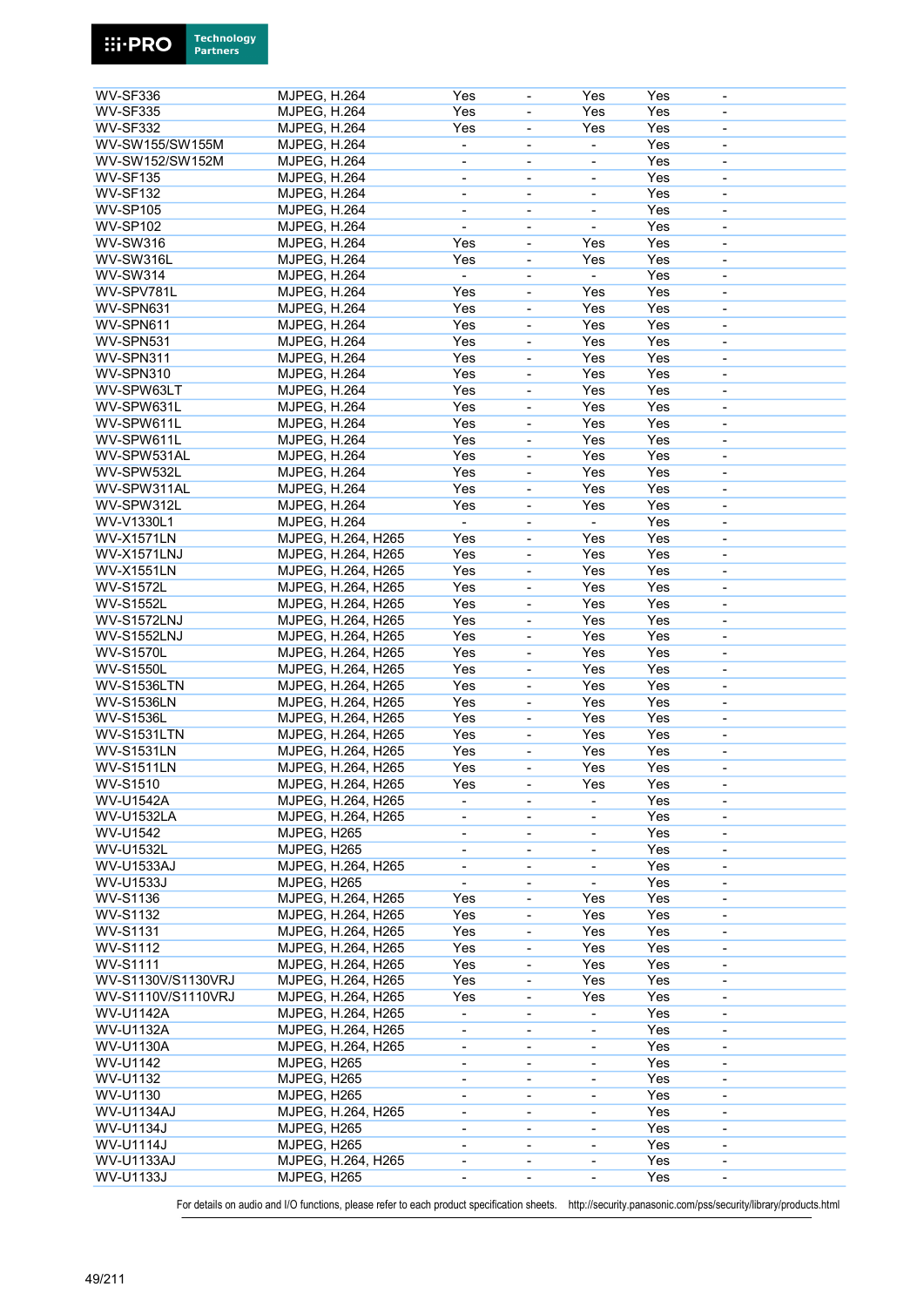

| <b>WV-U1113J</b>  | MJPEG, H265         | ۰                        | ۰                            |     | Yes | $\overline{\phantom{a}}$ |  |
|-------------------|---------------------|--------------------------|------------------------------|-----|-----|--------------------------|--|
| <b>WV-S3532LM</b> | MJPEG, H.264, H265  | Yes                      |                              | Yes | Yes |                          |  |
| <b>WV-S3512L</b>  | MJPEG, H.264, H265  | Yes                      | $\blacksquare$               | Yes | Yes | -                        |  |
| WV-S3531L/S3511L  | MJPEG, H.264, H265  | Yes                      |                              | Yes | Yes | -                        |  |
| WV-S3131L/S3111L  | MJPEG, H.264, H265  | Yes                      | $\overline{\phantom{a}}$     | Yes | Yes | -                        |  |
| WV-SFV130/SFV130M | <b>MJPEG. H.264</b> | Yes                      |                              | Yes | Yes | -                        |  |
| WV-SFV110/SFV110M | <b>MJPEG, H.264</b> | Yes                      | $\overline{\phantom{a}}$     | Yes | Yes | -                        |  |
| WV-SFN130         | <b>MJPEG, H.264</b> | Yes                      |                              | Yes | Yes | -                        |  |
| WV-SFN110         | <b>MJPEG, H.264</b> | Yes                      | $\overline{\phantom{a}}$     | Yes | Yes | ÷,                       |  |
| WV-SBV111M        | <b>MJPEG. H.264</b> | $\overline{\phantom{a}}$ | $\overline{\phantom{a}}$     |     | Yes | ٠                        |  |
| WV-SBV131M        | <b>MJPEG, H.264</b> | $\overline{\phantom{0}}$ |                              |     | Yes | ٠                        |  |
| <b>WV-SW115</b>   | <b>MJPEG. H.264</b> |                          |                              | Yes | Yes | -                        |  |
| <b>WV-SW174W</b>  | <b>MJPEG, H.264</b> | Yes                      | Yes                          | Yes | Yes | L,                       |  |
| <b>WV-SW175</b>   | <b>MJPEG. H.264</b> | Yes                      | Yes                          | Yes | Yes | ۰                        |  |
| <b>WV-SW172</b>   | <b>MJPEG. H.264</b> | Yes                      | Yes                          | Yes | Yes | -                        |  |
| <b>WV-ST165</b>   | <b>MJPEG. H.264</b> | Yes                      | Yes                          | Yes | Yes | $\overline{\phantom{a}}$ |  |
| <b>WV-ST162</b>   | <b>MJPEG. H.264</b> | Yes                      | Yes                          | Yes | Yes | ٠                        |  |
| <b>WV-SP305</b>   | <b>MJPEG. H.264</b> | Yes                      | $\overline{\phantom{a}}$     | Yes | Yes | $\overline{\phantom{0}}$ |  |
| <b>WV-SP302</b>   | <b>MJPEG. H.264</b> | Yes                      |                              | Yes | Yes | ۰                        |  |
| WJ-GXE500         | <b>MJPEG, H.264</b> | Yes                      | Yes**                        | Yes | Yes | $\overline{\phantom{a}}$ |  |
| <b>WV-NW964</b>   | MJPEG. MPEG4        | Yes                      | Yes                          | Yes | Yes | ۰                        |  |
| <b>WV-NS954</b>   | MJPEG, MPEG4        | Yes                      | Yes                          | Yes | Yes | $\overline{\phantom{a}}$ |  |
| <b>WV-NS202A</b>  | MJPEG, MPEG4        | Yes                      | Yes                          | Yes | Yes | -                        |  |
| <b>WV-NF302</b>   | MJPEG, MPEG4        | Yes                      | $\overline{\phantom{a}}$     | Yes | Yes | $\overline{\phantom{a}}$ |  |
| <b>WV-NF284</b>   | MJPEG, MPEG4        | Yes                      | $\overline{\phantom{a}}$     | Yes | Yes | -                        |  |
| <b>WV-NW484S</b>  | MJPEG, MPEG4        | $\overline{\phantom{a}}$ | $\overline{\phantom{a}}$     | Yes | Yes | -                        |  |
| <b>WV-NP304</b>   | MJPEG, MPEG4        | Yes                      | $\qquad \qquad \blacksquare$ | Yes | Yes | -                        |  |
| <b>WV-NP1004</b>  | MJPEG, MPEG4        | Yes                      | $\overline{\phantom{a}}$     | Yes | Yes | $\overline{\phantom{a}}$ |  |
| <b>WV-NP244</b>   | MJPEG. MPEG4        | Yes                      | $\overline{\phantom{a}}$     | Yes | Yes |                          |  |
|                   |                     |                          |                              |     |     |                          |  |

\*\* Panasonic, Pelco-D, Pelco-P protocol PTZ cameras. \*\*\* Panasonic protocol PTZ cameras.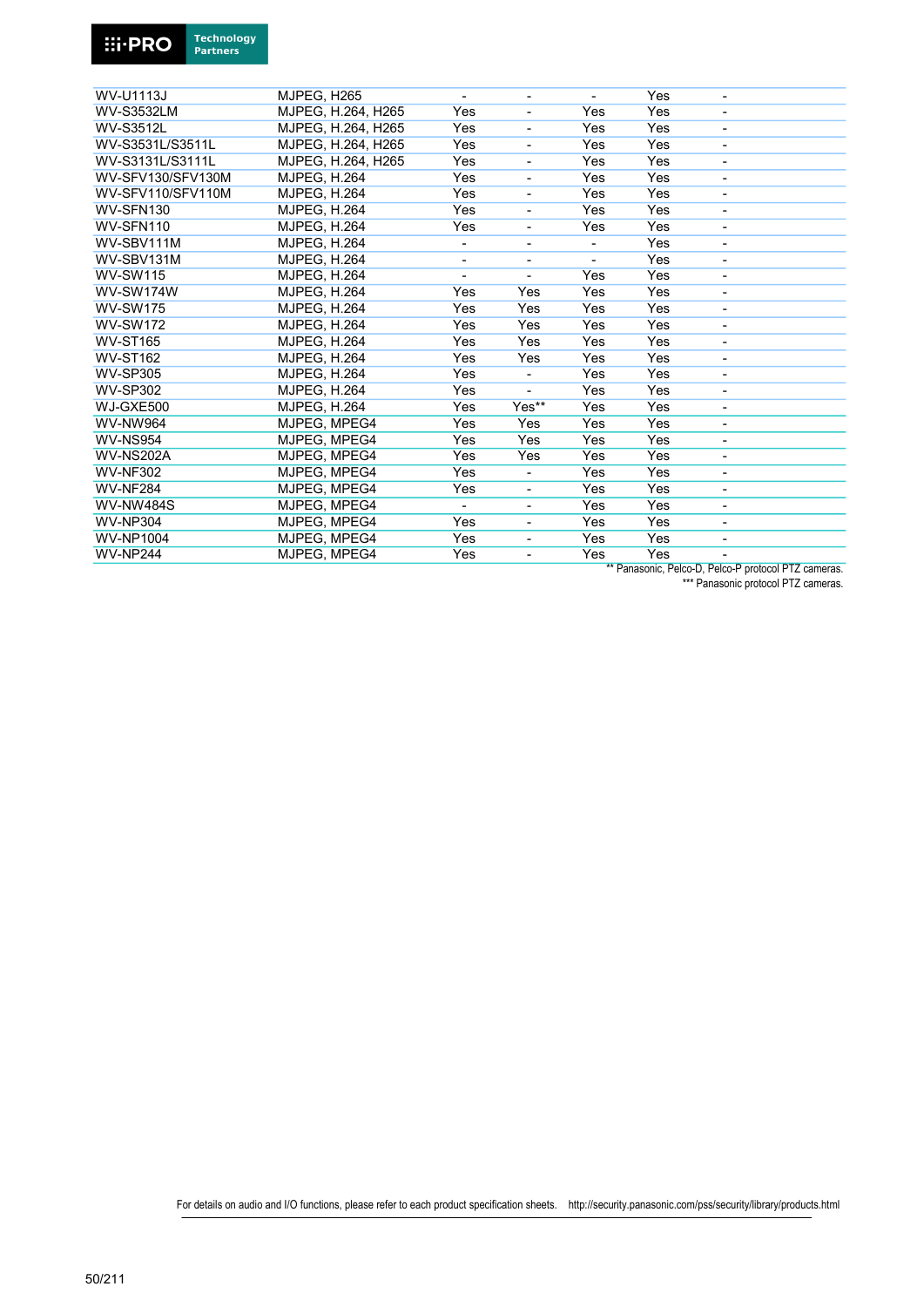

#### CompleteView 20/20 v5.1.0

| <b>Salient Systems</b> | <b>Compression Type</b> | Audio                        | <b>PTZ</b>               | I/O                      | <b>VMD</b> | Edge<br>recording            | Other<br><b>Functions</b> |       |
|------------------------|-------------------------|------------------------------|--------------------------|--------------------------|------------|------------------------------|---------------------------|-------|
| WV-X6531N              | <b>MJPEG, H.264</b>     |                              | Yes                      | Yes                      | Yes        |                              |                           |       |
| <b>WV-S6530N</b>       | <b>MJPEG, H.264</b>     | Yes                          | Yes                      | Yes                      | Yes        |                              |                           |       |
| <b>WV-S6131</b>        | <b>MJPEG, H.264</b>     | Yes                          | Yes                      | Yes                      | Yes        | $\overline{\phantom{a}}$     |                           |       |
| <b>WV-S6111</b>        |                         | Yes                          | Yes                      | Yes                      | Yes        |                              |                           |       |
|                        | <b>MJPEG, H.264</b>     |                              |                          |                          |            |                              |                           |       |
| WV-S6130               | <b>MJPEG, H.264</b>     | Yes                          | Yes                      | Yes                      | Yes        | $\overline{\phantom{a}}$     |                           |       |
| <b>WV-SW598</b>        | <b>MJPEG, H.264</b>     |                              | Yes                      | Yes                      | Yes        | $\overline{\phantom{a}}$     |                           |       |
| <b>WV-SW395</b>        | <b>MJPEG, H.264</b>     | $\blacksquare$               | Yes                      | $\overline{\phantom{a}}$ | Yes        | $\overline{\phantom{a}}$     |                           |       |
| <b>WV-SC385</b>        | <b>MJPEG, H.264</b>     |                              | Yes                      |                          | Yes        |                              |                           |       |
| WV-SC384               | <b>MJPEG, H.264</b>     | $\blacksquare$               | Yes                      | $\blacksquare$           | Yes        | $\overline{\phantom{a}}$     |                           |       |
| <b>WV-S2531LN</b>      | <b>MJPEG, H.264</b>     | Yes                          |                          | Yes                      | Yes        | $\overline{\phantom{a}}$     |                           | Onvif |
| <b>WV-S2511LN</b>      | <b>MJPEG, H.264</b>     | Yes                          | $\overline{\phantom{a}}$ | Yes                      | Yes        | $\overline{\phantom{a}}$     |                           | Onvif |
| WV-SFV781L             | H.264                   | $\overline{\phantom{a}}$     |                          | Yes                      | Yes        |                              |                           |       |
| WV-SFV531              | H.264                   | $\blacksquare$               | $\blacksquare$           | Yes                      | Yes        | $\overline{\phantom{a}}$     |                           |       |
| <b>WV-S2231L</b>       | <b>MJPEG, H.264</b>     | Yes                          | $\overline{\phantom{a}}$ | Yes                      | Yes        | $\overline{\phantom{a}}$     |                           | Onvif |
| <b>WV-S2211L</b>       | <b>MJPEG, H.264</b>     | Yes                          | $\overline{\phantom{a}}$ | Yes                      | Yes        | $\overline{\phantom{a}}$     |                           | Onvif |
| <b>WV-S2131L</b>       | <b>MJPEG, H.264</b>     | $\blacksquare$               |                          | Yes                      | ÷,         |                              |                           |       |
| WV-S2130               | <b>MJPEG, H.264</b>     | Yes                          | $\blacksquare$           | $\blacksquare$           | Yes        | $\overline{\phantom{a}}$     |                           | Onvif |
| <b>WV-S2111L</b>       | <b>MJPEG, H.264</b>     | Yes                          | $\blacksquare$           | $\overline{\phantom{a}}$ | Yes        | $\overline{\phantom{a}}$     |                           | Onvif |
| WV-S2110               | <b>MJPEG, H.264</b>     | Yes                          | $\blacksquare$           |                          | Yes        | $\overline{\phantom{m}}$     |                           | Onvif |
| WV-SFR631L             | H.264                   | $\blacksquare$               | $\overline{\phantom{a}}$ | Yes                      | Yes        | $\overline{\phantom{a}}$     |                           |       |
| WV-SFR611L             | H.264                   |                              |                          | Yes                      | Yes        |                              |                           |       |
|                        |                         |                              |                          |                          |            |                              |                           |       |
| WV-SFR531              | H.264                   | $\overline{\phantom{a}}$     | $\blacksquare$           | Yes                      | Yes        | $\blacksquare$               |                           |       |
| WV-SFN631L             | H.264                   |                              |                          | Yes                      | Yes        | $\blacksquare$               |                           |       |
| WV-SFN611L             | H.264                   | $\blacksquare$               | $\overline{\phantom{a}}$ | Yes                      | Yes        | $\blacksquare$               |                           |       |
| WV-SFR311              | H.264                   |                              | $\blacksquare$           | Yes                      | Yes        |                              |                           |       |
| WV-SFR310              | H.264                   | $\blacksquare$               | $\blacksquare$           | Yes                      | Yes        | $\overline{\phantom{a}}$     |                           |       |
| WV-SFN531              | H.264                   | $\blacksquare$               |                          | Yes                      | Yes        |                              |                           |       |
| WV-SFN310              | H.264                   | $\blacksquare$               | $\blacksquare$           | Yes                      | Yes        | $\overline{\phantom{a}}$     |                           |       |
| WV-SFN480              | H.264                   |                              | $\blacksquare$           |                          | Yes        | ä,                           |                           |       |
| WV-SW458/SW458M        | H.264                   | $\blacksquare$               | $\overline{\phantom{a}}$ | $\blacksquare$           | Yes        | $\overline{\phantom{a}}$     |                           |       |
| WV-X4571L/X4571LM      | <b>MJPEG, H.264</b>     | Yes                          | $\overline{\phantom{a}}$ | Yes                      | Yes        | $\overline{\phantom{a}}$     |                           |       |
| WV-SPV781L             | H.264                   | $\overline{\phantom{a}}$     | $\overline{\phantom{a}}$ | Yes                      | Yes        | $\overline{\phantom{a}}$     |                           |       |
| WV-SPN531              | H.264                   |                              | $\blacksquare$           | Yes                      | Yes        | ä,                           |                           |       |
| WV-SPN311              | <b>MJPEG, H.264</b>     | $\blacksquare$               | $\overline{\phantom{a}}$ | $\blacksquare$           | Yes        | $\blacksquare$               |                           |       |
| <b>WV-S1131</b>        | <b>MJPEG, H.264</b>     | Yes                          | $\overline{\phantom{a}}$ | Yes                      | Yes        | $\qquad \qquad \blacksquare$ |                           |       |
| <b>WV-S1111</b>        | <b>MJPEG, H.264</b>     | Yes                          | $\overline{\phantom{a}}$ | Yes                      | Yes        | $\overline{\phantom{a}}$     |                           | Onvif |
| <b>WV-S1531LN</b>      | <b>MJPEG, H.264</b>     | Yes                          |                          | Yes                      | Yes        | $\overline{\phantom{a}}$     |                           | Onvif |
|                        |                         |                              |                          |                          |            |                              |                           | Onvif |
| WV-SPW631L             | <b>MJPEG, H.264</b>     | $\overline{\phantom{a}}$     | $\overline{\phantom{a}}$ | $\overline{\phantom{a}}$ | Yes        | $\overline{\phantom{a}}$     |                           |       |
| WV-SPW611L             | <b>MJPEG, H.264</b>     | $\overline{\phantom{a}}$     |                          |                          | Yes        | $\overline{\phantom{a}}$     |                           |       |
| WV-SBV131              | H.264                   | $\blacksquare$               | $\blacksquare$           | Yes                      | Yes        | $\blacksquare$               |                           |       |
| WV-SBV111              | H.264                   |                              |                          | Yes                      | Yes        |                              |                           |       |
| <b>WV-S3532LM</b>      | <b>MJPEG, H.264</b>     | Yes                          | $\overline{\phantom{a}}$ | $\overline{\phantom{a}}$ | Yes        | $\overline{\phantom{a}}$     |                           | Onvif |
| <b>WV-S3531L</b>       | <b>MJPEG, H.264</b>     | Yes                          | $\overline{\phantom{a}}$ | $\overline{\phantom{a}}$ | Yes        | $\overline{\phantom{a}}$     |                           | Onvif |
| <b>WV-S3511L</b>       | <b>MJPEG, H.264</b>     | Yes                          | $\overline{\phantom{a}}$ | $\overline{\phantom{a}}$ | Yes        | $\overline{\phantom{a}}$     |                           | Onvif |
| <b>WV-S3111L</b>       | <b>MJPEG, H.264</b>     | Yes                          |                          |                          | Yes        |                              |                           | Onvif |
| <b>WV-SW558</b>        | H.264                   |                              | $\overline{\phantom{0}}$ | $\overline{\phantom{a}}$ | Yes        |                              |                           |       |
| <b>WV-NW502S</b>       | <b>MJPEG, H.264</b>     | $\overline{\phantom{a}}$     | $\overline{\phantom{a}}$ | $\overline{\phantom{a}}$ | Yes        | $\overline{\phantom{a}}$     |                           |       |
| <b>WV-SW355</b>        | <b>MJPEG, H.264</b>     | $\overline{\phantom{a}}$     | $\overline{\phantom{a}}$ | $\overline{\phantom{a}}$ | Yes        |                              |                           |       |
| <b>WV-SW352</b>        | <b>MJPEG, H.264</b>     | $\overline{\phantom{a}}$     | $\overline{\phantom{a}}$ | $\overline{\phantom{a}}$ | Yes        | $\blacksquare$               |                           |       |
| WV-SF346               | <b>MJPEG, H.264</b>     |                              | $\overline{\phantom{a}}$ | $\overline{\phantom{a}}$ | Yes        |                              |                           |       |
| <b>WV-SF342</b>        | <b>MJPEG, H.264</b>     | $\overline{\phantom{a}}$     | $\overline{\phantom{a}}$ | $\overline{\phantom{a}}$ | Yes        | $\overline{\phantom{a}}$     |                           |       |
| WV-SF336               | <b>MJPEG, H.264</b>     |                              |                          |                          | Yes        | $\overline{\phantom{a}}$     |                           |       |
| <b>WV-SF335</b>        | <b>MJPEG, H.264</b>     |                              |                          |                          | Yes        |                              |                           |       |
|                        |                         | $\overline{\phantom{a}}$     | $\overline{\phantom{a}}$ | $\overline{\phantom{a}}$ |            | $\overline{\phantom{a}}$     |                           |       |
| <b>WV-SF332</b>        | <b>MJPEG, H.264</b>     |                              |                          | $\overline{\phantom{a}}$ | Yes        |                              |                           |       |
| <b>WV-SW115</b>        | H.264                   | $\overline{\phantom{a}}$     | $\overline{\phantom{a}}$ | $\overline{\phantom{a}}$ | Yes        | $\overline{\phantom{a}}$     |                           |       |
| <b>WV-SP105</b>        | <b>MJPEG, H.264</b>     | $\overline{\phantom{a}}$     | $\overline{\phantom{a}}$ | $\overline{\phantom{a}}$ | Yes        | $\overline{\phantom{a}}$     |                           |       |
| <b>WV-SP102</b>        | <b>MJPEG, H.264</b>     | $\overline{\phantom{a}}$     | $\overline{\phantom{a}}$ | $\overline{\phantom{a}}$ | Yes        | $\overline{\phantom{a}}$     |                           |       |
| <b>WV-NP502</b>        | <b>MJPEG, H.264</b>     | $\overline{\phantom{a}}$     | $\overline{\phantom{a}}$ | $\overline{\phantom{a}}$ | Yes        |                              |                           |       |
| <b>WV-SP306</b>        | <b>MJPEG, H.264</b>     | $\qquad \qquad \blacksquare$ | $\overline{\phantom{a}}$ | $\overline{\phantom{a}}$ | Yes        | $\overline{\phantom{a}}$     |                           |       |
| <b>WV-SP305</b>        | <b>MJPEG, H.264</b>     | $\overline{\phantom{a}}$     | $\overline{\phantom{a}}$ | $\overline{\phantom{a}}$ | Yes        | $\overline{\phantom{a}}$     |                           |       |
| <b>WV-SP302</b>        | <b>MJPEG, H.264</b>     | $\overline{\phantom{a}}$     | $\overline{\phantom{a}}$ | $\overline{\phantom{a}}$ | Yes        | $\overline{\phantom{a}}$     |                           |       |
| WJ-GXE500              | <b>MJPEG, H.264</b>     |                              |                          | $\overline{\phantom{a}}$ | Yes        |                              |                           |       |
| <b>WV-NW964</b>        | <b>MJPEG</b>            |                              | Yes                      | $\overline{\phantom{a}}$ |            |                              |                           |       |
|                        |                         |                              |                          |                          |            |                              |                           |       |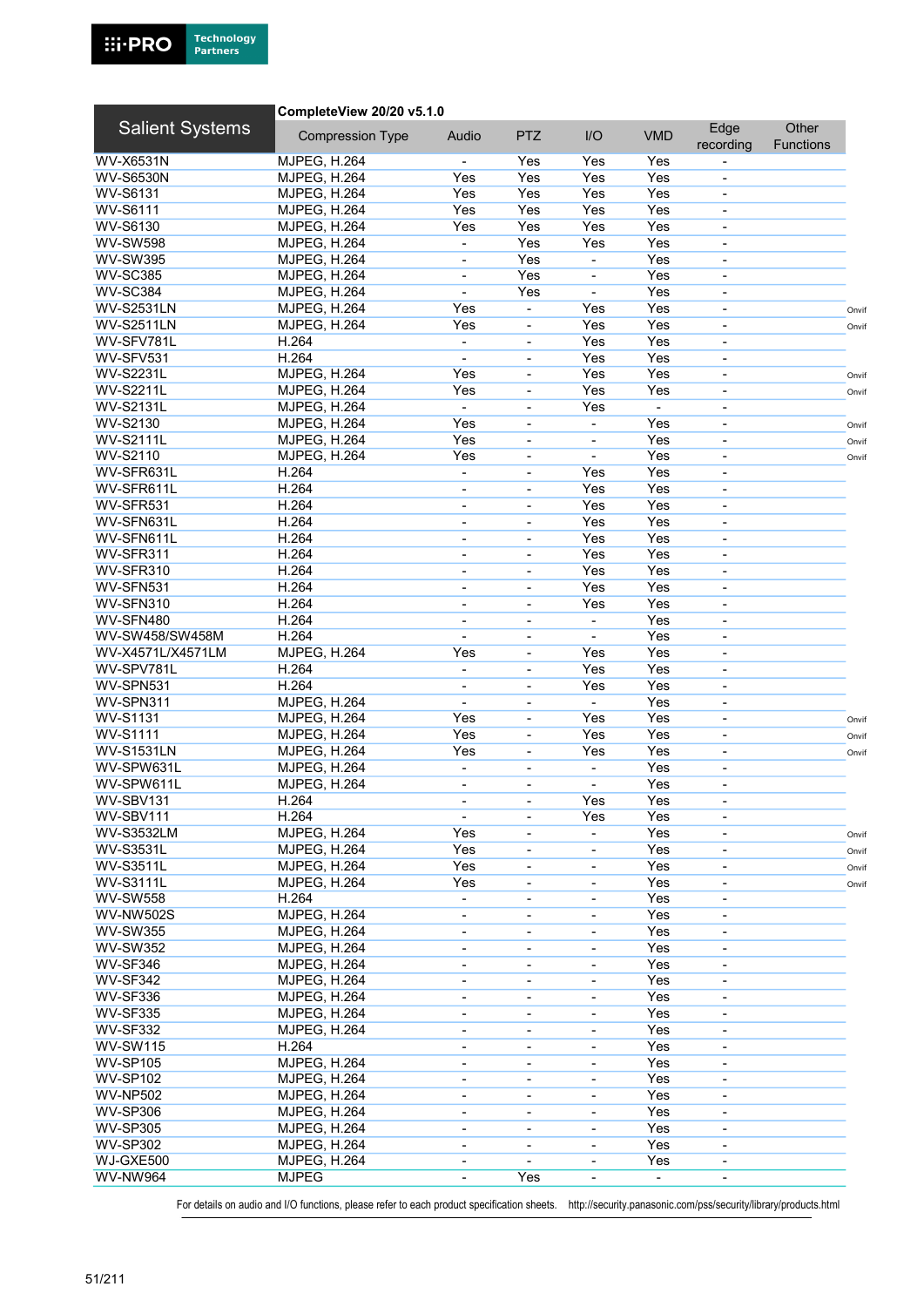

| <b>WV-NS954</b>  | <b>MJPEG</b> | $\overline{\phantom{0}}$ | Yes                      | $\overline{\phantom{0}}$ |                          | ۰                        |
|------------------|--------------|--------------------------|--------------------------|--------------------------|--------------------------|--------------------------|
| <b>WV-NS202A</b> | <b>MJPEG</b> | $\overline{\phantom{0}}$ | Yes                      | $\overline{\phantom{0}}$ |                          | $\overline{\phantom{a}}$ |
| <b>WV-NF302</b>  | <b>MJPEG</b> | $\overline{\phantom{0}}$ | $\overline{\phantom{0}}$ | $\overline{\phantom{0}}$ |                          | $\overline{\phantom{0}}$ |
| <b>WV-NF284</b>  | <b>MJPEG</b> | $\overline{\phantom{0}}$ | $\overline{\phantom{0}}$ | $\overline{\phantom{0}}$ |                          | $\overline{\phantom{a}}$ |
| <b>WV-NW484S</b> | <b>MJPEG</b> | $\overline{\phantom{0}}$ | $\overline{\phantom{0}}$ | $\overline{\phantom{0}}$ | -                        | $\overline{\phantom{a}}$ |
| <b>WV-NP304</b>  | <b>MJPEG</b> | -                        | -                        | $\overline{\phantom{0}}$ |                          | $\overline{\phantom{0}}$ |
| <b>WV-NP1004</b> | <b>MJPEG</b> | $\overline{\phantom{0}}$ | $\overline{\phantom{0}}$ | $\overline{\phantom{0}}$ | $\overline{\phantom{0}}$ | $\overline{\phantom{a}}$ |
| <b>WV-NP244</b>  | <b>MJPEG</b> | $\overline{\phantom{0}}$ | -                        | $\overline{\phantom{0}}$ |                          | $\overline{\phantom{0}}$ |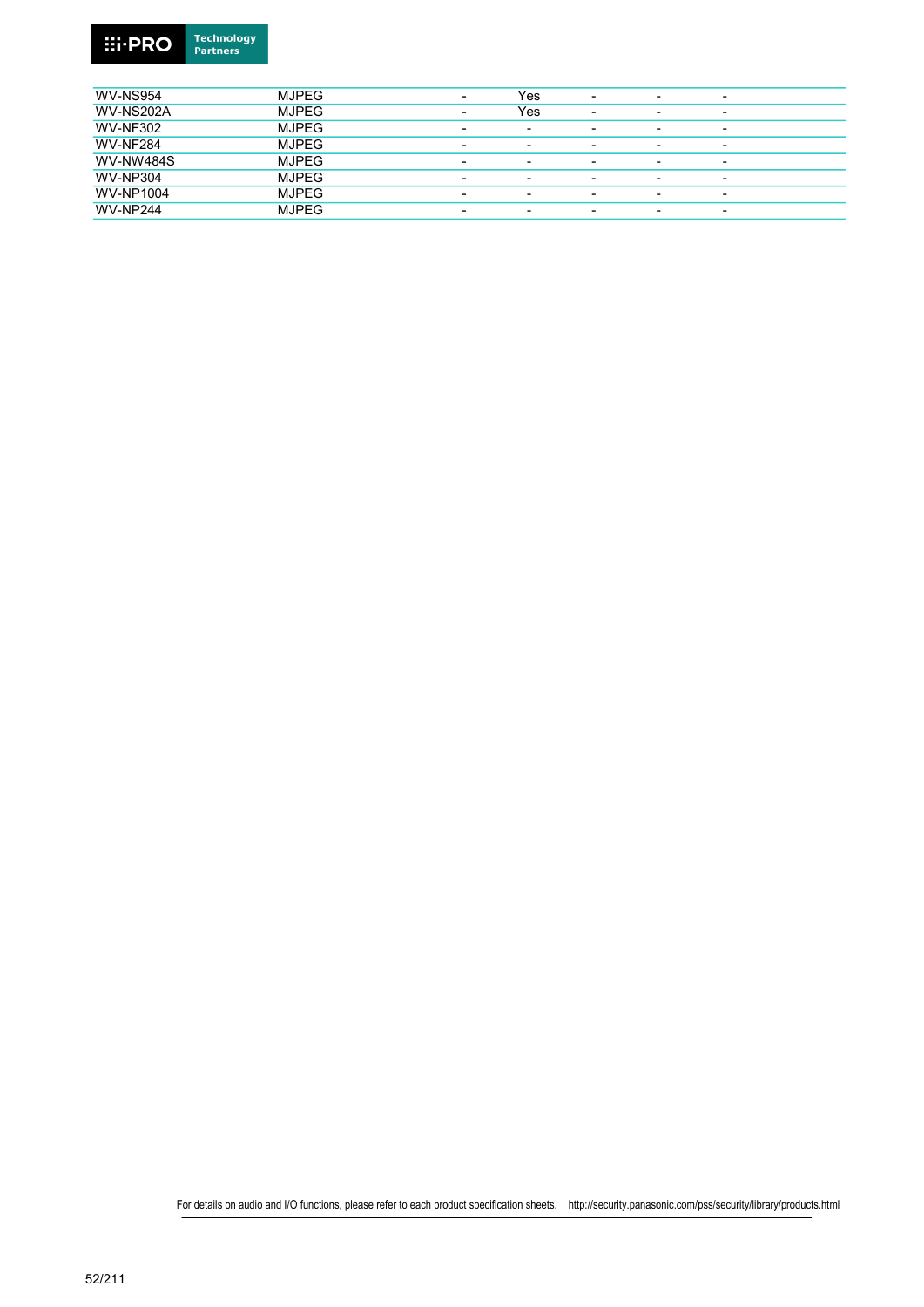#### Synology DiskStation (Device Pack 5.7.7) WV-X6531N MJPEG, H.264, H265 Yes Yes Yes Yes Yes WV-S6530N MJPEG, H.264, H265 Yes Yes Yes Yes - WV-S6131 MJPEG, H.264, H265 Yes Yes Yes Yes - WV-S6130 MJPEG, H.264, H265 Yes Yes Yes Yes - WV-SW598 MJPEG, H.264 Yes Yes Yes Yes Yes WV-SC588 MJPEG, H.264 Yes Yes Yes Yes Yes WV-SW396 MJPEG, MPEG4, H.264 Yes Yes Yes Yes WV-SW395 MJPEG, MPEG4, H.264 Yes Yes Yes Yes WV-SC386 MJPEG, MPEG4, H.264 Yes Yes Yes Yes WV-SC385 MJPEG, MPEG4, H.264 Yes Yes Yes Yes - Onvif WV-SC384 MJPEG, MPEG4, H.264 Yes Yes Yes Yes - WV-V2530LK MJPEG, MPEG4, H.264 Yes - Yes - - -WV-V2530L1 MJPEG, MPEG4, H.264 Yes - Yes WV-S2531LTN MJPEG, H.264, H265 Yes(IN) - Yes WV-S2531LN MJPEG, H.264, H265 Yes(IN) - Yes WV-S2511LN MJPEG, H.264, H265 Yes(IN) - Yes - - WV-SFV631L MJPEG, H.264 Yes - Yes Yes - WV-SFV611L MJPEG, H.264 Yes - Yes Yes - WV-SFR631L MJPEG, H.264 Yes - Yes Yes - WV-SFR611L MJPEG, H.264 Yes - Yes Yes - WV-SFN631L MJPEG, H.264 Yes - Yes Yes - WV-SFN611L MJPEG, H.264 Yes - Yes Yes WV-SFV311 MJPEG, H.264 Yes - Yes Yes WV-SFV310 MJPEG, H.264 - - Yes Yes WV-S2231L MJPEG, H.264, H265 Yes(IN) - Yes WV-S2211L MJPEG, H.264, H265 Yes(IN) - Yes - - WV-S2131L MJPEG, H.264, H265 Yes(IN) - Yes - - WV-S2111L MJPEG, H.264, H265 Yes(IN) - Yes - - WV-S2110J/S2110RJ MJPEG, H.264, H265 Yes(IN) - - - - WV-SFR311 MJPEG, H.264 Yes - Yes Yes WV-SFR310 MJPEG, H.264 - - Yes Yes - WV-SFN311L MJPEG, H.264 Yes - Yes Yes - WV-SFN311 MJPEG, H.264 Yes - Yes Yes WV-SFN310 MJPEG, H.264 Yes - Yes Yes WV-S4550L/S4550LM MJPEG, H.264, H265 Yes(IN) - Yes - - -WV-S4150 MJPEG, H.264, H265 Yes(IN) - Yes - - WV-SFV481 MJPEG, H.264 - - Yes Yes - WV-SFN480 MJPEG, H.264 - - Yes Yes - WV-SW458/SW458M MJPEG, H.264 - - - Yes Yes WV-SF448 MJPEG, H.264 - - Yes Yes WV-SF438 MJPEG, H.264 - - Yes Yes - WV-S1132 MJPEG, H.264, H265 Yes(IN) - Yes WV-S1131 MJPEG, H.264, H265 Yes(IN) - Yes WV-S1130V/S1130VRJ MJPEG, H.264, H265 Yes(IN) - Yes - - WV-S1110V/S1110VRJ MJPEG, H.264, H265 Yes(IN) - Yes - - -WV-S1112 MJPEG, H.264, H265 Yes(IN) - Yes - - -WV-S1111 MJPEG, H.264, H265 Yes(IN) - Yes WV-SPN631 MJPEG, H.264 Yes - Yes Yes -WV-SPN531 MJPEG, H.264 Yes - Yes Yes WV-SPN311 MJPEG, H.264 Yes - Yes Yes WV-SPN310 MJPEG, H.264 Yes - Yes Yes WV-S1531LTN MJPEG, H.264, H265 Yes(IN) - Yes WV-S1531LN MJPEG, H.264, H265 Yes(IN) - Yes - - WV-S1511LN MJPEG, H.264, H265 Yes(IN) - Yes - - WV-S1511J MJPEG, H.264, H265 Yes(IN) - Yes - - WV-S1510 MJPEG, H.264, H265 WV-V1330LK MJPEG, MPEG4, H.264 Yes - Yes -WV-V1330L1 MJPEG, MPEG4, H.264 Yes - Yes WV-SPW631LT MJPEG, H.264 Yes - Yes Yes WV-SPW631L MJPEG, H.264 Yes - Yes Yes WV-SPW611L MJPEG, H.264 Yes - Yes Yes WV-SPW611 MJPEG, H.264 Yes - Yes Yes - WV-SW559 MJPEG, H.264 Yes - Yes Yes - Synology Compression Type Audio PTZ I/O VMD Edge recording **Other** Functions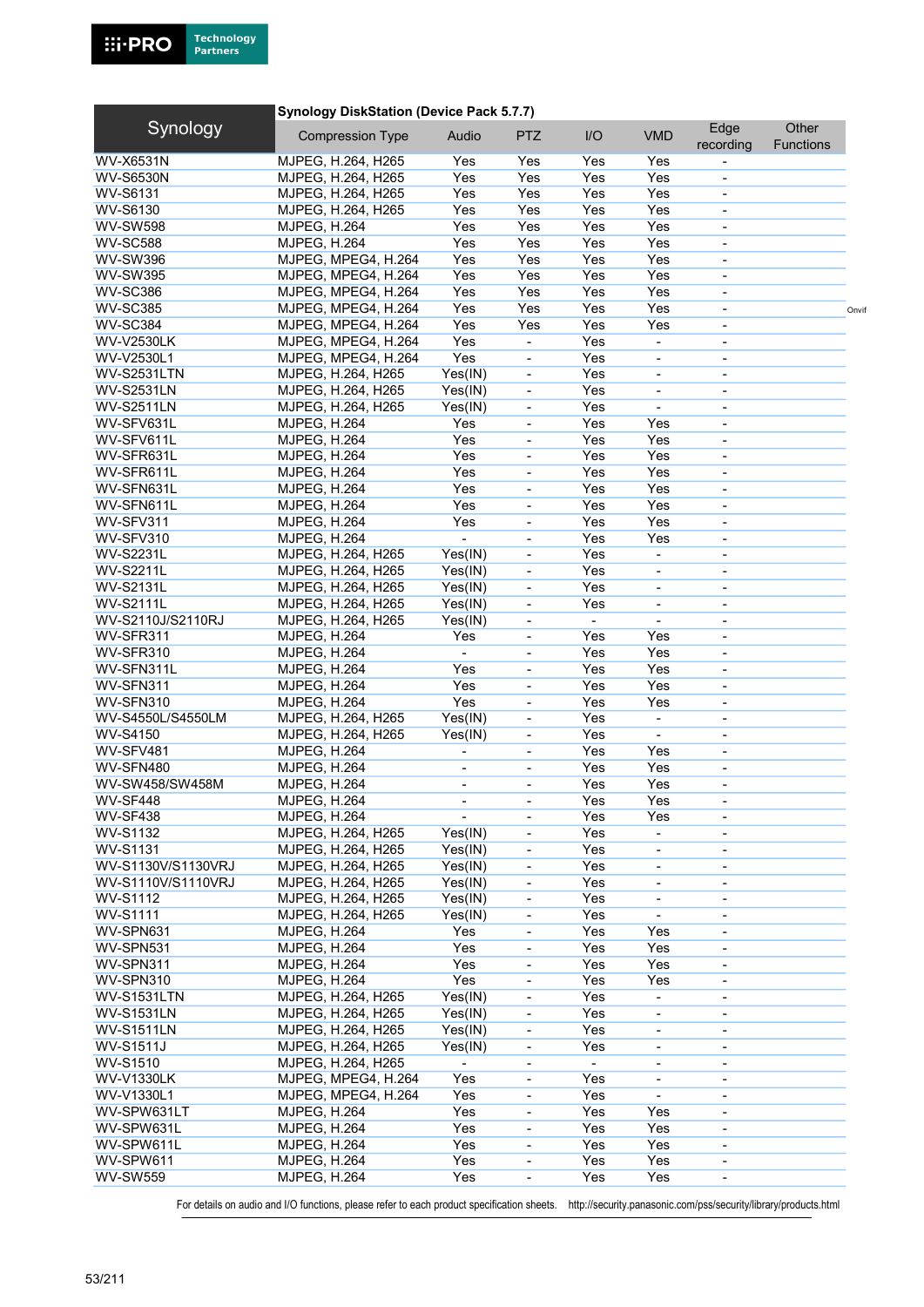

| <b>WV-SW558</b>   | <b>MJPEG, H.264</b> | Yes                      |                              | Yes                      | Yes            |                              |  |
|-------------------|---------------------|--------------------------|------------------------------|--------------------------|----------------|------------------------------|--|
| <b>WV-NW502S</b>  | MJPEG, MPEG4        | Yes                      | ÷,                           | Yes                      | Yes            | $\overline{\phantom{a}}$     |  |
| <b>WV-SW355</b>   | MJPEG, MPEG4, H.264 | Yes                      | $\qquad \qquad \blacksquare$ | $\blacksquare$           | Yes            | $\qquad \qquad \blacksquare$ |  |
| <b>WV-SW352</b>   | MJPEG, MPEG4, H.264 | Yes                      | $\blacksquare$               | $\blacksquare$           | Yes            | $\qquad \qquad \blacksquare$ |  |
| <b>WV-SF549</b>   | <b>MJPEG, H.264</b> | Yes                      |                              | Yes                      | Yes            |                              |  |
| <b>WV-SF548</b>   | <b>MJPEG, H.264</b> | Yes                      | $\blacksquare$               | Yes                      | Yes            | $\blacksquare$               |  |
| <b>WV-SF539</b>   | <b>MJPEG, H.264</b> | Yes                      | $\qquad \qquad \blacksquare$ | Yes                      | Yes            | $\qquad \qquad \blacksquare$ |  |
| <b>WV-SF538</b>   | <b>MJPEG, H.264</b> | $\blacksquare$           | $\overline{\phantom{a}}$     | Yes                      | Yes            | $\qquad \qquad \blacksquare$ |  |
| <b>WV-SF346</b>   | <b>MJPEG, H.264</b> | Yes                      | ÷,                           | Yes                      | Yes            | $\overline{\phantom{0}}$     |  |
| <b>WV-SF342</b>   | MJPEG, MPEG4, H.264 | Yes                      | ÷,                           | ÷.                       | Yes            | ä,                           |  |
| <b>WV-SF336</b>   | MJPEG, MPEG4, H.264 | Yes                      | ÷,                           | Yes                      | Yes            | $\overline{\phantom{a}}$     |  |
| <b>WV-SF335</b>   | MJPEG, MPEG4, H.264 | Yes                      | ÷,                           | Yes                      | Yes            | $\blacksquare$               |  |
| <b>WV-SF332</b>   | MJPEG, MPEG4, H.264 | Yes                      | ÷,                           | Yes                      | Yes            | $\overline{\phantom{0}}$     |  |
| WV-SFV130/SFV130M | <b>MJPEG, H.264</b> | Yes(IN)                  | ÷,                           | $\blacksquare$           | $\overline{a}$ | ä,                           |  |
| WV-SFN130         | <b>MJPEG, H.264</b> | Yes(IN)                  | $\blacksquare$               | $\blacksquare$           | $\blacksquare$ | $\overline{\phantom{a}}$     |  |
| <b>WV-SW158</b>   | <b>MJPEG, H.264</b> | Yes                      | $\qquad \qquad \blacksquare$ | $\overline{a}$           | Yes            | ٠                            |  |
| WV-SW155/SW155M   | <b>MJPEG, H.264</b> | $\blacksquare$           | $\blacksquare$               | $\blacksquare$           | Yes            | $\qquad \qquad \blacksquare$ |  |
| WV-SW152/SW152M   | <b>MJPEG, H.264</b> |                          | ÷,                           | L,                       | Yes            | ä,                           |  |
| <b>WV-SW115</b>   | <b>MJPEG, H.264</b> | $\blacksquare$           | $\overline{\phantom{a}}$     | $\blacksquare$           | Yes            | $\overline{\phantom{a}}$     |  |
| <b>WV-SF138</b>   | <b>MJPEG, H.264</b> | Yes                      | ÷,                           | $\overline{a}$           | Yes            | $\qquad \qquad \blacksquare$ |  |
| <b>WV-SF135</b>   | <b>MJPEG, H.264</b> | $\overline{\phantom{a}}$ | ÷,                           | $\blacksquare$           | Yes            | $\qquad \qquad \blacksquare$ |  |
| <b>WV-SF132</b>   |                     |                          | $\overline{a}$               | ÷,                       | Yes            |                              |  |
|                   | <b>MJPEG, H.264</b> |                          |                              |                          |                |                              |  |
| WV-SW174W         | <b>MJPEG, H.264</b> | Yes                      | PT                           | Yes                      | Yes            | $\overline{\phantom{a}}$     |  |
| <b>WV-SW175</b>   | <b>MJPEG, H.264</b> | Yes                      | PT                           | Yes                      | Yes            | $\qquad \qquad \blacksquare$ |  |
| <b>WV-SW172</b>   | <b>MJPEG, H.264</b> | Yes                      | PT                           | Yes                      | Yes            | $\qquad \qquad \blacksquare$ |  |
| <b>WV-ST165</b>   | <b>MJPEG, H.264</b> | Yes                      | Yes                          | Yes                      | Yes            | $\qquad \qquad \blacksquare$ |  |
| <b>WV-ST162</b>   | <b>MJPEG, H.264</b> | Yes                      | Yes                          | Yes                      | Yes            | $\blacksquare$               |  |
| <b>WV-SP105</b>   | <b>MJPEG, H.264</b> | $\overline{\phantom{a}}$ | $\qquad \qquad \blacksquare$ | $\blacksquare$           | Yes            | $\overline{\phantom{0}}$     |  |
| <b>WV-SP102</b>   | <b>MJPEG, H.264</b> | $\blacksquare$           | $\qquad \qquad \blacksquare$ | $\blacksquare$           | Yes            | $\qquad \qquad \blacksquare$ |  |
| WV-SW316L         | MJPEG, MPEG4, H.264 | Yes                      | ÷,                           | Yes                      | Yes            |                              |  |
| <b>WV-SW316</b>   | MJPEG, MPEG4, H.264 | Yes                      | $\blacksquare$               | Yes                      | Yes            | $\blacksquare$               |  |
| <b>WV-SW314</b>   | MJPEG, MPEG4, H.264 | $\overline{\phantom{a}}$ | $\qquad \qquad \blacksquare$ | $\frac{1}{2}$            | Yes            | $\overline{\phantom{a}}$     |  |
| <b>WV-SP509</b>   | <b>MJPEG, H.264</b> | Yes                      | $\overline{\phantom{0}}$     | Yes                      | Yes            | $\overline{a}$               |  |
| <b>WV-SP508</b>   | <b>MJPEG, H.264</b> | $\blacksquare$           | $\qquad \qquad \blacksquare$ | Yes                      | Yes            | $\qquad \qquad \blacksquare$ |  |
| <b>WV-NP502</b>   | MJPEG, MPEG4        | Yes                      | $\frac{1}{2}$                | Yes                      | Yes            | ä,                           |  |
| <b>WV-SP306</b>   | MJPEG, MPEG4, H.264 | Yes                      | $\frac{1}{2}$                | Yes                      | Yes            | $\blacksquare$               |  |
| <b>WV-SP305</b>   | MJPEG, MPEG4, H.264 | Yes                      | ÷,                           | Yes                      | Yes            | $\qquad \qquad \blacksquare$ |  |
| <b>WV-SP302</b>   | MJPEG, MPEG4, H.264 | Yes                      | $\blacksquare$               | Yes                      | Yes            | $\qquad \qquad \blacksquare$ |  |
| WJ-GXE500         | MJPEG, MPEG4, H.264 | Yes                      | $\frac{1}{2}$                | Yes                      | Yes            | ä,                           |  |
| WJ-GXE100         | <b>MJPEG, H.264</b> | $\overline{\phantom{a}}$ | $\blacksquare$               | $\frac{1}{2}$            | Yes            | $\overline{\phantom{a}}$     |  |
| WV-NW964          | MJPEG, MPEG4        | Yes                      | Yes                          | Yes                      | Yes            | $\overline{\phantom{0}}$     |  |
| <b>WV-NS954</b>   | MJPEG, MPEG4        | Yes                      | Yes                          | Yes                      | Yes            | $\qquad \qquad \blacksquare$ |  |
| WV-NS202A         | MJPEG, MPEG4        | Yes                      | Yes                          | Yes                      | Yes            |                              |  |
| <b>WV-NF302</b>   | MJPEG, MPEG4        | Yes                      | $\overline{\phantom{a}}$     | Yes                      | Yes            | $\overline{\phantom{a}}$     |  |
| <b>WV-NF284</b>   | MJPEG, MPEG4        | Yes                      | $\qquad \qquad \blacksquare$ | Yes                      | Yes            | $\qquad \qquad \blacksquare$ |  |
| <b>WV-NW484S</b>  | MJPEG, MPEG4        | $\blacksquare$           | $\overline{\phantom{a}}$     | Yes                      | Yes            | $\overline{\phantom{a}}$     |  |
| <b>WV-NP304</b>   | MJPEG, MPEG4        | Yes                      | $\blacksquare$               | Yes                      | Yes            |                              |  |
| <b>WV-NP1004</b>  | MJPEG, MPEG4        | Yes                      | ÷,                           | Yes                      | Yes            | $\overline{\phantom{0}}$     |  |
| <b>WV-NP244</b>   | MJPEG, MPEG4        | $\blacksquare$           | $\overline{\phantom{0}}$     | Yes                      | Yes            | $\overline{\phantom{0}}$     |  |
|                   | MJPEG, MPEG4        |                          |                              | Yes                      | Yes            |                              |  |
| <b>WJ-NT304</b>   |                     | $\blacksquare$           | $\blacksquare$               |                          |                | $\qquad \qquad \blacksquare$ |  |
| BB-HCM735         | MJPEG, MPEG4        | Yes                      | Yes                          | Yes                      | Yes            | $\overline{\phantom{a}}$     |  |
| BB-HCM715         | MJPEG, MPEG4        | Yes                      | Yes                          | Yes                      | Yes            | $\overline{\phantom{a}}$     |  |
| BB-HCM705         | MJPEG, MPEG4        | Yes                      | $\overline{\phantom{0}}$     | Yes(IN)                  | Yes            | $\overline{\phantom{a}}$     |  |
| BB-HCM701         | MJPEG, MPEG4        | Yes                      | $\blacksquare$               | Yes(IN)                  | Yes            | $\overline{\phantom{a}}$     |  |
| BL-VT164W/VT164   | <b>MJPEG, H.264</b> | Yes                      | Yes                          | Yes                      | Yes            | $\overline{\phantom{a}}$     |  |
| BL-VP104W/VP104   | <b>MJPEG, H.264</b> | $\overline{\phantom{a}}$ | ÷.                           | $\overline{\phantom{0}}$ | Yes            | $\blacksquare$               |  |
| <b>BL-VP101</b>   | <b>MJPEG, H.264</b> | $\overline{\phantom{a}}$ | $\overline{\phantom{a}}$     | $\overline{\phantom{0}}$ | Yes            | $\qquad \qquad \blacksquare$ |  |
|                   |                     |                          |                              |                          |                |                              |  |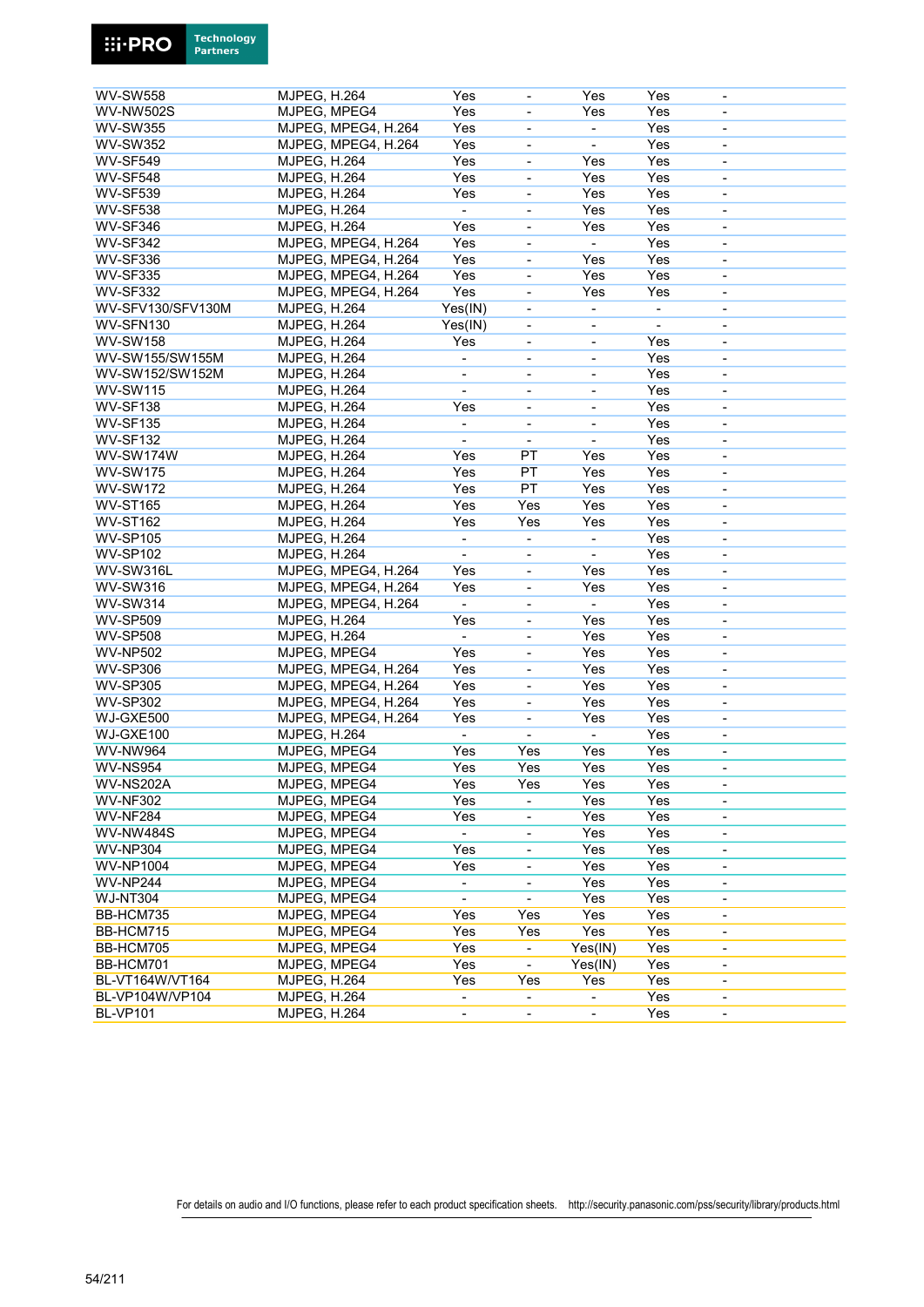

|                              | Nextiva v7.6            |                                            |                               |                              |                              |                                    |                    |
|------------------------------|-------------------------|--------------------------------------------|-------------------------------|------------------------------|------------------------------|------------------------------------|--------------------|
| Verint                       | <b>Compression Type</b> | Audio                                      | <b>PTZ</b>                    | I/O                          | <b>VMD</b>                   | Edge<br>recording                  | Other<br>Functions |
| <b>WV-X6531N</b>             | H.264                   |                                            | Yes                           | $\overline{a}$               | Yes                          |                                    |                    |
| <b>WV-SW598</b>              | H.264                   | $\overline{\phantom{a}}$                   | Yes                           | ÷,                           | Yes                          | $\qquad \qquad \blacksquare$       |                    |
| <b>WV-SC588</b>              | H.264                   | $\overline{\phantom{a}}$                   | Yes                           | ٠                            | Yes                          | $\qquad \qquad \blacksquare$       |                    |
| <b>WV-SW397</b>              | H.264                   | $\blacksquare$                             | Yes                           | $\overline{a}$               | Yes                          | $\qquad \qquad \blacksquare$       |                    |
| <b>WV-SW396</b>              | H.264                   | $\overline{\phantom{0}}$                   | Yes                           | ä,                           | Yes                          | $\blacksquare$                     |                    |
| <b>WV-SW395</b>              | H.264                   | $\overline{\phantom{a}}$                   | Yes                           | L,                           | Yes                          | ÷,                                 |                    |
| <b>WV-SC387</b>              | H.264                   | $\overline{\phantom{a}}$                   | Yes                           | $\overline{\phantom{a}}$     | Yes                          | $\overline{\phantom{0}}$           |                    |
| <b>WV-SC386</b>              | H.264                   | $\blacksquare$                             | Yes                           | ä,                           | Yes                          | $\blacksquare$                     |                    |
| <b>WV-SC385</b>              | H.264                   | $\blacksquare$                             | Yes                           | ä,                           | Yes                          | ÷,                                 |                    |
| <b>WV-SC384</b>              | H.264                   | $\overline{\phantom{a}}$                   | Yes                           | L,                           | Yes                          | L,                                 |                    |
| <b>WV-S2531LTN</b>           | H.264                   | $\blacksquare$                             | $\blacksquare$                | $\overline{\phantom{0}}$     | Yes                          | $\qquad \qquad \blacksquare$       |                    |
| <b>WV-S2531LN</b>            | H.264                   | $\blacksquare$                             |                               | $\blacksquare$               | Yes                          | $\blacksquare$                     |                    |
| <b>WV-S2511LN</b>            | H.264                   | $\blacksquare$                             | $\blacksquare$                | ä,                           | Yes                          | $\overline{\phantom{a}}$           |                    |
| WV-SFV781L                   | H.264                   | $\blacksquare$                             |                               | ä,                           | Yes                          | $\blacksquare$                     |                    |
| WV-SFV631LT                  | H.264                   | $\blacksquare$                             | $\blacksquare$                | $\overline{\phantom{0}}$     | Yes                          | $\qquad \qquad \blacksquare$       |                    |
| WV-SFV631L                   | H.264                   | $\overline{\phantom{a}}$                   | $\blacksquare$                | $\blacksquare$               | Yes                          | $\overline{\phantom{0}}$           |                    |
| WV-SFV611L                   | H.264                   | $\blacksquare$                             | $\blacksquare$                | $\qquad \qquad \blacksquare$ | Yes                          | $\qquad \qquad \blacksquare$       |                    |
| WV-SFV531                    | H.264                   | $\blacksquare$                             |                               | ÷,                           | Yes                          | ä,                                 |                    |
| WV-SFV311                    | H.264                   | $\overline{\phantom{a}}$                   | $\overline{\phantom{a}}$      | $\overline{\phantom{0}}$     | Yes                          | $\qquad \qquad \blacksquare$       |                    |
| WV-SFV310                    | H.264                   | $\qquad \qquad \blacksquare$               | $\overline{\phantom{a}}$      |                              | Yes                          | ٠                                  |                    |
| <b>WV-S2231L</b>             | H.264                   | $\overline{\phantom{a}}$                   | $\overline{\phantom{a}}$      | $\qquad \qquad \blacksquare$ | Yes                          | $\qquad \qquad \blacksquare$       |                    |
| <b>WV-S2211L</b>             | H.264                   | $\blacksquare$                             |                               |                              | Yes                          | $\blacksquare$                     |                    |
| WV-SFR631L                   | H.264                   | $\overline{\phantom{a}}$                   | $\overline{\phantom{a}}$      | $\overline{\phantom{0}}$     | Yes                          | $\qquad \qquad \blacksquare$       |                    |
| WV-SFR611L                   | H.264                   | $\overline{\phantom{a}}$                   | $\overline{\phantom{a}}$      | ٠                            | Yes                          | $\qquad \qquad \blacksquare$       |                    |
| WV-SFR311                    | H.264                   | $\overline{\phantom{a}}$                   | $\overline{\phantom{a}}$      | $\overline{a}$               | Yes                          | $\qquad \qquad \blacksquare$       |                    |
| WV-SFR310                    | H.264                   | $\overline{\phantom{a}}$                   | ÷,                            | ä,                           | Yes                          | $\overline{\phantom{0}}$           |                    |
| WV-SFN631L                   | H.264                   | $\overline{\phantom{a}}$                   | $\overline{\phantom{a}}$      | ä,                           | Yes                          | $\qquad \qquad \blacksquare$       |                    |
| WV-SFN611L                   | H.264                   | $\blacksquare$                             |                               | $\overline{a}$               | Yes                          |                                    |                    |
| WV-SFN531                    | H.264                   |                                            | $\overline{\phantom{a}}$      |                              | Yes                          | $\qquad \qquad \blacksquare$       |                    |
| WV-SFN311L                   | H.264                   | $\blacksquare$                             | $\overline{\phantom{a}}$      | $\overline{a}$<br>ä,         | Yes                          | ٠                                  |                    |
| WV-SFN311                    | H.264                   | $\overline{\phantom{0}}$<br>$\blacksquare$ | ٠<br>$\overline{\phantom{a}}$ | L,                           | Yes                          | $\blacksquare$<br>÷,               |                    |
| WV-SFN310                    | H.264                   |                                            |                               | L,                           | Yes                          |                                    |                    |
| WV-SFN130                    | H.264                   | $\blacksquare$<br>$\overline{\phantom{a}}$ | $\blacksquare$<br>÷,          | ä,                           | Yes                          | $\qquad \qquad \blacksquare$<br>÷, |                    |
| <b>WV-X4571L</b>             | H.264                   |                                            |                               |                              | Yes                          |                                    |                    |
| WV-SFV481                    | H.264                   | $\blacksquare$                             |                               | ä,<br>÷,                     |                              | $\qquad \qquad \blacksquare$       |                    |
|                              | H.264                   | $\blacksquare$                             | (Yes)                         |                              |                              | ÷,                                 |                    |
| WV-SFN480<br>WV-SW458/SW458M | H.264                   | $\blacksquare$                             | (Yes)                         | $\qquad \qquad \blacksquare$ | $\blacksquare$               | $\overline{\phantom{a}}$           |                    |
| WV-SF448                     | H.264                   | $\blacksquare$                             | (Yes)<br>(Yes)                | ٠                            | $\qquad \qquad \blacksquare$ | $\overline{a}$                     |                    |
| <b>WV-SF438</b>              | H.264                   | $\overline{\phantom{a}}$                   |                               | ٠<br>ä,                      | $\blacksquare$               | $\overline{\phantom{a}}$           |                    |
| <b>WV-SW559</b>              | H.264                   |                                            | (Yes)                         |                              | Yes                          | $\overline{\phantom{0}}$           |                    |
|                              |                         |                                            |                               |                              |                              |                                    |                    |
| <b>WV-SW558</b>              | H.264                   | $\overline{\phantom{a}}$                   | $\overline{\phantom{a}}$      | ÷,                           | Yes                          | $\qquad \qquad \blacksquare$       |                    |
| <b>WV-NW502S</b>             | MJPEG, H.264            | Yes                                        | $\overline{\phantom{a}}$      | Yes                          | Yes                          | $\qquad \qquad \blacksquare$       |                    |
| <b>WV-SW355</b>              | H.264                   | $\blacksquare$                             |                               |                              | Yes                          |                                    |                    |
| <b>WV-SW352</b>              | H.264                   | $\overline{\phantom{a}}$                   | $\overline{\phantom{a}}$      | $\qquad \qquad \blacksquare$ | Yes                          | $\overline{\phantom{a}}$           |                    |
| <b>WV-SF549</b>              | H.264                   | $\overline{\phantom{a}}$                   | $\overline{\phantom{a}}$      | ٠                            | Yes                          | $\qquad \qquad \blacksquare$       |                    |
| <b>WV-SF548</b>              | H.264                   | $\overline{\phantom{a}}$                   | $\overline{\phantom{a}}$      | -                            | Yes                          | $\qquad \qquad \blacksquare$       |                    |
| <b>WV-SF539</b>              | H.264                   | $\overline{\phantom{a}}$                   |                               |                              | Yes                          |                                    |                    |
| <b>WV-SF538</b>              | H.264                   | $\overline{\phantom{a}}$                   | $\overline{\phantom{a}}$      | $\qquad \qquad \blacksquare$ | Yes                          | $\overline{\phantom{a}}$           |                    |
| <b>WV-SF346</b>              | H.264                   | $\overline{\phantom{a}}$                   | $\overline{\phantom{a}}$      |                              | Yes                          | $\overline{\phantom{a}}$           |                    |
| <b>WV-SF342</b>              | H.264                   | $\overline{\phantom{a}}$                   | $\overline{\phantom{a}}$      | $\overline{a}$               | Yes                          | $\qquad \qquad \blacksquare$       |                    |
| <b>WV-SF336</b>              | <b>MJPEG, H.264</b>     | $\overline{\phantom{a}}$                   |                               |                              | Yes                          |                                    |                    |
| <b>WV-SF335</b>              | <b>MJPEG, H.264</b>     | $\overline{\phantom{a}}$                   | $\overline{\phantom{a}}$      | ÷,                           | Yes                          | $\qquad \qquad \blacksquare$       |                    |
| <b>WV-SF332</b>              | <b>MJPEG, H.264</b>     | $\overline{\phantom{a}}$                   | $\overline{\phantom{a}}$      | $\overline{\phantom{0}}$     | Yes                          | $\overline{\phantom{0}}$           |                    |
| <b>WV-SW158</b>              | H.264                   | $\overline{\phantom{a}}$                   | $\overline{\phantom{a}}$      | $\qquad \qquad \blacksquare$ | Yes                          | $\qquad \qquad \blacksquare$       |                    |
| WV-SW155/SW155M              | H.264                   | $\overline{\phantom{a}}$                   | $\overline{\phantom{a}}$      | $\qquad \qquad \blacksquare$ | Yes                          | $\overline{\phantom{0}}$           |                    |
| WV-SW152/SW152M              | H.264                   | $\overline{\phantom{a}}$                   | $\overline{\phantom{a}}$      |                              | Yes                          | ä,                                 |                    |
| <b>WV-SF138</b>              | H.264                   | $\overline{\phantom{a}}$                   | $\overline{\phantom{a}}$      | $\qquad \qquad \blacksquare$ | Yes                          | $\overline{\phantom{0}}$           |                    |
| <b>WV-SF135</b>              | H.264                   |                                            | $\overline{\phantom{a}}$      |                              | Yes                          | $\qquad \qquad \blacksquare$       |                    |
| <b>WV-SF132</b>              | H.264                   |                                            | $\blacksquare$                |                              | Yes                          | $\overline{\phantom{a}}$           |                    |
| WV-SW174W                    | H.264                   |                                            | Yes                           | $\overline{\phantom{0}}$     | Yes                          | $\overline{\phantom{m}}$           |                    |
| <b>WV-SW175</b>              | H.264                   | $\overline{\phantom{a}}$                   | Yes                           | $\overline{\phantom{0}}$     | Yes                          | $\overline{\phantom{a}}$           |                    |
| <b>WV-SW172</b>              | H.264                   |                                            | Yes                           |                              | Yes                          | $\qquad \qquad \blacksquare$       |                    |
| <b>WV-ST165</b>              | H.264                   | $\overline{\phantom{a}}$                   | Yes                           | $\overline{\phantom{0}}$     | Yes                          | $\overline{\phantom{a}}$           |                    |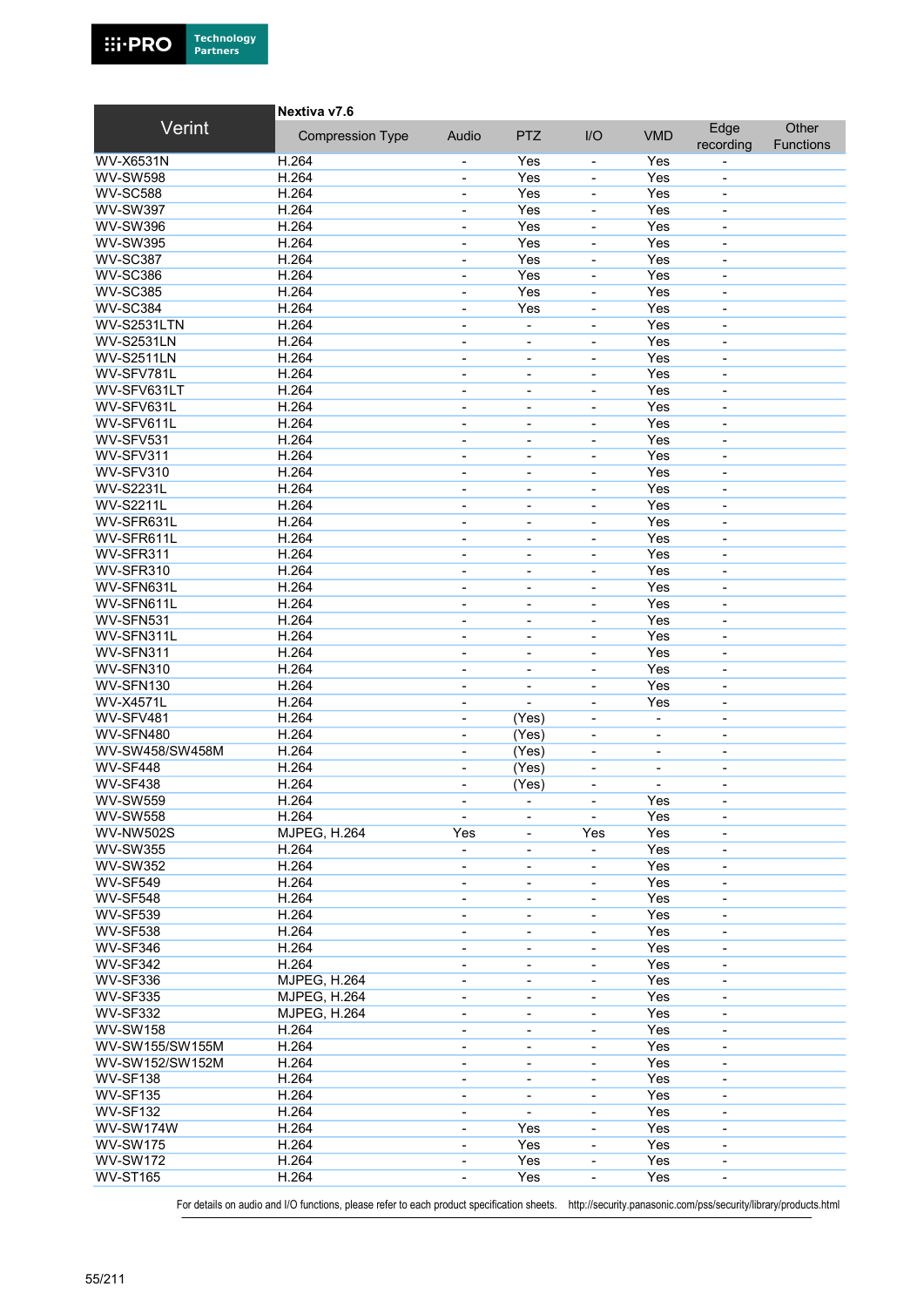

| <b>WV-ST162</b>  | H.264               | $\blacksquare$           | Yes                      | ä,                       | Yes                      |                          |
|------------------|---------------------|--------------------------|--------------------------|--------------------------|--------------------------|--------------------------|
| <b>WV-SP105</b>  | H.264               | $\overline{a}$           |                          | -                        | Yes                      | $\overline{\phantom{a}}$ |
| <b>WV-SP102</b>  | H.264               | $\overline{\phantom{a}}$ | ٠                        | ۰                        | $\overline{\phantom{a}}$ | $\overline{\phantom{a}}$ |
| WV-SW316L        | H.264               | $\overline{\phantom{a}}$ | ۰                        | -                        | Yes                      | $\overline{\phantom{a}}$ |
| <b>WV-SW316</b>  | H.264               |                          |                          | -                        | Yes                      | $\overline{\phantom{a}}$ |
| <b>WV-SW314</b>  | H.264               |                          |                          |                          | Yes                      |                          |
| WV-SPV781L       | H.264               |                          |                          | Ξ.                       | Yes                      | $\blacksquare$           |
| WV-SPN631        | H.264               | $\overline{\phantom{0}}$ | ٠                        | -                        | Yes                      | $\overline{\phantom{a}}$ |
| WV-SPN611        | H.264               |                          |                          | -                        | Yes                      | $\overline{\phantom{a}}$ |
| WV-SPW611        | H.264               | $\overline{\phantom{0}}$ |                          | -                        | Yes                      | $\overline{\phantom{a}}$ |
| WV-SPW631LT      | H.264               | $\overline{\phantom{0}}$ | ٠                        | -                        | Yes                      | $\overline{\phantom{a}}$ |
| <b>WV-SP509</b>  | H.264               |                          |                          | -                        | Yes                      | $\overline{\phantom{a}}$ |
| <b>WV-SP508</b>  | H.264               |                          |                          |                          | Yes                      |                          |
| <b>WV-NP502</b>  | <b>MJPEG, H.264</b> |                          |                          | -                        | Yes                      | $\blacksquare$           |
| <b>WV-SP306</b>  | <b>MJPEG. H.264</b> |                          |                          | -                        | Yes                      | $\overline{\phantom{a}}$ |
| <b>WV-SP305</b>  | <b>MJPEG, H.264</b> |                          | ٠                        | -                        | Yes                      | $\overline{\phantom{a}}$ |
| <b>WV-SP302</b>  | <b>MJPEG, H.264</b> | $\overline{a}$           | ٠                        | $\overline{\phantom{a}}$ | Yes                      | $\overline{\phantom{a}}$ |
| <b>WV-NW964</b>  | MJPEG, MPEG4        | $\overline{\phantom{a}}$ | Yes                      | -                        |                          | $\overline{\phantom{a}}$ |
| <b>WV-NS954</b>  | MJPEG, MPEG4        | $\overline{a}$           | Yes                      | -                        | $\overline{\phantom{a}}$ | $\overline{\phantom{a}}$ |
| <b>WV-NS202A</b> | MJPEG, MPEG4        |                          | Yes                      | $\overline{a}$           |                          | $\overline{\phantom{a}}$ |
| <b>WV-NF302</b>  | MJPEG, MPEG4        | $\overline{a}$           | ۰                        | -                        |                          | $\overline{\phantom{a}}$ |
| <b>WV-NF284</b>  | MJPEG, MPEG4        | $\blacksquare$           | ٠                        | Ξ.                       | ۰                        | $\overline{\phantom{a}}$ |
| <b>WV-NW484S</b> | MJPEG, MPEG4        | $\overline{\phantom{a}}$ | ۰                        | -                        |                          | $\overline{\phantom{a}}$ |
| <b>WV-NP304</b>  | MJPEG, MPEG4        | $\overline{\phantom{a}}$ | $\overline{\phantom{0}}$ | -                        | $\overline{\phantom{a}}$ | $\overline{\phantom{a}}$ |
| <b>WV-NP1004</b> | MJPEG, MPEG4        | $\overline{\phantom{a}}$ | ۰                        | -                        | -                        | $\overline{\phantom{a}}$ |
| <b>WV-NP244</b>  | MJPEG, MPEG4        | $\overline{\phantom{a}}$ | ۰                        | -                        | -                        | $\overline{\phantom{a}}$ |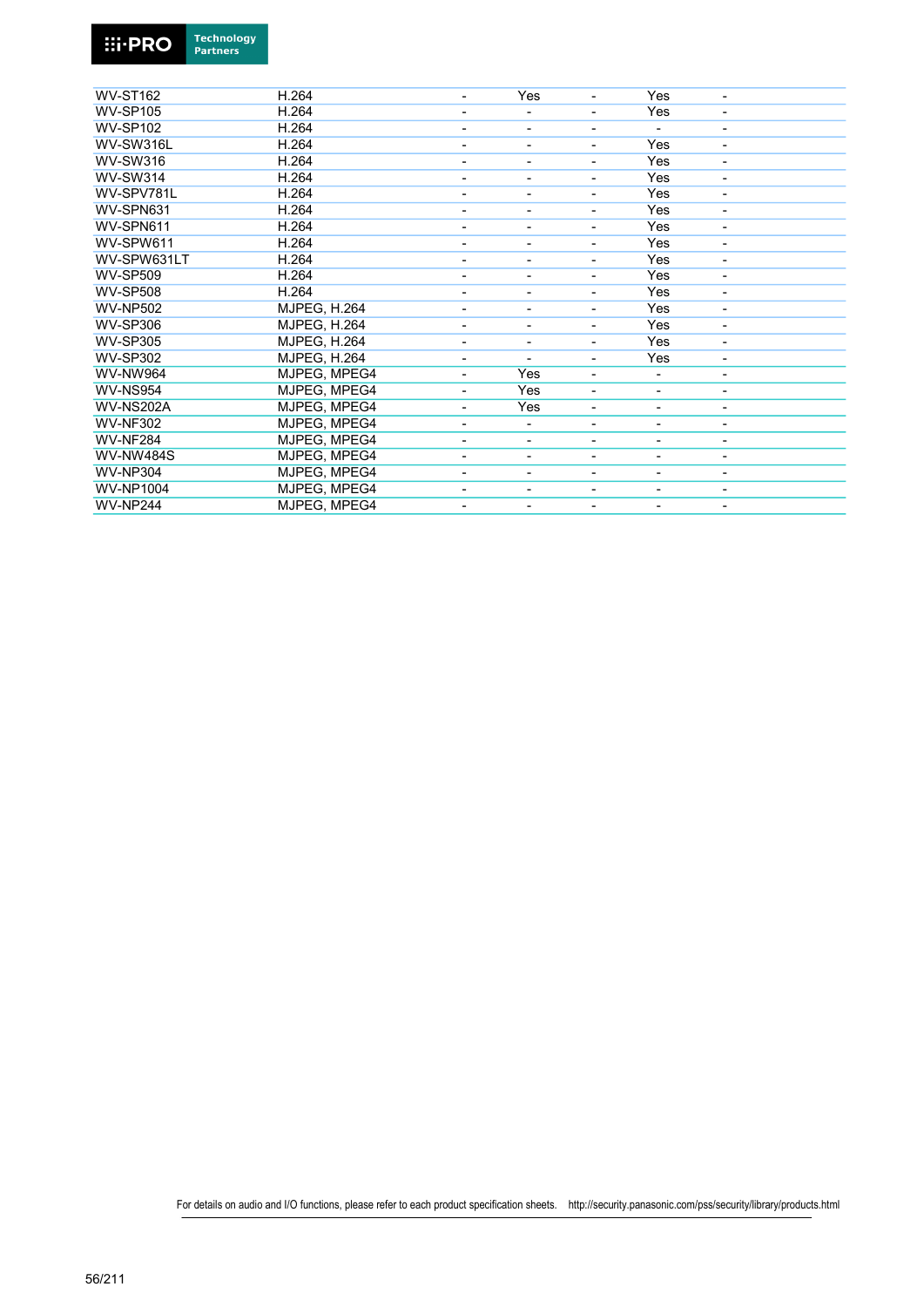|                    | Video-Insight v7.9      |                              |                              |                          |                              |                          |                           |
|--------------------|-------------------------|------------------------------|------------------------------|--------------------------|------------------------------|--------------------------|---------------------------|
| Video-Insight      | <b>Compression Type</b> | Audio                        | <b>PTZ</b>                   | I/O                      | <b>VMD</b>                   | Edge<br>recording        | Other<br><b>Functions</b> |
| <b>WV-X8571N</b>   | H.264, H265             | Yes                          | $\overline{\phantom{a}}$     | Yes                      | Yes                          |                          |                           |
| <b>WV-S8531N</b>   | H.264, H265             | Yes                          | ÷,                           | Yes                      | Yes                          | $\overline{\phantom{a}}$ |                           |
| <b>WV-X8570N</b>   | H.264, H265             | Yes                          | ÷                            | Yes                      | Yes                          | $\overline{\phantom{a}}$ |                           |
| <b>WV-S8530N</b>   | H.264, H265             | Yes                          | ÷,                           | Yes                      | Yes                          | $\blacksquare$           |                           |
| <b>WV-X6533LN</b>  | H.264, H265             | Yes                          | Yes                          | Yes                      | Yes                          | Yes                      |                           |
| <b>WV-X6531N</b>   | MJPEG, H.264, H265      | Yes                          | Yes                          | Yes                      | Yes                          | $\blacksquare$           |                           |
| <b>WV-X6511N</b>   | MJPEG, H.264, H265      | Yes                          | Yes                          | Yes                      | Yes                          | Yes                      |                           |
| <b>WV-S6530N</b>   | MJPEG, H.264, H265      | Yes                          | Yes                          | Yes                      | Yes                          | $\blacksquare$           |                           |
| WV-S6131           | MJPEG, H.264, H265      | Yes                          | Yes                          | Yes                      | Yes                          | $\blacksquare$           |                           |
| <b>WV-S6111</b>    | MJPEG, H.264, H265      | Yes                          | Yes                          | Yes                      | Yes                          | $\blacksquare$           |                           |
| WV-S6130           | MJPEG, H.264, H265      | Yes                          | Yes                          | Yes                      | Yes                          | Yes                      |                           |
| WV-S6110           | MJPEG, H.264, H265      | Yes                          | Yes                          | Yes                      | Yes                          | Yes                      |                           |
| <b>WV-V6430L</b>   | MJPEG, H.264, H265      | Yes                          | Yes                          | Yes                      | Yes                          | $\overline{\phantom{a}}$ | 60fps                     |
| WV-SUD638          | <b>MJPEG, H.264</b>     | Yes                          | Yes                          | Yes                      | Yes                          | ä,                       |                           |
| <b>WV-SW598</b>    | <b>MJPEG, H.264</b>     | Yes                          | Yes                          | Yes                      | Yes                          | $\overline{\phantom{a}}$ |                           |
| <b>WV-SC588</b>    | <b>MJPEG, H.264</b>     | Yes                          | Yes                          | Yes                      | Yes                          | $\overline{\phantom{a}}$ |                           |
| <b>WV-SW397</b>    | <b>MJPEG, H.264</b>     | Yes                          | Yes                          | Yes                      | Yes                          | $\overline{\phantom{a}}$ |                           |
| <b>WV-SW397A</b>   | <b>MJPEG, H.264</b>     | Yes                          | Yes                          | Yes                      | Yes                          | $\blacksquare$           |                           |
| <b>WV-SW396</b>    | <b>MJPEG, H.264</b>     | Yes                          | Yes                          | Yes                      | Yes                          | $\overline{\phantom{a}}$ |                           |
| <b>WV-SW395</b>    | <b>MJPEG, H.264</b>     | Yes                          | Yes                          | Yes                      | Yes                          | $\overline{\phantom{a}}$ |                           |
| WV-SC387           | <b>MJPEG, H.264</b>     | Yes                          | Yes                          | Yes                      | Yes                          | $\overline{\phantom{a}}$ |                           |
| WV-SC386           | <b>MJPEG, H.264</b>     | Yes                          | Yes                          | Yes                      | Yes                          |                          |                           |
| <b>WV-SC385</b>    | MJPEG, MPEG4, H.264     | Yes                          | Yes                          | Yes                      | Yes                          | $\blacksquare$           |                           |
| <b>WV-SC384</b>    | <b>MJPEG, H.264</b>     | Yes                          | Yes                          | Yes                      | Yes                          | $\overline{\phantom{a}}$ |                           |
| <b>WV-X5550LT</b>  | MJPEG, MPEG4, H.264     | $\blacksquare$               | $\blacksquare$               | $\overline{\phantom{a}}$ | $\blacksquare$               | $\blacksquare$           |                           |
| <b>WV-X2571LN</b>  | H.264, H265             | Yes                          |                              | Yes                      | Yes                          | Yes                      | XAE200W/201W              |
| <b>WV-X2551LN</b>  | H.264, H265             | Yes                          | ÷,                           | Yes                      | Yes                          | Yes                      | XAE200W/201W              |
| <b>WV-S2572L</b>   | H.264, H265             | Yes                          | $\blacksquare$               | Yes                      | Yes                          | Yes                      |                           |
| <b>WV-S2552L</b>   | H.264, H265             | Yes                          | $\overline{\phantom{a}}$     | Yes                      | Yes                          | Yes                      |                           |
| <b>WV-S2550L</b>   | H.264, H265             | $\blacksquare$               | $\overline{\phantom{a}}$     | Yes                      | Yes                          | Yes                      |                           |
| <b>WV-S2550LNJ</b> | H.264, H265             | Yes                          | ÷,                           | Yes                      | Yes                          | Yes                      |                           |
| <b>WV-S2531LN</b>  | MJPEG, H.264, H265      | ÷,                           | ÷,                           | Yes                      | Yes                          | $\overline{\phantom{a}}$ | 60fps                     |
| <b>WV-S2511LN</b>  | MJPEG, H.264, H265      | ä,                           | ÷,                           | Yes                      | Yes                          | $\blacksquare$           | 60fps                     |
| <b>WV-U2542LA</b>  | H.264, H265             | $\overline{\phantom{0}}$     | $\overline{\phantom{a}}$     | $\blacksquare$           | Yes                          | Yes                      |                           |
| <b>WV-U2532LA</b>  | H.264, H265             |                              |                              |                          | Yes                          | Yes                      |                           |
| <b>WV-U2542L</b>   | H <sub>265</sub>        | $\overline{\phantom{a}}$     | $\overline{\phantom{a}}$     | $\blacksquare$           | Yes                          | $\blacksquare$           |                           |
| <b>WV-U2532L</b>   | H <sub>265</sub>        | $\blacksquare$               | ٠                            |                          | Yes                          |                          |                           |
| <b>WV-U2540LA</b>  | H.264, H265             | $\overline{\phantom{0}}$     | $\overline{\phantom{a}}$     | $\overline{\phantom{a}}$ | Yes                          | Yes                      |                           |
| <b>WV-U2530LA</b>  | H.264, H265             | ä,                           |                              | $\blacksquare$           | Yes                          | Yes                      |                           |
| WV-U2540L          | H <sub>265</sub>        |                              |                              |                          | Yes                          |                          |                           |
| <b>WV-U2530L</b>   | H <sub>265</sub>        | $\overline{\phantom{a}}$     | $\overline{\phantom{a}}$     | $\blacksquare$           | Yes                          | $\overline{\phantom{a}}$ |                           |
| WV-X2271L          | H.264, H265             | Yes                          | $\overline{\phantom{a}}$     | Yes                      | Yes                          | Yes                      | XAE200W/201W              |
| WV-X2251L          | H.264, H265             | Yes                          | $\overline{\phantom{0}}$     | Yes                      | Yes                          | Yes                      | XAE200W/201W              |
| <b>WV-S2272L</b>   | H.264, H265             | Yes                          | $\blacksquare$               | Yes                      | Yes                          | Yes                      |                           |
| <b>WV-S2252L</b>   | H.264, H265             | Yes                          | $\qquad \qquad \blacksquare$ | Yes                      | Yes                          | Yes                      |                           |
| <b>WV-S2250L</b>   | H.264, H265             | $\overline{\phantom{a}}$     | $\overline{\phantom{a}}$     | Yes                      | Yes                          | Yes                      |                           |
| <b>WV-S2231L</b>   | MJPEG, H.264, H265      | $\overline{a}$               | $\overline{\phantom{0}}$     | Yes                      | Yes                          | $\blacksquare$           | 60fps                     |
| <b>WV-S2211L</b>   | MJPEG, H.264, H265      | $\blacksquare$               | $\overline{\phantom{0}}$     | Yes                      | Yes                          | $\blacksquare$           | 60fps                     |
| <b>WV-S2131L</b>   | MJPEG, H.264, H265      | $\overline{\phantom{0}}$     | $\overline{\phantom{0}}$     | Yes                      | Yes                          | $\overline{\phantom{a}}$ | 60fps                     |
| WV-S2131           | MJPEG, H.264, H265      | $\blacksquare$               | $\overline{\phantom{0}}$     | Yes                      | Yes                          | $\overline{\phantom{a}}$ | 60fps                     |
| <b>WV-S2130</b>    | MJPEG, H.264, H265      | Yes                          | $\overline{\phantom{0}}$     | Yes                      | Yes                          |                          | 60fps                     |
| <b>WV-S2111L</b>   | MJPEG, H.264, H265      | $\blacksquare$               | $\overline{\phantom{0}}$     | Yes                      | Yes                          | $\overline{\phantom{a}}$ | 60fps                     |
| WV-S2110           | MJPEG, H.264, H265      | Yes                          | $\qquad \qquad \blacksquare$ | Yes                      | Yes                          | $\blacksquare$           | 60fps                     |
| <b>WV-U2142LA</b>  | H.264, H265             | $\overline{\phantom{a}}$     | $\qquad \qquad \blacksquare$ |                          | Yes                          | Yes                      |                           |
| <b>WV-U2132LA</b>  | H.264, H265             | $\blacksquare$               | $\blacksquare$               | $\overline{\phantom{a}}$ | Yes                          | Yes                      |                           |
| WV-U2142L          | H <sub>265</sub>        |                              | ÷,                           | $\blacksquare$           | Yes                          | $\blacksquare$           |                           |
| WV-U2132L          | H <sub>265</sub>        | $\qquad \qquad \blacksquare$ | $\qquad \qquad \blacksquare$ | $\overline{\phantom{a}}$ | Yes                          | $\blacksquare$           |                           |
| <b>WV-U2140LA</b>  | H.264, H265             | $\overline{\phantom{a}}$     | $\overline{\phantom{0}}$     | $\overline{\phantom{a}}$ | Yes                          | Yes                      |                           |
| <b>WV-U2130LA</b>  | H.264, H265             | $\overline{\phantom{0}}$     | $\blacksquare$               | $\overline{\phantom{a}}$ | Yes                          | Yes                      |                           |
| WV-U2140L          | H <sub>265</sub>        |                              |                              | $\overline{\phantom{a}}$ | Yes                          | $\blacksquare$           |                           |
| <b>WV-U2130L</b>   | H <sub>265</sub>        | $\overline{\phantom{a}}$     | $\blacksquare$               | $\overline{\phantom{a}}$ | Yes                          | $\overline{\phantom{a}}$ |                           |
| WV-U2134J          | H <sub>265</sub>        | $\overline{\phantom{a}}$     | $\overline{\phantom{0}}$     | $\overline{\phantom{a}}$ | $\qquad \qquad \blacksquare$ | $\overline{\phantom{a}}$ |                           |
| WV-U2114J          | H265                    | $\overline{\phantom{0}}$     | $\overline{\phantom{a}}$     | $\overline{\phantom{a}}$ | $\overline{\phantom{a}}$     | $\overline{\phantom{a}}$ |                           |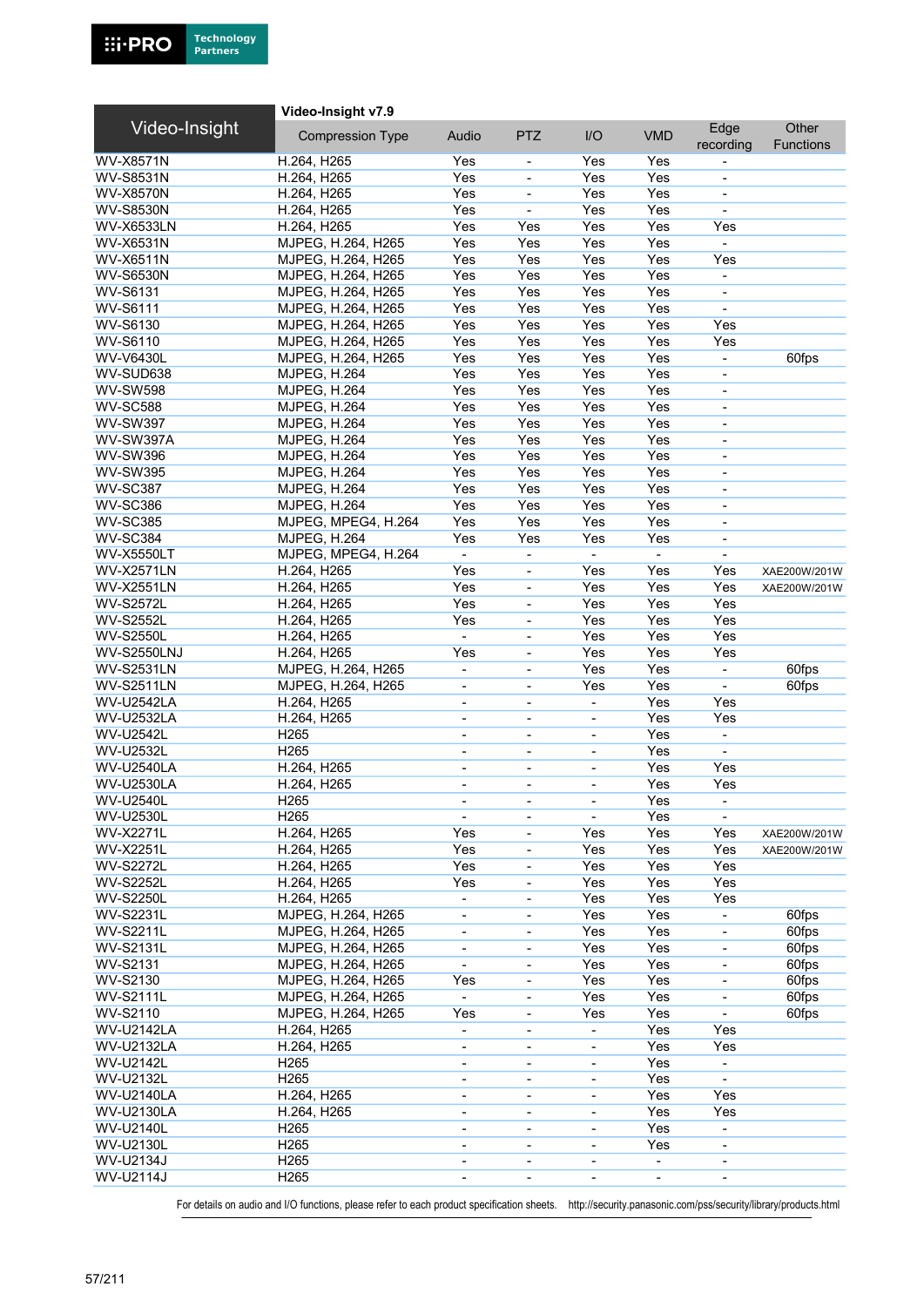

**Technology** 

**Partners** 

**Ei-PRO**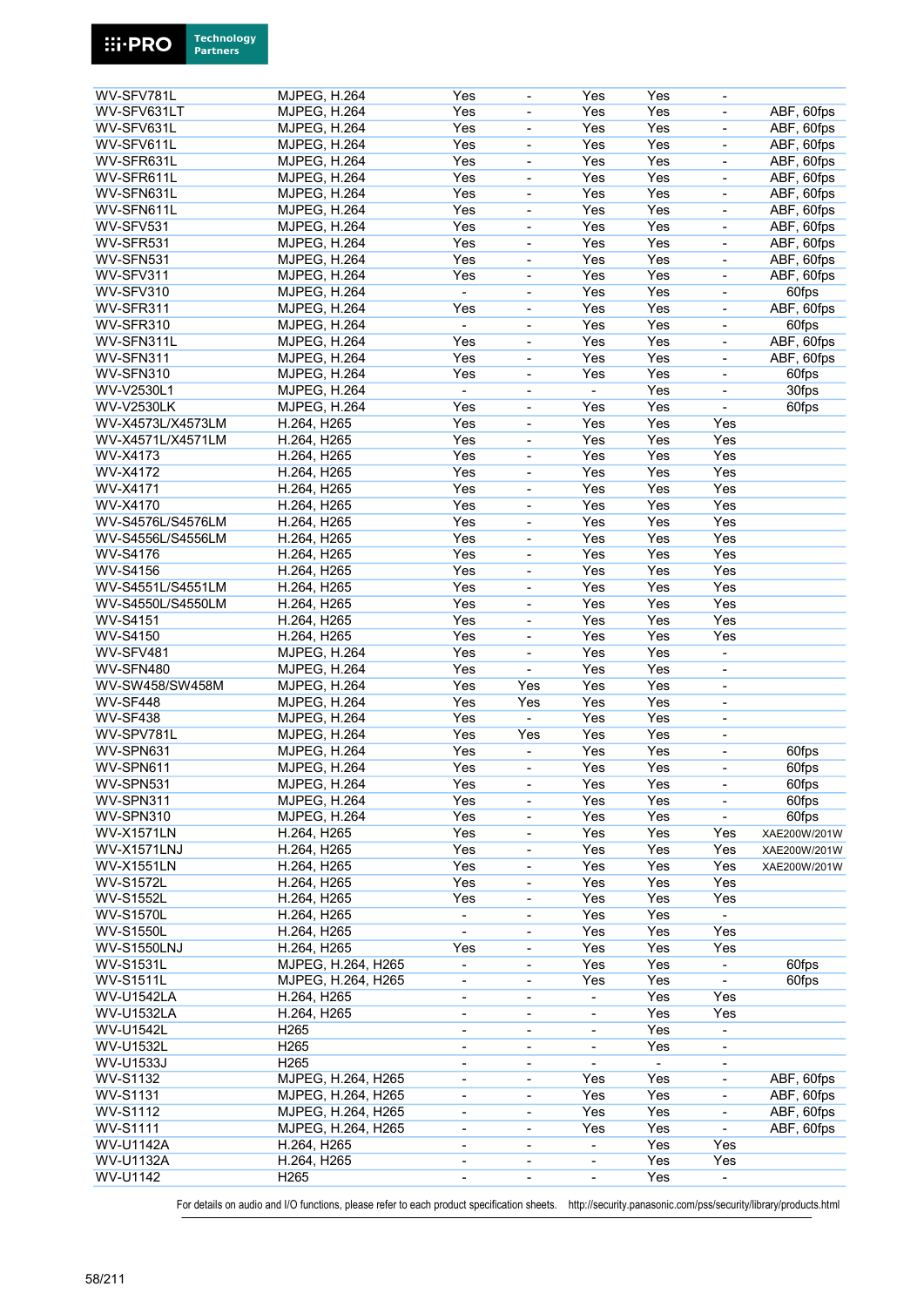

| WV-U1132          | H <sub>265</sub>    |                          | $\overline{\phantom{a}}$     | ä,                           | Yes                      |                              |       |
|-------------------|---------------------|--------------------------|------------------------------|------------------------------|--------------------------|------------------------------|-------|
| <b>WV-U1130A</b>  | H.264, H265         | $\blacksquare$           | $\overline{\phantom{a}}$     |                              | Yes                      | Yes                          |       |
| <b>WV-U1130</b>   | H265                |                          | $\overline{a}$               |                              | Yes                      |                              |       |
| WV-U1134J         | H <sub>265</sub>    | $\overline{\phantom{a}}$ | $\overline{\phantom{a}}$     | $\overline{\phantom{a}}$     | $\overline{\phantom{a}}$ | $\overline{\phantom{a}}$     |       |
| <b>WV-U1114J</b>  | H <sub>265</sub>    | $\overline{\phantom{a}}$ | $\overline{\phantom{a}}$     | $\overline{\phantom{0}}$     | -                        | $\overline{\phantom{a}}$     |       |
| <b>WV-U1133J</b>  | H265                |                          |                              |                              |                          |                              |       |
|                   |                     | $\overline{\phantom{a}}$ | $\overline{\phantom{a}}$     | $\overline{\phantom{a}}$     | $\overline{\phantom{a}}$ | $\overline{\phantom{0}}$     |       |
| <b>WV-U1113J</b>  | H265                |                          |                              |                              |                          |                              |       |
| WV-SPW631LT       | MJPEG, H.264        | Yes                      | ÷,                           | Yes                          | Yes                      | $\blacksquare$               | 60fps |
| WV-SPW631L        | <b>MJPEG, H.264</b> | Yes                      | $\qquad \qquad \blacksquare$ | Yes                          | Yes                      | $\overline{\phantom{0}}$     | 60fps |
| WV-SPW611L        | <b>MJPEG, H.264</b> | Yes                      | $\overline{\phantom{a}}$     | Yes                          | Yes                      | $\overline{\phantom{0}}$     | 60fps |
| WV-SPW611         | MJPEG, H.264        | Yes                      |                              | Yes                          | Yes                      |                              | 60fps |
| WV-SPW531AL       | MJPEG, H.264        | Yes                      | $\blacksquare$               | Yes                          | Yes                      | $\blacksquare$               | 60fps |
| WV-SPW532L        | <b>MJPEG, H.264</b> | Yes                      | $\qquad \qquad \blacksquare$ | Yes                          | Yes                      | $\overline{\phantom{0}}$     | 30fps |
| WV-SPW311AL       | <b>MJPEG, H.264</b> | Yes                      | $\overline{\phantom{a}}$     | Yes                          | Yes                      | $\qquad \qquad \blacksquare$ | 60fps |
| WV-SPW312L        | MJPEG, H.264        | Yes                      | $\blacksquare$               | Yes                          | Yes                      | ä,                           | 30fps |
| WV-V1330L1        | MJPEG, H.264        | $\blacksquare$           | $\blacksquare$               | ÷,                           | Yes                      | ä,                           | 30fps |
| <b>WV-V1330LK</b> | <b>MJPEG, H.264</b> | Yes                      | $\overline{\phantom{a}}$     | Yes                          | Yes                      | $\qquad \qquad \blacksquare$ | 60fps |
|                   |                     |                          |                              |                              |                          |                              |       |
| WV-V1170          | MJPEG, H.264, H265  | Yes                      | $\overline{\phantom{a}}$     | Yes                          | Yes                      | $\overline{\phantom{0}}$     |       |
| <b>WV-SW559</b>   | <b>MJPEG, H.264</b> | Yes                      | $\overline{\phantom{a}}$     | Yes                          | Yes                      |                              |       |
| <b>WV-SW558</b>   | MJPEG, H.264        | $\overline{a}$           | ÷,                           | Yes                          | Yes                      | ä,                           |       |
| <b>WV-NW502S</b>  | MJPEG, MPEG4, H.264 | Yes                      | $\blacksquare$               | Yes                          | Yes                      | $\overline{\phantom{a}}$     |       |
| <b>WV-SW355</b>   | <b>MJPEG, H.264</b> | $\blacksquare$           | $\blacksquare$               |                              | Yes                      | $\overline{\phantom{0}}$     |       |
| <b>WV-SW352</b>   | <b>MJPEG, H.264</b> |                          | $\blacksquare$               | ä,                           | Yes                      | $\blacksquare$               |       |
| <b>WV-S3532LM</b> | H.264, H265         | Yes                      | ÷,                           | Yes                          | Yes                      | Yes                          |       |
| WV-S3531L/S3511L  | H.264, H265         | Yes                      | $\overline{\phantom{a}}$     | Yes                          | Yes                      | Yes                          |       |
| WV-S3131L/S3111L  | H.264, H265         | Yes                      | $\qquad \qquad \blacksquare$ | Yes                          | Yes                      | Yes                          |       |
| WV-SFV130/SFV130M |                     |                          |                              |                              | Yes                      |                              |       |
|                   | <b>MJPEG, H.264</b> | $\overline{\phantom{a}}$ | $\overline{\phantom{a}}$     | $\blacksquare$               |                          | $\overline{\phantom{0}}$     |       |
| WV-SFV110/SFV110M | MJPEG, H.264        |                          |                              |                              | Yes                      |                              |       |
| WV-SFN130         | <b>MJPEG, H.264</b> | $\overline{\phantom{a}}$ | $\overline{\phantom{a}}$     | $\frac{1}{2}$                | Yes                      | $\overline{\phantom{a}}$     |       |
| WV-SFN110         | <b>MJPEG, H.264</b> | $\blacksquare$           | $\overline{\phantom{a}}$     | ÷,                           | Yes                      | $\qquad \qquad \blacksquare$ |       |
| <b>WV-SF548</b>   | <b>MJPEG, H.264</b> | $\overline{\phantom{a}}$ | $\overline{\phantom{a}}$     | $\overline{\phantom{a}}$     | Yes                      | $\overline{\phantom{a}}$     |       |
| <b>WV-SF539</b>   | MJPEG, H.264        | $\blacksquare$           | $\overline{\phantom{a}}$     | $\overline{a}$               | Yes                      | $\qquad \qquad \blacksquare$ |       |
| <b>WV-SF538</b>   | <b>MJPEG, H.264</b> | $\overline{\phantom{a}}$ | $\overline{\phantom{a}}$     | $\overline{\phantom{0}}$     | Yes                      | $\overline{\phantom{a}}$     |       |
| <b>WV-SF346</b>   | <b>MJPEG, H.264</b> | $\overline{\phantom{a}}$ | $\overline{\phantom{a}}$     | $\overline{a}$               | Yes                      | $\qquad \qquad \blacksquare$ |       |
| <b>WV-SF342</b>   | MJPEG, H.264        | $\blacksquare$           | $\overline{\phantom{a}}$     | $\frac{1}{2}$                | Yes                      | $\qquad \qquad \blacksquare$ |       |
| <b>WV-SF336</b>   | MJPEG, MPEG4, H.264 | Yes                      | $\overline{\phantom{0}}$     | Yes                          | Yes                      |                              |       |
| <b>WV-SF335</b>   | MJPEG, MPEG4, H.264 | Yes                      | ÷,                           | Yes                          | Yes                      | $\blacksquare$               |       |
|                   |                     |                          |                              |                              |                          |                              |       |
| <b>WV-SF332</b>   | MJPEG, MPEG4, H.264 | Yes                      | $\overline{\phantom{a}}$     | Yes                          | Yes                      | $\blacksquare$               |       |
| <b>WV-SW158</b>   | <b>MJPEG, H.264</b> | Yes                      | $\overline{\phantom{a}}$     | $\blacksquare$               | Yes                      | $\qquad \qquad \blacksquare$ |       |
| WV-SW155/SW155M   | <b>MJPEG, H.264</b> | $\overline{\phantom{a}}$ | $\overline{\phantom{a}}$     | $\overline{a}$               | Yes                      | $\qquad \qquad \blacksquare$ |       |
| WV-SW152/SW152M   | <b>MJPEG, H.264</b> |                          | L,                           |                              | Yes                      | ä,                           |       |
| <b>WV-SW115</b>   | MJPEG, H.264        | $\overline{\phantom{a}}$ | $\qquad \qquad \blacksquare$ | $\blacksquare$               | Yes                      | $\blacksquare$               |       |
| WV-SF138          | <b>MJPEG, H.264</b> | Yes                      | $\qquad \qquad \blacksquare$ | $\qquad \qquad \blacksquare$ | Yes                      | $\overline{\phantom{0}}$     |       |
| <b>WV-SF135</b>   | <b>MJPEG, H.264</b> | $\overline{\phantom{a}}$ | $\overline{\phantom{a}}$     | $\overline{\phantom{0}}$     | Yes                      | $\qquad \qquad \blacksquare$ |       |
| WV-SF132          | <b>MJPEG, H.264</b> |                          |                              |                              | Yes                      | ä,                           |       |
| WV-SW174W         | <b>MJPEG, H.264</b> | Yes                      | Yes                          | Yes                          | Yes                      | $\overline{\phantom{a}}$     |       |
| <b>WV-SW175</b>   | <b>MJPEG, H.264</b> | Yes                      | Yes                          | Yes                          | Yes                      |                              |       |
| <b>WV-SW172</b>   |                     |                          |                              |                              |                          | $\overline{\phantom{0}}$     |       |
|                   | <b>MJPEG, H.264</b> | Yes                      | Yes                          | Yes                          | Yes                      | ۰                            |       |
| <b>WV-ST165</b>   | <b>MJPEG, H.264</b> | Yes                      | Yes                          | Yes                          | Yes                      | $\qquad \qquad \blacksquare$ |       |
| <b>WV-ST162</b>   | <b>MJPEG. H.264</b> | Yes                      | Yes                          | Yes                          | Yes                      | $\overline{\phantom{a}}$     |       |
| <b>WV-SP105</b>   | <b>MJPEG, H.264</b> | $\blacksquare$           |                              |                              | Yes                      | $\overline{\phantom{0}}$     |       |
| <b>WV-SP102</b>   | <b>MJPEG, H.264</b> | $\blacksquare$           | $\qquad \qquad \blacksquare$ | $\overline{\phantom{0}}$     | Yes                      | $\overline{\phantom{a}}$     |       |
| WV-SW316L         | <b>MJPEG, H.264</b> | Yes                      | $\blacksquare$               | Yes                          | Yes                      | $\blacksquare$               |       |
| <b>WV-SW316</b>   | <b>MJPEG, H.264</b> | Yes                      | $\frac{1}{2}$                | Yes                          | Yes                      | $\overline{\phantom{a}}$     |       |
| <b>WV-SW314</b>   | <b>MJPEG, H.264</b> |                          | $\overline{\phantom{0}}$     |                              | Yes                      | -                            |       |
| <b>WV-SP509</b>   | <b>MJPEG, H.264</b> | Yes                      | $\overline{\phantom{0}}$     | Yes                          | Yes                      | -                            |       |
| <b>WV-SP508</b>   | <b>MJPEG, H.264</b> | $\blacksquare$           |                              | Yes                          | Yes                      |                              |       |
| <b>WV-NP502</b>   | MJPEG, MPEG4, H.264 | Yes                      | $\blacksquare$               | Yes                          | Yes                      | $\qquad \qquad \blacksquare$ |       |
|                   |                     |                          |                              | Yes                          |                          |                              |       |
| <b>WV-SP306</b>   | MJPEG, MPEG4, H.264 | Yes                      | $\overline{\phantom{0}}$     |                              | Yes                      | $\overline{\phantom{0}}$     |       |
| <b>WV-SP305</b>   | MJPEG, MPEG4, H.264 | Yes                      | $\qquad \qquad \blacksquare$ | Yes                          | Yes                      | $\overline{\phantom{0}}$     |       |
| <b>WV-SP302</b>   | MJPEG, MPEG4, H.264 | Yes                      | -                            | Yes                          | Yes                      |                              |       |
| <b>WV-CU980</b>   |                     | $\blacksquare$           | $\qquad \qquad \blacksquare$ | $\blacksquare$               | $\blacksquare$           | $\qquad \qquad \blacksquare$ |       |
| WJ-GXE500         | MJPEG, MPEG4, H.264 | $\overline{\phantom{a}}$ | $\blacksquare$               | Yes                          | Yes                      | $\overline{\phantom{0}}$     |       |
| WJ-GXE100         | MJPEG, MPEG4, H.264 | $\overline{\phantom{a}}$ | Yes                          | Yes                          | Yes                      | $\overline{\phantom{0}}$     |       |
| <b>WV-NW964</b>   | MJPEG, MPEG4        | Yes                      | Yes                          | Yes                          | Yes                      |                              |       |
| <b>WV-NS954</b>   | MJPEG, MPEG4        | Yes                      | Yes                          | Yes                          | Yes                      | $\qquad \qquad \blacksquare$ |       |
| <b>WV-NS202A</b>  | MJPEG, MPEG4        | Yes                      | Yes                          | Yes                          | Yes                      | $\overline{\phantom{a}}$     |       |
|                   |                     |                          |                              |                              |                          |                              |       |